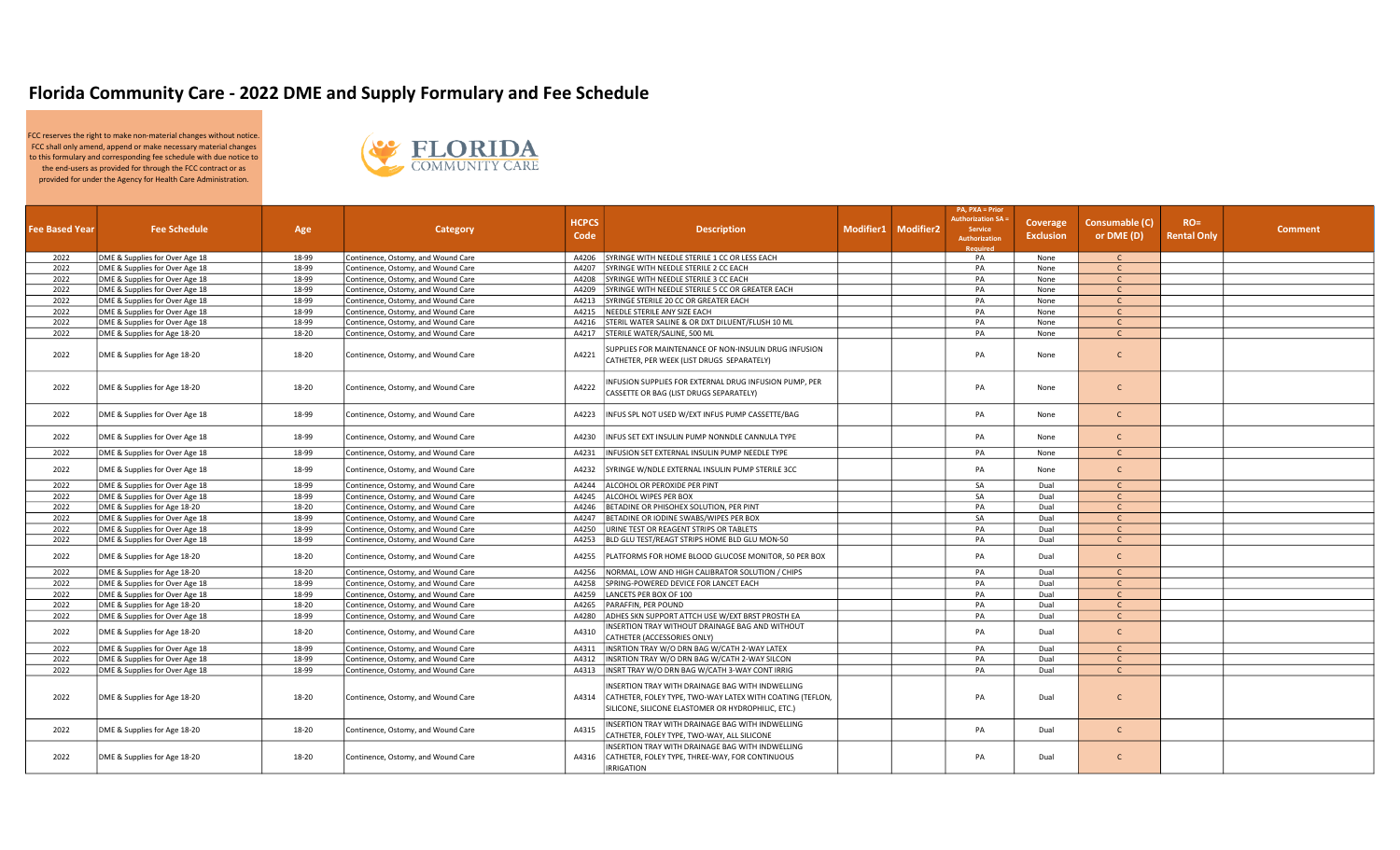| 2022 | DME & Supplies for Age 18-20   | 18-20 | Continence, Ostomy, and Wound Care | A4320<br>RRIGATION TRAY WITH BULB OR PISTON SYRINGE, ANY PURPOSE                                                                              | PA | Dual | $\mathsf{C}$  |  |
|------|--------------------------------|-------|------------------------------------|-----------------------------------------------------------------------------------------------------------------------------------------------|----|------|---------------|--|
| 2022 | DME & Supplies for Age 18-20   | 18-20 | Continence, Ostomy, and Wound Care | A4322<br>IRRIGATION SYRINGE, BULB OR PISTON, EACH                                                                                             | PA | Dual | $\mathbf{C}$  |  |
| 2022 | DME & Supplies for Age 18-20   | 18-20 | Continence, Ostomy, and Wound Care | MALE EXTERNAL CATHETER WITH INTEGRAL COLLECTION<br>A4326<br>CHAMBER, ANY TYPE, EACH                                                           | PA | Dual | $\mathsf{C}$  |  |
| 2022 | DME & Supplies for Age 18-20   | 18-20 | Continence, Ostomy, and Wound Care | FEMALE EXTERNAL URINARY COLLECTION DEVICE; MEATAL CUP,<br>A4327<br>EACH                                                                       | PA | Dual | $\mathsf{C}$  |  |
| 2022 | DME & Supplies for Age 18-20   | 18-20 | Continence, Ostomy, and Wound Care | A4328<br>FEMALE EXTERNAL URINARY COLLECTION DEVICE; POUCH, EACH                                                                               | PA | Dual | $\mathsf{C}$  |  |
| 2022 | DME & Supplies for Age 18-20   | 18-20 | Continence, Ostomy, and Wound Care | A4330<br>PERIANAL FECAL COLLECTION POUCH WITH ADHESIVE, EACH                                                                                  | PA | Dual | $\mathsf{C}$  |  |
| 2022 | DME & Supplies for Over Age 18 | 18-99 | Continence, Ostomy, and Wound Care | EXT DRN TUBING W/CNCTOR/ADAPTR FOR LEG BAG EA<br>A4331                                                                                        | PA | Dual | $\mathsf{C}$  |  |
| 2022 | DME & Supplies for Over Age 18 | 18-99 | Continence, Ostomy, and Wound Care | LUBRICANT INDIVIDUAL STERILE PACKET EACH<br>A4332                                                                                             | PA | Dual | $\mathsf{C}$  |  |
| 2022 | DME & Supplies for Over Age 18 | 18-99 | Continence, Ostomy, and Wound Care | A4333<br>URIN CATHETER ANCHR DEVICE ADHES SKIN ATTCH EA                                                                                       | PA | Dual | $\mathsf{C}$  |  |
| 2022 | DME & Supplies for Age 18-20   | 18-20 | Continence, Ostomy, and Wound Care | INDWELLING CATHETER; FOLEY TYPE, TWO-WAY LATEX WITH<br>COATING (TEFLON, SILICONE, SILICONE ELASTOMER, OR<br>A4338<br>HYDROPHILIC, ETC.), EACH | PA | Dual | $\mathsf{C}$  |  |
| 2022 | DME & Supplies for Age 18-20   | 18-20 | Continence, Ostomy, and Wound Care | INDWELLING CATHETER; SPECIALTY TYPE, (E.G., COUDE,<br>A4340<br>MUSHROOM, WING, ETC.), EACH                                                    | PA | Dual | $\mathsf{C}$  |  |
| 2022 | DME & Supplies for Age 18-20   | 18-20 | Continence, Ostomy, and Wound Care | INDWELLING CATHETER, FOLEY TYPE, TWO-WAY, ALL SILICONE,<br>A4344                                                                              | PA | Dual | $\mathsf{C}$  |  |
| 2022 | DME & Supplies for Age 18-20   | 18-20 | Continence, Ostomy, and Wound Care | INDWELLING CATHETER; FOLEY TYPE, THREE WAY FOR<br>A4346<br>CONTINUOUS IRRIGATION, EACH                                                        | PA | Dual | $\mathsf{C}$  |  |
| 2022 | DME & Supplies for Over Age 18 | 18-99 | Continence, Ostomy, and Wound Care | A4349<br>MALE EXTERNAL CATHETER W/WO ADHES DISPOSABLE EA                                                                                      | PA | Dual | $\mathsf{C}$  |  |
| 2022 | DME & Supplies for Over Age 18 | 18-99 | Continence, Ostomy, and Wound Care | A4351<br>INTERMIT URIN CATH; STRAIGHT TIP W/WO COAT EA                                                                                        | PA | Dual | $\mathsf{C}$  |  |
| 2022 | DME & Supplies for Over Age 18 | 18-99 | Continence, Ostomy, and Wound Care | INTERMITTENT URINARY CATHETER; COUDE TIP EACH<br>A4352                                                                                        | PA | Dual | $\mathsf{C}$  |  |
| 2022 | DME & Supplies for Over Age 18 | 18-99 | Continence, Ostomy, and Wound Care | A4353<br>INTERMIT URINARY CATHETER W/INSERTION SUPPLIES                                                                                       | PA | Dual | $\mathsf{C}$  |  |
| 2022 | DME & Supplies for Age 18-20   | 18-20 | Continence, Ostomy, and Wound Care | A4354<br>INSERTION TRAY WITH DRAINAGE BAG BUT WITHOUT CATHETER                                                                                | PA | Dual | $\mathsf{C}$  |  |
| 2022 | DME & Supplies for Age 18-20   | 18-20 | Continence, Ostomy, and Wound Care | IRRIGATION TUBING SET FOR CONTINUOUS BLADDER IRRIGATION<br>A4355<br>THROUGH A THREE-WAY INDWELLING FOLEY CATHETER, EACH                       | PA | Dual | $\mathsf{C}$  |  |
| 2022 | DME & Supplies for Age 18-20   | 18-20 | Continence, Ostomy, and Wound Care | EXTERNAL URETHRAL CLAMP OR COMPRESSION DEVICE (NOT TO BE<br>A4356<br>USED FOR CATHETER CLAMP), EACH                                           | PA | Dual | $\mathsf{C}$  |  |
| 2022 | DME & Supplies for Over Age 18 | 18-99 | Continence, Ostomy, and Wound Care | BEDSID DRN BAG DAY/NGT W/WO ANTI-REFLX DEVC EA<br>A4357                                                                                       | PA | Dual | $\mathsf{C}$  |  |
| 2022 | DME & Supplies for Over Age 18 | 18-99 | Continence, Ostomy, and Wound Care | A4358<br>URINARY LEG BAG; VINYL W/WO TUBE EACH                                                                                                | PA | Dual | $\mathsf{C}$  |  |
| 2022 | DME & Supplies for Over Age 18 | 18-99 | Continence, Ostomy, and Wound Care | A4361<br>OSTOMY FACEPLATE EACH                                                                                                                | PA | Dual | $\mathsf{C}$  |  |
| 2022 | DME & Supplies for Over Age 18 | 18-99 | Continence, Ostomy, and Wound Care | SKIN BARRIER; SOLID 4 FOUR OR EQUIVALENT; EACH<br>A4362                                                                                       | PA | Dual | $\mathsf{C}$  |  |
| 2022 | DME & Supplies for Over Age 18 | 18-99 | Continence, Ostomy, and Wound Care | OSTOMY CLAMP ANY TYPE REPLACEMENT ONLY EACH<br>A4363                                                                                          | PA | Dual | $\mathsf{C}$  |  |
| 2022 | DME & Supplies for Over Age 18 | 18-99 | Continence, Ostomy, and Wound Care | ADHESIVE LIQUID OR EQUAL ANY TYPE PER OUNCE<br>A4364                                                                                          | PA | Dual | $\mathcal{C}$ |  |
| 2022 | DME & Supplies for Over Age 18 | 18-99 | Continence, Ostomy, and Wound Care | OSTOMY BELT EACH<br>A4367                                                                                                                     | PA | Dual | $\mathsf{C}$  |  |
| 2022 | DME & Supplies for Over Age 18 | 18-99 | Continence, Ostomy, and Wound Care | A4368<br>OSTOMY FILTER ANY TYPE EACH                                                                                                          | PA | Dual | $\mathsf{C}$  |  |
| 2022 | DME & Supplies for Over Age 18 | 18-99 | Continence, Ostomy, and Wound Care | A4369<br>OSTOMY SKIN BARRIER LIQUID PER OZ                                                                                                    | PA | Dual | $\mathsf{C}$  |  |
| 2022 | DME & Supplies for Over Age 18 | 18-99 | Continence, Ostomy, and Wound Care | OSTOMY SKIN BARRIER POWDER PER OZ<br>A4371                                                                                                    | PA | Dual | $\mathsf{C}$  |  |
| 2022 | DME & Supplies for Over Age 18 | 18-99 | Continence, Ostomy, and Wound Care | A4372<br>OST SKIN BARR SOL 4X4/EQUV STD WEAR CONVXITY EA                                                                                      | PA | Dual | $\mathcal{C}$ |  |
| 2022 | DME & Supplies for Over Age 18 | 18-99 | Continence, Ostomy, and Wound Care | A4373<br>OST SKN BARR W/FLNGE W/BUILT-IN CONVXITY SZ EA                                                                                       | PA | Dual | $\mathsf{C}$  |  |
| 2022 | DME & Supplies for Over Age 18 | 18-99 | Continence, Ostomy, and Wound Care | A4375<br>OSTOMY POUCH DRAINABLE W/FCEPLATE ATTCH PLSTC EA                                                                                     | PA | Dual | $\mathsf{C}$  |  |
| 2022 | DME & Supplies for Over Age 18 | 18-99 | Continence, Ostomy, and Wound Care | A4376<br>OSTOMY POUCH DRAINABLE W/FACEPLATE ATTCH RUBR EA                                                                                     | PA | Dual | $\mathsf{C}$  |  |
| 2022 | DME & Supplies for Over Age 18 | 18-99 | Continence, Ostomy, and Wound Care | A4377<br>OSTOMY POUCH DRAINABLE USE FACEPLATE PLASTIC EA                                                                                      | PA | Dual | $\mathsf{C}$  |  |
| 2022 | DME & Supplies for Over Age 18 | 18-99 | Continence, Ostomy, and Wound Care | OSTOMY POUCH DRAINABLE USE FACEPLATE RUBBER EACH<br>A4378                                                                                     | PA | Dual | $\mathsf{C}$  |  |
| 2022 | DME & Supplies for Over Age 18 | 18-99 | Continence, Ostomy, and Wound Care | A4379<br>OSTOMY POUCH URINARY W/FACEPLATE ATTCH PLSTC EA                                                                                      | PA | Dual | $\mathsf{C}$  |  |
| 2022 | DME & Supplies for Over Age 18 | 18-99 | Continence, Ostomy, and Wound Care | OSTOMY POUCH URINARY W/FACEPLATE ATTCH RUBBER EA<br>A4380                                                                                     | PA | Dual | $\mathsf{C}$  |  |
| 2022 | DME & Supplies for Over Age 18 | 18-99 | Continence, Ostomy, and Wound Care | OSTOMY POUCH URINARY USE FACEPLATE PLASTIC EACH<br>A4381                                                                                      | PA | Dual | $\mathsf{C}$  |  |
| 2022 | DME & Supplies for Over Age 18 | 18-99 | Continence, Ostomy, and Wound Care | A4382<br>OSTOMY POUCH URIN USE FACEPLATE HEAVY PLSTC EA                                                                                       | PA | Dual | $\mathsf{C}$  |  |
| 2022 | DME & Supplies for Over Age 18 | 18-99 | Continence, Ostomy, and Wound Care | A4383<br>OSTOMY POUCH URINARY USE FACEPLATE RUBBER EACH                                                                                       | PA | Dual | $\mathsf{C}$  |  |
| 2022 | DME & Supplies for Over Age 18 | 18-99 | Continence, Ostomy, and Wound Care | OSTOMY FACEPLATE EQUIVALENT SILICONE RING EACH<br>A4384                                                                                       | PA | Dual | $\mathsf{C}$  |  |
| 2022 | DME & Supplies for Over Age 18 | 18-99 | Continence, Ostomy, and Wound Care | OST SKN BARRIER SOLID 4X4 EXT W/O CONVXITY EA<br>A4385                                                                                        | PA | Dual | $\mathsf{C}$  |  |
| 2022 | DME & Supplies for Over Age 18 | 18-99 | Continence, Ostomy, and Wound Care | OSTOMY POUCH CLOSED W/BARR BUILT-IN CONVEXITY EA<br>A4387                                                                                     | PA | Dual | $\mathsf{C}$  |  |
| 2022 | DME & Supplies for Over Age 18 | 18-99 | Continence, Ostomy, and Wound Care | A4388<br>OST POUCH DRAINABLE W/EXT WEAR BARRIER ATTCH EA                                                                                      | PA | Dual | $\mathsf{C}$  |  |
| 2022 | DME & Supplies for Over Age 18 | 18-99 | Continence, Ostomy, and Wound Care | A4389<br>OST POUCH DRNABLE W/BARR W/BUILT-IN CONVXITY EA                                                                                      | PA | Dual | $\mathsf{C}$  |  |
| 2022 | DME & Supplies for Over Age 18 | 18-99 | Continence, Ostomy, and Wound Care | OST POUCH DRNABLE W/EXT BARRIER W/CONVXITY EA<br>A4390                                                                                        | PA | Dual | $\mathsf{C}$  |  |
| 2022 | DME & Supplies for Over Age 18 | 18-99 | Continence, Ostomy, and Wound Care | OSTOMY POUCH URINARY W/EXT WEAR BARRIER ATTCH EA<br>A4391                                                                                     | PA | Dual | $\mathsf{C}$  |  |
| 2022 | DME & Supplies for Over Age 18 | 18-99 | Continence, Ostomy, and Wound Care | OST POUCH URIN W/STD WEAR BARRIER W/CONVXITY EA<br>A4392                                                                                      | PA | Dual | $\mathcal{C}$ |  |
| 2022 | DME & Supplies for Over Age 18 | 18-99 | Continence, Ostomy, and Wound Care | OST POUCH URIN W/EXT WEAR BARRIER W/CONVXITY EA<br>A4393                                                                                      | PA | Dual | C.            |  |
| 2022 | DME & Supplies for Over Age 18 | 18-99 | Continence, Ostomy, and Wound Care | OSTOMY DEODORANT W/WO LUBRICANT POUCH PER FL OZ<br>A4394                                                                                      | PA | Dual |               |  |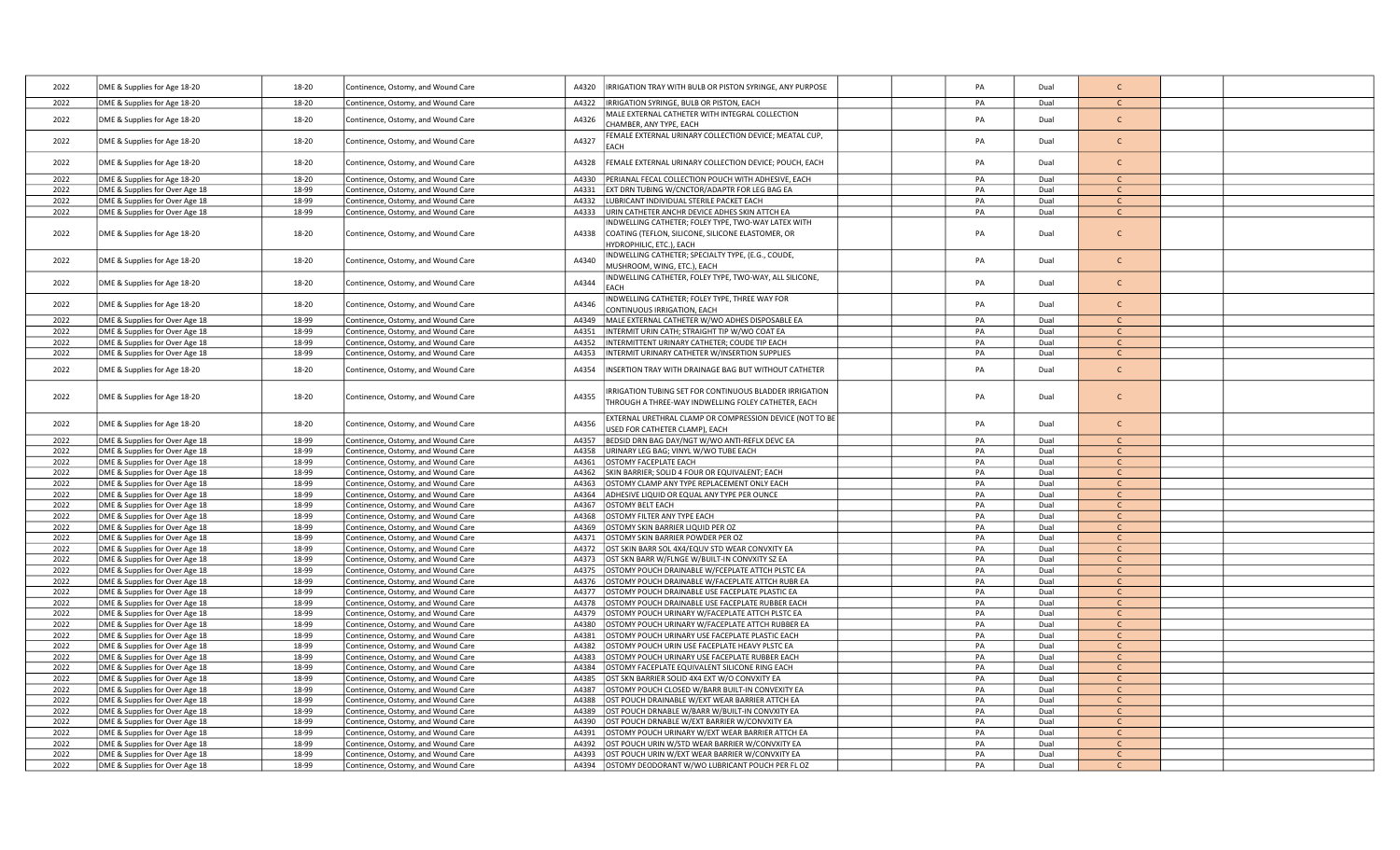| 2022 | DME & Supplies for Over Age 18 | 18-99 | Continence, Ostomy, and Wound Care            | OSTOMY DEODORANT USE OSTOMY POUCH SOLID PER TAB<br>A4395           | PA  | Dual        |               |  |
|------|--------------------------------|-------|-----------------------------------------------|--------------------------------------------------------------------|-----|-------------|---------------|--|
| 2022 | DME & Supplies for Over Age 18 | 18-99 | Continence, Ostomy, and Wound Care            | A4396<br>PERISTOMAL HERNIA SUPPORT BELT                            | PA  | Dual        | $\mathsf{C}$  |  |
| 2022 | DME & Supplies for Over Age 18 | 18-99 | Continence, Ostomy, and Wound Care            | A4397<br>IRRIGATION SUPPLY; SLEEVE EACH                            | PA  | Dual        | $\mathsf{C}$  |  |
|      |                                | 18-99 |                                               |                                                                    | PA  |             | $\mathsf{C}$  |  |
| 2022 | DME & Supplies for Over Age 18 |       | Continence, Ostomy, and Wound Care            | A4398<br><b>OSTOMY IRRIGATION SUPPLY; BAG EACH</b>                 |     | Dual        |               |  |
| 2022 | DME & Supplies for Over Age 18 | 18-99 | Continence, Ostomy, and Wound Care            | A4399<br>OSTOMY IRRIGATION SUPPLY; CONE/CATH INCL BRUSH            | PA  | Dual        | $\mathsf{C}$  |  |
| 2022 | DME & Supplies for Over Age 18 | 18-99 | Continence, Ostomy, and Wound Care            | A4400<br><b>STOMY IRRIGATION SET</b>                               | PA  | Dual        | $\mathsf{C}$  |  |
| 2022 | DME & Supplies for Over Age 18 | 18-99 | Continence, Ostomy, and Wound Care            | <b>UBRICANT PER OUNCE</b><br>A4402                                 | PA  | Dual        | $\mathcal{C}$ |  |
| 2022 | DME & Supplies for Over Age 18 | 18-99 | Continence, Ostomy, and Wound Care            | A4404<br><b>OSTOMY RING EACH</b>                                   | PA  | Dual        | $\mathsf{C}$  |  |
| 2022 | DME & Supplies for Over Age 18 | 18-99 | Continence, Ostomy, and Wound Care            | A4405<br><b>DSTOMY SKIN BARRIER NONPECTIN-BASED PASTE-OZ</b>       | PA  | Dual        | $\mathsf{C}$  |  |
| 2022 | DME & Supplies for Over Age 18 | 18-99 | Continence, Ostomy, and Wound Care            | <b>STOMY SKIN BARRIER PECTIN-BASED PASTE PER OUNCE</b><br>A4406    | PA  | Dual        | $\mathsf{C}$  |  |
| 2022 | DME & Supplies for Over Age 18 | 18-99 | Continence, Ostomy, and Wound Care            | OST SKN BARRIER W/BUILT-IN CONVXITY 4X4 IN/< EA<br>A4407           | PA  | Dual        | $\mathsf{C}$  |  |
| 2022 | DME & Supplies for Over Age 18 | 18-99 | Continence, Ostomy, and Wound Care            | A4408<br>OST SKN BARRIER W/BUILT-IN CONVXITY > 4X4 IN EA           | PA  | Dual        | $\mathsf{C}$  |  |
| 2022 | DME & Supplies for Over Age 18 | 18-99 | Continence, Ostomy, and Wound Care            | OST SKN BARR EXT W/O BUILT-IN CONVXTY 4X4 IN/ <ea<br>A4409</ea<br> | PA  | Dual        | $\mathcal{C}$ |  |
|      |                                |       |                                               |                                                                    |     |             | $\mathsf{C}$  |  |
| 2022 | DME & Supplies for Over Age 18 | 18-99 | Continence, Ostomy, and Wound Care            | OST SKN BARR EXT W/O BUILT-IN CONVXITY>4X4 IN EA<br>A4410          | PA  | Dual        |               |  |
| 2022 | DME & Supplies for Over Age 18 | 18-99 | Continence, Ostomy, and Wound Care            | A4411<br>OST SKN BARRIER SOLID 4X4/EQ W/BUILT-IN CONVXITY          | PA  | Dual        | $\mathsf{C}$  |  |
| 2022 | DME & Supplies for Over Age 18 | 18-99 | Continence, Ostomy, and Wound Care            | A4412<br>OST POUCH DRNABLE BARRIER W/FLNGE W/O FLTR EA             | PA  | Dual        | $\mathsf{C}$  |  |
| 2022 | DME & Supplies for Over Age 18 | 18-99 | Continence, Ostomy, and Wound Care            | A4413<br>OST POUCH DRNABLE HI OP BARRIER W/FLNGE/FLTR EA           | PA  | Dual        | $\mathsf{C}$  |  |
| 2022 | DME & Supplies for Over Age 18 | 18-99 | Continence, Ostomy, and Wound Care            | OST SKN BARRIER W/O BUILT-IN CONVXITY 4X4 IN/ <ea<br>A4414</ea<br> | PA  | Dual        | $\mathsf{C}$  |  |
| 2022 | DME & Supplies for Over Age 18 | 18-99 | Continence, Ostomy, and Wound Care            | OST SKN BARRIER W/O BUILT-IN CONVXITY >4X4 IN EA<br>A4415          | PA  | Dual        |               |  |
| 2022 | DME & Supplies for Over Age 18 | 18-99 | Continence, Ostomy, and Wound Care            | A4416<br>OSTOMY POUCH CLOSED W/BARRIER ATTCH W/FILTER EA           | PA  | Dual        | $\mathsf{C}$  |  |
| 2022 | DME & Supplies for Over Age 18 | 18-99 | Continence, Ostomy, and Wound Care            | OST POUCH CLO W/BARRIER ATTCH W/BUILT-IN CONVXIT<br>A4417          | PA  | Dual        | $\Gamma$      |  |
| 2022 | DME & Supplies for Over Age 18 | 18-99 | Continence, Ostomy, and Wound Care            | A4418<br><b>DSTOMY POUCH CLOS; W/O BARRIER ATTCH W/FILTER EA</b>   | PA  | Dual        | $\mathsf{C}$  |  |
|      |                                |       |                                               | A4420                                                              |     | Dual        | $\mathsf{C}$  |  |
| 2022 | DME & Supplies for Over Age 18 | 18-99 | Continence, Ostomy, and Wound Care            | <b>DSTOMY POUCH CLOS; USE BARRIER W/LOCK FLNGE EA</b>              | PA  |             |               |  |
| 2022 | OME & Supplies for Over Age 18 | 18-99 | nlisted Code - DO NOT USE                     | A4421<br>LAN RESERVED CODE                                         | PA  | <b>None</b> | <b>NA</b>     |  |
| 2022 | DME & Supplies for Over Age 18 | 18-99 | Continence, Ostomy, and Wound Care            | A4423<br>OST POUCH CLOS; BARRIER W/LOCK FLNGE W/FLTR EA            | PA  | Dual        | $\mathsf{C}$  |  |
| 2022 | DME & Supplies for Over Age 18 | 18-99 | Continence, Ostomy, and Wound Care            | A4424<br>STOMY POUCH DRAINABLE W/BARRIER ATTCH W/FLTR EA           | PA  | Dual        | $\mathsf{C}$  |  |
| 2022 | DME & Supplies for Over Age 18 | 18-99 | Continence, Ostomy, and Wound Care            | A4425<br>OST POUCH DRNABL; BARR NON-LOCK FLNGE W/FILTR EA          | PA  | Dual        | $\mathsf{C}$  |  |
| 2022 | DME & Supplies for Over Age 18 | 18-99 | Continence, Ostomy, and Wound Care            | A4426<br>OST POUCH DRAINABLE; USE BARRIER W/LOCK FLNGE EA          | PA  | Dual        | $\mathsf{C}$  |  |
| 2022 | DME & Supplies for Over Age 18 | 18-99 | Continence, Ostomy, and Wound Care            | OST POUCH DRNABLE; BARRIER LOCK FLNGE W/FLTR EA<br>A4427           | PA  | Dual        | $\mathsf{C}$  |  |
| 2022 | DME & Supplies for Over Age 18 | 18-99 | Continence, Ostomy, and Wound Care            | OST POUCH URIN EXT BARR W/FAUCET TAP W/VALVE<br>A4428              | PA  | Dual        | $\mathsf{C}$  |  |
| 2022 | DME & Supplies for Over Age 18 | 18-99 | Continence, Ostomy, and Wound Care            | A4429<br>OST POUCH URIN BLT-IN CONVXI W/FAUCET TAP VALVE           | PA  | Dual        | $\mathsf{C}$  |  |
| 2022 | DME & Supplies for Over Age 18 | 18-99 | Continence, Ostomy, and Wound Care            | A4430<br>OST POUCH URIN EXT BARR BLT-IN CNVX FAUCT VLV EA          | PA  | Dual        | $\mathsf{C}$  |  |
| 2022 |                                |       |                                               |                                                                    |     |             |               |  |
|      | DME & Supplies for Over Age 18 | 18-99 | Continence, Ostomy, and Wound Care            | A4431<br>OST POUCH URIN; W/BARR W/FAUCET TAP W/VALVE EA            | PA  | Dual        | $\mathsf{C}$  |  |
| 2022 | DME & Supplies for Over Age 18 | 18-99 | Continence, Ostomy, and Wound Care            | OST POUCH URIN; BARR NON-LOCK FLNG FAUCT TAP VALV<br>A4432         | PA  | Dual        | $\mathsf{C}$  |  |
| 2022 | DME & Supplies for Over Age 18 | 18-99 | Continence, Ostomy, and Wound Care            | A4433<br>OST POUCH URIN; FOR BARR W/LOCKING FLANGE EA              | PA  | Dual        | $\Gamma$      |  |
| 2022 | DME & Supplies for Over Age 18 | 18-99 | Continence, Ostomy, and Wound Care            | A4434<br>OST POUCH URIN; BARR LOCK FLNG FAUCET TAP VALVE           | PA  | Dual        | $\mathcal{C}$ |  |
| 2022 | DME & Supplies for Over Age 18 | 18-99 | Continence, Ostomy, and Wound Care            | APE NON-WATERPROOF PER 18 SQUARE INCHES<br>A4450                   | PA  | Dual        | $\mathcal{C}$ |  |
| 2022 | DME & Supplies for Over Age 18 | 18-99 | Continence, Ostomy, and Wound Care            | A4452<br>APE WATERPROOF PER 18 SQUARE INCHES                       | PA  | Dual        | $\mathsf{C}$  |  |
| 2022 | DME & Supplies for Over Age 18 | 18-99 | Continence, Ostomy, and Wound Care            | A4455<br>ADHESIVE REMOVER OR SOLVENT PER OUNCE                     | PA  | Dual        | $\mathsf{C}$  |  |
| 2022 | DME & Supplies for Over Age 18 | 18-99 | Continence, Ostomy, and Wound Care            | A4456<br>ADHESIVE REMOVER WIPES ANY TYPE EACH                      | PA  | Dual        | $\mathsf{C}$  |  |
| 2022 | DME & Supplies for Over Age 18 | 18-99 | Respiratory                                   | A4481<br><b>TRACHEOSTOMA FILTER ANY TYPE ANY SIZE EACH</b>         | PA  | Dual        | $\mathsf{C}$  |  |
| 2022 |                                | 18-99 | Continence, Ostomy, and Wound Care            | A4554<br>DISPOSABLE UNDERPADS, ALL SIZES                           | SA  | None        | $\mathsf{C}$  |  |
|      | DME & Supplies for Over Age 18 |       |                                               |                                                                    |     |             |               |  |
| 2022 | DME & Supplies for Over Age 18 | 18-99 | Continence, Ostomy, and Wound Care            | A4561<br><b>PESSAR RUBBER ANY TYPE</b>                             | PA  | Dual        | $\mathcal{C}$ |  |
| 2022 | DME & Supplies for Over Age 18 | 18-99 | Continence, Ostomy, and Wound Care            | ESSARY NON RUBBER ANY TYPE<br>A4562                                | PA  | Dual        | $\mathsf{C}$  |  |
| 2022 | DME & Supplies for Age 18-20   | 18-20 | Orthotic and Prosthetic                       | A4565<br>SLINGS                                                    | PA  | Dual        | $\mathbf{C}$  |  |
| 2022 | DME & Supplies for Age 18-20   | 18-20 | Orthotic and Prosthetic                       | A4570<br>SPLINT                                                    | PA  | Dual        | $\mathsf{C}$  |  |
| 2022 | DME & Supplies for Over Age 18 | 18-99 | Respiratory                                   | A4605<br>RACHEAL SUCTION CATHETER CLOSED SYSTEM EACH               | PA  | Dual        | $\mathsf{C}$  |  |
| 2022 | DME & Supplies for Over Age 18 | 18-99 | Respiratory                                   | RANSTRACHEAL OXYGEN CATHETER EACH<br>A4608                         | PA  | Dual        | $\mathsf{C}$  |  |
| 2022 | DME & Supplies for Over Age 18 | 18-99 | Respiratory                                   | BATTRY HEAVY DUTY; REPL PT-OWNED VENTILATOR<br>A4611               | PXA | None        | C.            |  |
| 2022 | DME & Supplies for Over Age 18 | 18-99 | Respiratory                                   | A4612<br>BATTRY CABLES; REPLACEMENT PT-OWNED VENTILATOR            | PXA | None        | $\mathcal{C}$ |  |
| 2022 | DME & Supplies for Over Age 18 | 18-99 |                                               | A4613<br>BATTRY CHARGER: REPLACEMENT PT-OWNED VENTILATOR           | PXA | None        |               |  |
| 2022 |                                | 18-99 | Respiratory                                   | PEAK EXPIRATORY FLOW RATE METER HAND HELD                          | PA  | Dual        | $\mathsf{C}$  |  |
|      | DME & Supplies for Over Age 18 |       | Respiratory                                   | A4614                                                              |     |             |               |  |
| 2022 | DME & Supplies for Over Age 18 | 18-99 | Respiratory                                   | A4616<br><b>JBING PER FOOT</b>                                     | PA  | Dual        | $\mathsf{C}$  |  |
| 2022 | DME & Supplies for Over Age 18 | 18-99 | Respiratory                                   | A4618<br><b>BREATHING CIRCUITS</b>                                 | PXA | Dual        | $\mathsf{C}$  |  |
| 2022 | DME & Supplies for Over Age 18 | 18-99 | Respiratory                                   | A4623<br>RACHEOSTOMY INNER CANNULA                                 | PA  | Dual        | $\mathsf{C}$  |  |
| 2022 | DME & Supplies for Over Age 18 | 18-99 | Respiratory                                   | A4624<br><b>TRACHEAL SUCTN CATH TYPE OTH THAN CLOS SYS EA</b>      | PA  | Dual        | $\mathsf{C}$  |  |
| 2022 | DME & Supplies for Over Age 18 | 18-99 | Respiratory                                   | A4625<br><b>TRACHEOSTOMY CARE KIT FOR New TRACHEOSTOMY</b>         | PA  | Dual        | C             |  |
| 2022 | DME & Supplies for Over Age 18 | 18-99 | Respiratory                                   | A4626<br>RACHEOSTOMY CLEANING BRUSH EACH                           | PA  | Dual        | $\mathsf{C}$  |  |
| 2022 | DME & Supplies for Over Age 18 | 18-99 | Respiratory                                   | A4627<br>PACR BAG/RESRVOR W/WO MASK W/METRD DOSE INHAL             | PA  | Dual        | $\mathsf{C}$  |  |
| 2022 | DME & Supplies for Over Age 18 | 18-99 | Respiratory                                   | A4629<br>RACHEOSTOMY CARE KIT ESTABLISHED TRACHEOSTOMY             | PA  | Dual        | C             |  |
| 2022 | DME & Supplies for Over Age 18 | 18-99 | Wheelchairs, Walking Assistance, and Adaptive | INDERARM PAD CRUTCH REPLACEMENT EACH<br>A4635                      | PA  | Dual        | $\mathcal{C}$ |  |
|      |                                |       |                                               | A4636                                                              |     | Dual        | $\mathsf{C}$  |  |
| 2022 | DME & Supplies for Over Age 18 | 18-99 | Wheelchairs, Walking Assistance, and Adaptive | REPLACEMENT HANDGRIP CANE CRUTCH OR WALKER EACH                    | PA  |             |               |  |
| 2022 | DME & Supplies for Over Age 18 | 18-99 | Wheelchairs, Walking Assistance, and Adaptive | REPLACEMENT TIP CANE CRUTCH WALKER EACH<br>A4637                   | PA  | Dual        |               |  |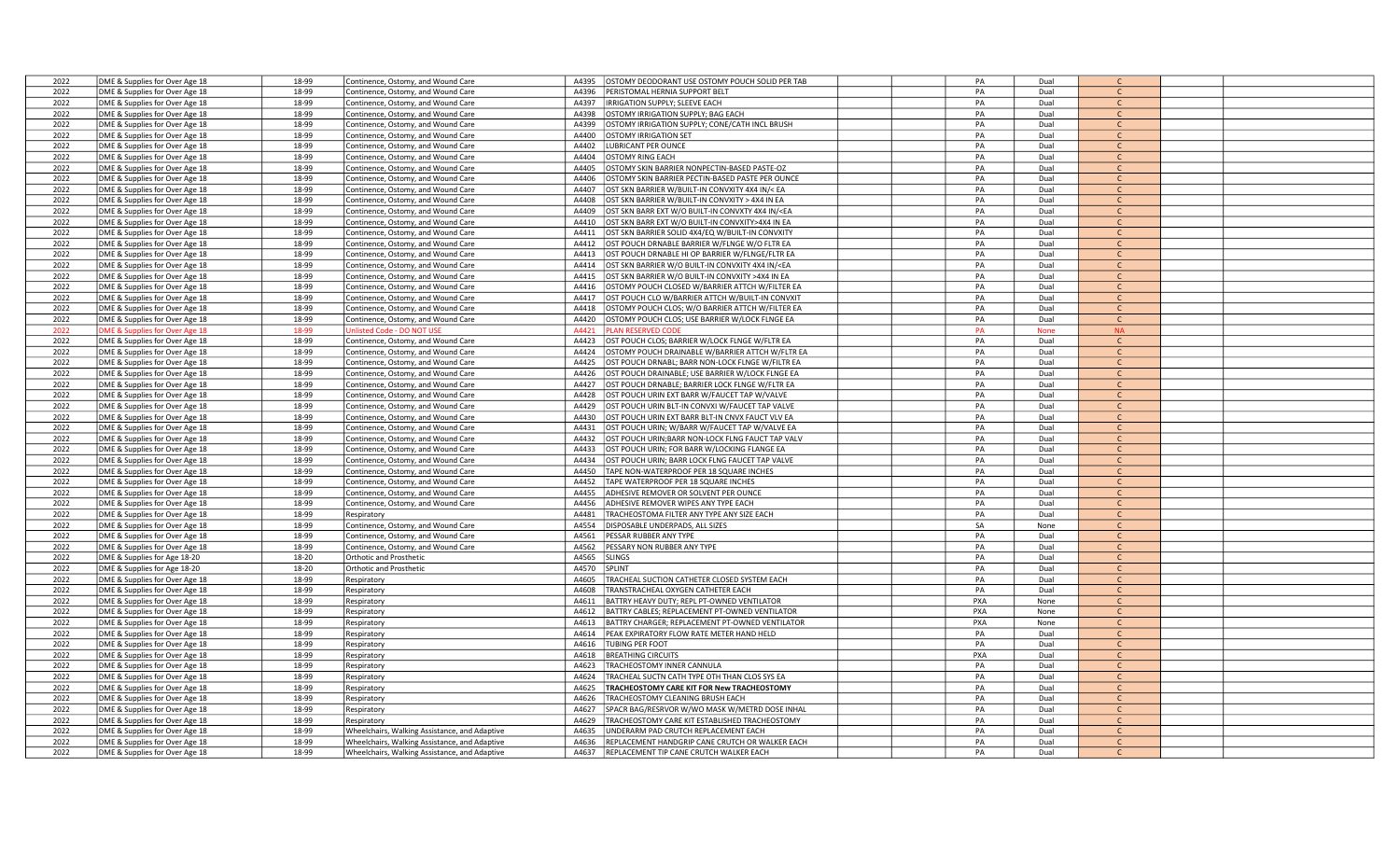| 2022 | DME & Supplies for Age 18-20   | 18-20 | Continence, Ostomy, and Wound Care | A4640 | REPLACEMENT PAD FOR USE WITH MEDICALLY NECESSARY<br>ALTERNATING PRESSURE PAD OWNED BY PATIENT                                                           | PA | Dual | $\mathsf{C}$  |  |
|------|--------------------------------|-------|------------------------------------|-------|---------------------------------------------------------------------------------------------------------------------------------------------------------|----|------|---------------|--|
| 2022 | DME & Supplies for Over Age 18 | 18-99 | Continence, Ostomy, and Wound Care | A4927 | <b>GLOVES NON-STERILE PER 100</b>                                                                                                                       | SA | Dual | $\mathcal{C}$ |  |
| 2022 | DME & Supplies for Over Age 18 | 18-99 | Continence, Ostomy, and Wound Care | A4930 | <b>GLOVES STERILE PER PAIR</b>                                                                                                                          | SA | Dual | $\mathsf{C}$  |  |
| 2022 | DME & Supplies for Over Age 18 | 18-99 | Continence, Ostomy, and Wound Care | A5051 | OSTOMY POUCH CLOSED; WITH BARRIER ATTACHED EACH                                                                                                         | PA | Dual | $\mathsf{C}$  |  |
| 2022 | DME & Supplies for Over Age 18 | 18-99 | Continence, Ostomy, and Wound Care | A5052 | OSTOMY POUCH CLOSED; WITHOUT BARRIER ATTACHED EA                                                                                                        | PA | Dual | $\mathsf{C}$  |  |
| 2022 | DME & Supplies for Over Age 18 | 18-99 | Continence, Ostomy, and Wound Care | A5053 | OSTOMY POUCH CLOSED; FOR USE ON FACEPLATE EACH                                                                                                          | PA | Dual | $\Gamma$      |  |
| 2022 | DME & Supplies for Over Age 18 | 18-99 | Continence, Ostomy, and Wound Care | A5054 | OSTOMY POUCH CLOSED; USE BARRIER W/FLANGE EACH                                                                                                          | PA | Dual | $\mathsf{C}$  |  |
| 2022 | DME & Supplies for Over Age 18 | 18-99 | Continence, Ostomy, and Wound Care | A5055 | TOMA CAP                                                                                                                                                | PA | Dual | $\mathsf{C}$  |  |
| 2022 | DME & Supplies for Over Age 18 | 18-99 | Continence, Ostomy, and Wound Care | A5061 | OSTOMY POUCH DRAINABLE; W/BARRIER ATTACHED EACH                                                                                                         | PA | Dual | $\mathsf{C}$  |  |
| 2022 | DME & Supplies for Over Age 18 | 18-99 | Continence, Ostomy, and Wound Care | A5062 | <b>OSTOMY POUCH DRAINABLE; WITHOUT BARRIER ATTCH EA</b>                                                                                                 | PA | Dual | $\mathsf{C}$  |  |
| 2022 | DME & Supplies for Over Age 18 | 18-99 | Continence, Ostomy, and Wound Care | A5063 | OSTOMY POUCH DRAINABLE; USE BARRIER W/FLANGE EA                                                                                                         | PA | Dual | $\mathsf{C}$  |  |
| 2022 | DME & Supplies for Over Age 18 | 18-99 | Continence, Ostomy, and Wound Care | A5071 | OSTOMY POUCH URINARY; WITH BARRIER ATTACHED EACH                                                                                                        | PA | Dual | $\mathsf{C}$  |  |
| 2022 | DME & Supplies for Over Age 18 | 18-99 | Continence, Ostomy, and Wound Care | A5072 | OSTOMY POUCH URINARY; WITHOUT BARRIER ATTCH EA                                                                                                          | PA | Dual | $\mathsf{C}$  |  |
| 2022 | DME & Supplies for Over Age 18 | 18-99 | Continence, Ostomy, and Wound Care | A5073 | OSTOMY POUCH URINARY; USE BARRIER W/FLANGE EACH                                                                                                         | PA | Dual | $\mathsf{C}$  |  |
| 2022 | DME & Supplies for Over Age 18 | 18-99 | Continence, Ostomy, and Wound Care | A5081 | CONTINENT DEVICE; PLUG FOR CONTINENT STOMA                                                                                                              | PA | Dual | $\mathsf{C}$  |  |
| 2022 | DME & Supplies for Over Age 18 | 18-99 | Continence, Ostomy, and Wound Care | A5082 | CONTINENT DEVICE; CATHETER FOR CONTINENT STOMA                                                                                                          | PA | Dual | $\mathsf{C}$  |  |
| 2022 | DME & Supplies for Over Age 18 | 18-99 | Continence, Ostomy, and Wound Care | A5093 | OSTOMY ACCESSORY; CONVEX INSERT                                                                                                                         | PA | Dual | $\mathsf{C}$  |  |
|      |                                |       |                                    |       | BEDSIDE DRAINAGE BOTTLE WITH OR WITHOUT TUBING, RIGID OR                                                                                                |    |      |               |  |
| 2022 | DME & Supplies for Age 18-20   | 18-20 | Continence, Ostomy, and Wound Care | A5102 | EXPANDABLE, EACH                                                                                                                                        | PA | Dual | $\mathsf{C}$  |  |
|      |                                |       |                                    |       | RINARY SUSPENSORY WITH LEG BAG, WITH OR WITHOUT TUBE,                                                                                                   |    |      |               |  |
| 2022 | DME & Supplies for Age 18-20   | 18-20 | Continence, Ostomy, and Wound Care | A5105 | EACH                                                                                                                                                    | PA | Dual | $\mathsf{C}$  |  |
| 2022 | DME & Supplies for Over Age 18 | 18-99 | Continence, Ostomy, and Wound Care | A5112 | URINARY LEG BAG; LATEX                                                                                                                                  | PA | Dual | $\mathsf{C}$  |  |
| 2022 | DME & Supplies for Age 18-20   | 18-20 | Continence, Ostomy, and Wound Care | A5113 | LEG STRAP; LATEX, REPLACEMENT ONLY, PER SET                                                                                                             | PA | Dual | $\mathsf{C}$  |  |
| 2022 | DME & Supplies for Age 18-20   | 18-20 | Continence, Ostomy, and Wound Care | A5114 | EG STRAP; FOAM OR FABRIC, REPLACEMENT ONLY, PER SET                                                                                                     | PA | Dual | $\mathsf{C}$  |  |
| 2022 | DME & Supplies for Over Age 18 | 18-99 | Continence, Ostomy, and Wound Care | A5120 | SKIN BARRIER WIPES OR SWABS EACH                                                                                                                        | SA | Dual | $\mathsf{C}$  |  |
| 2022 | DME & Supplies for Over Age 18 | 18-99 | Continence, Ostomy, and Wound Care | A5120 | ADULT HYGIENE WIPES (UNSCENTED OR SCENTED)<br>AU                                                                                                        | SA | Dual | $\mathsf{C}$  |  |
| 2022 | DME & Supplies for Over Age 18 | 18-99 | Continence, Ostomy, and Wound Care | A5121 | SKIN BARRIER; SOLID 6 X 6 OR EQUIVALENT EACH                                                                                                            | SA | Dual | $\mathsf{C}$  |  |
| 2022 | DME & Supplies for Over Age 18 | 18-99 | Continence, Ostomy, and Wound Care | A5122 | SKIN BARRIER; SOLID 8 X 8 OR EQUIVALENT EACH                                                                                                            | SA | Dual | $\mathsf{C}$  |  |
| 2022 | DME & Supplies for Age 18-20   | 18-20 | Continence, Ostomy, and Wound Care | A5126 | ADHESIVE OR NON-ADHESIVE; DISK OR FOAM PAD                                                                                                              | SA | Dual | $\mathsf{C}$  |  |
| 2022 | DME & Supplies for Over Age 18 | 18-99 | Continence, Ostomy, and Wound Care | A5131 | APPLINC CLNR INCONT&OSTOMY APPLINCS PER 16 OZ                                                                                                           | PA | Dual | $\mathsf{C}$  |  |
| 2022 | DME & Supplies for Age 18-20   | 18-20 | Continence, Ostomy, and Wound Care | A5200 | ERCUTANEOUS CATHETER/TUBE ANCHORING DEVICE, ADHESIVE<br><b>SKIN ATTACHMENT</b>                                                                          | PA | Dual | $\mathsf{C}$  |  |
| 2022 | DME & Supplies for Over Age 18 | 18-99 | <b>Orthotic and Prosthetic</b>     | A5500 | DIAB ONLY FIT CSTM PREP&SPL SHOE MX DNSITY INSRT                                                                                                        | PA | Dual | D             |  |
| 2022 | DME & Supplies for Over Age 18 | 18-99 | Orthotic and Prosthetic            | A5501 | DIAB ONLY FIT CSTM PREP&SPL SHOE MOLD PTS FT                                                                                                            | PA | Dual | D             |  |
| 2022 | DME & Supplies for Over Age 18 | 18-99 | Orthotic and Prosthetic            | A5503 | DIAB ONLY MOD SHOE/CSTM MOLD ROLLER/ROCKR BOTTOM                                                                                                        | PA | Dual | D             |  |
| 2022 | DME & Supplies for Over Age 18 | 18-99 | Orthotic and Prosthetic            | A5504 | DIAB ONLY MOD SHOE/CSTM MOLD SHOE W/WEDGE SHOE                                                                                                          | PA | Dual | D             |  |
| 2022 | DME & Supplies for Over Age 18 | 18-99 | Orthotic and Prosthetic            | A5505 | DIAB ONLY MOD SHOE/CSTM MOLD SHOE W/MT BAR SHOE                                                                                                         | PA | Dual | D             |  |
| 2022 | DME & Supplies for Over Age 18 | 18-99 | Orthotic and Prosthetic            | A5506 | DIAB ONLY MOD SHOE/CSTM MOLD SHOE W/OFF SET HEEL                                                                                                        | PA | Dual | D             |  |
| 2022 | DME & Supplies for Over Age 18 | 18-99 | Orthotic and Prosthetic            | A5507 | DIAB ONLY NOS MOD SHOE/CSTM MOLD SHOE PER SHOE                                                                                                          | PA | Dual | D             |  |
| 2022 | DME & Supplies for Over Age 18 | 18-99 | Orthotic and Prosthetic            | A5512 | FOR DIAB ONLY MX DNSITY INSRT DIR FORMD PRFAB EA                                                                                                        | PA | Dual | D             |  |
| 2022 | DME & Supplies for Over Age 18 | 18-99 | Orthotic and Prosthetic            | A5513 | FOR DIAB ONLY MX DNSITY INSRT CSTM MOLD CSTM EA                                                                                                         | PA | Dual | D             |  |
| 2022 | DME & Supplies for Over Age 18 | 18-99 | Continence, Ostomy, and Wound Care | A6022 | COLL DRESS PAD SIZE > 16 SQ BUT <td>PA</td> <td>Dual</td> <td><math>\mathsf{C}</math></td> <td></td>                                                    | PA | Dual | $\mathsf{C}$  |  |
| 2022 | DME & Supplies for Over Age 18 | 18-99 | Continence, Ostomy, and Wound Care | A6023 | COLLAGEN DRESSING PAD SIZE > 48 SQ IN EACH                                                                                                              | PA | Dual | $\mathsf{C}$  |  |
| 2022 | DME & Supplies for Over Age 18 | 18-99 | Continence, Ostomy, and Wound Care | A6024 | COLLAGEN DRESSING WOUND FILLER PER SIX IN                                                                                                               | PA | Dual | $\mathcal{C}$ |  |
| 2022 | DME & Supplies for Age 18-20   | 18-20 | Continence, Ostomy, and Wound Care | A6154 | WOUND POUCH, EACH                                                                                                                                       | PA | Dual | $\mathsf{C}$  |  |
| 2022 | DME & Supplies for Age 18-20   | 18-20 | Continence, Ostomy, and Wound Care | A6196 | ALGINATE OR OTHER FIBER GELLING DRESSING, WOUND COVER,<br>STERILE, PAD SIZE 16 SQ. IN. OR LESS, EACH DRESSING                                           | PA | Dual | $\mathsf{C}$  |  |
| 2022 | DME & Supplies for Age 18-20   | 18-20 | Continence, Ostomy, and Wound Care | A6197 | ALGINATE OR OTHER FIBER GELLING DRESSING, WOUND COVER,<br>STERILE, PAD SIZE MORE THAN 16 SQ. IN. BUT LESS THAN OR EQUAL<br>TO 48 SQ. IN., EACH DRESSING | PA | Dual | $\mathsf{C}$  |  |
| 2022 | DME & Supplies for Age 18-20   | 18-20 | Continence, Ostomy, and Wound Care | A6199 | ALGINATE OR OTHER FIBER GELLING DRESSING, WOUND FILLER,<br>STERILE, PER 6 INCHES                                                                        | PA | Dual | $\mathsf{C}$  |  |
| 2022 | DME & Supplies for Age 18-20   | 18-20 | Continence, Ostomy, and Wound Care | A6203 | COMPOSITE DRESSING, STERILE, PAD SIZE 16 SQ. IN. OR LESS, WITH<br>ANY SIZE ADHESIVE BORDER, EACH DRESSING                                               | PA | Dual | $\mathsf{C}$  |  |
| 2022 | DME & Supplies for Age 18-20   | 18-20 | Continence, Ostomy, and Wound Care | A6204 | COMPOSITE DRESSING, STERILE, PAD SIZE MORE THAN 16 SQ. IN.<br>BUT LESS THAN OR EQUAL TO 48 SQ. IN., WITH ANY SIZE ADHESIVE<br>BORDER, EACH DRESSING     | PA | Dual | $\mathsf{C}$  |  |
| 2022 | DME & Supplies for Age 18-20   | 18-20 | Continence, Ostomy, and Wound Care | A6207 | CONTACT LAYER, STERILE, MORE THAN 16 SQ. IN. BUT LESS THAN<br>OR EQUAL TO 48 SQ. IN., EACH DRESSING                                                     | PA | Dual | $\mathsf{C}$  |  |
| 2022 | DME & Supplies for Age 18-20   | 18-20 | Continence, Ostomy, and Wound Care | A6209 | FOAM DRESSING, WOUND COVER, STERILE, PAD SIZE 16 SQ. IN. OR<br>LESS, WITHOUT ADHESIVE BORDER, EACH DRESSING                                             | PA | Dual | $\mathsf{C}$  |  |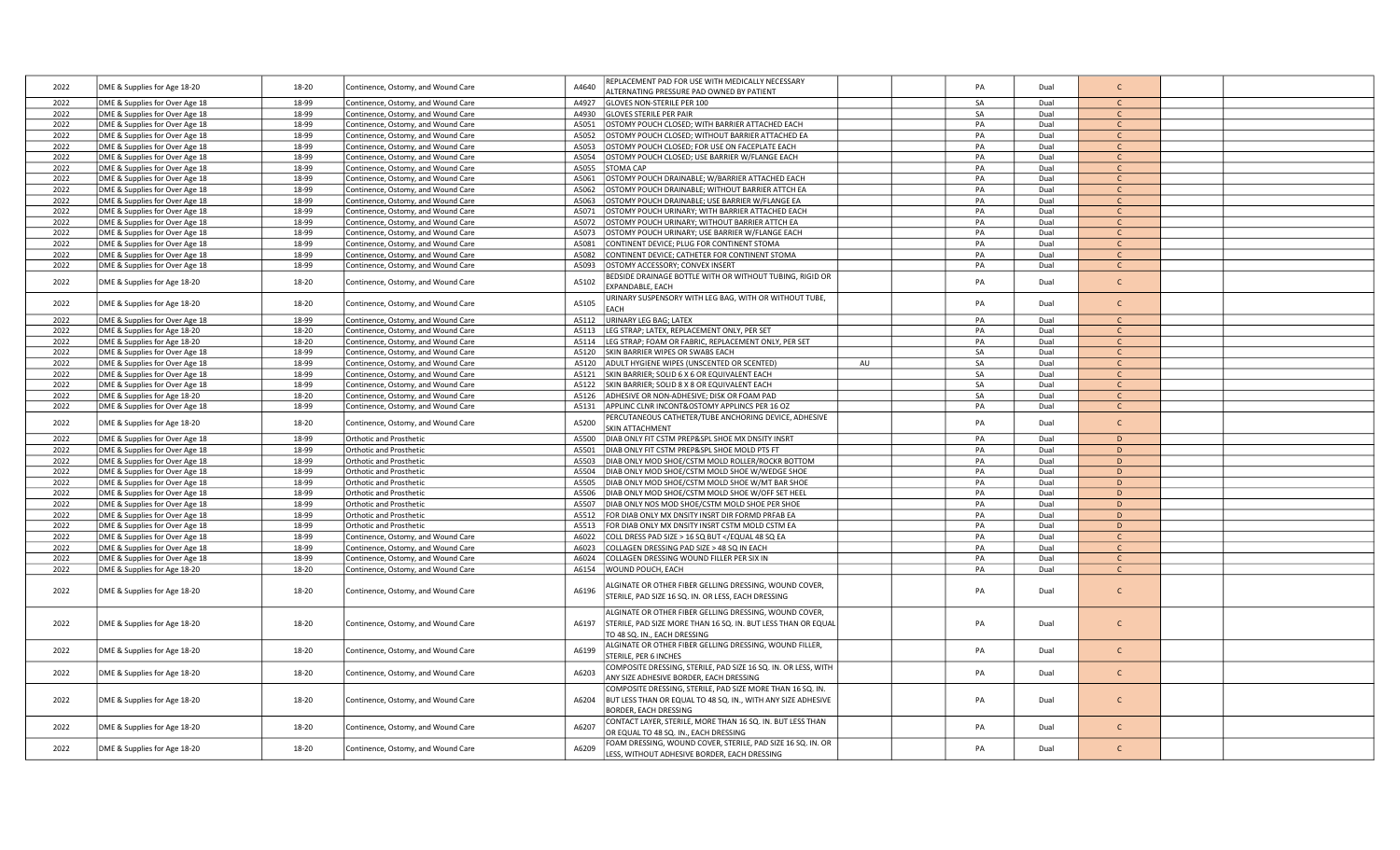| 2022 | DME & Supplies for Age 18-20   | 18-20 | Continence, Ostomy, and Wound Care | A6210 | FOAM DRESSING, WOUND COVER, STERILE, PAD SIZE MORE THAN<br>16 SQ. IN. BUT LESS THAN OR EQUAL TO 48 SQ. IN., WITHOUT<br>ADHESIVE BORDER, EACH DRESSING                                               | PA | Dual | $\mathsf{C}$ |  |
|------|--------------------------------|-------|------------------------------------|-------|-----------------------------------------------------------------------------------------------------------------------------------------------------------------------------------------------------|----|------|--------------|--|
| 2022 | DME & Supplies for Age 18-20   | 18-20 | Continence, Ostomy, and Wound Care | A6211 | FOAM DRESSING, WOUND COVER, STERILE, PAD SIZE MORE THAN<br>48 SQ. IN., WITHOUT ADHESIVE BORDER, EACH DRESSING                                                                                       | PA | Dual | $\mathsf{C}$ |  |
| 2022 | DME & Supplies for Age 18-20   | 18-20 | Continence, Ostomy, and Wound Care | A6212 | FOAM DRESSING, WOUND COVER, STERILE, PAD SIZE 16 SQ. IN. OR<br>LESS, WITH ANY SIZE ADHESIVE BORDER, EACH DRESSING                                                                                   | PA | Dual | $\mathsf{C}$ |  |
| 2022 | DME & Supplies for Age 18-20   | 18-20 | Continence, Ostomy, and Wound Care | A6214 | FOAM DRESSING, WOUND COVER, STERILE, PAD SIZE MORE THAN<br>48 SQ. IN., WITH ANY SIZE ADHESIVE BORDER, EACH DRESSING                                                                                 | PA | Dual | $\mathsf{C}$ |  |
| 2022 | DME & Supplies for Age 18-20   | 18-20 | Continence, Ostomy, and Wound Care | A6216 | GAUZE, NON-IMPREGNATED, NON-STERILE, PAD SIZE 16 SQ. IN. OR<br>LESS, WITHOUT ADHESIVE BORDER, EACH DRESSING                                                                                         | PA | Dual | $\mathsf{C}$ |  |
| 2022 | DME & Supplies for Age 18-20   | 18-20 | Continence, Ostomy, and Wound Care | A6219 | GAUZE, NON-IMPREGNATED, STERILE, PAD SIZE 16 SQ. IN. OR LESS,<br>WITH ANY SIZE ADHESIVE BORDER, EACH DRESSING                                                                                       | PA | Dual | $\mathsf{C}$ |  |
| 2022 | DME & Supplies for Age 18-20   | 18-20 | Continence, Ostomy, and Wound Care | A6220 | GAUZE, NON-IMPREGNATED, STERILE, PAD SIZE MORE THAN 16 SQ.<br>IN. BUT LESS THAN OR EQUAL TO 48 SQ. IN., WITH ANY SIZE<br>ADHESIVE BORDER, EACH DRESSING                                             | PA | Dual | $\mathsf{C}$ |  |
| 2022 | DME & Supplies for Age 18-20   | 18-20 | Continence, Ostomy, and Wound Care | A6222 | GAUZE, IMPREGNATED WITH OTHER THAN WATER, NORMAL<br>SALINE, OR HYDROGEL, STERILE, PAD SIZE 16 SQ. IN. OR LESS,<br>WITHOUT ADHESIVE BORDER, EACH DRESSING                                            | PA | Dual | $\mathsf{C}$ |  |
| 2022 | DME & Supplies for Age 18-20   | 18-20 | Continence, Ostomy, and Wound Care | A6223 | GAUZE, IMPREGNATED WITH OTHER THAN WATER, NORMAL<br>SALINE, OR HYDROGEL, STERILE, PAD SIZE MORE THAN 16 SQ. IN.,<br>BUT LESS THAN OR EQUAL TO 48 SQ. IN., WITHOUT ADHESIVE<br>BORDER, EACH DRESSING | PA | Dual | $\mathsf{C}$ |  |
| 2022 | DME & Supplies for Age 18-20   | 18-20 | Continence, Ostomy, and Wound Care | A6224 | GAUZE, IMPREGNATED WITH OTHER THAN WATER, NORMAL<br>SALINE, OR HYDROGEL, STERILE, PAD SIZE MORE THAN 48 SQ. IN.,<br>WITHOUT ADHESIVE BORDER, EACH DRESSING                                          | PA | Dual | $\mathsf{C}$ |  |
| 2022 | DME & Supplies for Age 18-20   | 18-20 | Continence, Ostomy, and Wound Care |       | GAUZE, IMPREGNATED, WATER OR NORMAL SALINE, STERILE, PAD<br>A6229 SIZE MORE THAN 16 SQ. IN. BUT LESS THAN OR EQUAL TO 48 SQ.<br>IN., WITHOUT ADHESIVE BORDER, EACH DRESSING                         | PA | Dual | $\mathsf{C}$ |  |
| 2022 | DME & Supplies for Over Age 18 | 18-99 | Continence, Ostomy, and Wound Care | A6231 | GAUZE IMPREG HYDROGEL DIR WND CNTC 16 SQ/LESS                                                                                                                                                       | PA | Dual |              |  |
| 2022 | DME & Supplies for Over Age 18 | 18-99 | Continence, Ostomy, and Wound Care | A6232 | GAUZE IMPREG HYDROGEL DIR WND CNTC >16 = 48 SQ</td <td>PA</td> <td>Dual</td> <td><math>\mathsf{C}</math></td> <td></td>                                                                             | PA | Dual | $\mathsf{C}$ |  |
| 2022 | DME & Supplies for Over Age 18 | 18-99 | Continence, Ostomy, and Wound Care | A6233 | GAUZE IMPREG HYDROGEL DIR WND CNTC > 48 SQ EA                                                                                                                                                       | PA | Dual | $\mathsf{C}$ |  |
| 2022 | DME & Supplies for Age 18-20   | 18-20 | Continence, Ostomy, and Wound Care | A6234 | IYDROCOLLOID DRESSING, WOUND COVER, STERILE, PAD SIZE 16<br>SQ. IN. OR LESS, WITHOUT ADHESIVE BORDER, EACH DRESSING                                                                                 | PA | Dual | $\mathsf{C}$ |  |
| 2022 | DME & Supplies for Age 18-20   | 18-20 | Continence, Ostomy, and Wound Care | A6235 | IYDROCOLLOID DRESSING, WOUND COVER, STERILE, PAD SIZE<br>MORE THAN 16 SQ. IN. BUT LESS THAN OR EQUAL TO 48 SQ. IN.,<br>WITHOUT ADHESIVE BORDER, EACH DRESSING                                       | PA | Dual | $\mathsf{C}$ |  |
| 2022 | DME & Supplies for Age 18-20   | 18-20 | Continence, Ostomy, and Wound Care | A6236 | HYDROCOLLOID DRESSING, WOUND COVER, STERILE, PAD SIZE<br>MORE THAN 48 SQ. IN., WITHOUT ADHESIVE BORDER, EACH<br>DRESSING                                                                            | PA | Dual | $\mathsf{C}$ |  |
| 2022 | DME & Supplies for Age 18-20   | 18-20 | Continence, Ostomy, and Wound Care | A6237 | HYDROCOLLOID DRESSING, WOUND COVER, STERILE, PAD SIZE 16<br>SQ. IN. OR LESS, WITH ANY SIZE ADHESIVE BORDER, EACH DRESSING                                                                           | PA | Dual | $\mathsf{C}$ |  |
| 2022 | DME & Supplies for Age 18-20   | 18-20 | Continence, Ostomy, and Wound Care | A6238 | HYDROCOLLOID DRESSING, WOUND COVER, STERILE, PAD SIZE<br>MORE THAN 16 SQ. IN. BUT LESS THAN OR EQUAL TO 48 SQ. IN.,<br>WITH ANY SIZE ADHESIVE BORDER, EACH DRESSING                                 | PA | Dual | $\mathsf{C}$ |  |
| 2022 | DME & Supplies for Age 18-20   | 18-20 | Continence, Ostomy, and Wound Care | A6240 | HYDROCOLLOID DRESSING, WOUND FILLER, PASTE, STERILE, PER<br><b>DUNCE</b>                                                                                                                            | PA | Dual | $\mathsf{C}$ |  |
| 2022 | DME & Supplies for Age 18-20   | 18-20 | Continence, Ostomy, and Wound Care | A6241 | IYDROCOLLOID DRESSING, WOUND FILLER, DRY FORM, STERILE,<br>PER GRAM                                                                                                                                 | PA | Dual | $\mathsf{C}$ |  |
| 2022 | DME & Supplies for Age 18-20   | 18-20 | Continence, Ostomy, and Wound Care | A6242 | IYDROGEL DRESSING, WOUND COVER, STERILE, PAD SIZE 16 SQ. IN.<br>OR LESS, WITHOUT ADHESIVE BORDER, EACH DRESSING                                                                                     | PA | Dual | $\mathsf{C}$ |  |
| 2022 | DME & Supplies for Age 18-20   | 18-20 | Continence, Ostomy, and Wound Care | A6243 | HYDROGEL DRESSING, WOUND COVER, STERILE, PAD SIZE MORE<br>THAN 16 SQ. IN. BUT LESS THAN OR EQUAL TO 48 SQ. IN., WITHOUT<br>ADHESIVE BORDER, EACH DRESSING                                           | PA | Dual | $\mathsf{C}$ |  |
| 2022 | DME & Supplies for Age 18-20   | 18-20 | Continence, Ostomy, and Wound Care | A6244 | IYDROGEL DRESSING, WOUND COVER, STERILE, PAD SIZE MORE<br>THAN 48 SQ. IN., WITHOUT ADHESIVE BORDER, EACH DRESSING                                                                                   | PA | Dual | $\mathsf{C}$ |  |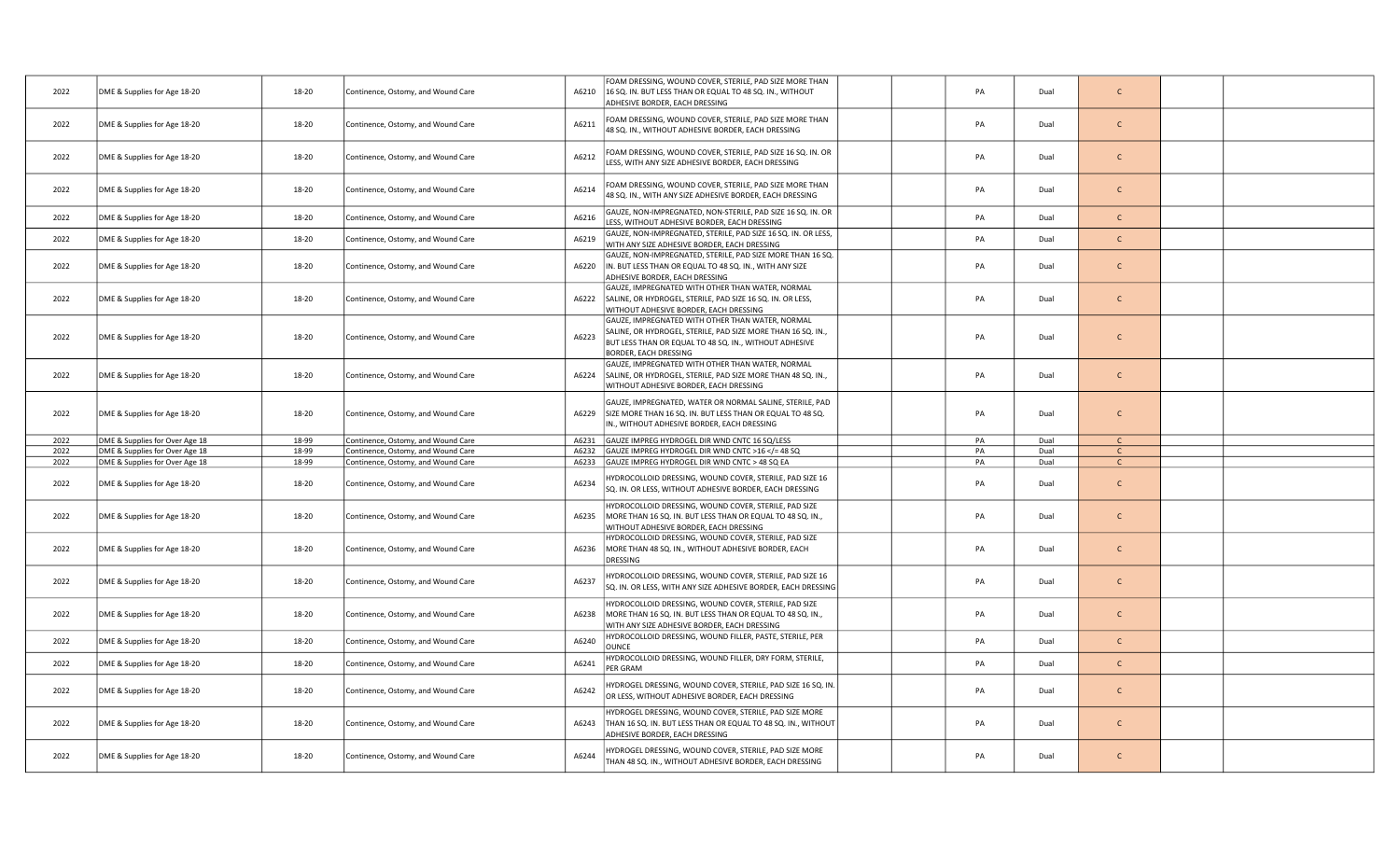| 2022 | DME & Supplies for Age 18-20   | 18-20 | Continence, Ostomy, and Wound Care | A6245 | IYDROGEL DRESSING, WOUND COVER, STERILE, PAD SIZE 16 SQ. IN.<br>OR LESS, WITH ANY SIZE ADHESIVE BORDER, EACH DRESSING                                                                                             | PA | Dual | $\mathsf{C}$ |  |
|------|--------------------------------|-------|------------------------------------|-------|-------------------------------------------------------------------------------------------------------------------------------------------------------------------------------------------------------------------|----|------|--------------|--|
| 2022 | DME & Supplies for Age 18-20   | 18-20 | Continence, Ostomy, and Wound Care | A6246 | HYDROGEL DRESSING, WOUND COVER, STERILE, PAD SIZE MORE<br>THAN 16 SQ. IN. BUT LESS THAN OR EQUAL TO 48 SQ. IN., WITH ANY<br>SIZE ADHESIVE BORDER, EACH DRESSING                                                   | PA | Dual | $\mathsf{C}$ |  |
| 2022 | DME & Supplies for Age 18-20   | 18-20 | Continence, Ostomy, and Wound Care | A6247 | HYDROGEL DRESSING, WOUND COVER, STERILE, PAD SIZE MORE<br>THAN 48 SQ. IN., WITH ANY SIZE ADHESIVE BORDER, EACH<br>DRESSING                                                                                        | PA | Dual | $\mathsf{C}$ |  |
| 2022 | DME & Supplies for Age 18-20   | 18-20 | Continence, Ostomy, and Wound Care | A6248 | HYDROGEL DRESSING, WOUND FILLER, GEL, PER FLUID OUNCE                                                                                                                                                             | PA | Dual | $\mathsf{C}$ |  |
| 2022 | DME & Supplies for Over Age 18 | 18-20 | Continence, Ostomy, and Wound Care | A6251 | SPECIALTY ABSORPTIVE DRESSING, WOUND COVER, STERILE, PAD<br>SIZE 16 SQ IN OR LESS, WITHOUT ADHESIVE BORDER, EACH<br><b>DRESSING</b>                                                                               | PA | Dual | $\mathsf{C}$ |  |
| 2022 | DME & Supplies for Over Age 18 | 18-20 | Continence, Ostomy, and Wound Care |       | SPECIALTY ABSORPTIVE DRESSING, WOUND COVER, STERILE, PAD<br>A6252 SIZE MORE THAN 16 SQ IN BUT LESS THAN OR EQUAL TO 48 SQ IN,<br>WITHOUT ADHESIVE BORDER, EACH DRESSING                                           | PA | Dual | $\mathsf{C}$ |  |
| 2022 | DME & Supplies for Over Age 18 | 18-20 | Continence, Ostomy, and Wound Care |       | SPECIALTY ABSORPTIVE DRESSING, WOUND COVER, STERILE, PAD<br>A6253 SIZE MORE THAN 48 SQ IN, WITHOUT ADHESIVE BORDER, EACH<br><b>DRESSING</b>                                                                       | PA | Dual | $\mathsf{C}$ |  |
| 2022 | DME & Supplies for Over Age 18 | 18-20 | Continence, Ostomy, and Wound Care | A6254 | SPECIALTY ABSORPTIVE DRESSING, WOUND COVER, STERILE, PAD<br>SIZE 16 SQ IN OR LESS, WITH ANY SIZE ADHESIVE BORDER, EACH<br>DRESSING                                                                                | PA | Dual | $\mathsf{C}$ |  |
| 2022 | DME & Supplies for Over Age 18 | 18-20 | Continence, Ostomy, and Wound Care | A6255 | SPECIALTY ABSORPTIVE DRESSING, WOUND COVER, STERILE, PAD<br>SIZE MORE THAN 16 SQ IN BUT LESS THAN OR EQUAL TO 48 SQ IN,<br>WITH ANY SIZE ADHESIVE BORDER, EACH DRESSING                                           | PA | Dual | $\mathsf{C}$ |  |
| 2022 | DME & Supplies for Over Age 18 | 18-99 | Continence, Ostomy, and Wound Care |       | A6257   TRANSPARENT FILM 16 SQ IN OR LESS EACH DRESSING                                                                                                                                                           | PA | Dual | $\mathsf{C}$ |  |
| 2022 | DME & Supplies for Age 18-20   | 18-20 | Continence, Ostomy, and Wound Care | A6258 | FRANSPARENT FILM, STERILE, MORE THAN 16 SQ. IN. BUT LESS<br>THAN OR EQUAL TO 48 SQ. IN., EACH DRESSING                                                                                                            | PA | Dual | $\mathsf{C}$ |  |
| 2022 | DME & Supplies for Age 18-20   | 18-20 | Continence, Ostomy, and Wound Care | A6259 | FRANSPARENT FILM, STERILE, MORE THAN 48 SQ. IN., EACH<br>DRESSING                                                                                                                                                 | PA | Dual | $\mathsf{C}$ |  |
| 2022 | DME & Supplies for Age 18-20   | 18-20 | Continence, Ostomy, and Wound Care | A6266 | GAUZE, IMPREGNATED, OTHER THAN WATER, NORMAL SALINE, OR<br>ZINC PASTE, STERILE, ANY WIDTH, PER LINEAR YARD                                                                                                        | PA | Dual | $\mathsf{C}$ |  |
| 2022 | DME & Supplies for Age 18-20   | 18-20 | Continence, Ostomy, and Wound Care | A6402 | GAUZE, NON-IMPREGNATED, STERILE, PAD SIZE 16 SQ. IN. OR LESS,<br>WITHOUT ADHESIVE BORDER, EACH DRESSING                                                                                                           | PA | Dual | $\mathsf{C}$ |  |
| 2022 | DME & Supplies for Age 18-20   | 18-20 | Continence, Ostomy, and Wound Care | A6403 | GAUZE, NON-IMPREGNATED, STERILE, PAD SIZE MORE THAN 16 SQ.<br>IN. LESS THAN OR EQUAL TO 48 SQ. IN., WITHOUT ADHESIVE<br>BORDER, EACH DRESSING                                                                     | PA | Dual | $\mathsf{C}$ |  |
| 2022 | DME & Supplies for Age 18-20   | 18-20 | Continence, Ostomy, and Wound Care |       | PADDING BANDAGE, NON-ELASTIC, NON-WOVEN/NON-KNITTED,<br>A6441   WIDTH GREATER THAN OR EQUAL TO THREE INCHES AND LESS<br>THAN FIVE INCHES, PER YARD                                                                | PA | Dual | $\mathsf{C}$ |  |
| 2022 | DME & Supplies for Age 18-20   | 18-20 | Continence, Ostomy, and Wound Care | A6443 | CONFORMING BANDAGE, NON-ELASTIC, KNITTED/WOVEN, NON-<br>STERILE, WIDTH GREATER THAN OR EQUAL TO THREE INCHES AND<br>LESS THAN FIVE INCHES, PER YARD                                                               | PA | Dual | $\mathsf{C}$ |  |
| 2022 | DME & Supplies for Age 18-20   | 18-20 | Continence, Ostomy, and Wound Care | A6444 | CONFORMING BANDAGE, NON-ELASTIC, KNITTED/WOVEN, NON-<br>STERILE, WIDTH GREATER THAN OR EQUAL TO 5 INCHES, PER YARD                                                                                                | PA | Dual | $\mathsf{C}$ |  |
| 2022 | DME & Supplies for Age 18-20   | 18-20 | Continence, Ostomy, and Wound Care | A6446 | CONFORMING BANDAGE, NON-ELASTIC, KNITTED/WOVEN, STERILE,<br>WIDTH GREATER THAN OR EQUAL TO THREE INCHES AND LESS<br>THAN FIVE INCHES, PER YARD                                                                    | PA | Dual | $\mathsf{C}$ |  |
| 2022 | DME & Supplies for Age 18-20   | 18-20 | Continence, Ostomy, and Wound Care | A6447 | CONFORMING BANDAGE, NON-ELASTIC, KNITTED/WOVEN, STERILE,<br>WIDTH GREATER THAN OR EQUAL TO FIVE INCHES, PER YARD                                                                                                  | PA | Dual | $\mathsf{C}$ |  |
| 2022 | DME & Supplies for Age 18-20   | 18-20 | Continence, Ostomy, and Wound Care | A6449 | LIGHT COMPRESSION BANDAGE, ELASTIC, KNITTED/WOVEN, WIDTH<br>GREATER THAN OR EQUAL TO THREE INCHES AND LESS THAN FIVE<br>INCHES, PER YARD                                                                          | PA | Dual | $\mathsf{C}$ |  |
| 2022 | DME & Supplies for Age 18-20   | 18-20 | Continence, Ostomy, and Wound Care | A6450 | IGHT COMPRESSION BANDAGE, ELASTIC, KNITTED/WOVEN, WIDTH<br>GREATER THAN OR EQUAL TO FIVE INCHES, PER YARD                                                                                                         | PA | Dual | $\mathsf{C}$ |  |
| 2022 | DME & Supplies for Age 18-20   | 18-20 | Continence, Ostomy, and Wound Care | A6451 | MODERATE COMPRESSION BANDAGE, ELASTIC, KNITTED/WOVEN,<br>OAD RESISTANCE OF 1.25 TO 1.34 FOOT POUNDS AT 50%<br>MAXIMUM STRETCH, WIDTH GREATER THAN OR EQUAL TO THREE<br>INCHES AND LESS THAN FIVE INCHES, PER YARD | PA | Dual | $\mathsf{C}$ |  |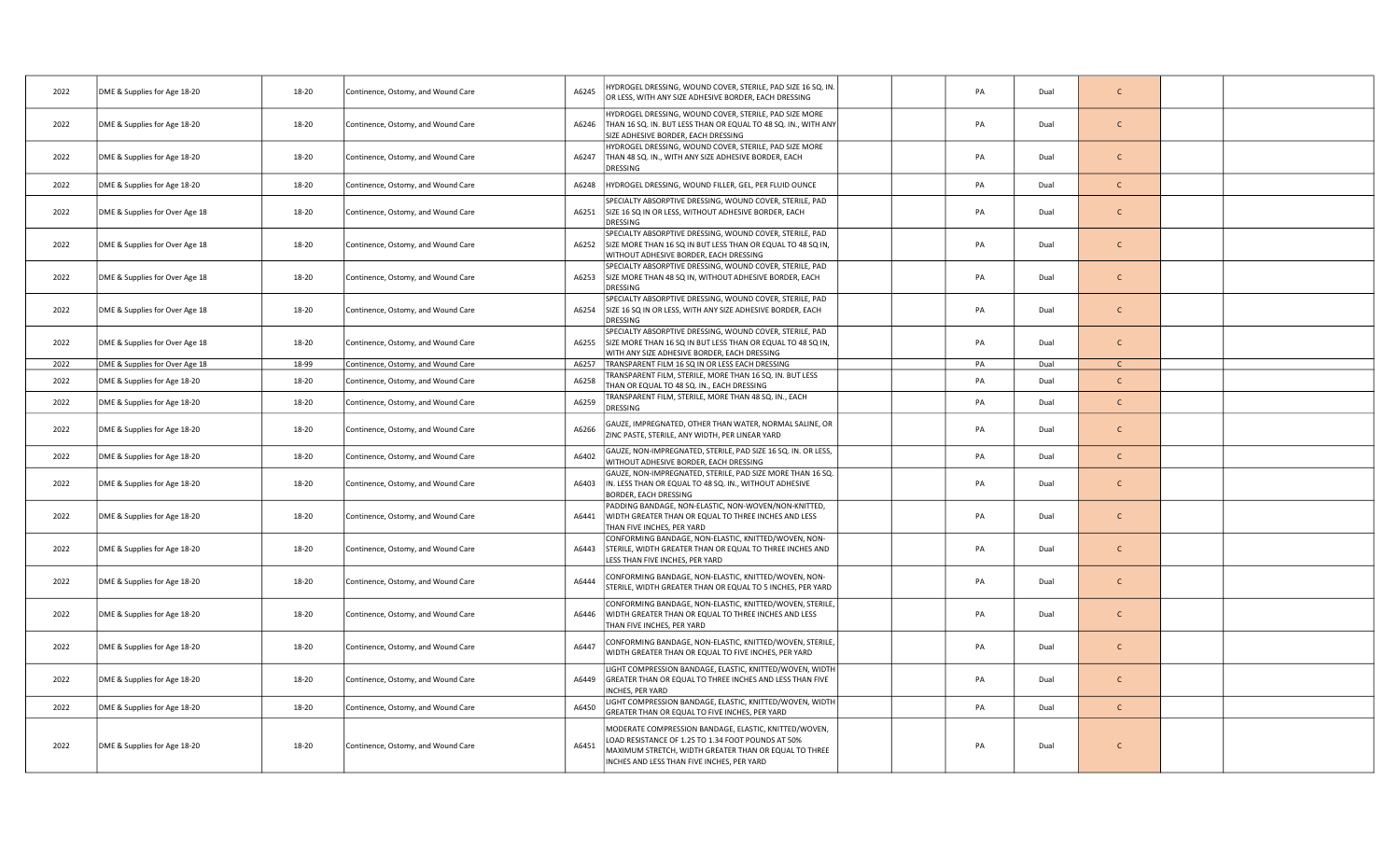| 2022 | DME & Supplies for Age 18-20                                     | 18-20 | Continence, Ostomy, and Wound Care | A6452          | HIGH COMPRESSION BANDAGE, ELASTIC, KNITTED/WOVEN, LOAD<br>RESISTANCE GREATER THAN OR EQUAL TO 1.35 FOOT POUNDS AT<br>50% MAXIMUM STRETCH, WIDTH GREATER THAN OR EQUAL TO<br>THREE INCHES AND LESS THAN FIVE INCHES, PER YARD | PA         | Dual | C                             |  |
|------|------------------------------------------------------------------|-------|------------------------------------|----------------|------------------------------------------------------------------------------------------------------------------------------------------------------------------------------------------------------------------------------|------------|------|-------------------------------|--|
| 2022 | DME & Supplies for Age 18-20                                     | 18-20 | Continence, Ostomy, and Wound Care | A6454          | SELF-ADHERENT BANDAGE, ELASTIC, NON-KNITTED/NON-WOVEN,<br>WIDTH GREATER THAN OR EQUAL TO THREE INCHES AND LESS<br>THAN FIVE INCHES, PER YARD                                                                                 | PA         | Dual | $\mathsf{C}$                  |  |
| 2022 | DME & Supplies for Age 18-20                                     | 18-20 | Continence, Ostomy, and Wound Care | A6456          | ZINC PASTE IMPREGNATED BANDAGE, NON-ELASTIC,<br>KNITTED/WOVEN, WIDTH GREATER THAN OR EQUAL TO THREE<br>INCHES AND LESS THAN FIVE INCHES, PER YARD                                                                            | PA         | Dual | $\mathsf{C}$                  |  |
| 2022 | DME & Supplies for Over Age 18                                   | 18-99 | Continence, Ostomy, and Wound Care | A6457          | TUBULAR DRSG W/WO ELASTIC ANY WDTH PER LINEAR YD                                                                                                                                                                             | PA         | Dual | $\mathcal{C}$                 |  |
| 2022 | DME & Supplies for Over Age 18                                   | 18-99 | Specialized                        | A6530          | GRADIENT COMPRESSION STK BELW KNEE 18-30 MMHG EA                                                                                                                                                                             | PA         | Dual | D                             |  |
| 2022 | DME & Supplies for Over Age 18                                   | 18-99 | Specialized                        | A6531          | GRADIENT COMPRESSION STK BELW KNEE 30-40 MMHG EA                                                                                                                                                                             | PA         | Dual | D                             |  |
| 2022 | DME & Supplies for Over Age 18                                   | 18-99 | Specialized                        | A6532          | GRADIENT COMPRESSION STK BELW KNEE 40-50 MMHG EA                                                                                                                                                                             | PA         | Dual | D                             |  |
| 2022 | DME & Supplies for Over Age 18                                   | 18-99 | Specialized                        | A6533          | GRADIENT COMPRESSION STK THIGH LEN 18-30 MMHG EA                                                                                                                                                                             | PA         | Dual | D                             |  |
| 2022 | DME & Supplies for Over Age 18                                   | 18-99 | Specialized                        | A6534          | GRADIENT COMPRESSION STK THIGH LEN 30-40 MMHG EA                                                                                                                                                                             | PA         | Dual | D                             |  |
| 2022 | DME & Supplies for Over Age 18                                   | 18-99 | Specialized                        | A6535          | GRADIENT COMPRESSION STK THIGH LEN 40-50 MMHG EA                                                                                                                                                                             | PA         | Dual | D                             |  |
| 2022 | DME & Supplies for Over Age 18                                   | 18-99 | Specialized                        | A6536          | GRADIENT COMPRS STK FULL LEN/CHAP 18-30 MMHG EA                                                                                                                                                                              | PA         | Dual | D                             |  |
| 2022 | DME & Supplies for Over Age 18                                   | 18-99 | Specialized                        | A6537          | GRADIENT COMPRS STK FULL LEN/CHAP 30-40 MMHG EA                                                                                                                                                                              | PA         | Dual | D                             |  |
| 2022 | DME & Supplies for Over Age 18                                   | 18-99 | Specialized                        | A6538          | GRADIENT COMPRS STK FULL LEN/CHAP 40-50 MMHG EA                                                                                                                                                                              | PA         | Dual | D                             |  |
| 2022 | DME & Supplies for Over Age 18                                   | 18-99 | Specialized                        | A6539          | GRADIENT COMPRESSION STK WAIST LEN 18-30 MMHG EA                                                                                                                                                                             | PA         | Dual | D                             |  |
| 2022 | DME & Supplies for Over Age 18                                   | 18-99 | Specialized                        | A6540          | GRADIENT COMPRESSION STK WAIST LEN 30-40 MMHG EA                                                                                                                                                                             | PA         | Dual | D                             |  |
| 2022 | DME & Supplies for Over Age 18                                   | 18-99 | Specialized                        | A6541          | GRADIENT COMPRESSION STK WAIST LEN 40-50 MMHG EA                                                                                                                                                                             | PA         | Dual | D                             |  |
| 2022 | DME & Supplies for Over Age 18                                   | 18-99 | Respiratory                        | A7000          | CANISTER DISPOSABLE USED WITH SUCTION PUMP EACH                                                                                                                                                                              | PA         | Dual | $\mathsf{C}$                  |  |
| 2022 | DME & Supplies for Over Age 18                                   | 18-99 | Respiratory                        | A7001          | CANISTER NON-DISPOSABLE USED W/SUCTION PUMP EACH                                                                                                                                                                             | PA         | Dual | $\mathsf{C}$                  |  |
| 2022 | DME & Supplies for Over Age 18                                   | 18-99 | Respiratory                        | A7002          | TUBING USED WITH SUCTION PUMP EACH                                                                                                                                                                                           | PA         | Dual | $\mathsf{C}$                  |  |
| 2022 | DME & Supplies for Over Age 18                                   | 18-99 | Respiratory                        | A7003          | ADMN SET SM VOL NONFILTR PNEUMAT NEBULIZR DISPBL                                                                                                                                                                             | PA         | Dual | $\mathcal{C}$                 |  |
| 2022 | DME & Supplies for Over Age 18                                   | 18-99 | Respiratory                        | A7004          | SMALL VOLUME NONFILTR PNEUMATIC NEBULIZER DISPBL                                                                                                                                                                             | PA         | Dual | $\mathsf{C}$                  |  |
| 2022 | DME & Supplies for Over Age 18                                   | 18-99 | Respiratory                        | A7005          | ADMN SET W/SM VOL NONFILTR NEBULIZR NON-DISPBL                                                                                                                                                                               | PA         | Dual | $\mathsf{C}$                  |  |
| 2022 | DME & Supplies for Over Age 18                                   | 18-99 | Respiratory                        | A7006          | ADMIN SET W/SMALL VOLUME FILTR PNEUMAT NEBULIZR                                                                                                                                                                              | PA         | Dual | $\mathsf{C}$                  |  |
| 2022 | DME & Supplies for Over Age 18                                   | 18-99 | Respiratory                        | A7007          | LG VOL NEBULIZR DISPBL UNFIL USED W/AROSL COMPRS                                                                                                                                                                             | PA         | Dual |                               |  |
| 2022 | DME & Supplies for Over Age 18                                   | 18-99 | Respiratory                        | A7008          | LG VOL NEBULIZR DISPBL PREFIL W/AROSL COMPRS                                                                                                                                                                                 | PA         | Dual | $\mathsf{C}$                  |  |
| 2022 | DME & Supplies for Over Age 18                                   | 18-99 | Respiratory                        | A7009          | RESRVOR BOTTLE NON-DISPBL W/LG VOL US NEBULIZR                                                                                                                                                                               | PA         | Dual | $\mathsf{C}$                  |  |
| 2022 | DME & Supplies for Over Age 18                                   | 18-99 | Respiratory                        | A7010          | CORUGATD TUBING DISPBL W/LG VOL NEBULIZR 100 FT                                                                                                                                                                              | PA         | Dual | $\mathsf{C}$                  |  |
| 2022 | DME & Supplies for Over Age 18                                   | 18-99 | Respiratory                        | A7012          | WATER COLLEC DEV USE W/LG VOL NEB                                                                                                                                                                                            | PA         | Dual | $\mathsf{C}$                  |  |
| 2022 | DME & Supplies for Over Age 18                                   | 18-99 | Respiratory                        | A7013          | FLTR DISP USED W/ AREO COMPRES                                                                                                                                                                                               | PA         | Dual | $\mathsf{C}$                  |  |
| 2022 | DME & Supplies for Over Age 18                                   | 18-99 | Respiratory                        | A7014          | FILTER NON-DISPBL USED W/AROSL COMPRS/US GEN                                                                                                                                                                                 | PA         | Dual | $\mathsf{C}$                  |  |
| 2022 | DME & Supplies for Over Age 18                                   | 18-99 | Respiratory                        | A7015          | AREO MASK USED W/ DME NEB                                                                                                                                                                                                    | PA         | Dual | $\mathsf{C}$                  |  |
| 2022 | DME & Supplies for Over Age 18                                   | 18-99 | Respiratory                        | A7016          | DOME&MOUTHPIECE USED W/SMALL VOLUME US NEBULIZR                                                                                                                                                                              | PA         | Dual |                               |  |
| 2022 |                                                                  | 18-99 | Respiratory                        | A7017          | NEB GLASS/AUTOCLAV NOT USE W/O2                                                                                                                                                                                              | PA         | Dual | $\mathsf{C}$                  |  |
| 2022 | DME & Supplies for Over Age 18                                   | 18-99 |                                    | A7501          | TRACHEOSTOMA VALVE INCLUDING DIAPHRAGM EACH                                                                                                                                                                                  | PA         | Dual | $\mathsf{C}$                  |  |
| 2022 | DME & Supplies for Over Age 18<br>DME & Supplies for Over Age 18 | 18-99 | Respiratory<br>Respiratory         | A7502          | REPL DIAPHRAGM/FCEPLATE TRACHEOSTOMA VALVE EA                                                                                                                                                                                | PA         | Dual | $\mathsf{C}$                  |  |
| 2022 | DME & Supplies for Over Age 18                                   | 18-99 |                                    | A7503          | FLTR HOLDER/CAP REUSBL TRACHEOSTOMA EXCHG SYS EA                                                                                                                                                                             | PA         | Dual | $\mathcal{C}$                 |  |
|      |                                                                  |       | Respiratory                        | A7504          | FLTR USE TRACHEOSTOMA HEAT&MOISTR EXCHG SYS EA                                                                                                                                                                               | PA         | Dual | $\mathsf{C}$                  |  |
| 2022 | DME & Supplies for Over Age 18                                   | 18-99 | Respiratory                        |                |                                                                                                                                                                                                                              |            |      |                               |  |
| 2022 | DME & Supplies for Over Age 18                                   | 18-99 | Respiratory                        | A7505          | HOUSING REUSABL W/O ADHES EXCHG SYS&/ VALV EA                                                                                                                                                                                | PA         | Dual | $\mathsf{C}$<br>$\mathcal{C}$ |  |
| 2022 | DME & Supplies for Over Age 18                                   | 18-99 | Respiratory                        | A7506<br>A7507 | ADHES DISC EXCHG SYS &/ W/TRACHEOSTOMA VALV EA                                                                                                                                                                               | PA<br>PA   | Dual | $\mathsf{C}$                  |  |
| 2022 | DME & Supplies for Over Age 18                                   | 18-99 | Respiratory                        |                | FLTR HLDR&INTGR FLTR W/O ADHES TRACHEOSTMA EXCHG                                                                                                                                                                             |            | Dual |                               |  |
| 2022 | DME & Supplies for Over Age 18                                   | 18-99 | Respiratory                        | A7508          | HOUS&INTGR ADHES TRACHEOSTOMA EXCHG SYS &/ VALV                                                                                                                                                                              | PA         | Dual | $\mathsf{C}$                  |  |
| 2022 | DME & Supplies for Over Age 18                                   | 18-99 | Respiratory                        | A7520          | TRACHEOST/LARYNGECT TUBE NON-CUFFED POLYVINYLCHL                                                                                                                                                                             | <b>PXA</b> | Dual | $\mathsf{C}$                  |  |
| 2022 | DME & Supplies for Over Age 18                                   | 18-99 | Respiratory                        | A7521          | TRACHEOST/LARYNGECT TUBE CUFFD PVC SILICONE/= EA                                                                                                                                                                             | PXA        | Dual | $\mathsf{C}$                  |  |
| 2022 | DME & Supplies for Over Age 18                                   | 18-99 | Respiratory                        | A7522          | TRACHEOST/LARYNGECT TUBE STNLESS STEEL/EQUAL EA                                                                                                                                                                              | PXA        | Dual | $\mathcal{C}$                 |  |
| 2022 | DME & Supplies for Over Age 18                                   | 18-99 | Respiratory                        | A7525          | <b>TRACHEOSTOMY MASK EACH</b>                                                                                                                                                                                                | PA         | Dual | $\mathsf{C}$                  |  |
| 2022 | DME & Supplies for Over Age 18                                   | 18-99 | Respiratory                        | A7526          | TRACHEOSTOMY TUBE COLLAR/HOLDER EACH                                                                                                                                                                                         | PA         | Dual | $\mathsf{C}$                  |  |
| 2022 | DME & Supplies for Over Age 18                                   | 18-99 | Specialized                        | A8000          | HELMET PROTECTVE SOFT PREFAB COMPONENT ACCSSRIES                                                                                                                                                                             | PA         | Dual | D                             |  |
| 2022 | DME & Supplies for Over Age 18                                   | 18-99 | Specialized                        | A8001          | HELMET PROTECTVE HARD PREFAB COMPONENT ACCSSRIES                                                                                                                                                                             | PA         | Dual | D                             |  |
| 2022 | DME & Supplies for Over Age 18                                   | 18-99 | Specialized                        | A8002          | HELMET PROTECTIVE SOFT CUSTOM FAB COMP ACCSSRIES                                                                                                                                                                             | <b>PXA</b> | Dual | D                             |  |
| 2022 | DME & Supplies for Over Age 18                                   | 18-99 | Specialized                        | A8003          | HELMET PROTECTIVE HARD CUSTOM FAB COMP ACCSSRIES                                                                                                                                                                             | PXA        | Dual | D                             |  |
| 2022 | DME & Supplies for Age 18-20                                     | 18-20 | Continence, Ostomy, and Wound Care | A9276          | SENSOR; INVASIVE (E.G., SUBCUTANEOUS), DISPOSABLE, FOR USE<br>WITH INTERSTITIAL CONTINUOUS GLUCOSE MONITORING SYSTEM,<br>ONE UNIT = 1 DAY SUPPLY                                                                             | PA         | Dual | $\mathsf{C}$                  |  |
| 2022 | DME & Supplies for Age 18-20                                     | 18-20 | Continence, Ostomy, and Wound Care | A9277          | TRANSMITTER; EXTERNAL, FOR USE WITH INTERSTITIAL<br>CONTINUOUS GLUCOSE MONITORING SYSTEM                                                                                                                                     | PA         | Dual | $\mathsf{C}$                  |  |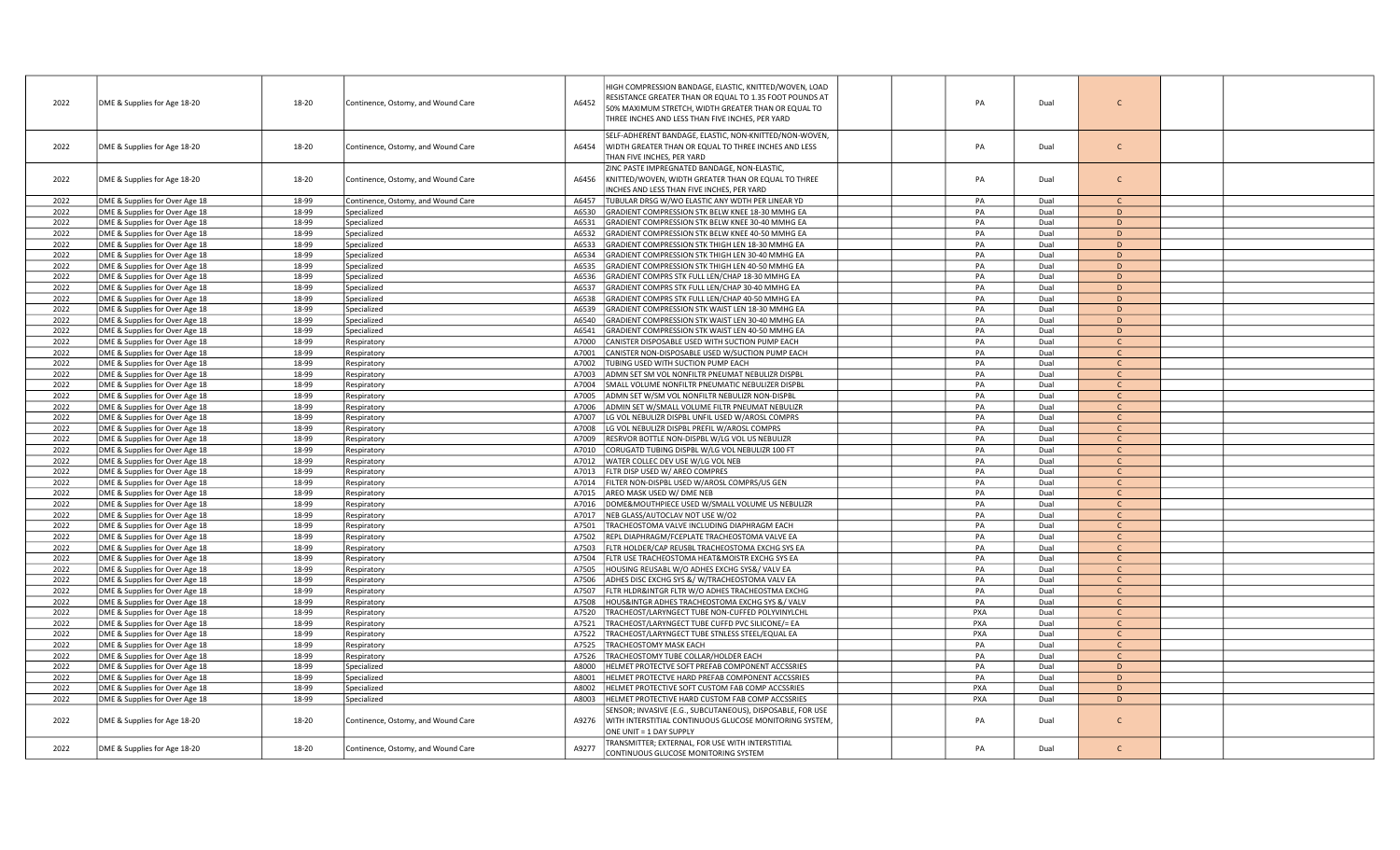| 2022         | DME & Supplies for Age 18-20                                     | 18-20          | Continence, Ostomy, and Wound Care                                                 | A9278          | RECEIVER (MONITOR); EXTERNAL, FOR USE WITH INTERSTITIAL                                 |                 |                        | PA       | Dual         | $\mathsf{C}$                 |                          |
|--------------|------------------------------------------------------------------|----------------|------------------------------------------------------------------------------------|----------------|-----------------------------------------------------------------------------------------|-----------------|------------------------|----------|--------------|------------------------------|--------------------------|
|              |                                                                  |                |                                                                                    |                | CONTINUOUS GLUCOSE MONITORING SYSTEM                                                    |                 |                        |          |              |                              |                          |
| 2022         | ME & Supplies for Over Age 18                                    | 18-99          | isted Code - DO NOT USE                                                            | A9900          | <b>LAN RESERVED CODI</b>                                                                |                 |                        | PA       | <b>None</b>  | <b>NA</b>                    |                          |
| 2022         | DME & Supplies for Over Age 18                                   | 18-99          | <b>Enteral and Parenteral Nutrition</b>                                            | B4034          | ENTERAL FEEDING SUPPLY KIT; SYRINGE FED PER DAY                                         |                 |                        | PA       | Dual         | $\mathsf{C}$                 |                          |
|              |                                                                  |                |                                                                                    |                | INTERAL FEEDING SUPPLY KIT; PUMP FED, PER DAY, INCLUDES BUT                             |                 |                        |          |              | $\mathsf{C}$                 |                          |
| 2022         | DME & Supplies for Age 18-20                                     | 18-20          | <b>Enteral and Parenteral Nutrition</b>                                            | B4035          | NOT LIMITED TO FEEDING/FLUSHING SYRINGE, ADMINISTRATION<br>SET TUBING, DRESSINGS, TAPE  |                 |                        | PA       | Dual         |                              |                          |
| 2022         | DME & Supplies for Over Age 18                                   | 18-99          | <b>Enteral and Parenteral Nutrition</b>                                            | B4036          | ENTERAL FEEDING SUPPLY KIT; GRAVITY FED PER DAY                                         |                 |                        | PA       | Dual         | $\mathcal{C}$                |                          |
| 2022         | DME & Supplies for Age 18-20                                     | 18-20          | <b>Enteral and Parenteral Nutrition</b>                                            | B4081          | NASOGASTRIC TUBING WITH STYLET                                                          |                 |                        | PA       | Dual         | $\mathcal{C}$                |                          |
| 2022         | DME & Supplies for Age 18-20                                     | 18-20          | <b>Enteral and Parenteral Nutrition</b>                                            | B4082          | NASOGASTRIC TUBING WITHOUT STYLET                                                       |                 |                        | PA       | Dual         | $\mathsf{C}$                 |                          |
| 2022         | DME & Supplies for Age 18-20                                     | 18-20          | <b>Enteral and Parenteral Nutrition</b>                                            | B4083          | STOMACH TUBE - LEVINE TYPE                                                              |                 |                        | PA       | Dual         | $\mathsf{C}$                 |                          |
| 2022         | DME & Supplies for Over Age 18                                   | 18-99          | <b>Enteral and Parenteral Nutrition</b>                                            | B4087          | GASTROSTOMY/J-TUBE STANDARD ANY MATERIAL/TYPE EA                                        |                 |                        | PA       | Dual         | $\mathsf{C}$                 |                          |
| 2022         | DME & Supplies for Over Age 18                                   | 18-99          | <b>Enteral and Parenteral Nutrition</b>                                            | B4088          | GASTROSTOMY/J-TUBE LOW-PROFILE ANY MAT/TYPE EACH                                        |                 |                        | PA       | Dual         | $\mathsf{C}$                 |                          |
| 2022         | All Age LTC Plus DME Supply                                      | 18-99          | <b>Enteral and Parenteral Nutrition</b>                                            | B4100          | Liquid thickening agent--powder (i.e.: maltodextrin)                                    |                 |                        | SA       | Dual         | $\mathsf{C}$                 | Supplied in pounds (Lbs) |
|              |                                                                  |                |                                                                                    |                | ENTERAL FORMULA, MANUFACTURED BLENDERIZED NATURAL                                       |                 |                        |          |              |                              |                          |
|              |                                                                  |                |                                                                                    |                | OODS WITH INTACT NUTRIENTS, INCLUDES PROTEINS, FATS,                                    |                 |                        |          |              |                              |                          |
| 2022         | DME & Supplies for Age 18-20                                     | 18-20          | <b>Enteral and Parenteral Nutrition</b>                                            | B4149          | CARBOHYDRATES, VITAMINS AND MINERALS, MAY INCLUDE FIBER,                                |                 |                        | PA       | Dual         | $\mathsf{C}$                 |                          |
|              |                                                                  |                |                                                                                    |                | ADMINISTERED THROUGH AN ENTERAL FEEDING TUBE, 100                                       |                 |                        |          |              |                              |                          |
|              |                                                                  |                |                                                                                    |                | CALORIES = 1 UNIT                                                                       |                 |                        |          |              |                              |                          |
| 2022         | DME & Supplies for Over Age 18                                   | 18-99          | <b>Enteral and Parenteral Nutrition</b>                                            | B4150          | <b>ENSURE</b>                                                                           | BO              | 1E                     | SA       | None         | $\mathsf{C}$                 |                          |
| 2022         | DME & Supplies for Over Age 18                                   | 18-99          | <b>Enteral and Parenteral Nutrition</b>                                            | B4150          | <b>ENSURE HIGH PROTEIN</b>                                                              | BO              | 2E                     | SA       | None         | $\mathsf{C}$                 |                          |
| 2022         | DME & Supplies for Over Age 18                                   | 18-99          | <b>Enteral and Parenteral Nutrition</b>                                            | B4150          | ENSURE, ORIGINAL, VANILLA, 8OZ, ARC PACK (24/CS)                                        | BO              | 3E                     | SA       | None         | $\mathsf{C}$                 |                          |
| 2022         | DME & Supplies for Over Age 18                                   | 18-99          | <b>Enteral and Parenteral Nutrition</b>                                            | B4150          | ENSURE ORIGINAL, VANILLA, 8 OZ CARTON (1 EA)                                            | BO              | 4E                     | SA       | None         | $\mathsf{C}$                 |                          |
| 2022         | DME & Supplies for Over Age 18                                   | 18-99          | <b>Enteral and Parenteral Nutrition</b>                                            | B4150          | NUTREN 1.0                                                                              | BO              | N1                     | SA       | None         | $\mathsf{C}$                 |                          |
| 2022         | DME & Supplies for Over Age 18                                   | 18-99          | <b>Enteral and Parenteral Nutrition</b>                                            | B4150          | NUTREN 1.0 FIBER                                                                        | BO              | NF                     | SA       | None         | $\mathsf{C}$                 |                          |
| 2022         | DME & Supplies for Over Age 18                                   | 18-99          | <b>Enteral and Parenteral Nutrition</b>                                            | B4150          | <b>OSMOLITE</b>                                                                         | <b>BO</b>       | OO                     | SA       | None         | $\mathsf{C}$                 |                          |
| 2022         | DME & Supplies for Over Age 18                                   | 18-99          | <b>Enteral and Parenteral Nutrition</b>                                            | B4150          | OSMOLITE 1 CAL                                                                          | BO              | 01                     | SA       | None         |                              |                          |
| 2022         | DME & Supplies for Over Age 18                                   | 18-99          | <b>Enteral and Parenteral Nutrition</b>                                            | B4150          | OSMOLITE 1.2 CAL                                                                        | BO              | 02                     | SA       | None         | $\mathsf{C}$                 |                          |
| 2022         | DME & Supplies for Over Age 18                                   | 18-99          | <b>Enteral and Parenteral Nutrition</b>                                            | B4150          | PROMOTE                                                                                 | <b>BO</b>       | PP                     | SA       | None         | $\mathsf{C}$                 |                          |
| 2022         | DME & Supplies for Over Age 18                                   | 18-99          | <b>Enteral and Parenteral Nutrition</b>                                            | B4150          | PROMOTE WITH FIBER                                                                      | BO              | PF                     | SA       | None         | $\mathsf{C}$                 |                          |
| 2022         | DME & Supplies for Over Age 18                                   | 18-99          | <b>Enteral and Parenteral Nutrition</b>                                            | B4150          | <b>REPLETE WITH FIBER</b>                                                               | <b>BO</b>       | <b>RF</b>              | SA       | None         | $\mathsf{C}$                 |                          |
| 2022         | DME & Supplies for Over Age 18                                   | 18-99          | <b>Enteral and Parenteral Nutrition</b>                                            | B4150          | ENSURE, ORIGINAL, STRAWBERRY, 8 (24/CS)                                                 | <b>BO</b>       | <b>5E</b>              | SA       | None         | $\mathsf{C}$                 |                          |
| 2022         | DME & Supplies for Over Age 18                                   | 18-99          | <b>Enteral and Parenteral Nutrition</b>                                            | B4150          | <b>ENSURE ENLIVE 8 (24/CS)</b>                                                          | BO              | 6E                     | SA       | None         | $\mathsf{C}$                 |                          |
| 2022         | DME & Supplies for Over Age 18                                   | 18-99          | <b>Enteral and Parenteral Nutrition</b>                                            | B4150          | <b>FIBERSOURCE HN</b>                                                                   | BO              | FS                     | SA       | None         | $\mathsf{C}$                 |                          |
| 2022         | DME & Supplies for Over Age 18                                   | 18-99          | <b>Enteral and Parenteral Nutrition</b>                                            | B4150          | JEVITY 1 CAL                                                                            | BO              | JV                     | SA       | None         | $\mathsf{C}$                 |                          |
| 2022         | DME & Supplies for Over Age 18                                   | 18-99          | <b>Enteral and Parenteral Nutrition</b>                                            | B4150          | JEVITY 1.2 CAL                                                                          | <b>BO</b>       | JY                     | SA       | None         | $\mathsf{C}$                 |                          |
| 2022         | DME & Supplies for Over Age 18                                   | 18-99          | <b>Enteral and Parenteral Nutrition</b>                                            | B4150          | LIPISTART                                                                               | BO              | JZ                     | SA       | None         | $\mathcal{C}$                |                          |
| 2022         | DME & Supplies for Over Age 18                                   | 18-99          | <b>Enteral and Parenteral Nutrition</b>                                            | B4150          | NUTREN REPLETE                                                                          | BO              | <b>NT</b>              | SA       | None         | $\mathsf{C}$                 |                          |
| 2022         | DME & Supplies for Over Age 18                                   | 18-99          | <b>Enteral and Parenteral Nutrition</b>                                            | B4150          | REPLETE                                                                                 | BO              | <b>RQ</b>              | SA       | None         | $\mathsf{C}$                 |                          |
| 2022         | DME & Supplies for Over Age 18                                   | 18-99          | <b>Enteral and Parenteral Nutrition</b>                                            | B4150          | <b>BOOST</b>                                                                            | BO              | BB                     | SA       | None         | $\mathsf{C}$                 |                          |
| 2022         | DME & Supplies for Over Age 18                                   | 18-99          | <b>Enteral and Parenteral Nutrition</b>                                            | B4150          | <b>BOOST HIGH PROTEIN</b>                                                               | <b>BO</b>       | <b>B1</b>              | SA       | None         | $\mathsf{C}$                 |                          |
| 2022         | DME & Supplies for Over Age 18                                   | 18-99          | <b>Enteral and Parenteral Nutrition</b>                                            | B4150          | BOOST, VANILLA, 8 OZ TETRA (27/CS)                                                      | <b>BO</b>       | B <sub>2</sub>         | SA       | None         | $\mathsf{C}$                 |                          |
| 2022         | DME & Supplies for Over Age 18                                   | 18-99          | <b>Enteral and Parenteral Nutrition</b>                                            | B4150          | BOOST, VANILLA, 8 OZ TETRA (1/EA)                                                       | BO              | B <sub>3</sub>         | SA       | None         | $\mathsf{C}$                 |                          |
| 2022         | DME & Supplies for Over Age 18                                   | 18-99          | <b>Enteral and Parenteral Nutrition</b>                                            | B4150          | BOOST, CHOCOLATE, 8 OZ TETRA (27/CS)                                                    | <b>BO</b>       | <b>B4</b>              | SA       | None         | $\mathsf{C}$<br>$\mathsf{C}$ |                          |
| 2022         | DME & Supplies for Over Age 18                                   | 18-99          | <b>Enteral and Parenteral Nutrition</b>                                            | B4150          | BOOST, CHOCOLATE, 8 OZ TETRA (1/EA)                                                     | BO              | B5                     | SA       | None         | $\mathsf{C}$                 |                          |
| 2022<br>2022 | DME & Supplies for Over Age 18                                   | 18-99          | <b>Enteral and Parenteral Nutrition</b>                                            | B4150          | BOOST, STRAWBERRY, 8 OZ TETRA (27/CS)                                                   | BO<br><b>BO</b> | <b>B6</b><br><b>B7</b> | SA       | None         |                              |                          |
| 2022         | DME & Supplies for Over Age 18<br>DME & Supplies for Over Age 18 | 18-99<br>18-99 | <b>Enteral and Parenteral Nutrition</b><br><b>Enteral and Parenteral Nutrition</b> | B4150<br>B4150 | BOOST, STRAWBERRY, 8 OZ TETRA (1/EA)<br>ENSURE ORIGINAL, STRAWBERRY, 8 OZ CARTON (1 EA) | <b>BO</b>       | E5                     | SA<br>SA | None<br>None | $\mathsf{C}$<br>$\mathsf{C}$ |                          |
| 2022         | DME & Supplies for Over Age 18                                   | 18-99          | <b>Enteral and Parenteral Nutrition</b>                                            | B4150          | ENSURE, ORIGINAL, BUTTER, PECAN (24/CS)                                                 | BO              | E <sub>6</sub>         | SA       | None         | $\mathsf{C}$                 |                          |
| 2022         | DME & Supplies for Over Age 18                                   | 18-99          | <b>Enteral and Parenteral Nutrition</b>                                            | B4150          | ENSURE ORIGINAL, BUTTER PECAN, 8OZ CARTON (1 EA)                                        | BO              | E7                     | SA       | None         | $\mathsf{C}$                 |                          |
| 2022         | DME & Supplies for Over Age 18                                   | 18-99          | <b>Enteral and Parenteral Nutrition</b>                                            | B4150          | ENSURE ORIGINAL, CHOCOLATE, 8 OZ CA (24/CS)                                             | <b>BO</b>       | E8                     | SA       | None         | $\mathsf{C}$                 |                          |
| 2022         | DME & Supplies for Over Age 18                                   | 18-99          | <b>Enteral and Parenteral Nutrition</b>                                            | B4150          | ENSURE ORIGINAL, CHOCOLATE, 8 OZ CARTON (1 EA)                                          | BO              | E9                     | SA       | None         | $\mathcal{C}$                |                          |
| 2022         | DME & Supplies for Over Age 18                                   | 18-99          | <b>Enteral and Parenteral Nutrition</b>                                            | B4150          | <b>ISOSOURCE HN</b>                                                                     | BO              | IH                     | SA       | None         | $\mathcal{C}$                |                          |
| 2022         | DME & Supplies for Over Age 18                                   | 18-99          | <b>Enteral and Parenteral Nutrition</b>                                            | B4150          | <b>ISOSOURCE</b>                                                                        | BO              | IS                     | SA       | None         | $\mathsf{C}$                 |                          |
| 2022         | DME & Supplies for All Age Groups                                | $0 - 99$       | <b>Enteral and Parenteral Nutrition</b>                                            | B4150          | GENERIC FORMULA - Any other nutritional supplement not                                  | BO              | SC                     | SA       | None         | $\mathsf{C}$                 |                          |
| 2022         | DME & Supplies for Over Age 18                                   | 18-99          | <b>Enteral and Parenteral Nutrition</b>                                            | B4152          | ENTRAL F NUTRITION CMPL CAL DENSE INTACT NUTRNTS                                        | <b>BO</b>       | NI                     | PA       | Dual         | $\mathsf{C}$                 |                          |
| 2022         | DME & Supplies for Over Age 18                                   | 18-99          | <b>Enteral and Parenteral Nutrition</b>                                            | B4152          | BOOST VERY HIGH CALORIE, VANILLA, 8 OZ TETRA (1/EA)                                     | BO              | <b>BH</b>              | SA       | None         | $\mathsf{C}$                 |                          |
|              |                                                                  | 18-99          |                                                                                    | B4152          |                                                                                         | <b>BO</b>       |                        | SA       | None         | $\mathsf{C}$                 |                          |
| 2022<br>2022 | DME & Supplies for Over Age 18<br>DME & Supplies for Over Age 18 | 18-99          | <b>Enteral and Parenteral Nutrition</b>                                            |                | <b>ENSURE COMPLETE</b>                                                                  | BO              | EC<br>EV               | SA       |              | $\mathcal{C}$                |                          |
| 2022         | DME & Supplies for Over Age 18                                   | 18-99          | <b>Enteral and Parenteral Nutrition</b><br><b>Enteral and Parenteral Nutrition</b> | B4152<br>B4152 | ENSURE PLUS, VANILLA, 8 OZ CARTON (1 EA)<br>ENSURE PLUS, STRAWBERRY, 8 OZ CARTON (1 EA) | BO              | C5                     | SA       | None<br>None | <sub>C</sub>                 |                          |
| 2022         | DME & Supplies for Over Age 18                                   | 18-99          | <b>Enteral and Parenteral Nutrition</b>                                            | B4152          | ENSURE PLUS, BUTTER PECAN, 8 OZ CARTON (24/CS)                                          | <b>BO</b>       | C <sub>6</sub>         | SA       | None         | $\mathsf{C}$                 |                          |
| 2022         | DME & Supplies for Over Age 18                                   | 18-99          | <b>Enteral and Parenteral Nutrition</b>                                            | B4152          | ENSURE PLUS, BUTTER PECAN, 8 OZ CARTON (1 EA)                                           | BO              | C7                     | SA       | None         | $\Gamma$                     |                          |
| 2022         | DME & Supplies for Over Age 18                                   | 18-99          | <b>Enteral and Parenteral Nutrition</b>                                            | B4152          | ENSURE PLUS, CHOCOLATE, 8 OZ CARTON (24/CS)                                             | BO              | C8                     | SA       | None         | $\mathcal{C}$                |                          |
| 2022         | DME & Supplies for Over Age 18                                   | 18-99          | <b>Enteral and Parenteral Nutrition</b>                                            |                | B4152   ENSURE PLUS, CHOCOLATE, 8 OZ CARTON (1 EA)                                      | <b>BO</b>       | C <sub>9</sub>         | SA       | None         | $\mathsf{C}$                 |                          |
|              |                                                                  |                |                                                                                    |                |                                                                                         |                 |                        |          |              |                              |                          |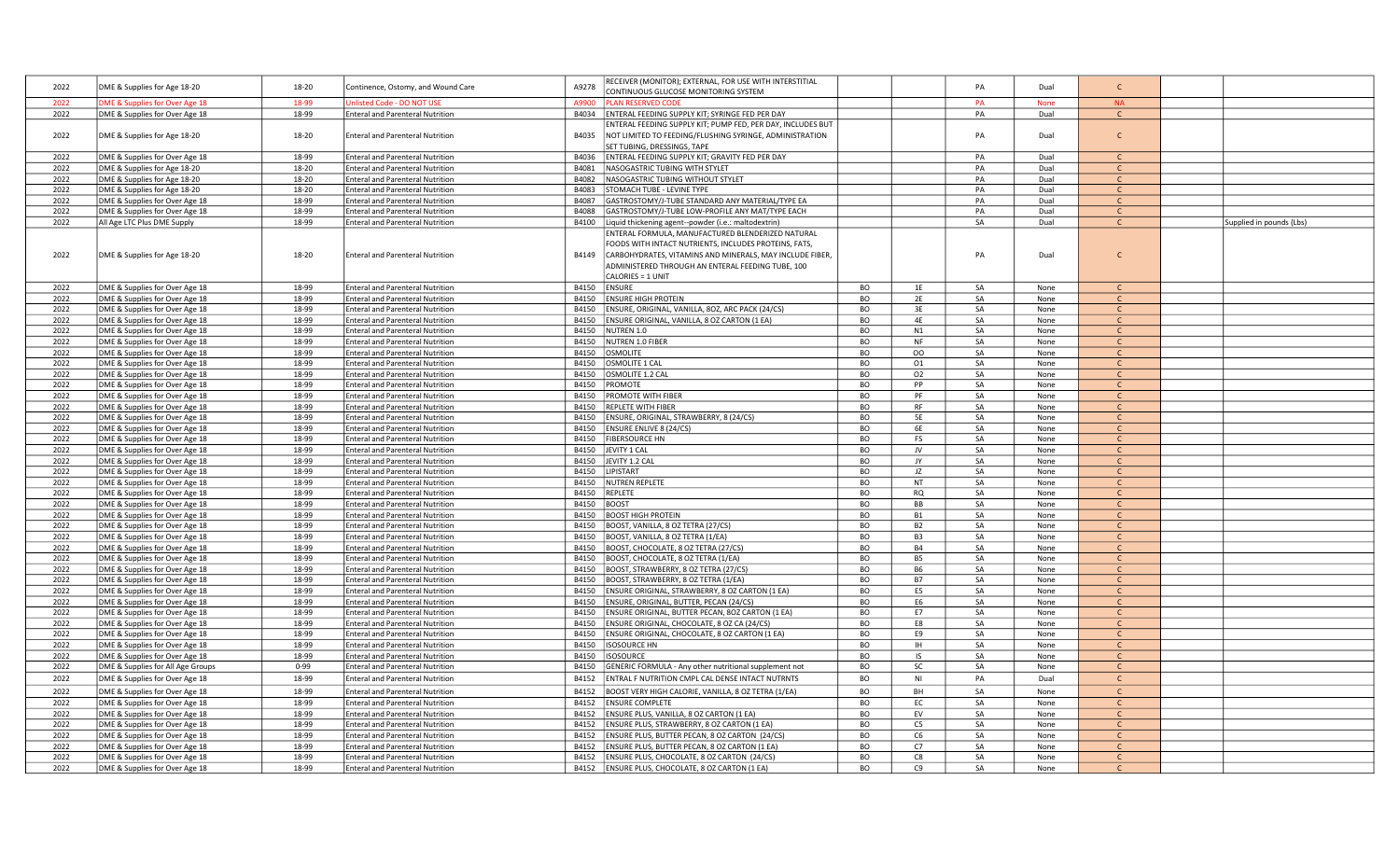| 2022         | DME & Supplies for Over Age 18                                   | 18-99          | <b>Enteral and Parenteral Nutrition</b>                                            | B4152 | ISOSOURCE 1.5                                                 | BO                     | 15             | SA       | None         |               |  |
|--------------|------------------------------------------------------------------|----------------|------------------------------------------------------------------------------------|-------|---------------------------------------------------------------|------------------------|----------------|----------|--------------|---------------|--|
| 2022         | DME & Supplies for Over Age 18                                   | 18-99          | <b>Enteral and Parenteral Nutrition</b>                                            | B4152 | JEVITY 1.5                                                    | BO                     | 16             | SA       | None         | $\mathsf{C}$  |  |
|              |                                                                  |                |                                                                                    |       |                                                               |                        |                |          |              |               |  |
| 2022         | DME & Supplies for Over Age 18                                   | 18-99          | <b>Enteral and Parenteral Nutrition</b>                                            | B4152 | <b>RESOURCE 2.0</b>                                           | BO                     | R <sub>3</sub> | SA       | None         | $\mathsf{C}$  |  |
| 2022         | DME & Supplies for Over Age 18                                   | 18-99          | <b>Enteral and Parenteral Nutrition</b>                                            | B4152 | <b>NUTREN 1.5</b>                                             | <b>BO</b>              | N1             | SA       | None         | $\mathsf{C}$  |  |
| 2022         | DME & Supplies for Over Age 18                                   | 18-99          | <b>Enteral and Parenteral Nutrition</b>                                            | B4152 | <b>NUTREN 2.0</b>                                             | <b>BO</b>              | N <sub>2</sub> | SA       | None         | $\mathcal{C}$ |  |
| 2022         | DME & Supplies for Over Age 18                                   | 18-99          | <b>Enteral and Parenteral Nutrition</b>                                            | B4152 | OSMOLITE 1.5 CAL                                              | <b>BO</b>              | 05             | SA       | None         | C             |  |
| 2022         | DME & Supplies for Over Age 18                                   | 18-99          | <b>Enteral and Parenteral Nutrition</b>                                            | B4152 | <b>RESURGEX PLUS</b>                                          | BO                     | <b>RP</b>      | SA       | None         | $\mathsf{C}$  |  |
| 2022         |                                                                  | 18-99          | <b>Enteral and Parenteral Nutrition</b>                                            | B4152 | <b>BOOST PLUS</b>                                             | <b>BO</b>              | 9P             | SA       |              | $\mathsf{C}$  |  |
|              | DME & Supplies for Over Age 18                                   |                |                                                                                    |       |                                                               |                        |                |          | None         |               |  |
| 2022         | DME & Supplies for Over Age 18                                   | 18-99          | <b>Enteral and Parenteral Nutrition</b>                                            | B4152 | <b>ENSURE PLUS HN</b>                                         | <b>BO</b>              | 1D             | SA       | None         | $\mathsf{C}$  |  |
| 2022         | DME & Supplies for Over Age 18                                   | 18-99          | <b>Enteral and Parenteral Nutrition</b>                                            | B4152 | ENSURE PLUS, VANILLA, 8 OZ CARTON (24/CS)                     | BO                     | 2D             | SA       | None         | $\mathcal{C}$ |  |
| 2022         | DME & Supplies for Over Age 18                                   | 18-99          | <b>Enteral and Parenteral Nutrition</b>                                            | B4152 | ENSURE PLUS, STRAWBERRY, 8 OZ CARTON (24/CS)                  | <b>BO</b>              | 3D             | SA       | None         | $\mathsf{C}$  |  |
| 2022         | DME & Supplies for Over Age 18                                   | 18-99          | <b>Enteral and Parenteral Nutrition</b>                                            | B4152 | <b>TWOCAL HN</b>                                              | <b>BO</b>              | 4D             | SA       | None         | C.            |  |
|              |                                                                  |                |                                                                                    |       | <b>GENERIC FORMULA - Any other nutritional supplement not</b> |                        |                |          |              |               |  |
| 2022         | DME & Supplies for All Age Groups                                | $0 - 99$       | <b>Enteral and Parenteral Nutrition</b>                                            | B4152 |                                                               | <b>BO</b>              | SC             | SA       | None         | $\mathsf{C}$  |  |
|              |                                                                  |                |                                                                                    |       | pecifically listed                                            |                        |                |          |              |               |  |
| 2022         | DME & Supplies for Over Age 18                                   | 18-99          | <b>Enteral and Parenteral Nutrition</b>                                            | B4153 | IMPACT PEPTIDE 1.5                                            | BO                     | IP             | SA       | None         | $\mathsf{C}$  |  |
| 2022         | DME & Supplies for Over Age 18                                   | 18-99          | <b>Enteral and Parenteral Nutrition</b>                                            | B4153 | ENTRAL F NUTRITIONALLY CMPL W/INTACT NUTRIENTS                | <b>BO</b>              | <b>NN</b>      | PA       | Dual         | $\mathsf{C}$  |  |
| 2022         | DME & Supplies for Over Age 18                                   | 18-99          | <b>Enteral and Parenteral Nutrition</b>                                            | B4153 | <b>IMPACT GLUTAMINE</b>                                       | <b>BO</b>              | IG             | SA       | None         | $\mathsf{C}$  |  |
| 2022         | DME & Supplies for Over Age 18                                   | 18-99          | <b>Enteral and Parenteral Nutrition</b>                                            | B4153 | -EMENTAL                                                      | <b>BO</b>              | LE             | SA       | None         | C.            |  |
| 2022         | DME & Supplies for Over Age 18                                   | 18-99          | <b>Enteral and Parenteral Nutrition</b>                                            | B4153 | PEPTAMEN 1.5                                                  | <b>BO</b>              | P5             | SA       | None         | $\mathsf{C}$  |  |
|              |                                                                  |                |                                                                                    |       |                                                               | <b>BO</b>              | PV             | SA       |              | $\mathsf{C}$  |  |
| 2022         | DME & Supplies for Over Age 18                                   | 18-99          | <b>Enteral and Parenteral Nutrition</b>                                            | B4153 | PERATIVE                                                      |                        |                |          | None         |               |  |
| 2022         | DME & Supplies for Over Age 18                                   | 18-99          | <b>Enteral and Parenteral Nutrition</b>                                            | B4153 | VITAL AF 1.2 CAL                                              | <b>BO</b>              | VA             | SA       | None         | $\mathsf{C}$  |  |
| 2022         | DME & Supplies for Over Age 18                                   | 18-99          | <b>Enteral and Parenteral Nutrition</b>                                            | B4153 | ENTRAL FORMULA NUTIONALLY CMPL HYDROLYZED PROTS               | BO                     | 5 <sub>D</sub> | PA       | Dual         | $\mathsf{C}$  |  |
| 2022         | DME & Supplies for Over Age 18                                   | 18-99          | <b>Enteral and Parenteral Nutrition</b>                                            | B4153 | PEPTAMEN                                                      | <b>BO</b>              | 6D             | SA       | None         | $\mathsf{C}$  |  |
| 2022         | DME & Supplies for Over Age 18                                   | 18-99          | <b>Enteral and Parenteral Nutrition</b>                                            | B4153 | PEPTAMEN AF                                                   | BO                     | 7D             | SA       | None         | $\mathsf{C}$  |  |
| 2022         | DME & Supplies for Over Age 18                                   | 18-99          | <b>Enteral and Parenteral Nutrition</b>                                            | B4153 | PEPTAMEN WITH PREBIO1                                         | <b>BO</b>              | 8D             | SA       | None         | $\mathsf{C}$  |  |
| 2022         |                                                                  | 18-99          |                                                                                    |       |                                                               | <b>BO</b>              | 9D             | SA       |              |               |  |
|              | DME & Supplies for Over Age 18                                   |                | <b>Enteral and Parenteral Nutrition</b>                                            | B4153 | <b>TOLEREX</b>                                                |                        |                |          | None         | $\mathsf{C}$  |  |
| 2022         | DME & Supplies for Over Age 18                                   | 18-99          | <b>Enteral and Parenteral Nutrition</b>                                            | B4153 | VITAL 1.0 CAL                                                 | <b>BO</b>              | 1Z             | SA       | None         |               |  |
| 2022         | DME & Supplies for Over Age 18                                   | 18-99          | <b>Enteral and Parenteral Nutrition</b>                                            | B4153 | VITAL 1.5 CAL                                                 | <b>BO</b>              | 2Z             | SA       | None         | $\mathcal{C}$ |  |
| 2022         | DME & Supplies for Over Age 18                                   | 18-99          | <b>Enteral and Parenteral Nutrition</b>                                            | B4153 | <b>VIVONEX PLUS</b>                                           | BO                     | 3Z             | SA       | None         | $\mathcal{C}$ |  |
| 2022         | DME & Supplies for Over Age 18                                   | 18-99          | <b>Enteral and Parenteral Nutrition</b>                                            | B4153 | <b>VITAL HN</b>                                               | <b>BO</b>              | VH             | SA       | None         | $\mathcal{C}$ |  |
| 2022         | DME & Supplies for Over Age 18                                   | 18-99          | <b>Enteral and Parenteral Nutrition</b>                                            | B4153 | <b>VIVONEX RTF</b>                                            | <b>BO</b>              | VR             | SA       | None         | $\mathsf{C}$  |  |
|              |                                                                  |                |                                                                                    |       |                                                               |                        |                |          |              | $\mathsf{C}$  |  |
| 2022         | DME & Supplies for Over Age 18                                   | 18-99          | <b>Enteral and Parenteral Nutrition</b>                                            | B4153 | <b>VIVONEX TEN</b>                                            | <b>BO</b>              | VT             | SA       | None         |               |  |
|              |                                                                  |                |                                                                                    |       |                                                               |                        |                |          |              |               |  |
|              |                                                                  |                |                                                                                    |       | <b>GENERIC FORMULA - Any other nutritional supplement not</b> |                        |                |          |              |               |  |
| 2022         | DME & Supplies for All Age Groups                                | $0 - 99$       | Enteral and Parenteral Nutrition                                                   | B4153 | pecifically listed                                            | <b>BO</b>              | SC             | SA       | None         | $\mathsf{C}$  |  |
| 2022         | DME & Supplies for Over Age 18                                   | 18-99          | <b>Enteral and Parenteral Nutrition</b>                                            | B4154 | <b>IMPACT WITH FIBER</b>                                      | BO                     | <b>IF</b>      | SA       | None         | $\mathcal{C}$ |  |
|              |                                                                  |                |                                                                                    |       |                                                               |                        |                |          |              |               |  |
| 2022         | DME & Supplies for Over Age 18                                   | 18-99          | <b>Enteral and Parenteral Nutrition</b>                                            | B4154 | IMPACT 1.5                                                    | <b>BO</b>              | IP             | SA       | None         | $\mathsf{C}$  |  |
| 2022         | DME & Supplies for Over Age 18                                   | 18-99          | <b>Enteral and Parenteral Nutrition</b>                                            | B4154 | <b>NUTREN PULMONARY</b>                                       | BO                     | <b>NP</b>      | SA       | None         | $\mathsf{C}$  |  |
| 2022         | DME & Supplies for Over Age 18                                   | 18-99          | <b>Enteral and Parenteral Nutrition</b>                                            | B4154 | <b>NUTRIHEP</b>                                               | <b>BO</b>              | 16             | SA       | None         | $\mathsf{C}$  |  |
| 2022         | DME & Supplies for Over Age 18                                   | 18-99          | <b>Enteral and Parenteral Nutrition</b>                                            | B4154 | NUTRIRENAL                                                    | <b>BO</b>              | 17             | SA       | None         |               |  |
| 2022         | DME & Supplies for Over Age 18                                   | 18-99          | <b>Enteral and Parenteral Nutrition</b>                                            | B4154 | <b>NEPRO</b>                                                  | <b>BO</b>              | 13             | SA       | None         | $\mathsf{C}$  |  |
| 2022         | DME & Supplies for Over Age 18                                   | 18-99          | <b>Enteral and Parenteral Nutrition</b>                                            | B4154 | NOVASOURCE RENAL                                              | BO                     | 14             | SA       | None         | $\mathsf{C}$  |  |
| 2022         |                                                                  | 18-99          | <b>Enteral and Parenteral Nutrition</b>                                            | B4154 | <b>OXEPA</b>                                                  | <b>BO</b>              | 18             | SA       | None         | $\mathsf{C}$  |  |
|              | DME & Supplies for Over Age 18                                   |                |                                                                                    |       |                                                               |                        |                |          |              |               |  |
| 2022         | DME & Supplies for Over Age 18                                   | 18-99          | <b>Enteral and Parenteral Nutrition</b>                                            | B4154 | PULMOCARE                                                     | BO                     | 19             | SA       | None         | $\mathsf{C}$  |  |
| 2022         | DME & Supplies for Over Age 18                                   | 18-99          | <b>Enteral and Parenteral Nutrition</b>                                            | B4154 | RENALCAL                                                      | BO                     | 21             | SA       | None         | $\mathcal{C}$ |  |
| 2022         | DME & Supplies for Over Age 18                                   | 18-99          | <b>Enteral and Parenteral Nutrition</b>                                            | B4154 | REN/GEN                                                       | <b>BO</b>              | 20             | SA       | None         | $\mathsf{C}$  |  |
| 2022         | DME & Supplies for Over Age 18                                   | 18-99          | <b>Enteral and Parenteral Nutrition</b>                                            | B4154 | GLUCERNA 1.0                                                  | <b>BO</b>              | 4Z             | SA       | None         | $\mathsf{C}$  |  |
| 2022         | DME & Supplies for Over Age 18                                   | 18-99          | <b>Enteral and Parenteral Nutrition</b>                                            | B4154 | GLUCERNA 1.2                                                  | <b>BO</b>              | 5Z             | SA       | None         | $\mathsf{C}$  |  |
| 2022         | DME & Supplies for Over Age 18                                   | 18-99          | <b>Enteral and Parenteral Nutrition</b>                                            | B4154 | <b>GLUCERNA 1.5</b>                                           | <b>BO</b>              | 6Z             | SA       | None         |               |  |
|              |                                                                  |                |                                                                                    |       |                                                               |                        |                |          |              | $\mathsf{C}$  |  |
| 2022         | DME & Supplies for Over Age 18                                   | 18-99          | <b>Enteral and Parenteral Nutrition</b>                                            | B4154 | <b>GLYTROL</b>                                                | <b>BO</b>              | 7Z             | SA       | None         | $\mathcal{C}$ |  |
| 2022         | DME & Supplies for Over Age 18                                   | 18-99          | <b>Enteral and Parenteral Nutrition</b>                                            | B4154 | IMPACT ADVANCED RECOVERY                                      | BO                     | 8Z             | SA       | None         |               |  |
| 2022         | DME & Supplies for Over Age 18                                   | 18-99          | <b>Enteral and Parenteral Nutrition</b>                                            | B4154 | KETOCAL                                                       | <b>BO</b>              | 9Z             | SA       | None         | $\mathsf{C}$  |  |
| 2022         | DME & Supplies for Over Age 18                                   | 18-99          | <b>Enteral and Parenteral Nutrition</b>                                            | B4154 | KETOCAL 3.1                                                   | BO                     | 1Y             | SA       | None         | $\mathsf{C}$  |  |
| 2022         | DME & Supplies for Over Age 18                                   | 18-99          | <b>Enteral and Parenteral Nutrition</b>                                            | B4154 | KETOCAL 4.1                                                   | <b>BO</b>              | <b>2Y</b>      | SA       | None         | $\mathsf{C}$  |  |
| 2022         | DME & Supplies for Over Age 18                                   | 18-99          | <b>Enteral and Parenteral Nutrition</b>                                            | B4154 | <b>KETOVIE</b>                                                | <b>BO</b>              | 3Y             | SA       | None         | $\mathsf{C}$  |  |
| 2022         | DME & Supplies for Over Age 18                                   | 18-99          | <b>Enteral and Parenteral Nutrition</b>                                            | B4154 | <b>RESOURCE DIABETIC</b>                                      | <b>BO</b>              | 4Y             | SA       | None         | $\mathsf{C}$  |  |
|              |                                                                  |                |                                                                                    |       |                                                               |                        |                |          |              | $\mathsf{C}$  |  |
| 2022         | DME & Supplies for Over Age 18                                   | 18-99          | <b>Enteral and Parenteral Nutrition</b>                                            | B4154 | ENTRAL F NUTRITION CMPL NO INHERITED DZ METAB                 | BO                     | EF             | PA       | Dual         |               |  |
| 2022         | DME & Supplies for Over Age 18                                   | 18-99          | <b>Enteral and Parenteral Nutrition</b>                                            | B4154 | SUPLENA                                                       | <b>BO</b>              | 5Y             | SA       | None         | $\mathsf{C}$  |  |
| 2022         | DME & Supplies for Over Age 18                                   | 18-99          | <b>Enteral and Parenteral Nutrition</b>                                            | B4154 | <b>IMPACT</b>                                                 | <b>BO</b>              | IG             | SA       | SA           | $\mathsf{C}$  |  |
|              |                                                                  |                |                                                                                    |       | <b>GENERIC FORMULA - Any other nutritional supplement not</b> |                        |                |          |              |               |  |
| 2022         | DME & Supplies for All Age Groups                                | $0 - 99$       | <b>Enteral and Parenteral Nutrition</b>                                            | B4154 | pecifically listed                                            | BO                     | SC             | SA       | SA           | $\mathsf{C}$  |  |
| 2022         | DME & Supplies for Over Age 18                                   | 18-99          | <b>Enteral and Parenteral Nutrition</b>                                            | B4155 | MICROLIPID                                                    | BO                     | X6             | SA       | None         | $\mathsf{C}$  |  |
| 2022         |                                                                  | 18-99          | <b>Enteral and Parenteral Nutrition</b>                                            | B4155 | <b>MCT OIL</b>                                                | BO                     | <b>X7</b>      | SA       | None         | $\mathsf{C}$  |  |
|              | DME & Supplies for Over Age 18                                   |                |                                                                                    |       |                                                               |                        |                |          |              |               |  |
| 2022<br>2022 | DME & Supplies for Over Age 18<br>DME & Supplies for Over Age 18 | 18-99<br>18-99 | <b>Enteral and Parenteral Nutrition</b><br><b>Enteral and Parenteral Nutrition</b> | B4155 | <b>MCT PROCAL</b><br>B4155   OS 2 (MILUPA OS 2)               | <b>BO</b><br><b>BO</b> | X8<br>X9       | SA<br>SA | None<br>None | $\mathsf{C}$  |  |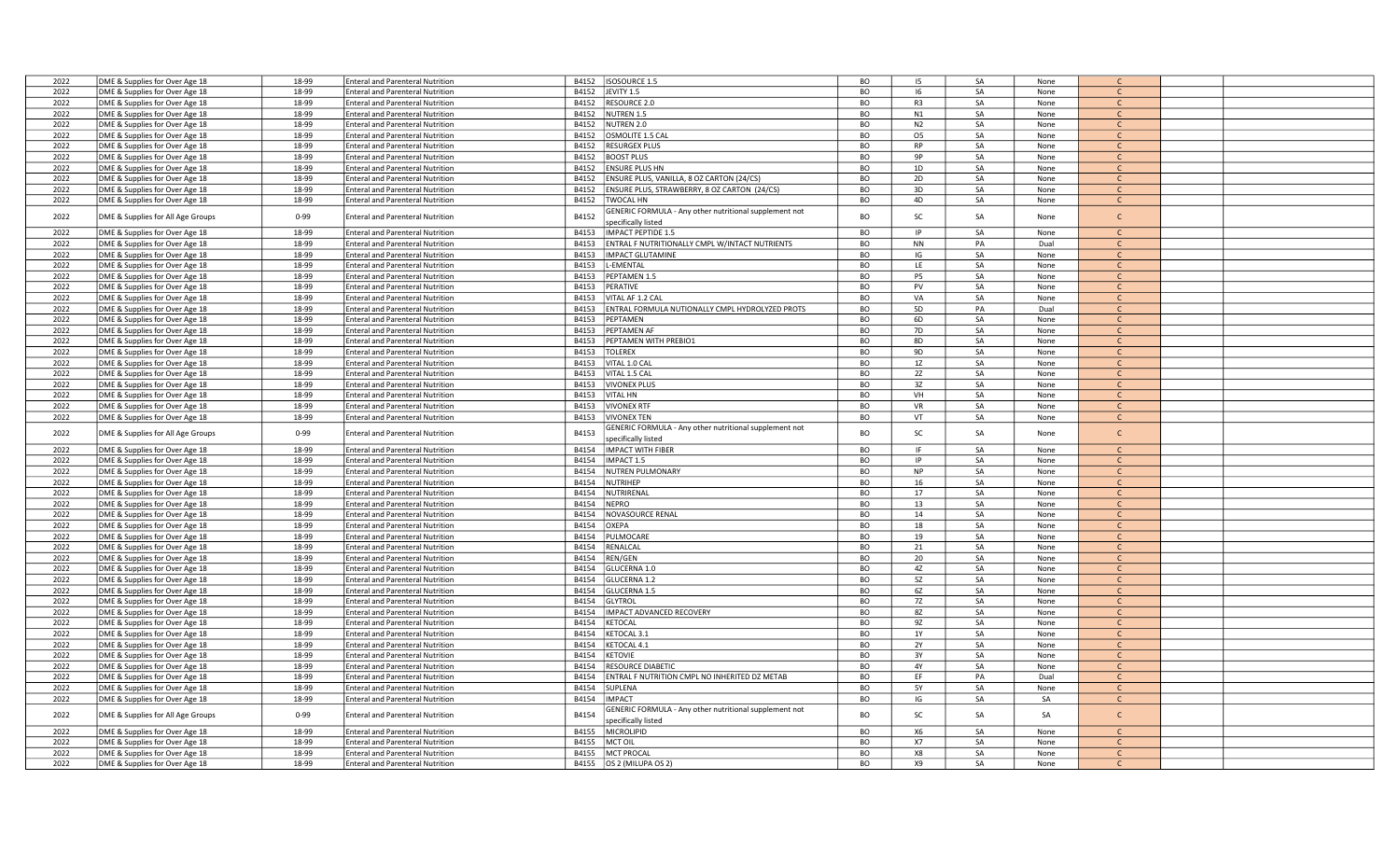| 2022 | DME & Supplies for Over Age 18    | 18-99    | <b>Enteral and Parenteral Nutrition</b>       | PHENYLADE AMINO ACID BLEND MTE<br>B4155                            | <b>BO</b><br>Z1             | SA | None | $\mathsf{C}$ |                                                         |
|------|-----------------------------------|----------|-----------------------------------------------|--------------------------------------------------------------------|-----------------------------|----|------|--------------|---------------------------------------------------------|
| 2022 | DME & Supplies for Over Age 18    | 18-99    | Enteral and Parenteral Nutrition              | B4155<br>POLYCOSE                                                  | <b>BO</b><br>Z <sub>2</sub> | SA | None | $\mathsf{C}$ |                                                         |
| 2022 | DME & Supplies for Over Age 18    | 18-99    | <b>Enteral and Parenteral Nutrition</b>       | PROMOD<br>B4155                                                    | <b>BO</b><br>Z <sub>3</sub> | SA | None | $\mathsf{C}$ |                                                         |
| 2022 | DME & Supplies for Over Age 18    | 18-99    | <b>Enteral and Parenteral Nutrition</b>       | PROPHREE<br>B4155                                                  | <b>BO</b><br>Z4             | SA | None | $\mathsf{C}$ |                                                         |
| 2022 | DME & Supplies for Over Age 18    | 18-99    | <b>Enteral and Parenteral Nutrition</b>       | PROTEINEX LIQUID<br>B4155                                          | <b>BO</b><br>Z5             | SA | None | $\mathsf{C}$ |                                                         |
| 2022 | DME & Supplies for Over Age 18    | 18-99    | <b>Enteral and Parenteral Nutrition</b>       | B4155<br>PROVIMIN                                                  | <b>BO</b><br>Z6             | SA | None | $\mathsf{C}$ |                                                         |
| 2022 | DME & Supplies for Over Age 18    | 18-99    | <b>Enteral and Parenteral Nutrition</b>       | <b>BENEPROTEIN</b><br>B4155                                        | <b>BO</b><br>Z7             | SA | None | $\mathsf{C}$ |                                                         |
| 2022 | DME & Supplies for Over Age 18    | 18-99    | Enteral and Parenteral Nutrition              | B4155<br>ROSS CARBOHYDRATE FREE                                    | <b>BO</b><br>Z8             | SA | None | $\mathsf{C}$ |                                                         |
| 2022 | DME & Supplies for Over Age 18    | 18-99    | <b>Enteral and Parenteral Nutrition</b>       | SOLCARB<br>B4155                                                   | <b>BO</b><br><b>Z9</b>      | SA | None | $\mathsf{C}$ |                                                         |
|      |                                   |          |                                               |                                                                    |                             |    |      |              |                                                         |
| 2022 | DME & Supplies for Over Age 18    | 18-99    | <b>Enteral and Parenteral Nutrition</b>       | ENTRAL F NUTRITIONALLY INCMPL/MODULAR NUTRIENTS<br>B4155           | BO<br>6Y                    | PA | Dual | $\mathsf{C}$ |                                                         |
| 2022 | DME & Supplies for Over Age 18    | 18-99    | <b>Enteral and Parenteral Nutrition</b>       | B4155<br>COMPLEX MSD AMINO ACID BLEND                              | <b>BO</b><br><b>7Y</b>      | SA | None | $\mathsf{C}$ |                                                         |
| 2022 | DME & Supplies for Over Age 18    | 18-99    | <b>Enteral and Parenteral Nutrition</b>       | B4155<br><b>DUOCAL</b>                                             | BO<br><b>8Y</b>             | SA | None | $\mathsf{C}$ |                                                         |
| 2022 | DME & Supplies for Over Age 18    | 18-99    | <b>Enteral and Parenteral Nutrition</b>       | B4155<br>GLUTARADE GA-1 AMINO ACID BLEND                           | <b>BO</b><br>9Y             | SA | None | $\mathsf{C}$ |                                                         |
| 2022 | DME & Supplies for Over Age 18    | 18-99    | <b>Enteral and Parenteral Nutrition</b>       | B4155<br>LIQUIGEN                                                  | <b>BO</b><br>10             | SA | None | $\mathsf{C}$ |                                                         |
| 2022 | DME & Supplies for Over Age 18    | 18-99    | <b>Enteral and Parenteral Nutrition</b>       | GLYCOSADE<br>B4155                                                 | 2U                          | SA | None | $\mathsf{C}$ |                                                         |
|      |                                   |          |                                               | GENERIC FORMULA - Any other nutritional supplement not             | <b>BO</b><br>SC             | SA |      | $\mathsf{C}$ |                                                         |
| 2022 | DME & Supplies for All Age Groups | $0 - 99$ | <b>Enteral and Parenteral Nutrition</b>       | B4155<br>specifically listed                                       |                             |    | None |              |                                                         |
| 2022 | DME & Supplies for Over Age 18    | 18-99    | <b>Enteral and Parenteral Nutrition</b>       | B4157<br>ENTRAL F NUTRITION CMPL INHERITED DZ METAB                |                             | PA | Dual | $\mathsf{C}$ |                                                         |
|      |                                   |          |                                               | GENERIC FORMULA - Any other nutritional supplement not             |                             |    |      |              |                                                         |
| 2022 | DME & Supplies for All Age Groups | $0 - 99$ | <b>Enteral and Parenteral Nutrition</b>       | B4157<br>specifically listed                                       |                             | SA | None | $\mathsf{C}$ |                                                         |
|      |                                   |          |                                               | ENTERAL FORMULA, FOR PEDIATRICS, NUTRITIONALLY COMPLETE            |                             |    |      |              |                                                         |
|      |                                   |          |                                               |                                                                    |                             |    |      |              |                                                         |
|      |                                   |          |                                               | CALORICALLY DENSE (EQUAL TO OR GREATER THAN 0.7 KCAL/ML)           |                             |    |      |              |                                                         |
| 2022 | DME & Supplies for Age 18-20      | 18-20    | <b>Enteral and Parenteral Nutrition</b>       | WITH INTACT NUTRIENTS, INCLUDES PROTEINS, FATS,<br>B4160           |                             | PA | Dual | $\mathsf{C}$ |                                                         |
|      |                                   |          |                                               | CARBOHYDRATES, VITAMINS AND MINERALS, MAY INCLUDE FIBER,           |                             |    |      |              |                                                         |
|      |                                   |          |                                               | ADMINISTERED THROUGH AN ENTERAL FEEDING TUBE, 100                  |                             |    |      |              |                                                         |
|      |                                   |          |                                               | CALORIES = 1 UNIT                                                  |                             |    |      |              |                                                         |
| 2022 | DME & Supplies for Age 18-20      | 18-20    | <b>Enteral and Parenteral Nutrition</b>       | GENERIC FORMULA - Any other nutritional supplement not<br>B4160    | <b>BO</b><br>SC             | PA | Dual | $\mathsf{C}$ |                                                         |
|      |                                   |          |                                               | specifically listed                                                |                             |    |      |              |                                                         |
|      |                                   |          |                                               |                                                                    |                             |    |      |              |                                                         |
|      |                                   |          |                                               | ENTERAL FORMULA, FOR PEDIATRICS, HYDROLYZED/AMINO ACIDS            |                             |    |      |              |                                                         |
| 2022 | DME & Supplies for Age 18-20      | 18-20    | <b>Enteral and Parenteral Nutrition</b>       | AND PEPTIDE CHAIN PROTEINS, INCLUDES FATS, CARBOHYDRATES,<br>B4161 |                             | PA | Dual | $\mathsf{C}$ |                                                         |
|      |                                   |          |                                               | VITAMINS AND MINERALS, MAY INCLUDE FIBER, ADMINISTERED             |                             |    |      |              |                                                         |
|      |                                   |          |                                               | THROUGH AN ENTERAL FEEDING TUBE, 100 CALORIES = 1 UNIT             |                             |    |      |              |                                                         |
|      |                                   |          |                                               | GENERIC FORMULA - Any other nutritional supplement not             |                             |    |      |              |                                                         |
| 2022 | DME & Supplies for Age 18-20      | 18-20    | <b>Enteral and Parenteral Nutrition</b>       | B4161<br>specifically listed                                       | <b>BO</b><br>SC             | PA | Dual | $\mathsf{C}$ |                                                         |
|      |                                   |          |                                               | ENTERAL FORMULA, FOR PEDIATRICS, SPECIAL METABOLIC NEEDS           |                             |    |      |              |                                                         |
|      |                                   |          |                                               | FOR INHERITED DISEASE OF METABOLISM, INCLUDES PROTEINS,            |                             |    |      |              |                                                         |
|      |                                   |          |                                               |                                                                    |                             |    |      |              |                                                         |
| 2022 | DME & Supplies for Age 18-20      | 18-20    | <b>Enteral and Parenteral Nutrition</b>       | B4162<br>FATS, CARBOHYDRATES, VITAMINS AND MINERALS, MAY INCLUDE   |                             | PA | Dual | $\mathsf{C}$ |                                                         |
|      |                                   |          |                                               | IBER, ADMINISTERED THROUGH AN ENTERAL FEEDING TUBE, 100            |                             |    |      |              |                                                         |
|      |                                   |          |                                               | CALORIES = 1 UNIT                                                  |                             |    |      |              |                                                         |
| 2022 | DME & Supplies for Age 18-20      | 18-20    | <b>Enteral and Parenteral Nutrition</b>       | GENERIC FORMULA - Any other nutritional supplement not<br>B4162    | <b>BO</b><br>SC             | PA | Dual | $\mathsf{C}$ |                                                         |
|      |                                   |          |                                               | specifically listed                                                |                             |    |      |              |                                                         |
|      |                                   |          |                                               |                                                                    |                             |    |      |              |                                                         |
|      |                                   |          |                                               |                                                                    |                             |    |      |              | RO means the equipment will remain the                  |
| 2022 | DME & Supplies for Age 18-20      | 18-20    | <b>Enteral and Parenteral Nutrition</b>       | ENTERAL NUTRITION INFUSION PUMP, ANY TYPE<br>B9002                 |                             | PA | Dual | D            | property of the provider and a monthly fee<br><b>RO</b> |
|      |                                   |          |                                               |                                                                    |                             |    |      |              | will be reimbursed during the authorized                |
|      |                                   |          |                                               |                                                                    |                             |    |      |              | medically necessary time frame.                         |
|      |                                   |          |                                               |                                                                    |                             |    |      |              |                                                         |
|      |                                   |          |                                               |                                                                    |                             |    |      |              |                                                         |
|      |                                   |          |                                               |                                                                    |                             |    |      |              | RO means the equipment will remain the                  |
| 2022 | DME & Supplies for Age 18-20      | 18-20    | <b>Enteral and Parenteral Nutrition</b>       | B9004<br>PARENTERAL NUTRITION INFUSION PUMP, PORTABLE              |                             | PA | Dual | D            | property of the provider and a monthly fee<br>RO        |
|      |                                   |          |                                               |                                                                    |                             |    |      |              | will be reimbursed during the authorized                |
|      |                                   |          |                                               |                                                                    |                             |    |      |              | medically necessary time frame.                         |
| 2022 | DME & Supplies for Age 18-20      | 18-20    | <b>Enteral and Parenteral Nutrition</b>       | B9998<br><b>NOC FOR ENTERAL SUPPLIES</b>                           |                             | PA | Dual | D            |                                                         |
| 2022 | DME & Supplies for Over Age 18    | 18-99    | Wheelchairs, Walking Assistance, and Adaptive | E0100<br>CANE INCL CANES ALL MATERIAL ADJUSTBLE/FIX W/TIP          |                             | PA | Dual | D            |                                                         |
| 2022 | DME & Supplies for Over Age 18    | 18-99    | Wheelchairs, Walking Assistance, and Adaptive | CANE QUAD/3-PRONG ALL MATL ADJUSTBL/FIX W/TIPS<br>E0105            |                             | PA | Dual | D            |                                                         |
| 2022 | DME & Supplies for Over Age 18    | 18-99    | Wheelchairs, Walking Assistance, and Adaptive | CRTCHS FORARM VARIOUS MATL PAIR W/TIPS&HNDGRIPS<br>E0110           |                             | PA | Dual | D            |                                                         |
| 2022 |                                   | 18-99    | Wheelchairs, Walking Assistance, and Adaptive | CRTCH FORARM VARIOUS MATL EA W/TIP&HNDGRIP<br>E0111                |                             | PA | Dual | D            |                                                         |
|      | DME & Supplies for Over Age 18    |          |                                               |                                                                    |                             |    |      |              |                                                         |
| 2022 | DME & Supplies for Over Age 18    | 18-99    | Wheelchairs, Walking Assistance, and Adaptive | CRTCHES UNDARM WOOD PAIR W/PADS TIPS&HNDGRIPS<br>E0112             |                             | PA | Dual | D            |                                                         |
| 2022 | DME & Supplies for Over Age 18    | 18-99    | Wheelchairs, Walking Assistance, and Adaptive | E0113<br>CRTCH UNDARM WOOD EA ADJSTBL/FIX PAD TIP&HNDGRIP          |                             | PA | Dual | D            |                                                         |
| 2022 | DME & Supplies for Over Age 18    | 18-99    | Wheelchairs, Walking Assistance, and Adaptive | CRTCHS UNDARM OTH THAN WOOD PAIR PAD TIP&HNDGRIP<br>E0114          |                             | PA | Dual | D            |                                                         |
| 2022 | DME & Supplies for Over Age 18    | 18-99    | Wheelchairs, Walking Assistance, and Adaptive | CRTCH UNDARM NOT WOOD ADJUST/FIX PAD TIP HNDGRIP<br>E0116          |                             | PA | Dual | D            |                                                         |
| 2022 | DME & Supplies for Over Age 18    | 18-99    | Wheelchairs, Walking Assistance, and Adaptive | WALKER RIGID ADJUSTABLE OR FIXED HEIGHT<br>E0130                   |                             | PA | Dual | D.           |                                                         |
| 2022 | DME & Supplies for Over Age 18    | 18-99    | Wheelchairs, Walking Assistance, and Adaptive | E0135<br>WALKER FOLDING ADJUSTABLE OR FIXED HEIGHT                 |                             | PA | Dual | D            |                                                         |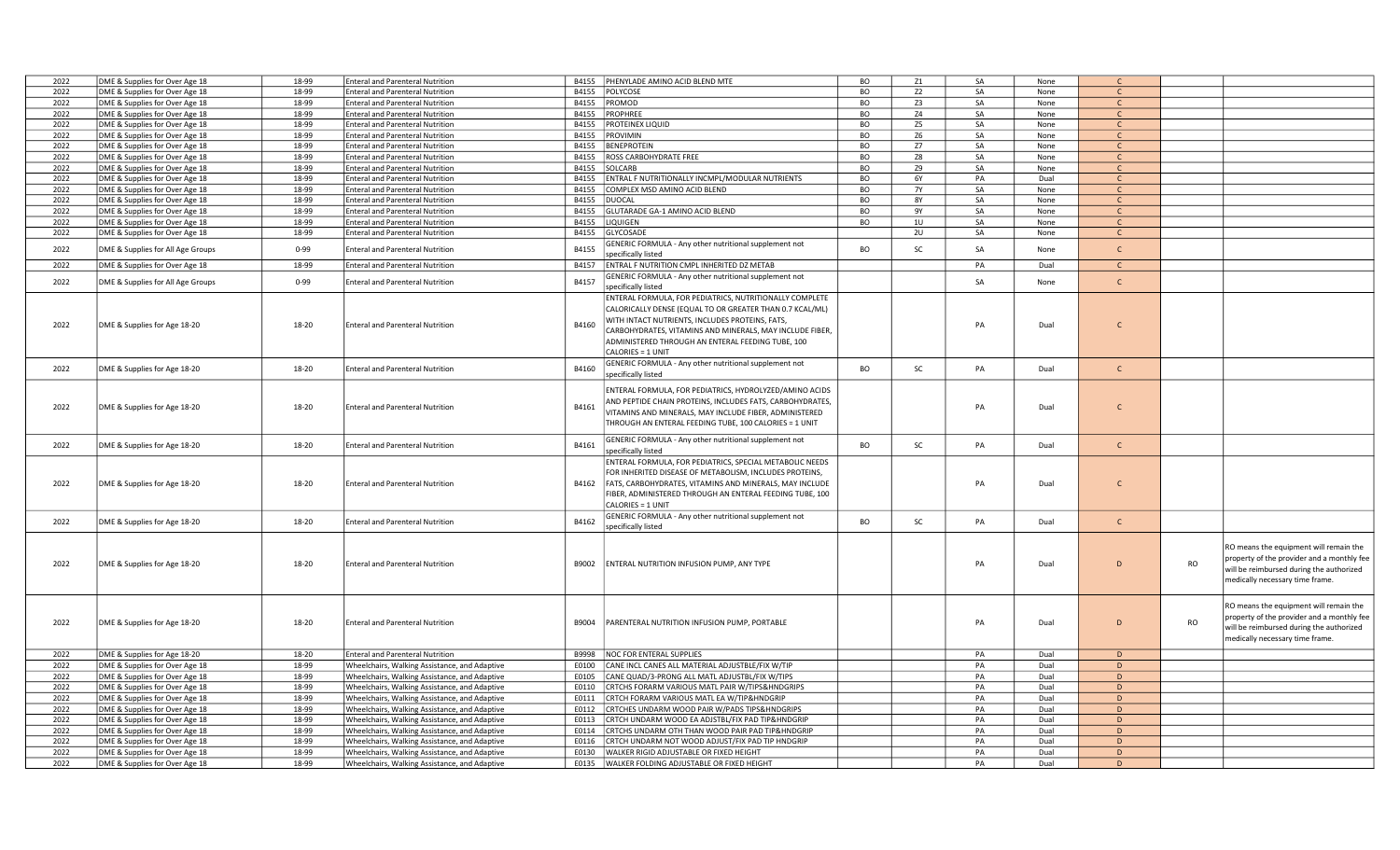| 2022 | DME & Supplies for Over Age 18 | 18-99 | Wheelchairs, Walking Assistance, and Adaptive | E0141 | WALKER RIGID WHEELED ADJUSTABLE OR FIXED HEIGHT                                                | PA | Dual | $\mathsf{D}$ |    |                                                                                                                                                                     |
|------|--------------------------------|-------|-----------------------------------------------|-------|------------------------------------------------------------------------------------------------|----|------|--------------|----|---------------------------------------------------------------------------------------------------------------------------------------------------------------------|
| 2022 | DME & Supplies for Over Age 18 | 18-99 | Wheelchairs, Walking Assistance, and Adaptive | E0143 | WALKER FOLDING WHEELED ADJUSTABLE/FIXED HEIGHT                                                 | PA | Dual | D            |    |                                                                                                                                                                     |
| 2022 | DME & Supplies for Over Age 18 | 18-99 | Wheelchairs, Walking Assistance, and Adaptive | E0147 | WALKER HEAVY DUTY MX BRAKE SYS VARIBLE WHL RSIST                                               | PA | Dual | D            |    |                                                                                                                                                                     |
| 2022 | DME & Supplies for Over Age 18 | 18-99 | Wheelchairs, Walking Assistance, and Adaptive | E0148 | WALK HEAVY DUTY W/O WHLS RIGID/FOLD ANY TYPE EA                                                | PA | Dual | D            |    |                                                                                                                                                                     |
| 2022 | DME & Supplies for Over Age 18 | 18-99 | Wheelchairs, Walking Assistance, and Adaptive |       | E0149   WALKER HEAVY DUTY WHEELED RIGID/FOLD ANY TYPE EA                                       | PA | Dual | D.           |    |                                                                                                                                                                     |
| 2022 | DME & Supplies for Over Age 18 | 18-99 | Wheelchairs, Walking Assistance, and Adaptive | E0153 | PLATFORM ATTACHMENT FOREARM CRUTCH EACH                                                        | PA | Dual | D            |    |                                                                                                                                                                     |
| 2022 | DME & Supplies for Over Age 18 | 18-99 | Wheelchairs, Walking Assistance, and Adaptive | E0154 | PLATFORM ATTACHMENT WALKER EACH                                                                | PA | Dual | D            |    |                                                                                                                                                                     |
| 2022 | DME & Supplies for Over Age 18 | 18-99 | Wheelchairs, Walking Assistance, and Adaptive |       | E0155   WHL ATTCH RIGD PICK-UP WALK-PAIR SEAT ATTCH WALK                                       | PA | Dual | D            |    |                                                                                                                                                                     |
| 2022 | DME & Supplies for Over Age 18 | 18-99 | Wheelchairs, Walking Assistance, and Adaptive | E0156 | <b>SEAT ATTACHMENT WALKER</b>                                                                  | PA | Dual | D            |    |                                                                                                                                                                     |
| 2022 | DME & Supplies for Over Age 18 | 18-99 | Wheelchairs, Walking Assistance, and Adaptive | E0157 | CRUTCH ATTACHMENT WALKER EACH                                                                  | PA | Dual | D            |    |                                                                                                                                                                     |
| 2022 | DME & Supplies for Over Age 18 | 18-99 | Wheelchairs, Walking Assistance, and Adaptive | E0158 | LEG EXTENSIONS FOR WALKER PER SET OF FOUR                                                      | PA | Dual | D            |    |                                                                                                                                                                     |
| 2022 | DME & Supplies for Over Age 18 | 18-99 | Wheelchairs, Walking Assistance, and Adaptive | E0159 | BRAKE ATTACHMENT WHEELED WALKER REPLACEMENT EACH                                               | PA | Dual | D            |    |                                                                                                                                                                     |
| 2022 | DME & Supplies for Over Age 18 | 18-99 | Continence, Ostomy, and Wound Care            | E0160 | SITZ TYPE BATH/EQP PRTBLE USED W/WO COMMODE (NON-DUALS<br>ONLY)                                | PA | Dual | D            |    |                                                                                                                                                                     |
| 2022 | DME & Supplies for Over Age 18 | 18-99 | Continence, Ostomy, and Wound Care            | E0161 | SITZ TYPE BATH/EQP PRTBLE USED W/FAUCET ATTCHS (NON-DUALS<br>ONLY)                             | PA | Dual | D            |    |                                                                                                                                                                     |
| 2022 | DME & Supplies for Over Age 18 | 18-99 | Continence, Ostomy, and Wound Care            | E0163 | COMMODE CHAIR MOBILE OR STATIONARY W/FIXED ARMS (NON-<br>DUAL ONLY)                            | PA | Dual | D            |    |                                                                                                                                                                     |
| 2022 | DME & Supplies for Over Age 18 | 18-99 | Continence, Ostomy, and Wound Care            | E0165 | COMMODE CHAIR MOBILE/STATIONARY W/DETACHBLE ARMS<br><b>NON-DUALS ONLY)</b>                     | PA | Dual | D            |    |                                                                                                                                                                     |
| 2022 | DME & Supplies for Over Age 18 | 18-99 | Continence, Ostomy, and Wound Care            | E0167 | PAIL OR PAN USE W/COMMODE CHAIR REPLACEMENT ONLY (NON-<br><b>DUALS ONLY</b>                    | PA | Dual | D            |    |                                                                                                                                                                     |
| 2022 | DME & Supplies for Over Age 18 | 18-99 | Continence, Ostomy, and Wound Care            | E0168 | COMMODE CHAIR XTRA WIDE&/HEVY DUTY STATION/MOBIL (NON-<br><b>DUALS ONLY)</b>                   | PA | Dual | D            |    |                                                                                                                                                                     |
| 2022 | DME & Supplies for Over Age 18 | 18-99 | Continence, Ostomy, and Wound Care            | E0171 | COMMODE CHAIR INTGR SEAT LIFT MECH NONELEC ANY (NON-<br>DUALS ONLY)                            | PA | Dual | D            |    |                                                                                                                                                                     |
| 2022 | DME & Supplies for Age 18-20   | 18-20 | Continence, Ostomy, and Wound Care            | E0181 | POWERED PRESSURE REDUCING MATTRESS OVERLAY/PAD,<br>ALTERNATING, WITH PUMP, INCLUDES HEAVY DUTY | PA | Dual | D            |    |                                                                                                                                                                     |
| 2022 | DME & Supplies for Age 18-20   | 18-20 | Continence, Ostomy, and Wound Care            |       | E0184   DRY PRESSURE MATTRESS                                                                  | PA | Dual | D            |    |                                                                                                                                                                     |
|      |                                |       |                                               |       | GEL/GEL-LIKE PRSS PAD MATTRSS STD LEN&WDTH (NON-DUALS                                          |    |      |              |    |                                                                                                                                                                     |
| 2022 | DME & Supplies for Over Age 18 | 18-99 | Continence, Ostomy, and Wound Care            | E0185 | ONLY)                                                                                          | PA | Dual | D            |    |                                                                                                                                                                     |
| 2022 | DME & Supplies for Age 18-20   | 18-20 | Continence, Ostomy, and Wound Care            | E0186 | <b>AIR PRESSURE MATTRESS</b>                                                                   | PA | Dual | D            |    |                                                                                                                                                                     |
| 2022 | DME & Supplies for Age 18-20   | 18-20 | Continence, Ostomy, and Wound Care            | E0187 | <b>WATER PRESSURE MATTRESS</b>                                                                 | PA | Dual | D            |    |                                                                                                                                                                     |
| 2022 | DME & Supplies for Age 18-20   | 18-20 | Continence, Ostomy, and Wound Care            |       | E0189  LAMBSWOOL SHEEPSKIN PAD, ANY SIZE                                                       | PA | Dual | D            |    |                                                                                                                                                                     |
| 2022 | DME & Supplies for Age 18-20   | 18-20 | Continence, Ostomy, and Wound Care            | E0190 | POSITIONING CUSHION/PILLOW/WEDGE, ANY SHAPE OR SIZE,<br>NCLUDES ALL COMPONENTS AND ACCESSORIES | PA | Dual | D            |    |                                                                                                                                                                     |
| 2022 | DME & Supplies for Age 18-20   | 18-20 | Continence, Ostomy, and Wound Care            | E0191 | HEEL OR ELBOW PROTECTOR, EACH                                                                  | PA | Dual | C.           |    |                                                                                                                                                                     |
| 2022 | DME & Supplies for Age 18-20   | 18-20 | Continence, Ostomy, and Wound Care            | E0196 | <b>GEL PRESSURE MATTRESS</b>                                                                   | PA | Dual | D            |    |                                                                                                                                                                     |
| 2022 | DME & Supplies for Over Age 18 | 18-99 | Continence, Ostomy, and Wound Care            | E0197 | AIR PRESS PAD MATTRSS STD MATTRSS LENGTH&WIDTH (NON-<br>DUALS ONLY)                            | PA | Dual | D            |    |                                                                                                                                                                     |
| 2022 | DME & Supplies for Over Age 18 | 18-99 | Continence, Ostomy, and Wound Care            | E0198 | WATER PRESS PAD MATTRSS STD MATTRSS LENGTH&WIDTH (NON-<br>DUALS ONLY)                          | PA | Dual | D            |    |                                                                                                                                                                     |
| 2022 | DME & Supplies for Over Age 18 | 18-99 | Continence, Ostomy, and Wound Care            | E0199 | DRY PRESS PAD MATTRSS STD MATTRSS LENGTH&WIDTH (NON-<br>DUALS ONLY)                            | PA | Dual | $\mathsf D$  |    |                                                                                                                                                                     |
| 2022 | DME & Supplies for Age 18-20   | 18-20 | Specialized                                   | E0202 | PHOTOTHERAPY (BILIRUBIN) LIGHT WITH PHOTOMETER                                                 | PA | Dual | D            | RO | RO means the equipment will remain the<br>property of the provider and a monthly fee<br>will be reimbursed during the authorized<br>medically necessary time frame. |
| 2022 | DME & Supplies for Age 18-20   | 18-20 | Specialized                                   | E0205 | HEAT LAMP, WITH STAND, INCLUDES BULB, OR INFRARED ELEMENT                                      | PA | Dual | D            |    |                                                                                                                                                                     |
| 2022 | DME & Supplies for Age 18-20   | 18-20 | Continence, Ostomy, and Wound Care            | E0215 | ELECTRIC HEAT PAD, MOIST                                                                       | PA | Dual | D            |    |                                                                                                                                                                     |
| 2022 | DME & Supplies for Age 18-20   | 18-20 | Continence, Ostomy, and Wound Care            |       | E0217   WATER CIRCULATING HEAT PAD WITH PUMP                                                   | PA | Dual | D            |    |                                                                                                                                                                     |
| 2022 | DME & Supplies for Age 18-20   | 18-20 | Continence, Ostomy, and Wound Care            | E0235 | PARAFFIN BATH UNIT, PORTABLE (SEE MEDICAL SUPPLY CODE<br>A4265 FOR PARAFFIN)                   | PA | Dual | D            |    |                                                                                                                                                                     |
| 2022 | DME & Supplies for Over Age 18 | 18-99 | Continence, Ostomy, and Wound Care            |       | E0244 RAISED TOILET SEAT                                                                       | PA | None | D            |    |                                                                                                                                                                     |
| 2022 | DME & Supplies for Over Age 18 | 18-99 | Continence, Ostomy, and Wound Care            | E0245 | TUB STOOL OR BENCH                                                                             | PA | None | D            |    |                                                                                                                                                                     |
| 2022 | DME & Supplies for Over Age 18 | 18-99 | Continence, Ostomy, and Wound Care            | E0246 | TRANSFER TUB RAIL ATTACHMENT                                                                   | PA | None | D            |    |                                                                                                                                                                     |
| 2022 | DME & Supplies for Age 18-20   | 18-20 | Continence, Ostomy, and Wound Care            | E0249 | PAD FOR WATER CIRCULATING HEAT UNIT, FOR REPLACEMENT<br>ONLY                                   | PA | Dual | $\mathsf{C}$ |    |                                                                                                                                                                     |
| 2022 | DME & Supplies for Over Age 18 | 18-99 | Wheelchairs, Walking Assistance, and Adaptive | E0250 | HOSP BED FIX HT W/ANY TYPE SIDE RAILS W/MATTRSS                                                | PA | Dual | D            |    |                                                                                                                                                                     |
| 2022 | DME & Supplies for Over Age 18 | 18-99 | Wheelchairs, Walking Assistance, and Adaptive | E0255 | HOS BED VARIBL HT W/ANY TYPE SIDE RAIL W/MATTRSS                                               | PA | Dual | D            |    |                                                                                                                                                                     |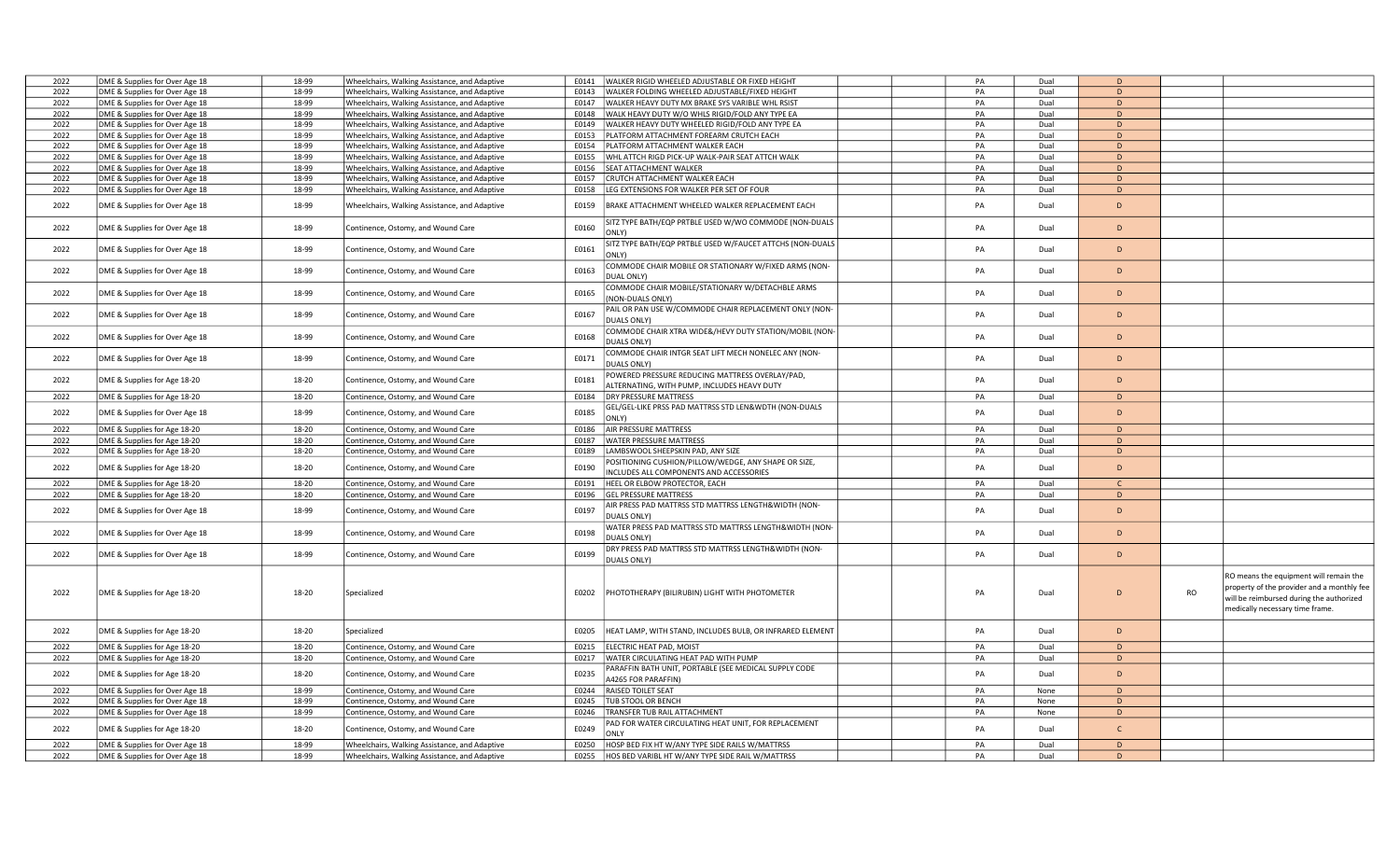| 2022 | DME & Supplies for Age 18-20   | 18-20 | Wheelchairs, Walking Assistance, and Adaptive | HOSPITAL BED, SEMI-ELECTRIC (HEAD AND FOOT ADJUSTMENT),<br>E0260<br>WITH ANY TYPE SIDE RAILS, WITH MATTRESS           | PA | Dual | D            |           |                                                                                                                                                                     |
|------|--------------------------------|-------|-----------------------------------------------|-----------------------------------------------------------------------------------------------------------------------|----|------|--------------|-----------|---------------------------------------------------------------------------------------------------------------------------------------------------------------------|
| 2022 | DME & Supplies for Age 18-20   | 18-20 | Wheelchairs, Walking Assistance, and Adaptive | HOSPITAL BED, TOTAL ELECTRIC (HEAD, FOOT AND HEIGHT<br>E0265<br>ADJUSTMENTS), WITH ANY TYPE SIDE RAILS, WITH MATTRESS | PA | Dual | D            |           |                                                                                                                                                                     |
| 2022 | DME & Supplies for Over Age 18 | 18-99 | Wheelchairs, Walking Assistance, and Adaptive | MATTRESS INNER SPRING (NON-DUALS ONLY)<br>E0271                                                                       | PA | Dual | D            |           |                                                                                                                                                                     |
| 2022 | DME & Supplies for Over Age 18 | 18-99 | Wheelchairs, Walking Assistance, and Adaptive | E0272<br>MATTRESS FOAM RUBBER (NON-DUALS ONLY)                                                                        | PA | Dual | D            |           |                                                                                                                                                                     |
| 2022 | DME & Supplies for Over Age 18 | 18-99 | Continence, Ostomy, and Wound Care            | E0275<br>BED PAN STANDARD METAL OR PLASTIC (NON-DUALS ONLY)                                                           | PA | Dual | D            |           |                                                                                                                                                                     |
| 2022 | DME & Supplies for Over Age 18 | 18-99 | Continence, Ostomy, and Wound Care            | BED PAN FRACTURE METAL OR PLASTIC (NON-DUALS ONLY)<br>E0276                                                           | PA | Dual | D            |           |                                                                                                                                                                     |
| 2022 | DME & Supplies for Over Age 18 | 18-99 | Wheelchairs, Walking Assistance, and Adaptive | HOS BED HEVY DUTY W/WT CAP >350 PDS =TO 600 PDS<br E0303                                                              | PA | Dual | D            |           |                                                                                                                                                                     |
| 2022 | DME & Supplies for Age 18-20   | 18-20 | Wheelchairs, Walking Assistance, and Adaptive | E0305<br>BED SIDE RAILS, HALF LENGTH                                                                                  | PA | Dual | D            |           |                                                                                                                                                                     |
| 2022 | DME & Supplies for Age 18-20   | 18-20 | Wheelchairs, Walking Assistance, and Adaptive | E0310 BED SIDE RAILS, FULL LENGTH                                                                                     | PA | Dual | D            |           |                                                                                                                                                                     |
| 2022 | DME & Supplies for Age 18-20   | 18-20 | Wheelchairs, Walking Assistance, and Adaptive | E0315<br>BED ACCESSORY: BOARD, TABLE, OR SUPPORT DEVICE, ANY TYPE                                                     | PA | None | D            |           |                                                                                                                                                                     |
| 2022 | DME & Supplies for Age 18-20   | 18-20 | Wheelchairs, Walking Assistance, and Adaptive | SAFETY ENCLOSURE FRAME/CANOPY FOR USE WITH HOSPITAL BED,<br>E0316<br><b>ANY TYPE</b>                                  | PA | Dual | D            |           |                                                                                                                                                                     |
| 2022 | DME & Supplies for Over Age 18 | 18-99 | Continence, Ostomy, and Wound Care            | E0325<br>URINAL; MALE JUG-TYPE ANY MATERIAL (NON-DUALS ONLY)                                                          | PA | Dual | D            |           |                                                                                                                                                                     |
| 2022 | DME & Supplies for Over Age 18 | 18-99 | Continence, Ostomy, and Wound Care            | E0326<br>URINAL; FEMALE JUG-TYPE ANY MATERIAL (NON-DUALS ONLY)                                                        | PA | Dual | D            |           |                                                                                                                                                                     |
| 2022 | DME & Supplies for Age 18-20   | 18-20 | Wheelchairs, Walking Assistance, and Adaptive | E0370 AIR PRESSURE ELEVATOR FOR HEEL                                                                                  | PA | Dual | D            |           |                                                                                                                                                                     |
| 2022 | DME & Supplies for Over Age 18 | 18-99 | Respiratory                                   | STATION COMPRS GASOUS O2 SYS RENT;FLWMTR HUMIDFR<br>E0424                                                             | PA | Dual | D            | <b>RO</b> | RO means the equipment will remain the<br>property of the provider and a monthly fee<br>will be reimbursed during the authorized<br>medically necessary time frame. |
| 2022 | DME & Supplies for Over Age 18 | 18-99 | Respiratory                                   | E0431<br>PRTBLE GASEOUS O2 SYS RENT; FLWMTR HUMIDFR&MASK                                                              | PA | Dual | $\mathsf{D}$ | <b>RO</b> | RO means the equipment will remain the<br>property of the provider and a monthly fee<br>will be reimbursed during the authorized<br>medically necessary time frame. |
| 2022 | DME & Supplies for Over Age 18 | 18-99 | Respiratory                                   | PRTBLE LQD O2 SYS RENT; RESRVOR HUMIDFR FLWMTR<br>E0434                                                               | PA | Dual | D            | <b>RO</b> | RO means the equipment will remain the<br>property of the provider and a monthly fee<br>will be reimbursed during the authorized<br>medically necessary time frame. |
| 2022 | DME & Supplies for Over Age 18 | 18-99 | Respiratory                                   | STATION LQD O2 SYS RENT; FLWMTR HUMIDFR NEBULIZR<br>E0439                                                             | PA | Dual | D            | <b>RO</b> | RO means the equipment will remain the<br>property of the provider and a monthly fee<br>will be reimbursed during the authorized<br>medically necessary time frame. |
| 2022 | DME & Supplies for Over Age 18 | 18-99 | Respiratory                                   | E0441<br>OXYGEN CONTENTS GASEOUS 1 MONTHS SUPPLY = 1 UNIT                                                             | PA | Dual | D            | <b>RO</b> | RO means the equipment will remain the<br>property of the provider and a monthly fee<br>will be reimbursed during the authorized<br>medically necessary time frame. |
| 2022 | DME & Supplies for Over Age 18 | 18-99 | Respiratory                                   | OXYGEN CONTENTS LIQUID 1 MONTHS SUPPLY = I UNIT<br>E0442                                                              | PA | Dual | D            | <b>RO</b> | RO means the equipment will remain the<br>property of the provider and a monthly fee<br>will be reimbursed during the authorized<br>medically necessary time frame. |
| 2022 | DME & Supplies for Over Age 18 | 18-99 | Respiratory                                   | PORTABLE OXYGEN CONTENTS GASEOUS 1 MO SUPPLY=1 U<br>E0443                                                             | PA | Dual | $\mathsf{D}$ | <b>RO</b> | RO means the equipment will remain the<br>property of the provider and a monthly fee<br>will be reimbursed during the authorized<br>medically necessary time frame. |
| 2022 | DME & Supplies for Over Age 18 | 18-99 | Respiratory                                   | E0444<br>PORTABLE OXYGEN CONTENTS LIQUID 1 MO SUPPLY =1 U                                                             | PA | Dual | D            | <b>RO</b> | RO means the equipment will remain the<br>property of the provider and a monthly fee<br>will be reimbursed during the authorized<br>medically necessary time frame. |
| 2022 | DME & Supplies for Age 18-20   | 18-20 | Respiratory                                   | XIMETER DEVICE FOR MEASURING BLOOD OXYGEN LEVELS NON-<br>E0445<br>INVASIVELY                                          | PA | Dual | D            | <b>RO</b> | RO means the equipment will remain the<br>property of the provider and a monthly fee<br>will be reimbursed during the authorized<br>medically necessary time frame. |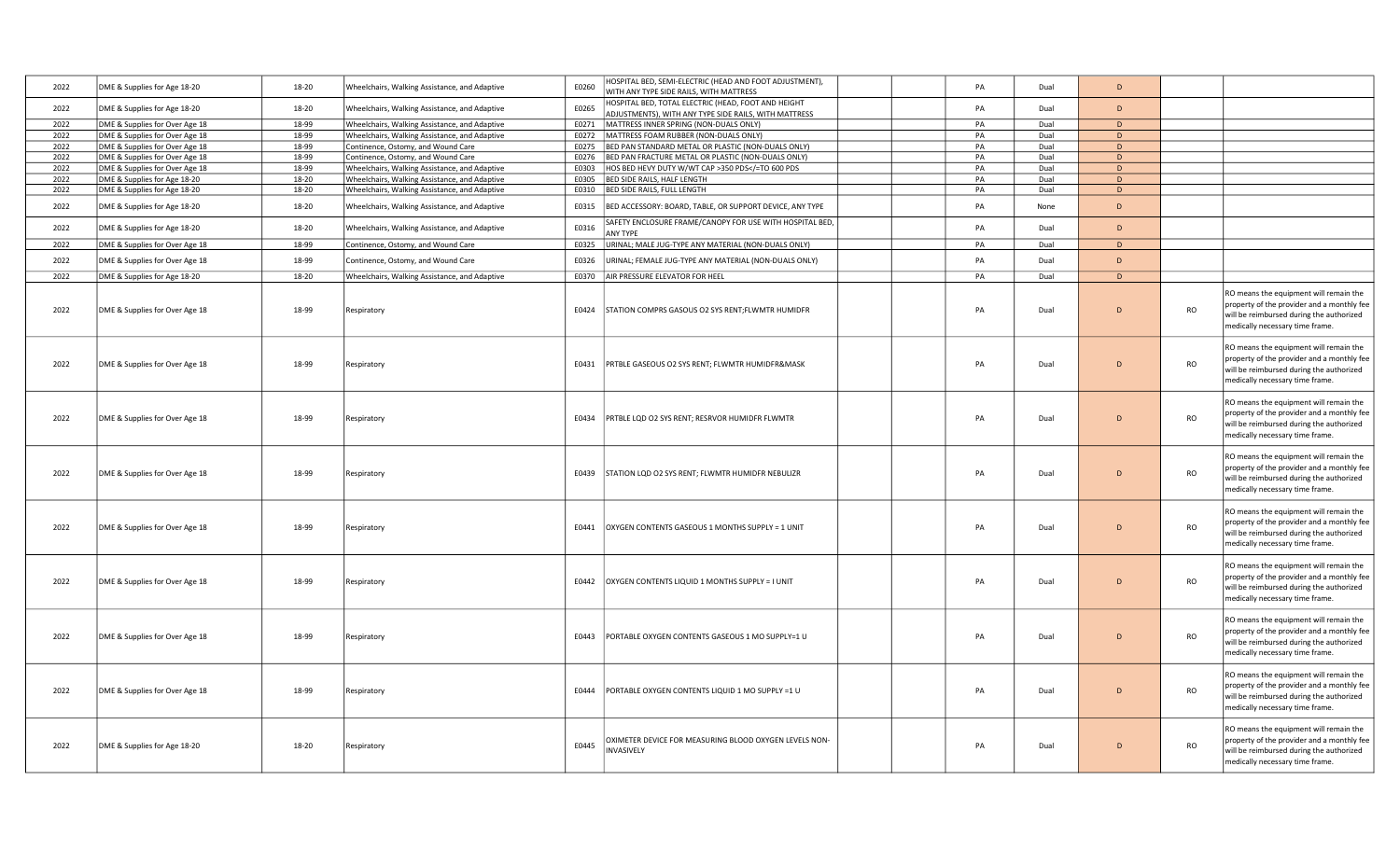| 2022 | DME & Supplies for Over Age 18 | 18-99 | Respiratory | E0457<br><b>CHEST SHELL</b>                               | PXA | Dual | D              | <b>RO</b> | RO means the equipment will remain the<br>property of the provider and a monthly fee<br>will be reimbursed during the authorized<br>medically necessary time frame. |
|------|--------------------------------|-------|-------------|-----------------------------------------------------------|-----|------|----------------|-----------|---------------------------------------------------------------------------------------------------------------------------------------------------------------------|
| 2022 | DME & Supplies for Over Age 18 | 18-99 | Respiratory | E0459 CHEST WRAP                                          | PXA | Dual | D              |           |                                                                                                                                                                     |
| 2022 | DME & Supplies for Over Age 18 | 18-99 | Respiratory | E0465<br>HOME VENTILATOR ANY TYPE USED W/INVASIVE INTF    | PXA | Dual | $\overline{D}$ | <b>RO</b> | RO means the equipment will remain the<br>property of the provider and a monthly fee<br>will be reimbursed during the authorized<br>medically necessary time frame. |
| 2022 | DME & Supplies for Over Age 18 | 18-99 | Respiratory | E0466<br>HOME VENTILATOR ANY TYPE USED W/NON-INVASV INTF  | PXA | Dual | $\overline{D}$ | <b>RO</b> | RO means the equipment will remain the<br>property of the provider and a monthly fee<br>will be reimbursed during the authorized<br>medically necessary time frame. |
| 2022 | DME & Supplies for Over Age 18 | 18-99 | Respiratory | E0470   RESP ASST DEVC BI-LEVL PRSS CAPABILITY W/O BACKU  | PA  | Dual | D              | <b>RO</b> | RO means the equipment will remain the<br>property of the provider and a monthly fee<br>will be reimbursed during the authorized<br>medically necessary time frame. |
| 2022 | DME & Supplies for Over Age 18 | 18-99 | Respiratory | E0471 RESP ASST DEVC BI-LEVL PRSS CAPABILITY W/BACK-UP    | PA  | Dual | D              | <b>RO</b> | RO means the equipment will remain the<br>property of the provider and a monthly fee<br>will be reimbursed during the authorized<br>medically necessary time frame. |
| 2022 | DME & Supplies for Over Age 18 | 18-99 | Respiratory | E0472<br>RESP ASST DEVC BI-LEVL PRSS CAPABILITY W/BACKUP  | PA  | Dual | $\Gamma$       | <b>RO</b> | RO means the equipment will remain the<br>property of the provider and a monthly fee<br>will be reimbursed during the authorized<br>medically necessary time frame. |
| 2022 | DME & Supplies for Over Age 18 | 18-99 | Respiratory | PERCUSSOR ELECTRIC OR PNEUMATIC HOME MODEL<br>E0480       | PA  | Dual | D              |           |                                                                                                                                                                     |
| 2022 | DME & Supplies for Over Age 18 | 18-99 | Respiratory | COUGH STIM DEVICE ALTRNAT POS&NEG ARWAY PRESS<br>E0482    | PA  | Dual | D              |           |                                                                                                                                                                     |
| 2022 | DME & Supplies for Over Age 18 | 18-99 | Respiratory | E0483<br>HI FREQ CHST WALL OSCILLAT AIR-PULSE GEN SYS EA  | PA  | Dual | D              |           |                                                                                                                                                                     |
| 2022 | DME & Supplies for Over Age 18 | 18-99 | Respiratory | E0485 ORL DEVC/APPL RDUC UP ARWAY COLLAPSIBILITY PRFAB    | PA  | Dual | D.             | <b>MP</b> |                                                                                                                                                                     |
| 2022 | DME & Supplies for Over Age 18 | 18-99 | Respiratory | IPPB MACH W/BUILT-IN NEBULIZATION; VALVS; PWR<br>E0500    | PXA | Dual | D              | <b>RO</b> | RO means the equipment will remain the<br>property of the provider and a monthly fee<br>will be reimbursed during the authorized<br>medically necessary time frame. |
| 2022 | DME & Supplies for Over Age 18 | 18-99 | Respiratory | E0550<br>HUMDIFIR DURBLE EXT SUPLMNTL DUR IPPB TX/O2 DEL  | PXA | Dual | D              | RO        | RO means the equipment will remain the<br>property of the provider and a monthly fee<br>will be reimbursed during the authorized<br>medically necessary time frame. |
| 2022 | DME & Supplies for Over Age 18 | 18-99 | Respiratory | E0555  HUMDIFIR DURABLE GLASS/AUTOCLAVABLE PLSTC BOTTLE   | PA  | Dual | D              |           |                                                                                                                                                                     |
| 2022 | DME & Supplies for Over Age 18 | 18-99 | Respiratory | E0560<br>HUMDIFIR DURABLE SUPLMNTL DUR IPPB TX/O2 DEL     | PXA | Dual | $\overline{D}$ | <b>RO</b> | RO means the equipment will remain the<br>property of the provider and a monthly fee<br>will be reimbursed during the authorized<br>medically necessary time frame. |
| 2022 | DME & Supplies for Over Age 18 | 18-99 | Respiratory | HUMDIFIR NON-HEATED USED W/POS AIRWAY PRESS DEVC<br>E0561 | PA  | Dual | $\overline{D}$ | <b>RO</b> | RO means the equipment will remain the<br>property of the provider and a monthly fee<br>will be reimbursed during the authorized<br>medically necessary time frame. |
| 2022 | DME & Supplies for Over Age 18 | 18-99 | Respiratory | HUMDIFIR HEATED USED W/POS ARWAY PRESSURE DEVICE<br>E0562 | PA  | Dual | D              | <b>RO</b> | RO means the equipment will remain the<br>property of the provider and a monthly fee<br>will be reimbursed during the authorized<br>medically necessary time frame. |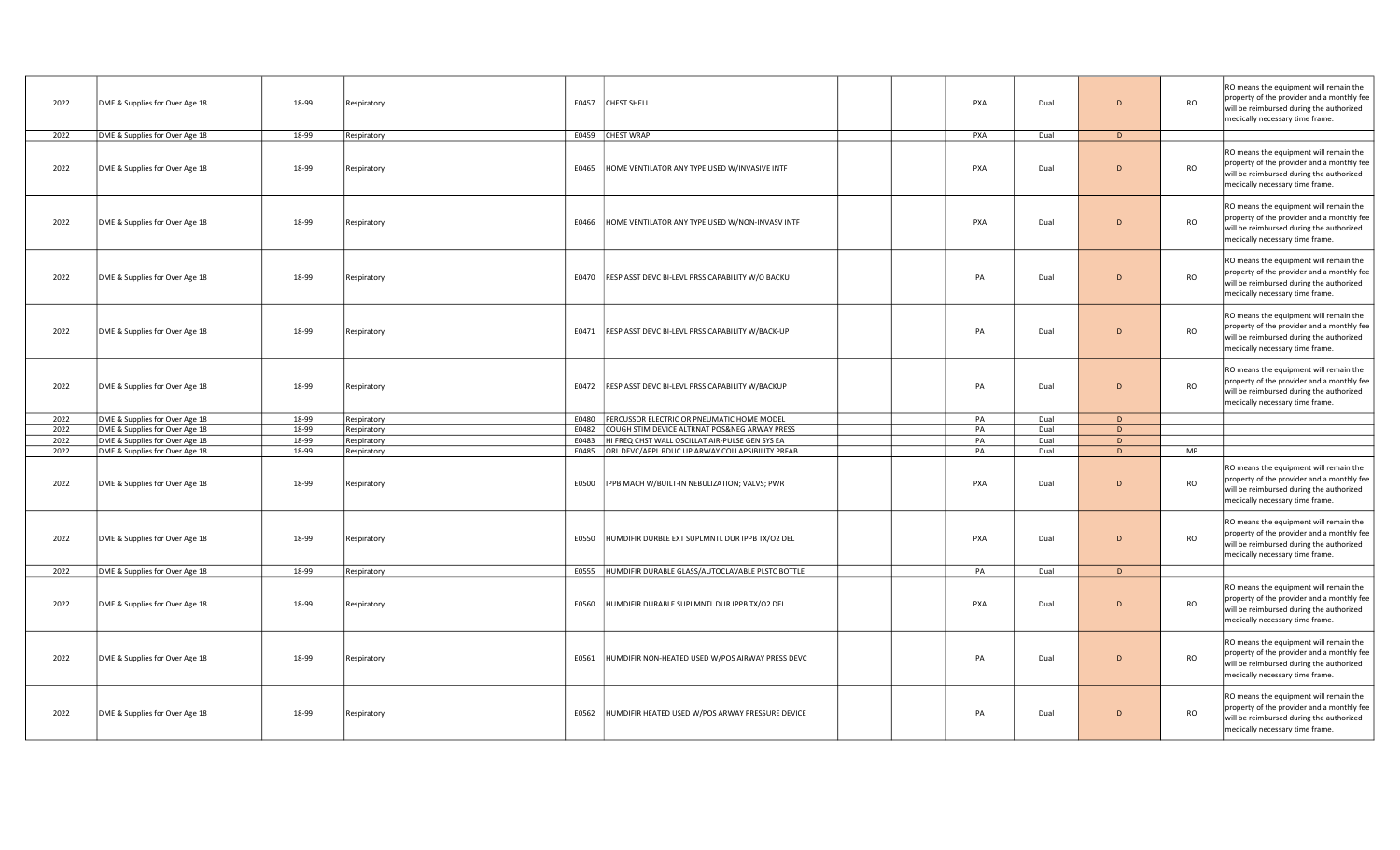| 2022 | DME & Supplies for Over Age 18 | 18-99 | Respiratory                                   | E0565 | COMPRS AIR PWR EQP NOT SLF-CONTAIND/CYL DRIVN                                      | PXA | Dual | $\mathsf{D}$ | <b>RO</b> | RO means the equipment will remain the<br>property of the provider and a monthly fee<br>will be reimbursed during the authorized<br>medically necessary time frame. |
|------|--------------------------------|-------|-----------------------------------------------|-------|------------------------------------------------------------------------------------|-----|------|--------------|-----------|---------------------------------------------------------------------------------------------------------------------------------------------------------------------|
| 2022 | DME & Supplies for Over Age 18 | 18-99 | Respiratory                                   |       | E0570 NEBULIZER WITH COMPRESSOR                                                    | PA  | Dual | D            |           |                                                                                                                                                                     |
| 2022 | DME & Supplies for Over Age 18 | 18-99 | Respiratory                                   |       | E0572   AROSL COMPRS ADJSTBL PRSS LGHT DUTY INTERMIT USE                           | PA  | Dual | D            | <b>RO</b> | RO means the equipment will remain the<br>property of the provider and a monthly fee<br>will be reimbursed during the authorized<br>medically necessary time frame. |
| 2022 | DME & Supplies for Over Age 18 | 18-99 | Respiratory                                   | E0574 | ULTRASONIC/ELEC AROSL GEN W/SMALL VOLUME NEB                                       | PA  | Dual | D            | <b>RO</b> | RO means the equipment will remain the<br>property of the provider and a monthly fee<br>will be reimbursed during the authorized<br>medically necessary time frame. |
| 2022 | DME & Supplies for Over Age 18 | 18-99 | Respiratory                                   |       | E0585 NEBULIZER WITH COMPRESSOR AND HEATER                                         | PA  | Dual | D            |           |                                                                                                                                                                     |
| 2022 | DME & Supplies for Over Age 18 | 18-99 | Respiratory                                   |       | E0600 RESP SUCTION PUMP HOME MODEL PRTBLE/STATION ELEC                             | PA  | Dual | D            |           |                                                                                                                                                                     |
| 2022 | DME & Supplies for Over Age 18 | 18-99 | Respiratory                                   | E0601 | CONTINUOUS AIRWAY PRESSURE DEVICE                                                  | PXA | Dual | D            | <b>RO</b> | RO means the equipment will remain the<br>property of the provider and a monthly fee<br>will be reimbursed during the authorized<br>medically necessary time frame. |
| 2022 | DME & Supplies for Over Age 18 | 18-99 | Specialized                                   |       | E0603 BREAST PUMP ELECTRIC ANY TYPE                                                | PA  | Dual | D            |           |                                                                                                                                                                     |
| 2022 | DME & Supplies for Over Age 18 | 18-99 | Specialized                                   | E0604 | BREAST PUMP HEVY DUTY HOSP GRADE PISTON OP                                         | PA  | Dual | D            | <b>RO</b> | RO means the equipment will remain the<br>property of the provider and a monthly fee<br>will be reimbursed during the authorized<br>medically necessary time frame. |
| 2022 | DME & Supplies for Over Age 18 | 18-99 | Respiratory                                   |       | E0605 VAPORIZER ROOM TYPE                                                          | PA  | Dual | D            |           |                                                                                                                                                                     |
| 2022 | DME & Supplies for Over Age 18 | 18-99 | Respiratory                                   | E0606 | POSTURAL DRAINAGE BOARD                                                            | PA  | Dual | D            |           |                                                                                                                                                                     |
| 2022 | DME & Supplies for Over Age 18 | 18-99 | Continence, Ostomy, and Wound Care            | E0607 | HOME BLOOD GLUCOSE MONITOR                                                         | PA  | Dual | D            |           |                                                                                                                                                                     |
| 2022 | DME & Supplies for Age 18-20   | 18-20 | Respiratory                                   | E0618 | APNEA MONITOR, WITHOUT RECORDING FEATURE                                           | PA  | Dual | D            | <b>RO</b> | RO means the equipment will remain the<br>property of the provider and a monthly fee<br>will be reimbursed during the authorized<br>medically necessary time frame. |
| 2022 | DME & Supplies for Age 18-20   | 18-20 | Respiratory                                   | E0619 | APNEA MONITOR, WITH RECORDING FEATURE                                              | PA  | Dual | D            | <b>RO</b> | RO means the equipment will remain the<br>property of the provider and a monthly fee<br>will be reimbursed during the authorized<br>medically necessary time frame. |
| 2022 | DME & Supplies for Over Age 18 | 18-99 | Wheelchairs, Walking Assistance, and Adaptive |       | E0621 SLING OR SEAT PATIENT LIFT CANVAS OR NYLON                                   | PA  | Dual | D            |           |                                                                                                                                                                     |
| 2022 | DME & Supplies for Over Age 18 | 18-99 | Wheelchairs, Walking Assistance, and Adaptive | E0630 | PATIENT LIFT HYDRAULIC/MECH INCL SEAT SLING/PAD                                    | PA  | Dual | D            |           |                                                                                                                                                                     |
| 2022 | DME & Supplies for Over Age 18 | 18-99 | Wheelchairs, Walking Assistance, and Adaptive | E0635 | PATIENT LIFT ELECTRIC WITH SEAT OR SLING                                           | PA  | Dual | D            |           |                                                                                                                                                                     |
| 2022 | DME & Supplies for Age 18-20   | 18-20 | Specialized                                   | E0650 | PNEUMATIC COMPRESSOR, NON-SEGMENTAL HOME MODEL                                     | PA  | Dual | D            |           |                                                                                                                                                                     |
| 2022 | DME & Supplies for Age 18-20   | 18-20 | Specialized                                   | E0651 | PNEUMATIC COMPRESSOR, SEGMENTAL HOME MODEL WITHOUT<br>CALIBRATED GRADIENT PRESSURE | PA  | Dual | D            |           |                                                                                                                                                                     |
| 2022 | DME & Supplies for Age 18-20   | 18-20 | Specialized                                   | E0652 | PNEUMATIC COMPRESSOR, SEGMENTAL HOME MODEL WITH<br>CALIBRATED GRADIENT PRESSURE    | PA  | Dual | D.           |           |                                                                                                                                                                     |
| 2022 | DME & Supplies for Age 18-20   | 18-20 | Specialized                                   | E0655 | NON-SEGMENTAL PNEUMATIC APPLIANCE FOR USE WITH<br>PNEUMATIC COMPRESSOR, HALF ARM   | PA  | Dual | D            |           |                                                                                                                                                                     |
| 2022 | DME & Supplies for Age 18-20   | 18-20 | Specialized                                   | E0660 | NON-SEGMENTAL PNEUMATIC APPLIANCE FOR USE WITH<br>PNEUMATIC COMPRESSOR, FULL LEG   | PA  | Dual | D            |           |                                                                                                                                                                     |
| 2022 | DME & Supplies for Age 18-20   | 18-20 | Specialized                                   | E0665 | NON-SEGMENTAL PNEUMATIC APPLIANCE FOR USE WITH<br>PNEUMATIC COMPRESSOR, FULL ARM   | PA  | Dual | D            |           |                                                                                                                                                                     |
| 2022 | DME & Supplies for Age 18-20   | 18-20 | Specialized                                   | E0666 | NON-SEGMENTAL PNEUMATIC APPLIANCE FOR USE WITH<br>PNEUMATIC COMPRESSOR, HALF LEG   | PA  | Dual | D            |           |                                                                                                                                                                     |
| 2022 | DME & Supplies for Age 18-20   | 18-20 | Specialized                                   | E0667 | SEGMENTAL PNEUMATIC APPLIANCE FOR USE WITH PNEUMATIC<br>COMPRESSOR, FULL LEG       | PA  | Dual | D            |           |                                                                                                                                                                     |
| 2022 | DME & Supplies for Age 18-20   | 18-20 | Specialized                                   | E0668 | SEGMENTAL PNEUMATIC APPLIANCE FOR USE WITH PNEUMATIC<br>COMPRESSOR, FULL ARM       | PA  | Dual | D            |           |                                                                                                                                                                     |
| 2022 | DME & Supplies for Over Age 18 | 18-99 | Wheelchairs, Walking Assistance, and Adaptive | E0705 | TRANSER DEVICE ANY TYPE EACH                                                       | PA  | Dual | D            |           |                                                                                                                                                                     |
| 2022 | DME & Supplies for Age 18-20   | 18-20 | Specialized                                   |       | E0744 NEUROMUSCULAR STIMULATOR FOR SCOLIOSIS                                       | PA  | Dual | D.           |           |                                                                                                                                                                     |
|      |                                |       |                                               |       |                                                                                    |     |      |              |           |                                                                                                                                                                     |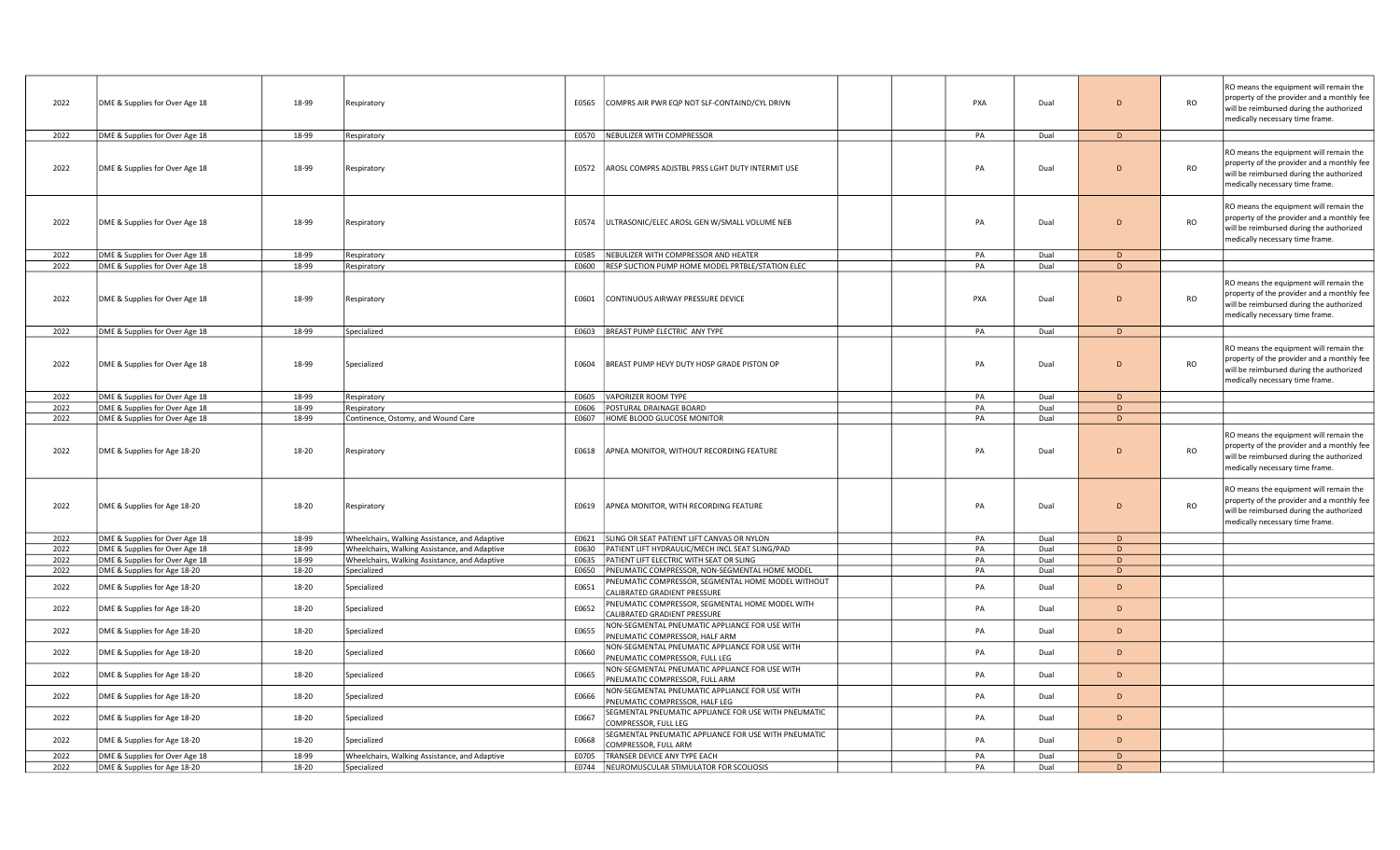| 2022         | DME & Supplies for Age 18-20   | 18-20          | Specialized                                   |                | E0745 NEUROMUSCULAR STIMULATOR, ELECTRONIC SHOCK UNIT                                                                                     | PA       | Dual         | D              |           |                                                                                                                                                                     |
|--------------|--------------------------------|----------------|-----------------------------------------------|----------------|-------------------------------------------------------------------------------------------------------------------------------------------|----------|--------------|----------------|-----------|---------------------------------------------------------------------------------------------------------------------------------------------------------------------|
| 2022         | DME & Supplies for Over Age 18 | 18-99          | Specialized                                   | E0747          | OSTOGNS STIM ELEC NONINVASV OTH THAN SP APPLIC                                                                                            | PA       | Dual         | D              | <b>RO</b> | RO means the equipment will remain the<br>property of the provider and a monthly fee<br>will be reimbursed during the authorized<br>medically necessary time frame. |
| 2022         | DME & Supplies for Age 18-20   | 18-20          | <b>Enteral and Parenteral Nutrition</b>       | E0776  IV POLE |                                                                                                                                           | PA       | Dual         | D              |           |                                                                                                                                                                     |
| 2022         | DME & Supplies for Age 18-20   | 18-20          | <b>Enteral and Parenteral Nutrition</b>       | E0779          | AMBULATORY INFUSION PUMP, MECHANICAL, REUSABLE, FOR<br>INFUSION 8 HOURS OR GREATER                                                        | PA       | Dual         | D              | <b>RO</b> | RO means the equipment will remain the<br>property of the provider and a monthly fee<br>will be reimbursed during the authorized<br>medically necessary time frame. |
| 2022         | DME & Supplies for Age 18-20   | 18-20          | <b>Enteral and Parenteral Nutrition</b>       | E0780          | AMBULATORY INFUSION PUMP, MECHANICAL, REUSABLE, FOR<br>INFUSION LESS THAN 8 HOURS                                                         | PA       | Dual         | D              | <b>RO</b> | RO means the equipment will remain the<br>property of the provider and a monthly fee<br>will be reimbursed during the authorized<br>medically necessary time frame. |
| 2022         | DME & Supplies for Age 18-20   | 18-20          | <b>Enteral and Parenteral Nutrition</b>       | E0781          | AMBULATORY INFUSION PUMP, SINGLE OR MULTIPLE CHANNELS,<br>ELECTRIC OR BATTERY OPERATED, WITH ADMINISTRATIVE<br>EQUIPMENT, WORN BY PATIENT | PA       | Dual         | $\overline{D}$ | <b>RO</b> | RO means the equipment will remain the<br>property of the provider and a monthly fee<br>will be reimbursed during the authorized<br>medically necessary time frame. |
| 2022         | DME & Supplies for Over Age 18 | 18-99          | Continence, Ostomy, and Wound Care            | E0784          | EXTERNAL AMBULATORY INFUSION PUMP INSULIN                                                                                                 | PA       | Dual         | D.             |           |                                                                                                                                                                     |
| 2022         | DME & Supplies for Age 18-20   | 18-20          | <b>Enteral and Parenteral Nutrition</b>       | E0791          | PARENTERAL INFUSION PUMP, STATIONARY, SINGLE OR MULTI-<br>CHANNEL                                                                         | PA       | Dual         | $\overline{D}$ | <b>RO</b> | RO means the equipment will remain the<br>property of the provider and a monthly fee<br>will be reimbursed during the authorized<br>medically necessary time frame. |
| 2022         | DME & Supplies for Age 18-20   | 18-20          | Wheelchairs, Walking Assistance, and Adaptive | E0840          | <b>TRACTION FRAME, ATTACHED TO HEADBOARD, CERVICAL</b><br><b>TRACTION</b>                                                                 | PA       | Dual         | D              |           |                                                                                                                                                                     |
| 2022         | DME & Supplies for Age 18-20   | 18-20          | Wheelchairs, Walking Assistance, and Adaptive | E0850          | TRACTION STAND, FREE STANDING, CERVICAL TRACTION                                                                                          | PA       | Dual         | D              |           |                                                                                                                                                                     |
| 2022         | DME & Supplies for Over Age 18 | 18-99          | Wheelchairs, Walking Assistance, and Adaptive | E0860          | TRACTION EQUIPMENT OVERDOOR CERVICAL                                                                                                      | PA       | Dual         | D              |           |                                                                                                                                                                     |
| 2022         | DME & Supplies for Age 18-20   | 18-20          | Wheelchairs, Walking Assistance, and Adaptive | E0870          | <b>FRACTION FRAME, ATTACHED TO FOOTBOARD, EXTREMITY</b><br><b>FRACTION, (E.G., BUCK'S)</b>                                                | PA       | Dual         | D              |           |                                                                                                                                                                     |
| 2022         | DME & Supplies for Age 18-20   | 18-20          | Wheelchairs, Walking Assistance, and Adaptive | E0880          | <b>FRACTION STAND, FREE STANDING, EXTREMITY TRACTION, (E.G.,</b><br>BUCK'S)                                                               | PA       | Dual         | D              |           |                                                                                                                                                                     |
| 2022         | DME & Supplies for Age 18-20   | 18-20          | Wheelchairs, Walking Assistance, and Adaptive | E0890          | TRACTION FRAME, ATTACHED TO FOOTBOARD, PELVIC TRACTION                                                                                    | PA       | Dual         | D              |           |                                                                                                                                                                     |
| 2022         | DME & Supplies for Age 18-20   | 18-20          | Wheelchairs, Walking Assistance, and Adaptive | E0900          | <b>FRACTION STAND, FREE STANDING, PELVIC TRACTION, (E.G.,</b><br>3UCK'S)                                                                  | PA       | Dual         | $\overline{D}$ |           |                                                                                                                                                                     |
| 2022         | DME & Supplies for Over Age 18 | 18-99          | Wheelchairs, Walking Assistance, and Adaptive | E0910          | TRAPEZ BAR KNOWN AS PT HLPR ATTCH BED W/GRAB BAR                                                                                          | PA       | Dual         | D              |           |                                                                                                                                                                     |
| 2022         | DME & Supplies for Age 18-20   | 18-20          | Wheelchairs, Walking Assistance, and Adaptive | E0920          | FRACTURE FRAME, ATTACHED TO BED, INCLUDES WEIGHTS                                                                                         | PA       | Dual         | D              |           |                                                                                                                                                                     |
| 2022         | DME & Supplies for Age 18-20   | 18-20          | Wheelchairs, Walking Assistance, and Adaptive | E0930          | FRACTURE FRAME, FREE STANDING, INCLUDES WEIGHTS                                                                                           | PA       | Dual         | D              |           |                                                                                                                                                                     |
| 2022         | DME & Supplies for Age 18-20   | 18-20          | Wheelchairs, Walking Assistance, and Adaptive | E0935          | CONTINUOUS PASSIVE MOTION EXERCISE DEVICE FOR USE ON KNEE<br>ONLY                                                                         | PA       | Dual         | D              | <b>RO</b> | RO means the equipment will remain the<br>property of the provider and a monthly fee<br>will be reimbursed during the authorized<br>medically necessary time frame. |
| 2022         | DME & Supplies for Over Age 18 | 18-99          | Wheelchairs, Walking Assistance, and Adaptive | E0940          | TRAPEZE BAR FREESTANDING COMPLETE WITH GRAB BAR                                                                                           | PA       | Dual         | D              |           |                                                                                                                                                                     |
| 2022         | DME & Supplies for Age 18-20   | 18-20          | Wheelchairs, Walking Assistance, and Adaptive | E0942          | CERVICAL HEAD HARNESS/HALTER                                                                                                              | PA       | Dual         | D              |           |                                                                                                                                                                     |
| 2022         | DME & Supplies for Age 18-20   | 18-20          | Wheelchairs, Walking Assistance, and Adaptive | E0944          | PELVIC BELT/HARNESS/BOOT                                                                                                                  | PA       | Dual         | D              |           |                                                                                                                                                                     |
| 2022         | DME & Supplies for Age 18-20   | 18-20          | Wheelchairs, Walking Assistance, and Adaptive | E0945          | <b>EXTREMITY BELT/HARNESS</b>                                                                                                             | PA       | Dual         | D              |           |                                                                                                                                                                     |
| 2022         | DME & Supplies for Age 18-20   | 18-20          | Wheelchairs, Walking Assistance, and Adaptive | E0947          | FRACTURE FRAME, ATTACHMENTS FOR COMPLEX PELVIC TRACTION                                                                                   | PA       | Dual         | D              |           |                                                                                                                                                                     |
| 2022         | DME & Supplies for Age 18-20   | 18-20          | Wheelchairs, Walking Assistance, and Adaptive | E0948          | FRACTURE FRAME, ATTACHMENTS FOR COMPLEX CERVICAL<br>TRACTION                                                                              | PA       | Dual         | D              |           |                                                                                                                                                                     |
| 2022         | DME & Supplies for Over Age 18 | 18-99          | Wheelchairs, Walking Assistance, and Adaptive | E0950          | WHEELCHAIR ACCESSORY TRAY EACH                                                                                                            | PA       | Dual         | D              |           |                                                                                                                                                                     |
| 2022         | DME & Supplies for Over Age 18 | 18-99          | Wheelchairs, Walking Assistance, and Adaptive | E0951          | HEEL LOOP/HOLDER TYPE W/WO ANKLE STRAP EACH                                                                                               | PA       | Dual         | D              |           |                                                                                                                                                                     |
| 2022         | DME & Supplies for Over Age 18 | 18-99          | Wheelchairs, Walking Assistance, and Adaptive | E0952          | TOE LOOP/HOLDER ANY TYPE EACH                                                                                                             | PA       | Dual         | D              |           |                                                                                                                                                                     |
| 2022         | DME & Supplies for Over Age 18 | 18-99          | Wheelchairs, Walking Assistance, and Adaptive | E0955          | WC ACSS HEADREST CUSHNED FIX MOUNT HARDWARE EA                                                                                            | PA       | Dual         | D              |           |                                                                                                                                                                     |
| 2022         | DME & Supplies for Over Age 18 | 18-99          | Wheelchairs, Walking Assistance, and Adaptive | E0956          | WC ACSS LAT TRNK/HIP SUPP FIX MOUNT HARDWARE EA                                                                                           | PA       | Dual         | D              |           |                                                                                                                                                                     |
| 2022         | DME & Supplies for Over Age 18 | 18-99          | Wheelchairs, Walking Assistance, and Adaptive | E0957          | WC ACSS MED THI SUPP FIX MOUNT HARDWARE EA                                                                                                | PA       | Dual         | D<br>D.        |           |                                                                                                                                                                     |
| 2022<br>2022 | DME & Supplies for Over Age 18 | 18-99<br>18-99 | Wheelchairs, Walking Assistance, and Adaptive | E0958          | MANUAL WHLCHAIR ACCESS 1-ARM DRIVE ATTACHMENT EA<br>E0959   MANUAL WHEELCHAIR ACCESS ADAPTER FOR AMPUTEE EA                               | PA<br>PA | Dual<br>Dual |                |           |                                                                                                                                                                     |
|              | DME & Supplies for Over Age 18 |                | Wheelchairs, Walking Assistance, and Adaptive |                |                                                                                                                                           |          |              | D              |           |                                                                                                                                                                     |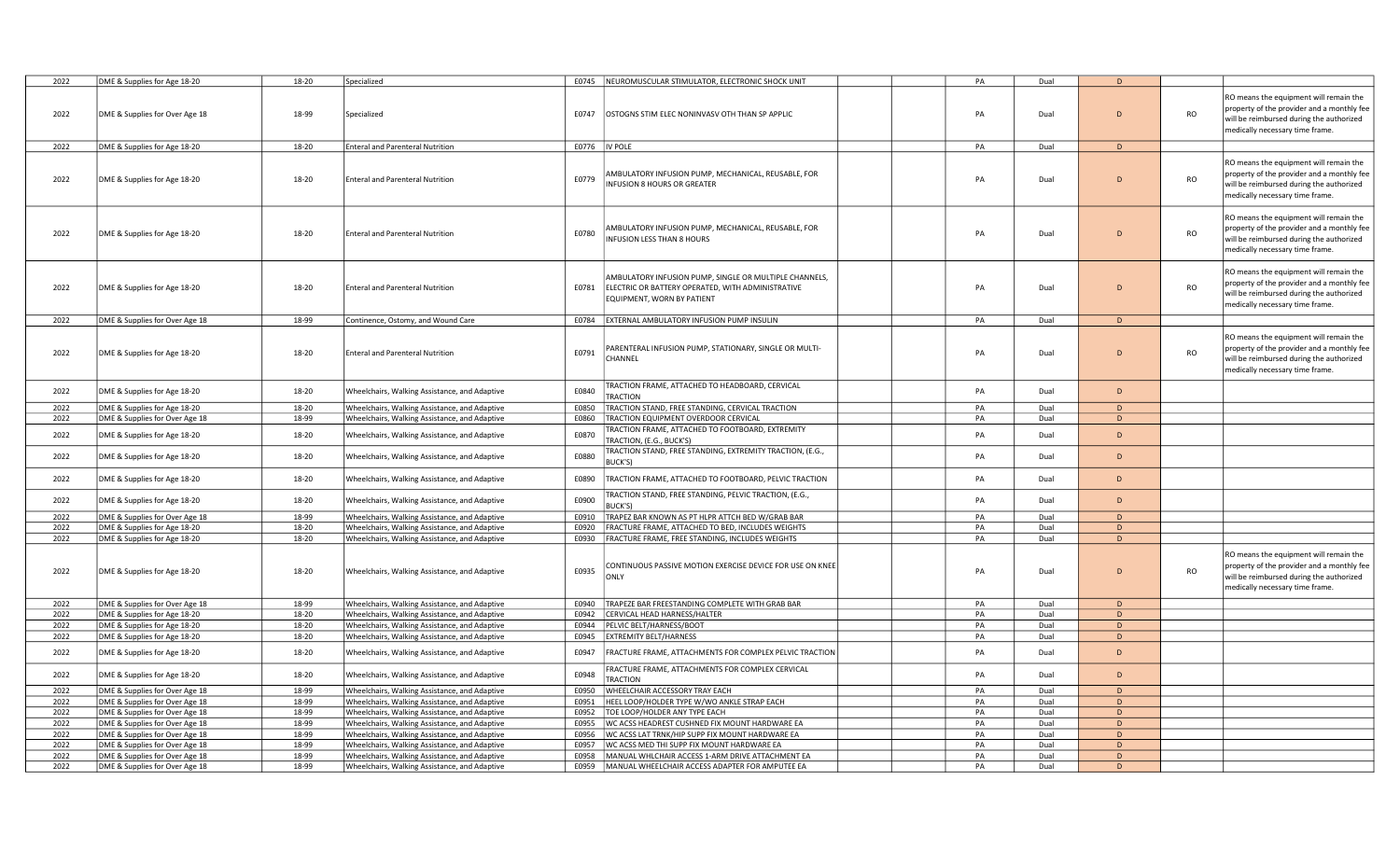| 2022         | DME & Supplies for Over Age 18 | 18-99 | Wheelchairs, Walking Assistance, and Adaptive | WC ACSS SHLDR HRNSS/STRAPS/CHST STRAP W/TYPE MOU<br>E0960              | PA | Dual | D              |  |
|--------------|--------------------------------|-------|-----------------------------------------------|------------------------------------------------------------------------|----|------|----------------|--|
| 2022         | DME & Supplies for Over Age 18 | 18-99 | Wheelchairs, Walking Assistance, and Adaptive | E0961<br>MANUAL WHEELCHAIR ACCESS WHEEL LOCK BRAKE EXT EA              | PA | Dual | D              |  |
| 2022         | DME & Supplies for Over Age 18 | 18-99 | Wheelchairs, Walking Assistance, and Adaptive | E0966<br>MANUAL WHEELCHAIR ACCESS HEADREST EXTENSION EA                | PA | Dual | D              |  |
| 2022         | DME & Supplies for Over Age 18 | 18-99 | Wheelchairs, Walking Assistance, and Adaptive | MANUAL WC ACCESSORY HAND RIM W/PROJECTIONS EACH<br>E0967               | PA | Dual | D              |  |
| 2022         |                                | 18-99 |                                               | E0968<br>COMMODE SEAT WHEELCHAIR                                       | PA | Dual | D              |  |
|              | DME & Supplies for Over Age 18 |       | Continence, Ostomy, and Wound Care            |                                                                        |    |      | $\overline{D}$ |  |
| 2022         | DME & Supplies for Over Age 18 | 18-99 | Wheelchairs, Walking Assistance, and Adaptive | NARROWING DEVICE WHEELCHAIR<br>E0969                                   | PA | Dual |                |  |
| 2022         | DME & Supplies for Over Age 18 | 18-99 | Wheelchairs, Walking Assistance, and Adaptive | MNL WHEELCHAIR ACCESSORY ANTI-TIPPING DEVC EACH<br>F0971               | PA | Dual | D              |  |
| 2022         | DME & Supplies for Over Age 18 | 18-99 | Wheelchairs, Walking Assistance, and Adaptive | WC ACCSS ADJUSTBL HT DTACH ARMRST CMPL ASSMBL EA<br>E0973              | PA | Dual | D              |  |
| 2022         | DME & Supplies for Over Age 18 | 18-99 | Wheelchairs, Walking Assistance, and Adaptive | E0974<br>MANUAL WHEELCHAIR ACCESS ANTI-ROLLBACK DEVICE EA              | PA | Dual | D              |  |
| 2022         | DME & Supplies for Over Age 18 | 18-99 | Wheelchairs, Walking Assistance, and Adaptive | E0978<br>WHLCHAIR ACSS PSTN BELT/SFTY BELT/PELV STRAP EA               | PA | Dual | D              |  |
| 2022         | DME & Supplies for Over Age 18 | 18-99 | Wheelchairs, Walking Assistance, and Adaptive | E0980<br>SAFETY VEST WHEELCHAIR                                        | PA | Dual | D              |  |
| 2022         | DME & Supplies for Over Age 18 | 18-99 | Wheelchairs, Walking Assistance, and Adaptive | WHEELCHAIR ACCESS SEAT UPHLSTR REPLCMT ONLY EA<br>E0981                | PA | Dual | D              |  |
| 2022         | DME & Supplies for Over Age 18 | 18-99 | Wheelchairs, Walking Assistance, and Adaptive | WHEELCHAIR ACCESS BACK UPHLSTR REPLCMT ONLY EA<br><b>F0982</b>         | PA | Dual | $\overline{D}$ |  |
| 2022         | DME & Supplies for Over Age 18 | 18-99 | Wheelchairs, Walking Assistance, and Adaptive | E0983<br>MNL WC ACSS PWR ADD-ON CONVRT MNL WC MOTRIZD WC               | PA | Dual | D              |  |
| 2022         | DME & Supplies for Over Age 18 | 18-99 | Wheelchairs, Walking Assistance, and Adaptive | E0984<br>MNL WC ACSS PWR ADD-ON CONVRT MNL WC MOTRIZD WC               | PA | Dual | D              |  |
| 2022         | DME & Supplies for Over Age 18 | 18-99 | Wheelchairs, Walking Assistance, and Adaptive | E0986<br>MNL WHLCHAIR ACSS PUSH ACTIVATED POWER ASSIST EA              | PA | Dual | D              |  |
| 2022         | DME & Supplies for Over Age 18 | 18-99 | Wheelchairs, Walking Assistance, and Adaptive | WHEELCHAIR ACCESS ELEV LEG REST CMPL ASSMBL EA<br>E0990                | PA | Dual | D              |  |
| 2022         |                                | 18-99 |                                               | MANUAL WHEELCHAIR ACCESSORY SOLID SEAT INSERT                          | PA | Dual | D              |  |
|              | DME & Supplies for Over Age 18 |       | Wheelchairs, Walking Assistance, and Adaptive | E0992                                                                  |    |      |                |  |
| 2022         | DME & Supplies for Over Age 18 | 18-99 | Wheelchairs, Walking Assistance, and Adaptive | E0994<br><b>ARMREST EACH</b>                                           | PA | Dual | D              |  |
| 2022         | DME & Supplies for Over Age 18 | 18-99 | Wheelchairs, Walking Assistance, and Adaptive | E0995<br>WHEELCHAIR ACCESSORY CALF REST/PAD EACH                       | PA | Dual | D              |  |
| 2022         | DME & Supplies for Over Age 18 | 18-99 | Wheelchairs, Walking Assistance, and Adaptive | WHEELCHAIR ACCESS POWER SEATING SYSTEM TILT ONLY<br>E1002              | PA | Dual | D              |  |
| 2022         | DME & Supplies for Over Age 18 | 18-99 | Wheelchairs, Walking Assistance, and Adaptive | WC ACSS PWR SEAT SYS RECLINE W/O SHEAR RDUC<br>E1003                   | PA | Dual | D              |  |
| 2022         | DME & Supplies for Over Age 18 | 18-99 | Wheelchairs, Walking Assistance, and Adaptive | WC ACSS PWR SEAT SYS RECLINE W/MECH SHEAR RDUC<br>E1004                | PA | Dual | D              |  |
| 2022         | DME & Supplies for Over Age 18 | 18-99 | Wheelchairs, Walking Assistance, and Adaptive | E1005<br>WC ACSS PWR SEAT SYS RECLINE W/PWR SHEAR RDUC                 | PA | Dual | D              |  |
| 2022         | DME & Supplies for Over Age 18 | 18-99 | Wheelchairs, Walking Assistance, and Adaptive | F1015<br>SHOCK ABSORBER FOR MANUAL WHEELCHAIR EACH                     | PA | Dual | D              |  |
| 2022         | DME & Supplies for Over Age 18 | 18-99 | Wheelchairs, Walking Assistance, and Adaptive | E1016<br>SHOCK ABSORBER FOR POWER WHEELCHAIR EACH                      | PA | Dual | D              |  |
| 2022         | DME & Supplies for Over Age 18 | 18-99 | Wheelchairs, Walking Assistance, and Adaptive | RESIDUAL LIMB SUPPORT SYSTEM FOR WHEELCHAIF<br>E1020                   | PA | Dual | D              |  |
| 2022         | DME & Supplies for Over Age 18 | 18-99 | Wheelchairs, Walking Assistance, and Adaptive | WC ACCSS MANL SWINGAWAY OTH CNTRL INTRFCE/PSTN<br>E1028                | PA | Dual | D              |  |
| 2022         | DME & Supplies for Over Age 18 | 18-99 | Wheelchairs, Walking Assistance, and Adaptive | E1029<br>WHEELCHAIR ACCESSORY VENTILATOR TRAY FIXED                    | PA | Dual | D              |  |
| 2022         | DME & Supplies for Age 18-20   | 18-20 |                                               | E1030<br>WHEELCHAIR ACCESSORY, VENTILATOR TRAY, GIMBALED               | PA | Dual | $\overline{D}$ |  |
|              |                                |       | Wheelchairs, Walking Assistance, and Adaptive |                                                                        |    |      |                |  |
| 2022         | DME & Supplies for Over Age 18 | 18-99 | Wheelchairs, Walking Assistance, and Adaptive | E1031<br>ROLLABOUT CHAIR ANY&ALL TYPES W/CASTERS 5 IN/GT               | PA | Dual | D              |  |
| 2022         | DME & Supplies for Over Age 18 | 18-99 | Wheelchairs, Walking Assistance, and Adaptive | FULL RECLIN WHLCHAIR; FIX FULL-LEN ARMS LEGRESTS<br>E1050              | PA | Dual | D              |  |
| 2022         | DME & Supplies for Over Age 18 | 18-99 | Wheelchairs, Walking Assistance, and Adaptive | E1060<br>FULL RECLIN WHLCHAIR; DTACHBLE ARMS LEGRESTS                  | PA | Dual | D              |  |
| 2022         | DME & Supplies for Over Age 18 | 18-99 | Wheelchairs, Walking Assistance, and Adaptive | FULLY RECLIN WHLCHAIR; DTACHBLE ARMS FOOTRESTS<br>F1070                | PA | Dual | D              |  |
| 2022         | DME & Supplies for Over Age 18 | 18-99 | Wheelchairs, Walking Assistance, and Adaptive | E1083<br>HEMI-WHLCHAIR; FIX FULL-LEN ARMS DTACHBL LEGREST              | PA | Dual | D              |  |
| 2022         | DME & Supplies for Over Age 18 | 18-20 | Wheelchairs, Walking Assistance, and Adaptive | E1084<br>HEMI-WHLCHAIR; DTACHBLE ARMS DESK/FULL LEGRESTS               | PA | Dual | $\overline{D}$ |  |
|              |                                |       |                                               | IEMI-WHEELCHAIR, FIXED FULL LENGTH ARMS, SWING AWAY                    | PA |      | D              |  |
| 2022         | DME & Supplies for Over Age 18 | 18-99 | Wheelchairs, Walking Assistance, and Adaptive | E1085<br>DETACHABLE FOOT RESTS                                         |    | Dual |                |  |
| 2022         | DME & Supplies for Over Age 18 | 18-99 | Wheelchairs, Walking Assistance, and Adaptive | HI-STRGTH LGHTWT WHLCHAIR; FIX ARMS DTACH LEGRST<br>E1087              | PA | Dual | D              |  |
| 2022         | DME & Supplies for Over Age 18 | 18-99 | Wheelchairs, Walking Assistance, and Adaptive | HI-STRGTH LGHTWT WHLCHAIR; DTACHBL ARMS LEGRESTS<br>E1088              | PA | Dual | D              |  |
| 2022         | DME & Supplies for Over Age 18 | 18-99 | Wheelchairs, Walking Assistance, and Adaptive | E1092<br>WIDE HEVY-DUTY WHLCHAIR; DTACHBLE ARMS LEGRESTS               | PA | Dual | D              |  |
| 2022         | DME & Supplies for Over Age 18 | 18-99 | Wheelchairs, Walking Assistance, and Adaptive | WIDE HEVY-DUTY WHLCHAIR; DTACHBLE ARMS FOOTRESTS<br>F1093              | PA | Dual | D              |  |
|              |                                | 18-99 |                                               | E1100<br>SEMI-RECLIN WHLCHAIR: FIX ARMS DTACHBLE LEGRESTS              | PA | Dual | D              |  |
| 2022<br>2022 | DME & Supplies for Over Age 18 | 18-99 | Wheelchairs, Walking Assistance, and Adaptive | SEMI-RECLIN WHLCHAIR; DTACHBLE ARMS ELEV LEGREST                       | PA | Dual | D              |  |
|              | DME & Supplies for Over Age 18 |       | Wheelchairs, Walking Assistance, and Adaptive | E1110                                                                  |    |      |                |  |
| 2022         | DME & Supplies for Over Age 18 | 18-99 | Wheelchairs, Walking Assistance, and Adaptive | E1150<br>WHLCHAIR; DTACHBLE ARMS DTACHBLE ELEV LEGRESTS                | PA | Dual | D              |  |
| 2022         | DME & Supplies for Over Age 18 | 18-99 | Wheelchairs, Walking Assistance, and Adaptive | E1160<br>WHLCHAIR; FIX FULL-LEN ARMS DTACHBL ELEV LEGRSTS              | PA | Dual | D              |  |
| 2022         | DME & Supplies for Over Age 18 | 18-99 | Wheelchairs, Walking Assistance, and Adaptive | AMPUTEE WHLCHAIR; FIX FULL ARMS DTACHBL LEGRESTS<br>E1170              | PA | Dual | D              |  |
| 2022         | DME & Supplies for Over Age 18 | 18-99 | Wheelchairs, Walking Assistance, and Adaptive | E1171<br>AMPUTEE WHLCHAIR; FIX FULL ARMS W/O FOOT/LEGREST              | PA | Dual | D              |  |
| 2022         | DME & Supplies for Over Age 18 | 18-99 | Wheelchairs, Walking Assistance, and Adaptive | E1172<br>AMPUTEE WHLCHAIR; DTACHBL ARMS W/O FOOT/LEGRESTS              | PA | Dual | D              |  |
| 2022         | DME & Supplies for Over Age 18 | 18-99 | Wheelchairs, Walking Assistance, and Adaptive | E1180<br>AMPUTEE WHLCHAIR; DTACHBL ARMS DTACHBL FOOTRESTS              | PA | Dual | D              |  |
| 2022         | DME & Supplies for Over Age 18 | 18-99 | Wheelchairs, Walking Assistance, and Adaptive | E1190<br>AMPUTEE WHLCHAIR; DTACHBL ARMS DTACHBL LEGRESTS               | PA | Dual | D              |  |
| 2022         | DME & Supplies for Over Age 18 | 18-99 | Wheelchairs, Walking Assistance, and Adaptive | E1195<br>HEVY DUTY WHLCHAIR; FIX FULL ARMS DTACHBL LEGRST              | PA | Dual | D              |  |
| 2022         | DME & Supplies for Over Age 18 | 18-99 | Wheelchairs, Walking Assistance, and Adaptive | E1200<br>AMPUTEE WHLCHAIR; FIX FULL ARMS DTACHBL FOOTRSTS              | PA | Dual | D              |  |
| 2022         | DME & Supplies for Over Age 18 | 18-99 | Wheelchairs, Walking Assistance, and Adaptive | E1221<br>WHEELCHAIR WITH FIXED ARM FOOTRESTS                           | PA | Dual | D              |  |
| 2022         | DME & Supplies for Over Age 18 | 18-99 | Wheelchairs, Walking Assistance, and Adaptive | WHEELCHAIR WITH FIXED ARM ELEVATING LEGRESTS<br>E1222                  | PA | Dual | D              |  |
| 2022         | DME & Supplies for Over Age 18 | 18-99 | Wheelchairs, Walking Assistance, and Adaptive | WHEELCHAIR WITH DETACHABLE ARMS FOOTRESTS<br>E1223                     | PA | Dual | D              |  |
| 2022         | DME & Supplies for Over Age 18 | 18-99 | Wheelchairs, Walking Assistance, and Adaptive | WHEELCHAIR W/DETACHABLE ARMS ELEVATING LEGRESTS<br>E1224               | PA | Dual | D              |  |
|              |                                | 18-99 |                                               |                                                                        | PA | Dual | D              |  |
| 2022         | DME & Supplies for Over Age 18 |       | Wheelchairs, Walking Assistance, and Adaptive | E1225<br>WHLCHAIR ACCESS MANUAL SEMIRECLINING BACK EACH                |    |      |                |  |
| 2022         | DME & Supplies for Over Age 18 | 18-99 | Wheelchairs, Walking Assistance, and Adaptive | E1226<br>WHLCHAIR ACCESS MANUAL FULL RECLINING BACK EACH               | PA | Dual | D              |  |
| 2022         | DME & Supplies for Over Age 18 | 18-99 | Wheelchairs, Walking Assistance, and Adaptive | E1227<br>SPECIAL HEIGHT ARMS FOR WHEELCHAIR                            | PA | Dual | $\overline{D}$ |  |
| 2022         | DME & Supplies for Over Age 18 | 18-99 | Wheelchairs, Walking Assistance, and Adaptive | E1228<br>SPECIAL BACK HEIGHT FOR WHEELCHAIR                            | PA | Dual | D              |  |
| 2022         | DME & Supplies for Over Age 18 | 18-99 | Wheelchairs, Walking Assistance, and Adaptive | WHEELCHAIR, PEDIATRIC SIZE, TILT-IN-SPACE, RIGID, ADJUSTABLE,<br>E1231 | PA | Dual | D              |  |
|              |                                |       |                                               | WITH SEATING SYSTEM                                                    |    |      |                |  |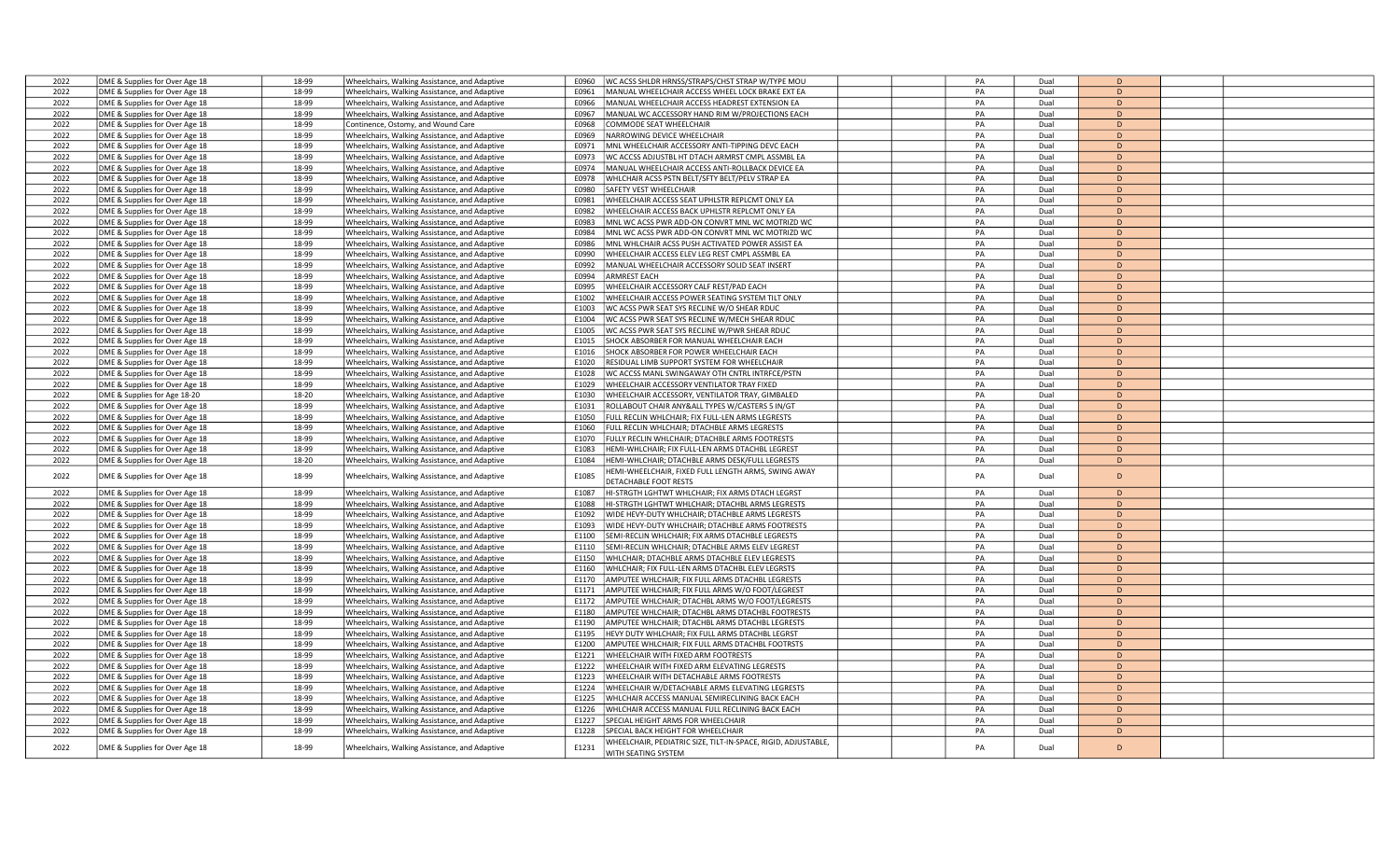| 2022 | DME & Supplies for Over Age 18 | 18-99 | Wheelchairs, Walking Assistance, and Adaptive | E1232 | WHEELCHAIR, PEDIATRIC SIZE, TILT-IN-SPACE, FOLDING,<br>ADJUSTABLE, WITH SEATING SYSTEM            | PA | Dual | D         |           |                                                                                                                                                                     |
|------|--------------------------------|-------|-----------------------------------------------|-------|---------------------------------------------------------------------------------------------------|----|------|-----------|-----------|---------------------------------------------------------------------------------------------------------------------------------------------------------------------|
| 2022 | DME & Supplies for Over Age 18 | 18-99 | Wheelchairs, Walking Assistance, and Adaptive | E1233 | WHEELCHAIR, PEDIATRIC SIZE, TILT-IN-SPACE, RIGID, ADJUSTABLE,                                     | PA | Dual | D         |           |                                                                                                                                                                     |
|      |                                |       |                                               |       | WITHOUT SEATING SYSTEM<br>WHEELCHAIR, PEDIATRIC SIZE, TILT-IN-SPACE, FOLDING,                     |    |      |           |           |                                                                                                                                                                     |
| 2022 | DME & Supplies for Over Age 18 | 18-99 | Wheelchairs, Walking Assistance, and Adaptive | E1234 | ADJUSTABLE, WITHOUT SEATING SYSTEM<br>WHEELCHAIR, PEDIATRIC SIZE, RIGID, ADJUSTABLE, WITH SEATING | PA | Dual | D         |           |                                                                                                                                                                     |
| 2022 | DME & Supplies for Over Age 18 | 18-99 | Wheelchairs, Walking Assistance, and Adaptive | E1235 | <b>SYSTEM</b>                                                                                     | PA | Dual | D         |           |                                                                                                                                                                     |
| 2022 | DME & Supplies for Over Age 18 | 18-99 | Wheelchairs, Walking Assistance, and Adaptive | E1236 | WHEELCHAIR, PEDIATRIC SIZE, FOLDING, ADJUSTABLE, WITH<br>SEATING SYSTEM                           | PA | Dual | D         |           |                                                                                                                                                                     |
| 2022 | DME & Supplies for Over Age 18 | 18-99 | Wheelchairs, Walking Assistance, and Adaptive | E1237 | WHEELCHAIR, PEDIATRIC SIZE, RIGID, ADJUSTABLE, WITHOUT                                            | PA | Dual | D         |           |                                                                                                                                                                     |
|      |                                |       |                                               |       | SEATING SYSTEM<br>WHEELCHAIR, PEDIATRIC SIZE, FOLDING, ADJUSTABLE, WITHOUT                        |    |      |           |           |                                                                                                                                                                     |
| 2022 | DME & Supplies for Over Age 18 | 18-99 | Wheelchairs, Walking Assistance, and Adaptive | E1238 | SEATING SYSTEM                                                                                    | PA | Dual | D         |           |                                                                                                                                                                     |
| 2022 | DME & Supplies for Over Age 18 | 18-99 | Wheelchairs, Walking Assistance, and Adaptive | E1240 | LGHTWT WHLCHAIR; DTACHBLE ARMS DTACHBLE LEGREST                                                   | PA | Dual | D         |           |                                                                                                                                                                     |
| 2022 | DME & Supplies for Over Age 18 | 18-99 | Wheelchairs, Walking Assistance, and Adaptive | E1270 | LGHTWT WHLCHAIR; FIX ARMS DTACHBLE ELEV LEGRESTS                                                  | PA | Dual | D.        |           |                                                                                                                                                                     |
| 2022 | DME & Supplies for Over Age 18 | 18-99 | Wheelchairs, Walking Assistance, and Adaptive | E1280 | HEVY-DUTY WHLCHAIR; DTACHBLE ARMS ELEV LEGRESTS                                                   | PA | Dual | D         |           |                                                                                                                                                                     |
| 2022 | DME & Supplies for Over Age 18 | 18-99 | Wheelchairs, Walking Assistance, and Adaptive | E1295 | HEVY-DUTY WHLCHAIR; FIX FULL ARMS ELEV LEGRESTS                                                   | PA | Dual | D         |           |                                                                                                                                                                     |
| 2022 | DME & Supplies for Over Age 18 | 18-99 | Wheelchairs, Walking Assistance, and Adaptive | E1296 | SPECIAL WHEELCHAIR SEAT HEIGHT FROM FLOOR                                                         | PA | Dual | D         |           |                                                                                                                                                                     |
| 2022 | DME & Supplies for Over Age 18 | 18-99 | Wheelchairs, Walking Assistance, and Adaptive | E1297 | SPECIAL WHEELCHAIR SEAT DEPTH BY UPHOLSTERY                                                       | PA | Dual | D         |           |                                                                                                                                                                     |
| 2022 | DME & Supplies for Over Age 18 | 18-99 | Wheelchairs, Walking Assistance, and Adaptive | E1298 | SPECIAL WHLCHAIR SEAT DEPTH &OR WIDTH CONSTRUCT                                                   | PA | Dual | D         |           |                                                                                                                                                                     |
| 2022 | DME & Supplies for Over Age 18 | 18-99 | Respiratory                                   | E1390 | O2 CONC 1 DEL PORT 85%/>02 CONC AT PRSC FLW RATE                                                  | PA | Dual | D         | <b>RO</b> | RO means the equipment will remain the<br>property of the provider and a monthly fee<br>will be reimbursed during the authorized<br>medically necessary time frame. |
| 2022 | DME & Supplies for Over Age 18 | 18-99 | Respiratory                                   | E1392 | PORTABLE OXYGEN CONCENTRATOR RENTAL                                                               | PA | Dual | D         | <b>RO</b> | RO means the equipment will remain the<br>property of the provider and a monthly fee<br>will be reimbursed during the authorized<br>medically necessary time frame. |
| 2022 | DME & Supplies for Over Age 18 | 18-99 | Unlisted Code - DO NOT USE                    | E1399 | <b>PLAN RESERVED CODE</b>                                                                         | PA | Dual | <b>NA</b> |           |                                                                                                                                                                     |
| 2022 | DME & Supplies for Age 18-20   | 18-20 | Orthotic and Prosthetic                       | E1800 | DYNAMIC ADJUSTABLE ELBOW EXTENSION/FLEXION DEVICE,<br>INCLUDES SOFT INTERFACE MATERIAL            | PA | Dual | D         |           |                                                                                                                                                                     |
| 2022 | DME & Supplies for Over Age 18 | 18-99 | Orthotic and Prosthetic                       | E1801 | STATIC PROGRESSIVE STRETCH ELBOW DEVICE                                                           | PA | Dual | D         |           |                                                                                                                                                                     |
| 2022 | DME & Supplies for Over Age 18 | 18-99 | Orthotic and Prosthetic                       | E1805 | DYNAMIC ADJUSTABLE WRIST EXTENSION / FLEXION DEVICE,<br>INCLUDES SOFT INTERFACE MATERIAL          | PA | Dual | D         |           |                                                                                                                                                                     |
| 2022 | DME & Supplies for Over Age 18 | 18-99 | Orthotic and Prosthetic                       | E1806 | STATIC PROGRESSIVE STRETCH WRIST DEVICE                                                           | PA | Dual | D         |           |                                                                                                                                                                     |
| 2022 | DME & Supplies for Over Age 18 | 18-99 | Orthotic and Prosthetic                       | E1810 | DYN ADJUSTBL KNEE EXT/FLX DEVC W/INTERFCE MATL                                                    | PA | Dual | D         |           |                                                                                                                                                                     |
|      |                                |       |                                               |       |                                                                                                   |    |      | D         |           |                                                                                                                                                                     |
| 2022 | DME & Supplies for Over Age 18 | 18-99 | Orthotic and Prosthetic                       | E1811 | STATIC PROGRESSIVE STRETCH KNEE DEVICE                                                            | PA | Dual |           |           |                                                                                                                                                                     |
| 2022 | DME & Supplies for Age 18-20   | 18-20 | Orthotic and Prosthetic                       | E1815 | DYNAMIC ADJUSTABLE ANKLE EXTENSION/FLEXION DEVICE,<br>INCLUDES SOFT INTERFACE MATERIAL            | PA | Dual | D         |           |                                                                                                                                                                     |
| 2022 | DME & Supplies for Over Age 18 | 18-99 | Orthotic and Prosthetic                       | E1816 | STATIC PROGRESSIVE STRETCH ANKLE DEVICE                                                           | PA | Dual | D         |           |                                                                                                                                                                     |
| 2022 | DME & Supplies for Over Age 18 | 18-99 | Orthotic and Prosthetic                       | E1818 | STATIC PROGRESSIVE STRETCH FOREARM DEVICE                                                         | PA | Dual | D         |           |                                                                                                                                                                     |
| 2022 | DME & Supplies for Age 18-20   | 18-20 | Orthotic and Prosthetic                       | E1820 | REPLACEMENT SOFT INTERFACE MATERIAL, DYNAMIC ADJUSTABLE<br>EXTENSION/FLEXION DEVICE               | PA | Dual | D         |           |                                                                                                                                                                     |
| 2022 | DME & Supplies for Over Age 18 | 18-99 | Orthotic and Prosthetic                       | E1821 | REPL SFT INTERFCE MATL/CUFF BI-DIR STAT DEVC                                                      | PA | Dual | D         |           |                                                                                                                                                                     |
| 2022 | DME & Supplies for Age 18-20   | 18-20 | Orthotic and Prosthetic                       | E1825 | DYNAMIC ADJUSTABLE FINGER EXTENSION/FLEXION DEVICE,<br>INCLUDES SOFT INTERFACE MATERIAL           | PA | Dual | D         |           |                                                                                                                                                                     |
| 2022 | DME & Supplies for Age 18-20   | 18-20 | Orthotic and Prosthetic                       | E1830 | DYNAMIC ADJUSTABLE TOE EXTENSION/FLEXION DEVICE, INCLUDES<br>SOFT INTERFACE MATERIAL              | PA | Dual | D         |           |                                                                                                                                                                     |
| 2022 | DME & Supplies for Over Age 18 | 18-99 | Orthotic and Prosthetic                       | E1840 | SOFT INTERFACE MATERIAL                                                                           | PA | Dual | D         |           |                                                                                                                                                                     |
| 2022 | DME & Supplies for Over Age 18 | 18-99 | Specialized                                   | E1902 | CMNCT BD NON-ELEC AUG/ALTERNATV CMNCT DEVICE                                                      | PA | Dual | D         |           |                                                                                                                                                                     |
| 2022 | DME & Supplies for Over Age 18 | 18-99 | Specialized                                   | E2000 | GASTR SUCTION PUMP HOM MODEL PRTBLE/STATION ELEC                                                  | PA | Dual | D         |           |                                                                                                                                                                     |
| 2022 | DME & Supplies for Over Age 18 | 18-99 | Continence, Ostomy, and Wound Care            | E2101 | BLD GLU MONITOR W/INTEGRATED LANCING/BLD SAMPLE                                                   | PA | Dual | D         |           |                                                                                                                                                                     |
| 2022 | DME & Supplies for Over Age 18 | 18-99 | Wheelchairs, Walking Assistance, and Adaptive | E2205 | MANUAL WC ACCESS HANDRIM W/O PROJ REPL ONLY EACH                                                  | PA | Dual | D         |           |                                                                                                                                                                     |
| 2022 | DME & Supplies for Over Age 18 | 18-99 | Wheelchairs, Walking Assistance, and Adaptive | E2206 | MNL WHLCHAIR ACCESS WHEEL LOCK ASSMBL CMPL EA                                                     | PA | Dual | D         |           |                                                                                                                                                                     |
| 2022 | DME & Supplies for Over Age 18 | 18-99 | Wheelchairs, Walking Assistance, and Adaptive | E2207 | WHEELCHAIR ACCESSORY CRUTCH AND CANE HOLDER EACH                                                  | PA | Dual | D         |           |                                                                                                                                                                     |
| 2022 | DME & Supplies for Over Age 18 | 18-99 | Wheelchairs, Walking Assistance, and Adaptive | E2208 | WHEELCHAIR ACCESSORY CYLINDER TANK CARRIER EACH                                                   | PA | Dual | D         |           |                                                                                                                                                                     |
| 2022 | DME & Supplies for Over Age 18 | 18-99 | Wheelchairs, Walking Assistance, and Adaptive | E2209 | ARM TROUGH WITH OR WITHOUT HAND SUPPORT EACH                                                      | PA | Dual | D         |           |                                                                                                                                                                     |
| 2022 | DME & Supplies for Over Age 18 | 18-99 | Wheelchairs, Walking Assistance, and Adaptive | E2210 | WHEELCHAIR ACCESS BEARINGS ANY TYPE REPL ONLY EA                                                  | PA | Dual | D         |           |                                                                                                                                                                     |
| 2022 | DME & Supplies for Over Age 18 | 18-99 | Wheelchairs, Walking Assistance, and Adaptive | E2211 | MNL WHLCHAIR ACSS PNEUMAT PROPULSION TIRE ANY SZ                                                  | PA | Dual | D         |           |                                                                                                                                                                     |
| 2022 | DME & Supplies for Over Age 18 | 18-99 | Wheelchairs, Walking Assistance, and Adaptive | E2212 | MNL WC ACESS TUBE PNEUMAT PROPULSION TIRE ANY SZ                                                  | PA | Dual | D         |           |                                                                                                                                                                     |
| 2022 | DME & Supplies for Over Age 18 | 18-99 | Wheelchairs, Walking Assistance, and Adaptive |       | E2213   MNL WC ACSS INSRT PNEUMAT PROPULSION TIRE ANY SZ                                          | PA | Dual | D         |           |                                                                                                                                                                     |
|      |                                |       |                                               |       |                                                                                                   |    |      |           |           |                                                                                                                                                                     |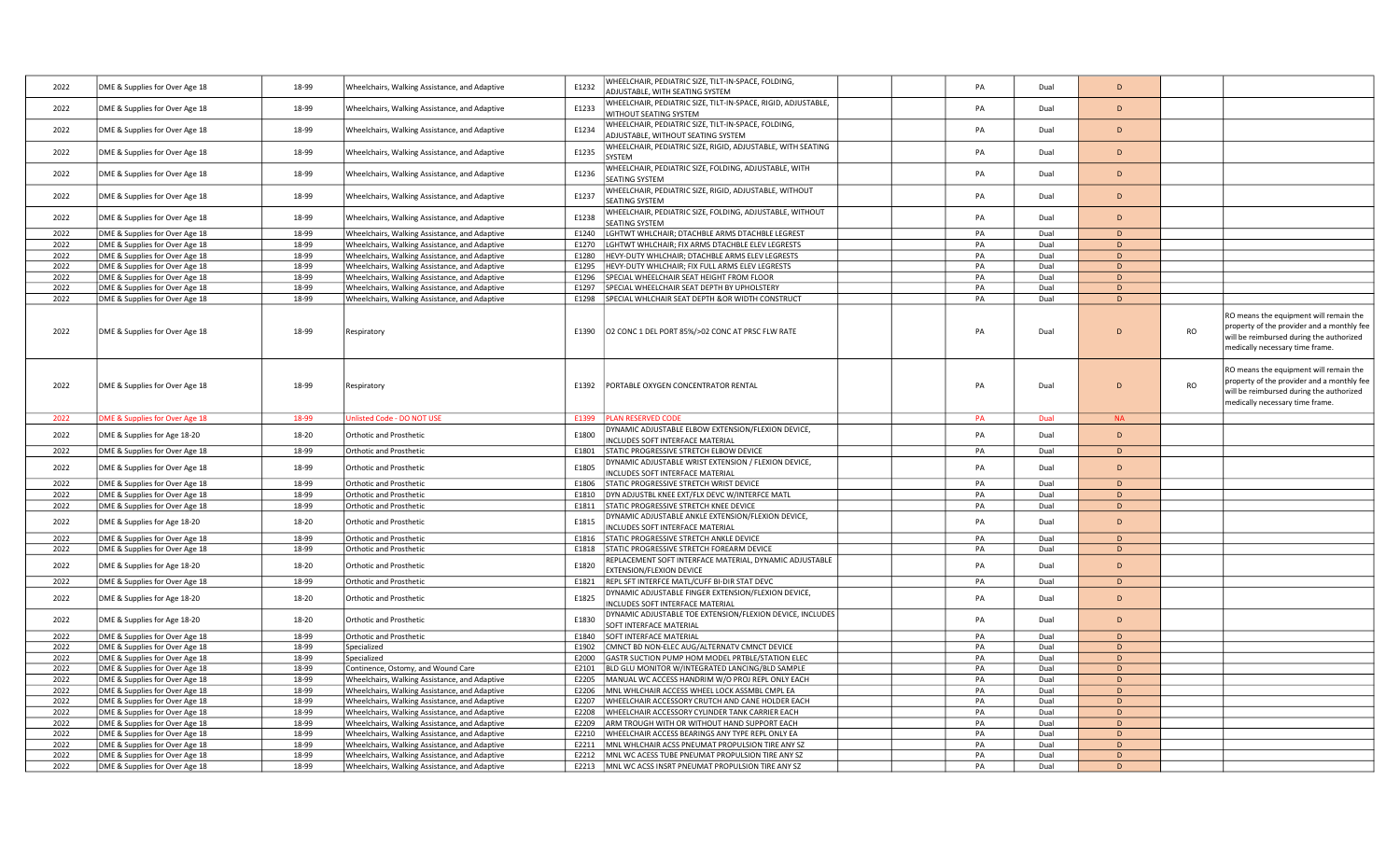| 2022 | DME & Supplies for Over Age 18 | 18-99 | Wheelchairs, Walking Assistance, and Adaptive | E2214 | MNL WHLCHAIR ACCESS PNEUMAT CASTER TIRE ANY SIZE                                                  | PA | Dual | D              |  |
|------|--------------------------------|-------|-----------------------------------------------|-------|---------------------------------------------------------------------------------------------------|----|------|----------------|--|
| 2022 | DME & Supplies for Over Age 18 | 18-99 | Wheelchairs, Walking Assistance, and Adaptive | F2215 | MNL WHLCHAIR ACSS TUBE PNEUMAT CASTR TIRE ANY SZ                                                  | PA | Dual | D              |  |
| 2022 | DME & Supplies for Over Age 18 | 18-99 | Wheelchairs, Walking Assistance, and Adaptive | E2217 | MNL WHLCHAIR ACCSS FOAM FILL CASTR TIRE ANY SIZE                                                  | PA | Dual | D              |  |
| 2022 | DME & Supplies for Over Age 18 | 18-99 | Wheelchairs, Walking Assistance, and Adaptive | E2219 | MNL WHLCHAIR ACCESS FOAM CASTER TIRE ANY SIZE EA                                                  | PA | Dual | D              |  |
| 2022 |                                | 18-99 |                                               | F2220 | MNL WHLCHAIR ACESS SOLID PROPULSION TIRE ANY SZ                                                   | PA | Dual | D              |  |
|      | DME & Supplies for Over Age 18 |       | Wheelchairs, Walking Assistance, and Adaptive |       |                                                                                                   |    |      |                |  |
| 2022 | DME & Supplies for Over Age 18 | 18-99 | Wheelchairs, Walking Assistance, and Adaptive | E2221 | MNL WHEELCHAIR ACESS SOLID CASTER TIRE ANY SZ EA                                                  | PA | Dual | D              |  |
| 2022 | DME & Supplies for Over Age 18 | 18-99 | Wheelchairs, Walking Assistance, and Adaptive | E2224 | MNL WC ACESS PROPULSION WHL EXCLD TIRE ANY SZ EA                                                  | PA | Dual | D              |  |
| 2022 | DME & Supplies for Over Age 18 | 18-99 | Wheelchairs, Walking Assistance, and Adaptive | E2322 | PWR WC ACSS HND CNTRL MX MECH SWTCH NO PRPRTNL                                                    | PA | Dual | D              |  |
| 2022 | DME & Supplies for Over Age 18 | 18-99 | Wheelchairs, Walking Assistance, and Adaptive | E2323 | WR WC ACSS SPCLTY JOYSTCK HNDLE HND CNTRL PRFAB                                                   | PA | Dual | D              |  |
| 2022 | DME & Supplies for Over Age 18 | 18-99 | Wheelchairs, Walking Assistance, and Adaptive | E2324 | OWER WHLCHAIR ACSS CHIN CUP CHIN CNTRL INTERFCE                                                   | PA | Dual | D              |  |
| 2022 | DME & Supplies for Over Age 18 | 18-99 | Wheelchairs, Walking Assistance, and Adaptive | E2325 | WR WC ACSS SIP&PUFF INTERFCE NONPROPRTNAL                                                         | PA | Dual | D              |  |
| 2022 | DME & Supplies for Over Age 18 | 18-99 | Wheelchairs, Walking Assistance, and Adaptive | E2326 | WR WC ACSS BREATH TUBE KIT SIP&PUFF INTERFCE                                                      | PA | Dual | D              |  |
| 2022 | DME & Supplies for Over Age 18 | 18-99 | Wheelchairs, Walking Assistance, and Adaptive | E2327 | PWR WC ACSS HEAD CNTRL INTERFCE MECH PROPRTNAL                                                    | PA | Dual | D              |  |
| 2022 | DME & Supplies for Over Age 18 | 18-99 | Wheelchairs, Walking Assistance, and Adaptive | F2328 | WR WC ACSS HEAD CNTRL/EXT CNTRL ELEC PRPRTNL                                                      | PA | Dual | D              |  |
| 2022 | DME & Supplies for Over Age 18 | 18-99 | Wheelchairs, Walking Assistance, and Adaptive | E2329 | PWR WC ACSS HEAD CNTRL CNTC SWTCH MECH NOPRPRTNL                                                  | PA | Dual | D              |  |
| 2022 | DME & Supplies for Over Age 18 | 18-99 | Wheelchairs, Walking Assistance, and Adaptive | E2330 | PWR WC ACCSS HEAD PROX SWITCH MECH NONPRPRTNL                                                     | PA | Dual | $\mathsf{D}$   |  |
| 2022 | DME & Supplies for Over Age 18 | 18-99 | Wheelchairs, Walking Assistance, and Adaptive | E2360 | WR WC ACSS 22 NF NON-SEALED LEAD ACID BATTRY EA                                                   | PA | Dual | D              |  |
| 2022 | DME & Supplies for Over Age 18 | 18-99 | Wheelchairs, Walking Assistance, and Adaptive | E2361 | WR WC ACSS 22NF SEALED LEAD ACID BATTRY EA                                                        | PA | Dual | $\mathsf{D}$   |  |
| 2022 | DME & Supplies for Over Age 18 | 18-99 | Wheelchairs, Walking Assistance, and Adaptive | E2362 | PWR WC ACSS GRP 24 NON-SEALED LEAD ACID BATT EA                                                   | PA | Dual | D              |  |
| 2022 | DME & Supplies for Over Age 18 | 18-99 | Wheelchairs, Walking Assistance, and Adaptive | E2363 | WR WC ACSS GRP 24 SEALED LEAD ACID BATTRY EA                                                      | PA | Dual | D              |  |
| 2022 |                                | 18-99 |                                               | E2364 |                                                                                                   | PA | Dual | D              |  |
|      | DME & Supplies for Over Age 18 |       | Wheelchairs, Walking Assistance, and Adaptive |       | WR WC ACSS U-1 NON-SEALED LEAD ACID BATTRY EA                                                     |    |      | D              |  |
| 2022 | DME & Supplies for Over Age 18 | 18-99 | Wheelchairs, Walking Assistance, and Adaptive | E2365 | WR WHLCHAIR ACSS U-1 SEALED LEAD ACID BATTRY EA                                                   | PA | Dual |                |  |
| 2022 | DME & Supplies for Over Age 18 | 18-99 | Wheelchairs, Walking Assistance, and Adaptive | E2366 | WR WC ACSS BATTRY CHRGR 1 MODE W/ONLY 1 BATTRY                                                    | PA | Dual | D              |  |
| 2022 | DME & Supplies for Over Age 18 | 18-99 | Wheelchairs, Walking Assistance, and Adaptive | E2367 | WR WC ACSS BATT CHRGR DUL MODE W/EITHER BATT EA                                                   | PA | Dual | D              |  |
| 2022 | DME & Supplies for Over Age 18 | 18-99 | Wheelchairs, Walking Assistance, and Adaptive | E2368 | OWER WHEELCHAIR CMPNT MOTOR REPLACEMENT ONLY                                                      | PA | Dual | D              |  |
| 2022 | DME & Supplies for Over Age 18 | 18-99 | Wheelchairs, Walking Assistance, and Adaptive | E2369 | OWER WHEELCHAIR CMPNT GEAR BOX REPLACEMENT ONLY                                                   | PA | Dual | D              |  |
|      |                                |       |                                               |       |                                                                                                   |    |      |                |  |
| 2022 | DME & Supplies for Over Age 18 | 18-99 | Wheelchairs, Walking Assistance, and Adaptive | E2370 | PWR WC CMPNT MOTR&GEAR BOX COMB REPLCMT ONLY                                                      | PA | Dual | D.             |  |
| 2022 | DME & Supplies for Over Age 18 | 18-99 | Wheelchairs, Walking Assistance, and Adaptive | E2373 | WR WC MINI-PROPORTIONAL COMPACT REMOTE JOYSTICK                                                   | PA | Dual | D              |  |
| 2022 | DME & Supplies for Over Age 18 | 18-99 | Wheelchairs, Walking Assistance, and Adaptive | F2374 | WR WC STANDARD REMOTE JOYSTICK REPLACEMENT ONLY                                                   | PA | Dual | D              |  |
| 2022 | DME & Supplies for Over Age 18 | 18-99 | Wheelchairs, Walking Assistance, and Adaptive | E2381 | PWR WC PNEUMATIC DRIVE WHEEL TIRE REPL ONLY EACH                                                  | PA | Dual | D              |  |
| 2022 | DME & Supplies for Over Age 18 | 18-99 | Wheelchairs, Walking Assistance, and Adaptive | E2382 | PWR WC TUBE PNEUMATIC DRIVE WHEEL TIRE REPL EACH                                                  | PA | Dual | D              |  |
| 2022 | DME & Supplies for Over Age 18 | 18-99 | Wheelchairs, Walking Assistance, and Adaptive | E2383 | PWR WC INSERT PNEUMATIC WHEEL TIRE REPL ONLY EA                                                   | PA | Dual | D              |  |
| 2022 | DME & Supplies for Over Age 18 | 18-99 | Wheelchairs, Walking Assistance, and Adaptive | E2384 | WR WC PNEUMATIC CASTER TIRE REPL ONLY EACH                                                        | PA | Dual | D              |  |
| 2022 | DME & Supplies for Over Age 18 | 18-99 | Wheelchairs, Walking Assistance, and Adaptive | E2385 | WR WC TUBE PNEUMATIC CASTER TIRE REPL ONLY EACH                                                   | PA | Dual | D              |  |
| 2022 | DME & Supplies for Over Age 18 | 18-99 | Wheelchairs, Walking Assistance, and Adaptive | E2386 | WR WC FOAM FILLED DRIVE WHEEL TIRE REPL ONLY EA                                                   | PA | Dual | D              |  |
| 2022 | DME & Supplies for Over Age 18 | 18-99 | Wheelchairs, Walking Assistance, and Adaptive | E2387 | PWR WC FOAM FILLED CASTER TIRE REPL ONLY EACH                                                     | PA | Dual | $\mathsf{D}$   |  |
| 2022 | DME & Supplies for Over Age 18 | 18-99 | Wheelchairs, Walking Assistance, and Adaptive | F2388 | WR WC FOAM DRIVE WHEEL TIRE REPL ONLY EACH                                                        | PA | Dual | D              |  |
| 2022 | DME & Supplies for Over Age 18 | 18-99 | Wheelchairs, Walking Assistance, and Adaptive | E2389 | WR WC FOAM CASTER TIRE REPLACEMENT ONLY EACH                                                      | PA | Dual | D              |  |
| 2022 | DME & Supplies for Over Age 18 | 18-99 | Wheelchairs, Walking Assistance, and Adaptive | E2390 | WR WC SOLID DRIVE WHEEL TIRE REPL ONLY EACH                                                       | PA | Dual | D              |  |
| 2022 | DME & Supplies for Over Age 18 | 18-99 | Wheelchairs, Walking Assistance, and Adaptive | E2391 | WR WC SOLID CASTER TIRE REPLACEMENT ONLY EACH                                                     | PA | Dual | D              |  |
|      |                                |       |                                               |       |                                                                                                   |    |      |                |  |
| 2022 | DME & Supplies for Over Age 18 | 18-99 | Wheelchairs, Walking Assistance, and Adaptive | E2394 | WR WC DRIVE WHEEL EXCLUDES TIRE REPL ONLY EACH                                                    | PA | Dual | D              |  |
| 2022 | DME & Supplies for Over Age 18 | 18-99 | Wheelchairs, Walking Assistance, and Adaptive | E2395 | PWR WC CASTER WHEEL EXCLUDES TIRE REPL ONLY EACH                                                  | PA | Dual | D              |  |
| 2022 | DME & Supplies for Over Age 18 | 18-99 | Wheelchairs, Walking Assistance, and Adaptive | E2396 | PWR WC CASTER FORK REPLACEMENT ONLY EACH                                                          | PA | Dual | D              |  |
| 2022 | DME & Supplies for Over Age 18 | 18-99 | Specialized                                   | E2500 | PEECH GEN DEVC DIGITIZED = 8 MINS REC TIME</td <td>PA</td> <td>Dual</td> <td>D</td> <td></td>     | PA | Dual | D              |  |
| 2022 | DME & Supplies for Over Age 18 | 18-99 | Specialized                                   | F2502 | PCH GEN DEVC DIGTIZD>8 MINS <= 20 MINS REC TIME                                                   | PA | Dual | $\mathsf{D}$   |  |
| 2022 | DME & Supplies for Over Age 18 | 18-99 | Specialized                                   | E2504 | PCH GEN DEVC DIGTIZD>20 MINS =40 MINS REC TIME</td <td>PA</td> <td>Dual</td> <td>D</td> <td></td> | PA | Dual | D              |  |
| 2022 | DME & Supplies for Over Age 18 | 18-99 | Specialized                                   | E2506 | PEECH GEN DEVICE DIGITIZED >40 MINS REC TIME                                                      | PA | Dual | D              |  |
| 2022 | DME & Supplies for Over Age 18 | 18-99 | Specialized                                   | E2508 | PCH GEN DEVC SYNTHSIZD REQ MESS SPELL & CNTCT                                                     | PA | Dual | D              |  |
| 2022 | DME & Supplies for Over Age 18 | 18-99 | Specialized                                   | E2510 | PCH GEN DEVC SYNTHESIZD MX METH MESS&DEVC ACCSS                                                   | PA | Dual | D              |  |
| 2022 | DME & Supplies for Over Age 18 | 18-99 | Specialized                                   | E2511 | PEECH GEN SOFTWARE PROG PC/PERS DIGITAL ASSIST                                                    | PA | Dual | D              |  |
| 2022 | DME & Supplies for Over Age 18 | 18-99 | Specialized                                   | E2512 | CCESS SPEECH GENERATING DEVICE MOUNTING SYSTEM                                                    | PA | Dual | D              |  |
| 2022 | DME & Supplies for Over Age 18 | 18-99 | <b>Jnlisted Code - DO NOT USE</b>             | E2599 | AN RESERVED COD                                                                                   | PA | Dual | <b>NA</b>      |  |
| 2022 | DME & Supplies for Over Age 18 | 18-99 | Wheelchairs, Walking Assistance, and Adaptive | E2601 | ENERAL WHLCHAIR SEAT CUSHN WIDTH < 22 IN DEPTH                                                    | PA | Dual | D              |  |
| 2022 | DME & Supplies for Over Age 18 | 18-99 | Wheelchairs, Walking Assistance, and Adaptive | E2602 | ENERAL WHLCHAIR SEAT CUSHN WIDTH 22 IN/GT DEPTH                                                   | PA | Dual | D              |  |
| 2022 | DME & Supplies for Over Age 18 | 18-99 | Wheelchairs, Walking Assistance, and Adaptive | E2603 | KN PROTECTION WC SEAT CUSHN WIDTH < 22 IN DEPTH                                                   | PA | Dual | D              |  |
| 2022 | DME & Supplies for Over Age 18 | 18-99 | Wheelchairs, Walking Assistance, and Adaptive | E2604 | KN PROTECTION WC SEAT CUSHN WDTH 22 IN/GT DEPTH                                                   | PA | Dual | $\mathsf{D}$   |  |
| 2022 | DME & Supplies for Over Age 18 | 18-99 | Wheelchairs, Walking Assistance, and Adaptive | E2605 | STN WHEELCHAIR SEAT CUSHN WIDTH < 22 IN DEPTH                                                     | PA | Dual | D              |  |
| 2022 | DME & Supplies for Over Age 18 | 18-99 | Wheelchairs, Walking Assistance, and Adaptive | E2606 | STN WHEELCHAIR SEAT CUSHN WIDTH 22 IN/GT DEPTH                                                    | PA | Dual | D              |  |
| 2022 | DME & Supplies for Over Age 18 | 18-99 | Wheelchairs, Walking Assistance, and Adaptive | E2607 | KN PROTECT&PSTN WC SEAT CUSHN WDTH <22 IN DEPTH                                                   | PA | Dual | D              |  |
| 2022 | DME & Supplies for Over Age 18 | 18-99 | Wheelchairs, Walking Assistance, and Adaptive | E2608 | KN PROTCT&PSTN WC SEAT CUSHN WDTH 22 IN/GT DPTH                                                   | PA | Dual | D              |  |
| 2022 | DME & Supplies for Over Age 18 | 18-99 | Wheelchairs, Walking Assistance, and Adaptive | F2611 | EN WC BACK CUSHN WDTH < 22 IN HT MOUNT HARDWARE                                                   | PA | Dual | D              |  |
| 2022 | DME & Supplies for Over Age 18 | 18-99 | Wheelchairs, Walking Assistance, and Adaptive | E2612 | GEN WC BACK CUSHN WDTH 22 IN/GT HT MOUNT HARDWRE                                                  | PA | Dual | $\overline{D}$ |  |
| 2022 | DME & Supplies for Over Age 18 | 18-99 | Wheelchairs, Walking Assistance, and Adaptive | E2613 | PSTN WC BACK CUSHN POST WIDTH < 22 IN ANY HEIGHT                                                  | PA | Dual | $\mathsf{D}$   |  |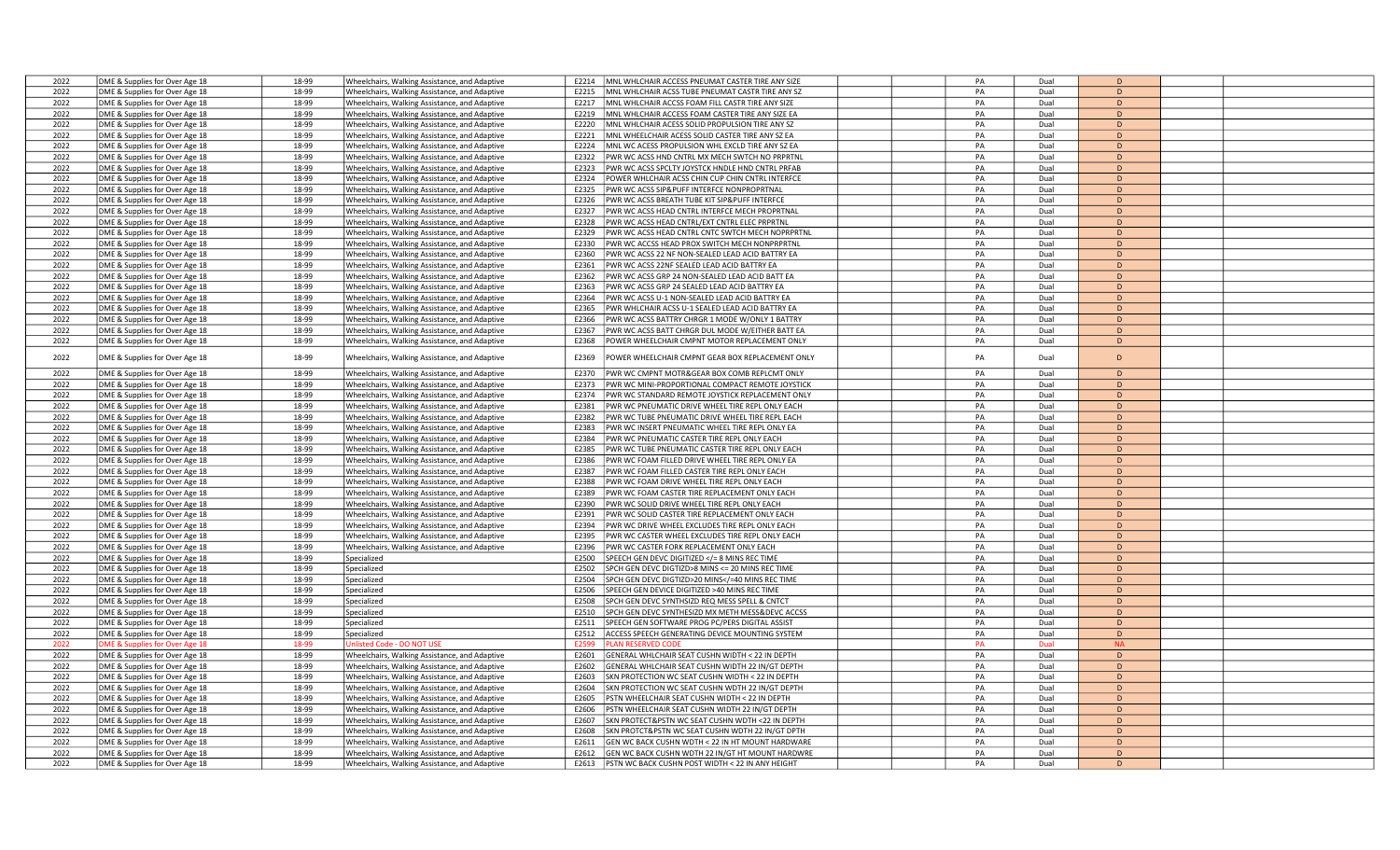| 2022 | DME & Supplies for Over Age 18 | 18-99 | Wheelchairs, Walking Assistance, and Adaptive | E2614 | PSTN WC BACK CUSHN POST WIDTH 22 IN/> ANY HEIGHT | PA | Dual | D              |                                         |
|------|--------------------------------|-------|-----------------------------------------------|-------|--------------------------------------------------|----|------|----------------|-----------------------------------------|
| 2022 | DME & Supplies for Over Age 18 | 18-99 | Wheelchairs, Walking Assistance, and Adaptive | E2615 | PSTN WC BACK CUSHN POSTLAT WIDTH < 22 IN ANY HT  | PA | Dual | D              |                                         |
| 2022 | DME & Supplies for Over Age 18 | 18-99 | Wheelchairs, Walking Assistance, and Adaptive | E2616 | PSTN WC BACK CUSHN POSTLAT WIDTH 22 IN/> ANY HT  | PA | Dual | D              |                                         |
| 2022 | DME & Supplies for Over Age 18 | 18-99 | Wheelchairs, Walking Assistance, and Adaptive | E2619 | REPL COVER WHEELCHAIR SEAT CUSHN/BACK CUSHN EA   | PA | Dual | D              |                                         |
| 2022 | DME & Supplies for Over Age 18 | 18-99 | Wheelchairs, Walking Assistance, and Adaptive | E2620 | PSTN WC BACK CUSHN PLANAR LAT SUPP WDTH <22 IN   | PA | Dual | D              |                                         |
| 2022 | DME & Supplies for Over Age 18 | 18-99 | Wheelchairs, Walking Assistance, and Adaptive | E2621 | PSTN WC BACK CUSHN PLANAR LAT SUPP WDTH 22 IN/>  | PA | Dual | D              |                                         |
| 2022 | DME & Supplies for Over Age 18 | 18-99 | Wheelchairs, Walking Assistance, and Adaptive | K0001 | STANDARD WHEELCHAIR                              | PA | Dual | D              |                                         |
| 2022 | DME & Supplies for Over Age 18 | 18-99 |                                               | K0002 | STANDARD HEMI WHEELCHAIR                         | PA | Dual | D              |                                         |
| 2022 |                                | 18-99 | Wheelchairs, Walking Assistance, and Adaptive | K0003 |                                                  | PA | Dual | D              |                                         |
|      | DME & Supplies for Over Age 18 |       | Wheelchairs, Walking Assistance, and Adaptive |       | IGHTWEIGHT WHEELCHAIR                            |    |      |                |                                         |
| 2022 | DME & Supplies for Over Age 18 | 18-99 | Wheelchairs, Walking Assistance, and Adaptive | K0004 | <b>HIGH STRENGTH LIGHTWEIGHT WHEELCHAIR</b>      | PA | Dual | D              |                                         |
| 2022 | DME & Supplies for Over Age 18 | 18-99 | Wheelchairs, Walking Assistance, and Adaptive | K0005 | <b>ILTRALIGHTWEIGHT WHEELCHAIR</b>               | PA | Dual | D              |                                         |
| 2022 | DME & Supplies for Over Age 18 | 18-99 | Wheelchairs, Walking Assistance, and Adaptive | K0006 | HEAVY-DUTY WHEELCHAIR                            | PA | Dual | D              |                                         |
| 2022 | DME & Supplies for Over Age 18 | 18-99 | Wheelchairs, Walking Assistance, and Adaptive | K0007 | EXTRA HEAVY-DUTY WHEELCHAIR                      | PA | Dual | D              |                                         |
| 2022 | DME & Supplies for Over Age 18 | 18-99 | Wheelchairs, Walking Assistance, and Adaptive | K0008 | STM MANUAL WHEELCHAIR/BASE                       | PA | Dual | D              |                                         |
| 2022 | DME & Supplies for Over Age 18 | 18-99 | Wheelchairs, Walking Assistance, and Adaptive | K0009 | <b>THER MANUAL WHEELCHAIR/BASE</b>               | PA | Dual | D              |                                         |
| 2022 | DME & Supplies for Over Age 18 | 18-99 | Wheelchairs, Walking Assistance, and Adaptive | K0010 | TANDARD-WEIGHT FRAME MOTORIZED/POWER WHEELCHAIR  | PA | Dual | D              |                                         |
| 2022 | DME & Supplies for Over Age 18 | 18-99 | Wheelchairs, Walking Assistance, and Adaptive | K0012 | IGHTWEIGHT PORTABLE MOTORIZED/POWER WHEELCHAIR   | PA | Dual | D              |                                         |
| 2022 | DME & Supplies for Over Age 18 | 18-99 | Wheelchairs, Walking Assistance, and Adaptive | K0013 | <b>CUSTOM POWER WHLCHR BASE</b>                  | PA | Dual | D              |                                         |
| 2022 | DME & Supplies for Over Age 18 | 18-99 | Wheelchairs, Walking Assistance, and Adaptive | K0014 | OTHER MOTORIZED/POWER WHEELCHAIR BASE            | PA | Dual | D              | MP=Manual Price. No AHCA Fee Available; |
|      |                                |       |                                               |       |                                                  |    |      |                | Plan must based on AWP.                 |
| 2022 | DME & Supplies for Over Age 18 | 18-99 | Wheelchairs, Walking Assistance, and Adaptive | K0015 | DETACHABLE NONADJUSTABLE HEIGHT ARMREST EACH     | PA | Dual | D              |                                         |
| 2022 | DME & Supplies for Over Age 18 | 18-99 | Wheelchairs, Walking Assistance, and Adaptive | K0017 | DETACHABLE ADJUSTABLE HEIGHT ARMREST BASE EACH   | PA | Dual | D              |                                         |
| 2022 | DME & Supplies for Over Age 18 | 18-99 | Wheelchairs, Walking Assistance, and Adaptive | K0018 | DETACHBLE ADJUSTBLE HEIGHT ARMREST UPPER PRTN EA | PA | Dual | D              |                                         |
| 2022 | DME & Supplies for Over Age 18 | 18-99 | Wheelchairs, Walking Assistance, and Adaptive | K0019 | ARM PAD EACH                                     | PA | Dual | D              |                                         |
| 2022 | DME & Supplies for Over Age 18 | 18-99 | Wheelchairs, Walking Assistance, and Adaptive | K0020 | IXED ADJUSTABLE HEIGHT ARMREST PAIR              | PA | Dual | D              |                                         |
| 2022 | DME & Supplies for Over Age 18 | 18-99 | Wheelchairs, Walking Assistance, and Adaptive | K0037 | HIGH MOUNT FLIP-UP FOOTREST EACH                 | PA | Dual | D              |                                         |
| 2022 | DME & Supplies for Over Age 18 | 18-99 | Wheelchairs, Walking Assistance, and Adaptive | K0038 | <b>EG STRAP EACH</b>                             | PA | Dual | D              |                                         |
| 2022 | DME & Supplies for Over Age 18 | 18-99 | Wheelchairs, Walking Assistance, and Adaptive | K0039 | EG STRAP H STYLE EACH                            | PA | Dual | D              |                                         |
| 2022 | DME & Supplies for Over Age 18 | 18-99 | Wheelchairs, Walking Assistance, and Adaptive | K0040 | ADJUSTABLE ANGLE FOOTPLATE EACH                  | PA | Dual | D              |                                         |
| 2022 | DME & Supplies for Over Age 18 | 18-99 | Wheelchairs, Walking Assistance, and Adaptive | K0041 | ARGE SIZE FOOTPLATE EACH                         | PA | Dual | D              |                                         |
| 2022 | DME & Supplies for Over Age 18 | 18-99 | Wheelchairs, Walking Assistance, and Adaptive | K0042 | <b>STANDARD SIZE FOOTPLATE EACH</b>              | PA | Dual | <sub>D</sub>   |                                         |
| 2022 | DME & Supplies for Over Age 18 | 18-99 | Wheelchairs, Walking Assistance, and Adaptive | K0043 | OOTREST LOWER EXTENSION TUBE EACH                | PA | Dual | $\overline{D}$ |                                         |
| 2022 | DME & Supplies for Over Age 18 | 18-99 | Wheelchairs, Walking Assistance, and Adaptive | K0044 | OOTREST UPPER HANGER BRACKET EACH                | PA | Dual | D              |                                         |
| 2022 | DME & Supplies for Over Age 18 | 18-99 | Wheelchairs, Walking Assistance, and Adaptive | K0045 | OOTREST COMPLETE ASSEMBLY                        | PA | Dual | D              |                                         |
| 2022 | DME & Supplies for Over Age 18 | 18-99 | Wheelchairs, Walking Assistance, and Adaptive | K0046 | LEVATING LEGREST LOWER EXTENSION TUBE EACH       | PA | Dual | D              |                                         |
| 2022 | DME & Supplies for Over Age 18 | 18-99 | Wheelchairs, Walking Assistance, and Adaptive | K0047 | LEVATING LEGREST UPPER HANGER BRACKET EACH       | PA | Dual | D              |                                         |
| 2022 | DME & Supplies for Over Age 18 | 18-99 | Wheelchairs, Walking Assistance, and Adaptive | K0050 | RATCHET ASSEMBLY                                 | PA | Dual | D              |                                         |
| 2022 | DME & Supplies for Over Age 18 | 18-99 | Wheelchairs, Walking Assistance, and Adaptive | K0051 | CAM RELEASE ASSEMBLY FOOTREST OR LEGREST EACH    | PA | Dual | D              |                                         |
| 2022 | DME & Supplies for Over Age 18 | 18-99 |                                               | K0052 | WINGAWAY DETACHABLE FOOTRESTS EACH               | PA | Dual | D              |                                         |
| 2022 |                                | 18-99 | Wheelchairs, Walking Assistance, and Adaptive | K0053 | <b>LEVATING FOOTRESTS ARTICULATING EACH</b>      | PA | Dual | D              |                                         |
|      | DME & Supplies for Over Age 18 |       | Wheelchairs, Walking Assistance, and Adaptive |       |                                                  |    |      |                |                                         |
| 2022 | DME & Supplies for Over Age 18 | 18-99 | Wheelchairs, Walking Assistance, and Adaptive | K0056 | SEAT HT<17/=TO/>21 IN LTWT/ULTRALTWT WHLCHAIR    | PA | Dual | D              |                                         |
| 2022 | DME & Supplies for Over Age 18 | 18-99 | Wheelchairs, Walking Assistance, and Adaptive | K0065 | SPOKE PROTECTORS EACH                            | PA | Dual | D              |                                         |
| 2022 | DME & Supplies for Over Age 18 | 18-99 | Wheelchairs, Walking Assistance, and Adaptive | K0069 | REAR WHL ASSEMBL CMPL W/SOLID TIRE SPOKE/MOLD EA | PA | Dual | D              |                                         |
| 2022 | DME & Supplies for Over Age 18 | 18-99 | Wheelchairs, Walking Assistance, and Adaptive | K0070 | REAR WHL ASSMBL CMPL-PNEUMAT TIRE SPOKE/MOLD EA  | PA | Dual | D              |                                         |
| 2022 | DME & Supplies for Over Age 18 | 18-99 | Wheelchairs, Walking Assistance, and Adaptive | K0071 | FRONT CASTER ASSEMBLY COMPLETE W/PNEUMAT TIRE EA | PA | Dual | $\bullet$      |                                         |
| 2022 | DME & Supplies for Over Age 18 | 18-99 | Wheelchairs, Walking Assistance, and Adaptive | K0072 | RONT CASTR ASSEMBLY CMPL W/SEMIPNEUMAT TIRE EA   | PA | Dual | D              |                                         |
| 2022 | DME & Supplies for Over Age 18 | 18-99 | Wheelchairs, Walking Assistance, and Adaptive | K0073 | ASTER PIN LOCK EACH                              | PA | Dual | D              |                                         |
| 2022 | DME & Supplies for Over Age 18 | 18-99 | Wheelchairs, Walking Assistance, and Adaptive | K0077 | RONT CASTER ASSEMBLY COMPLETE W/SOLID TIRE EACH  | PA | Dual | D              |                                         |
| 2022 | DME & Supplies for Over Age 18 | 18-99 | Wheelchairs, Walking Assistance, and Adaptive | K0098 | DRIVE BELT FOR POWER WHEELCHAIR                  | PA | Dual | D              |                                         |
| 2022 | DME & Supplies for Over Age 18 | 18-99 | Wheelchairs, Walking Assistance, and Adaptive | K0105 | IV HANGER EACH                                   | PA | Dual | D              |                                         |
| 2022 | DME & Supplies for Over Age 18 | 18-99 | <b>Jnlisted Code - DO NOT USE</b>             | K0108 | LAN RESERVED COD                                 | PA | Dual | <b>NA</b>      |                                         |
| 2022 | DME & Supplies for Over Age 18 | 18-99 | Wheelchairs, Walking Assistance, and Adaptive | K0195 | LEVATING LEGREST PAIR                            | PA | Dual | D              |                                         |
| 2022 | DME & Supplies for Over Age 18 | 18-99 | Specialized                                   | K0739 | REPR/SRVC DME NOT 02 RQR TECH CMPNT PER 15 MINS  | PA | Dual | D              |                                         |
| 2022 | DME & Supplies for Over Age 18 | 18-99 | Wheelchairs, Walking Assistance, and Adaptive | K0800 | PWR OP VEH GRP 1 STD PT WT CAP TO & INCL 300 LBS | PA | Dual | D              |                                         |
| 2022 | DME & Supplies for Over Age 18 | 18-99 | Wheelchairs, Walking Assistance, and Adaptive | K0801 | PWR OP VEH GRP 1 HEAVY DUTY PT 301 TO 450 LBS    | PA | Dual | D              |                                         |
| 2022 | DME & Supplies for Over Age 18 | 18-99 | Wheelchairs, Walking Assistance, and Adaptive | K0802 | PWR OP VEH GRP 1 VERY HEAVY DUTY PT 451-600 LBS  | PA | Dual | D              |                                         |
| 2022 | DME & Supplies for Over Age 18 | 18-99 | Wheelchairs, Walking Assistance, and Adaptive | K0822 | PWR WC GRP 2 STD SLING SEAT PT TO &=300 LBS      | PA | Dual | D              |                                         |
| 2022 | DME & Supplies for Over Age 18 | 18-99 | Wheelchairs, Walking Assistance, and Adaptive | K0823 | WR WC GRP 2 STD CAPTAINS CHAIR PT TO &=300 LBS   | PA | Dual | D              |                                         |
| 2022 | DME & Supplies for Over Age 18 | 18-99 | Wheelchairs, Walking Assistance, and Adaptive | K0824 | PWR WC GRP 2 HEVY DUTY SLING SEAT PT 301-450 LBS | PA | Dual | D              |                                         |
| 2022 | DME & Supplies for Over Age 18 | 18-99 | Wheelchairs, Walking Assistance, and Adaptive | K0825 | PWR WC GRP 2 HEVY DUTY CAPT CHAIR PT 301-450 LBS | PA | Dual | D              |                                         |
| 2022 | DME & Supplies for Over Age 18 | 18-99 | Wheelchairs, Walking Assistance, and Adaptive | K0826 | PWR WC GRP 2 VRY HVY DTY SLNG SEAT PT 451-600 LB | PA | Dual | D              |                                         |
| 2022 | DME & Supplies for Over Age 18 | 18-99 | Wheelchairs, Walking Assistance, and Adaptive | K0827 | PWR WC GRP 2 VRY HVY DTY CAPT CHR PT 451-600 LBS | PA | Dual | D              |                                         |
|      |                                |       |                                               |       |                                                  |    |      |                |                                         |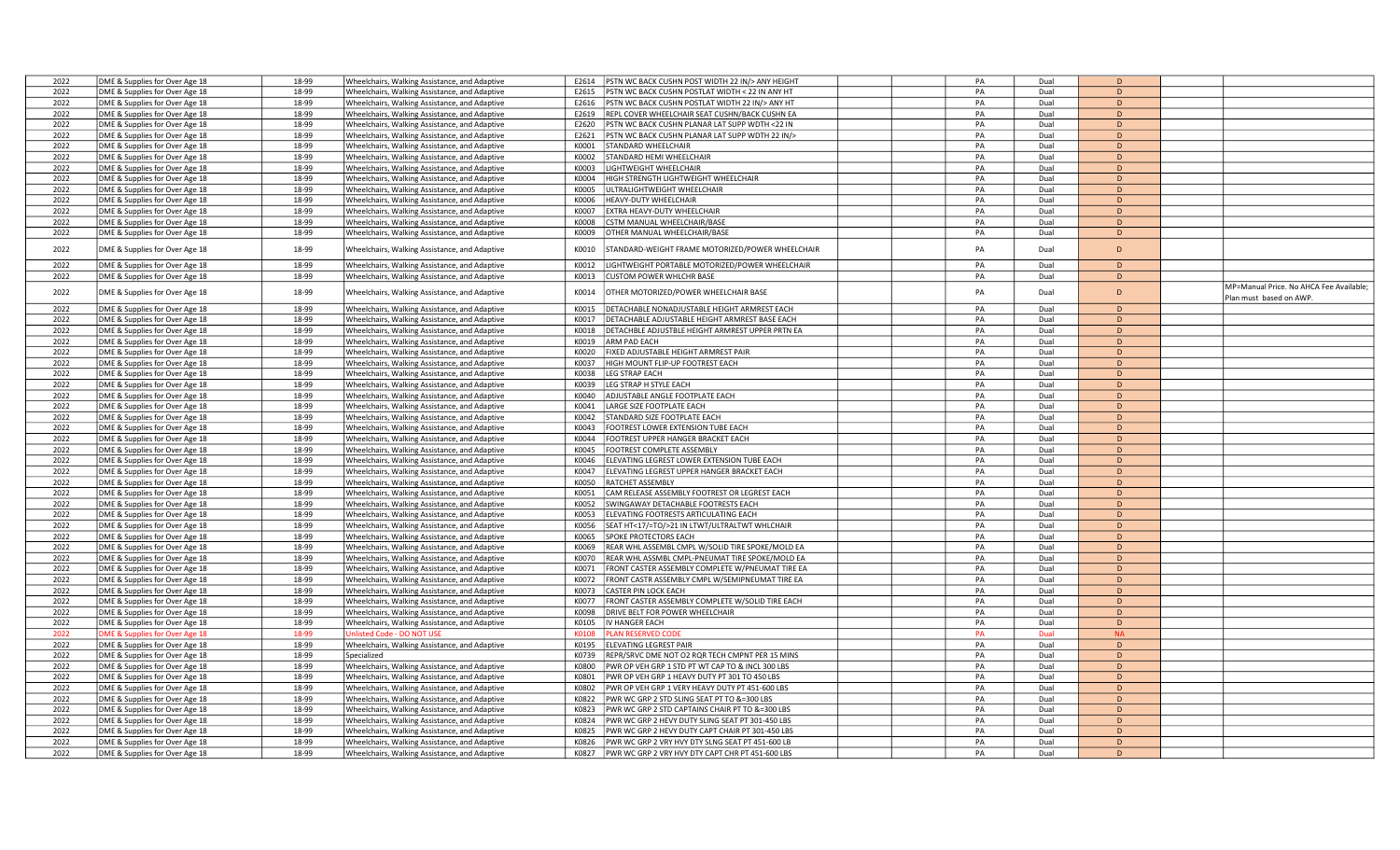|      |                                |       |                                               |                                                                     |     |             |               | MP=Manual Price. No AHCA Fee Available; |
|------|--------------------------------|-------|-----------------------------------------------|---------------------------------------------------------------------|-----|-------------|---------------|-----------------------------------------|
| 2022 | DME & Supplies for Over Age 18 | 18-99 | Wheelchairs, Walking Assistance, and Adaptive | CUSTOMIZED DME OTHER THAN WHEELCHAIR<br>K0900                       | PA  | Dual        | D             | Plan must based on AWP.                 |
| 2022 | DME & Supplies for Over Age 18 | 18-99 | Orthotic and Prosthetic                       | CERVICAL FLEXIBLE NONADJUSTABLE<br>L0120                            | PA  | Dual        | D             |                                         |
| 2022 | DME & Supplies for Over Age 18 | 18-99 | Orthotic and Prosthetic                       | L0130<br>CERV FLEXIBLE THERMOPLASTIC COLLAR MOLDED PT               | PA  | Dual        | D             |                                         |
| 2022 | DME & Supplies for Over Age 18 | 18-99 | Orthotic and Prosthetic                       | L0140<br>CERVICAL SEMI-RIGID ADJUSTABLE                             | PA  | Dual        | D             |                                         |
| 2022 |                                | 18-99 | Orthotic and Prosthetic                       | L0150<br>CERVICAL SEMI-RIGID ADJUSTABLE MOLDED CHIN CUP             | PA  | Dual        | D             |                                         |
|      | DME & Supplies for Over Age 18 |       |                                               | L0160                                                               |     |             | $\mathsf{D}$  |                                         |
| 2022 | DME & Supplies for Over Age 18 | 18-99 | Orthotic and Prosthetic                       | CERV SEMI-RIGID WIRE FRAME OCCIP/MAND SUPPORT                       | PA  | Dual        |               |                                         |
| 2022 | DME & Supplies for Over Age 18 | 18-99 | <b>Orthotic and Prosthetic</b>                | L0170<br>CERVICAL COLLAR MOLDED TO PATIENT MODEL                    | PA  | Dual        | D             |                                         |
| 2022 | DME & Supplies for Over Age 18 | 18-99 | Orthotic and Prosthetic                       | CERV COLLAR SEMI-RIGID THERMOPCERV COLLAR SEMI-R<br>L0172           | PA  | Dual        | D             |                                         |
| 2022 | DME & Supplies for Over Age 18 | 18-99 | Orthotic and Prosthetic                       | L0174<br>CERV COLLR SEMI-RIGD THERMOPLSTC W/THOR EXT                | PA  | Dual        | D             |                                         |
| 2022 | DME & Supplies for Over Age 18 | 18-99 | Orthotic and Prosthetic                       | L0180<br>CERV MX POST COLLAR OCCIP/MAND SUPPORTS ADJUSTBI           | PA  | Dual        | D             |                                         |
| 2022 | DME & Supplies for Over Age 18 | 18-99 | Orthotic and Prosthetic                       | L0190<br>CERV MX POST COLLR OCCIP/MAND SUPP ADJ CERV BARS           | PA  | Dual        | D             |                                         |
| 2022 | DME & Supplies for Over Age 18 | 18-99 | <b>Orthotic and Prosthetic</b>                | CERV MX POST COLLR OCCIP/MAND ADJ CERV&THOR EXT<br>L0200            | PA  | Dual        | $\mathsf{D}$  |                                         |
| 2022 | DME & Supplies for Over Age 18 | 18-99 | Orthotic and Prosthetic                       | HORACIC RIB BELT CUSTOM FABRICATED<br>10220                         | PA  | Dual        | D             |                                         |
| 2022 | DME & Supplies for Over Age 18 | 18-99 | Orthotic and Prosthetic                       | L0450<br>TLSO FLEX TRNK SUPP UP THOR RGN PRFAB FIT&ADJ              | PA  | Dual        | D             |                                         |
| 2022 | DME & Supplies for Over Age 18 | 18-99 | Orthotic and Prosthetic                       | L0452<br><b>ILSO FLXIBLE PROV TRNK SUPP UP THOR RGN CSTM FAB</b>    | PA  | Dual        | D             |                                         |
| 2022 | DME & Supplies for Over Age 18 | 18-99 | Orthotic and Prosthetic                       | LSO FLEX TRNK SACROCOCCYGEAL JUNC TO T-9 PRFAB<br>L0454             | PA  | Dual        | D             |                                         |
| 2022 | DME & Supplies for Over Age 18 | 18-99 | Orthotic and Prosthetic                       | <b>ILSO FLEX TRNK SACROCOCCYGEAL TO SCAP SPN PRFAB</b><br>L0456     | PA  | Dual        | D             |                                         |
| 2022 | DME & Supplies for Over Age 18 | 18-99 | Orthotic and Prosthetic                       | L0458<br><b>ILSO TRIPLANAR 2 RIGD SHELL ANT TO XIPHOID PRFAB</b>    | PA  | Dual        | D             |                                         |
| 2022 | DME & Supplies for Over Age 18 | 18-99 | Orthotic and Prosthetic                       | LSO TRIPLANAR 2 SHELL ANT TO STERNL NOTCH PRFAB<br>L0460            | PA  | Dual        | D             |                                         |
| 2022 | DME & Supplies for Over Age 18 | 18-99 | Orthotic and Prosthetic                       | <b>ILSO TRIPLANAR 3 SHELL ANT TO STERNL NOTCH PRFAB</b><br>L0462    | PA  | Dual        | D             |                                         |
| 2022 |                                | 18-99 |                                               | <b>ILSO TRIPLANAR 4 SHELL ANT TO STERNL NOTCH PRFAB</b><br>L0464    | PA  | Dual        | D.            |                                         |
|      | DME & Supplies for Over Age 18 |       | Orthotic and Prosthetic                       |                                                                     |     |             | D             |                                         |
| 2022 | DME & Supplies for Over Age 18 | 18-99 | <b>Orthotic and Prosthetic</b>                | LSO SAGIT RIGD POST FRME&FLEX ANT APRON PRFAB<br>L0466              | PA  | Dual        |               |                                         |
| 2022 | DME & Supplies for Over Age 18 | 18-99 | Orthotic and Prosthetic                       | L0468<br>LSO SAGIT-CORONAL POST FRME&ANT APRON PRFAB                | PA  | Dual        | D             |                                         |
| 2022 | DME & Supplies for Over Age 18 | 18-99 | Orthotic and Prosthetic                       | L0470<br>LSO TRIPLANAR POST FRME&ANT APRON W/STRAP PRFAB            | PA  | Dual        | D             |                                         |
| 2022 | DME & Supplies for Over Age 18 | 18-99 | Orthotic and Prosthetic                       | LSO TRIPLANAR HYPREXT RIGD ANT&LAT FRME PRFAB<br>10472              | PA  | Dual        | D             |                                         |
| 2022 | DME & Supplies for Over Age 18 | 18-99 | Orthotic and Prosthetic                       | L0480<br><b>ILSO TRIPLANAR 1 PIECE W/O INTERFCE LINER CSTM</b>      | PA  | Dual        | D             |                                         |
| 2022 | DME & Supplies for Over Age 18 | 18-99 | Orthotic and Prosthetic                       | LSO TRIPLANAR 1 PIECE W/INTERFCE LINER CSTM<br>L0482                | PA  | Dual        | D             |                                         |
| 2022 | DME & Supplies for Over Age 18 | 18-99 | Orthotic and Prosthetic                       | L0484<br><b>ILSO TRIPLANAR 2 PIECE W/O INTERFCE LINER CSTM</b>      | PA  | Dual        | D             |                                         |
| 2022 | DME & Supplies for Over Age 18 | 18-99 | Orthotic and Prosthetic                       | LSO TRIPLANAR 2 PIECE W/INTERFCE LINER CSTM<br>L0486                | PA  | Dual        | D             |                                         |
| 2022 | DME & Supplies for Over Age 18 | 18-99 | Orthotic and Prosthetic                       | L0488<br><b>ILSO TRIPLANAR 1 PIECE W/INTERFCE LINER PRFAB</b>       | PA  | Dual        | D.            |                                         |
| 2022 | DME & Supplies for Over Age 18 | 18-99 | Orthotic and Prosthetic                       | LSO SAGIT-CORONAL W/OVRLAP REINFORCED ANT PRFAB<br>L0490            | PA  | Dual        | D             |                                         |
| 2022 | DME & Supplies for Over Age 18 | 18-99 | Orthotic and Prosthetic                       | <b>ILSO TWO RIGID PLASTIC SHELLS PREFABRICATED</b><br>L0491         | PA  | Dual        | D             |                                         |
| 2022 | DME & Supplies for Over Age 18 | 18-99 | Orthotic and Prosthetic                       | L0621<br>SACROILIAC ORTHOSIS FLEXIBLE PREFABRICATED                 | PA  | Dual        | D             |                                         |
| 2022 | DME & Supplies for Over Age 18 | 18-99 | Orthotic and Prosthetic                       | L0622<br>SACROILIAC ORTHOSIS FLEXIBLE CUSTOM FABRICATED             | PA  | Dual        | D             |                                         |
| 2022 | DME & Supplies for Over Age 18 | 18-99 | Orthotic and Prosthetic                       | L0623<br>ACROILIAC ORTHOS RIGID/SEMI-RIGID PANELS PREFAB            | PA  | Dual        | D             |                                         |
| 2022 | DME & Supplies for Over Age 18 | 18-99 | Orthotic and Prosthetic                       | ACROIL ORTHOS W/RIGD/SEMI-RIGD PANELS CSTM FAB<br>L0624             | PA  | Dual        | $\mathsf{D}$  |                                         |
| 2022 | DME & Supplies for Over Age 18 | 18-99 | Orthotic and Prosthetic                       | L0625<br>UMBAR ORTHOSIS FLEXIBLE PREFABRICATED                      | PA  | Dual        | D             |                                         |
| 2022 | DME & Supplies for Over Age 18 | 18-99 | Orthotic and Prosthetic                       | UMBAR ORTHOS W/RIGID POST PANEL PREFABRICATED<br>L0626              | PA  | Dual        | D             |                                         |
| 2022 | DME & Supplies for Over Age 18 | 18-99 | Orthotic and Prosthetic                       | L0627<br>UMBAR ORTHOSIS RIGID ANT & POST PANEL PREFAB               | PA  | Dual        | D             |                                         |
| 2022 |                                | 18-99 |                                               | L0628<br>UMBAR-SCARAL ORTHOSIS FLEXIBLE PREFABRICATED               | PA  |             | D             |                                         |
|      | DME & Supplies for Over Age 18 |       | Orthotic and Prosthetic                       |                                                                     |     | Dual        |               |                                         |
| 2022 | DME & Supplies for Over Age 18 | 18-99 | Orthotic and Prosthetic                       | L0629<br>UMBAR-SACRAL ORTHOSIS FLEXIBLE CUSTOM FAB                  | PXA | Dual        | D             |                                         |
| 2022 | DME & Supplies for Over Age 18 | 18-99 | <b>Orthotic and Prosthetic</b>                | UMB-SACRAL ORTHOSIS W/RIGID POST PANEL PREFAB<br>L0630              | PA  | Dual        | $\mathsf{D}$  |                                         |
| 2022 | DME & Supplies for Over Age 18 | 18-99 | Orthotic and Prosthetic                       | UMB-SACRAL ORTHOSIS RIGID ANT/POST PANEL PREFAB<br>L0631            | PA  | Dual        | D             |                                         |
| 2022 | DME & Supplies for Over Age 18 | 18-99 | Orthotic and Prosthetic                       | L0700<br>CTLSO ANT-POSTERIOR-LAT CONTROL MOLDED PT MODEL            | PA  | Dual        | D             |                                         |
| 2022 | DME & Supplies for Over Age 18 | 18-99 | Orthotic and Prosthetic                       | L0710<br>CTLSO ANT-POST-LAT CNTRL MOLD PT-INTRFCE MATL              | PA  | Dual        | D.            |                                         |
| 2022 | DME & Supplies for Over Age 18 | 18-99 | <b>Orthotic and Prosthetic</b>                | HALO PROC CERV HALO INCORPORATED IN JACKET VEST<br>L0810            | PA  | Dual        | D             |                                         |
| 2022 | DME & Supplies for Over Age 18 | 18-99 | Orthotic and Prosthetic                       | L0820<br>HALO PROC CERV HALO INC IN PLASTR BDY JACKET               | PA  | Dual        | D             |                                         |
| 2022 | DME & Supplies for Over Age 18 | 18-99 | Orthotic and Prosthetic                       | L0830<br>HALO PROC CERV HALO INC IN MLWAKEE TYPE ORTHOSIS           | PA  | Dual        | D             |                                         |
| 2022 | DME & Supplies for Over Age 18 | 18-99 | Orthotic and Prosthetic                       | ADD HALO PROC MRI COMPAT SYS RINGS&PINS ANY MATL<br>L0859           | PA  | Dual        | D             |                                         |
| 2022 | DME & Supplies for Over Age 18 | 18-99 | Orthotic and Prosthetic                       | L0970<br><b>ILSO CORSET FRONT</b>                                   | PA  | Dual        | D             |                                         |
| 2022 | DME & Supplies for Over Age 18 | 18-99 | Orthotic and Prosthetic                       | L0972<br>SO CORSET FRONT                                            | PA  | Dual        | D.            |                                         |
| 2022 | DME & Supplies for Over Age 18 | 18-99 | Orthotic and Prosthetic                       | L0974<br><b>TLSO FULL CORSET</b>                                    | PA  | Dual        | D             |                                         |
| 2022 | DME & Supplies for Over Age 18 | 18-99 | Orthotic and Prosthetic                       | L0976<br>LSO FULL CORSET                                            | PA  | Dual        | D             |                                         |
| 2022 | DME & Supplies for Over Age 18 | 18-99 | Orthotic and Prosthetic                       | AXILLARY CRUTCH EXTENSION<br>L0978                                  | PA  | Dual        | D             |                                         |
| 2022 | DME & Supplies for Over Age 18 | 18-99 | Orthotic and Prosthetic                       | PERONEAL STRAPS PAIR<br>L0980                                       | PA  | Dual        | D             |                                         |
| 2022 | DME & Supplies for Over Age 18 | 18-99 | Orthotic and Prosthetic                       | PROTECTIVE BODY SOCK EACH<br>L0984                                  | PA  | Dual        | D             |                                         |
| 2022 | OME & Supplies for Over Age 18 | 18-99 | <b>Jnlisted Code - DO NOT US</b>              | LAN RESERVED CODE<br>10999                                          | PA  | <b>None</b> | <b>NA</b>     |                                         |
| 2022 | DME & Supplies for Over Age 18 | 18-99 | Orthotic and Prosthetic                       | L1000<br>CTLSO INCLUSIVE FURNISHING INIT ORTHOS INCL MDL            | PA  | Dual        | D             |                                         |
| 2022 |                                | 18-99 | Orthotic and Prosthetic                       | <b>ENSION BASED SCOLIOSIS ORTHOS&amp;ACCESSORY PADS</b><br>L1005    | PA  | Dual        | D             |                                         |
| 2022 | DME & Supplies for Over Age 18 | 18-99 |                                               | L <sub>1010</sub><br>ADDITION CTLSO/SCOLIOSIS ORTHOSIS AXILLA SLING | PA  | Dual        | D.            |                                         |
|      | DME & Supplies for Over Age 18 |       | Orthotic and Prosthetic                       | 11020                                                               |     |             |               |                                         |
| 2022 | DME & Supplies for Over Age 18 | 18-99 | <b>Orthotic and Prosthetic</b>                | ADDITION CTLSO/SCOLIOSIS ORTHOSIS KYPHOSIS PAD                      | PA  | Dual        |               |                                         |
| 2022 | DME & Supplies for Over Age 18 | 18-99 | Orthotic and Prosthetic                       | ADD CTLSO/SCOLIOS ORTHOS KYPHOS PAD FLOATING<br>L <sub>1025</sub>   | PA  | Dual        |               |                                         |
| 2022 | DME & Supplies for Over Age 18 | 18-99 | <b>Orthotic and Prosthetic</b>                | L1030<br>ADD CTLSO/SCOLIOSIS ORTHOSIS LUMBAR BOLSTER PAD            | PA  | Dual        | $\mathcal{C}$ |                                         |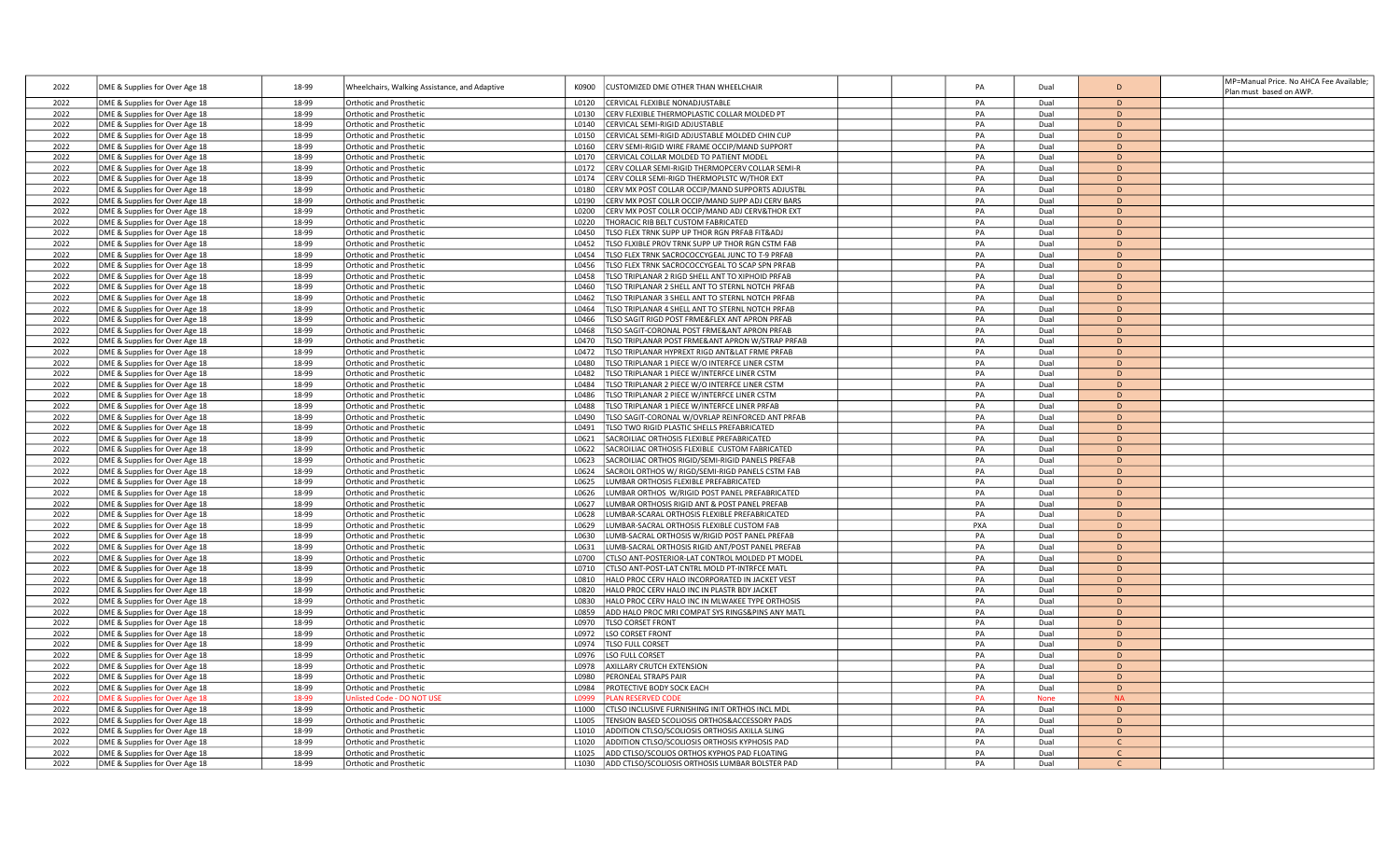| 2022 | DME & Supplies for Over Age 18 | 18-99 | Orthotic and Prosthetic        | L1040             | ADD CTLSO/SCOLIOSIS ORTHOSIS LUMB/LUMB RIB PAD            | PA | Dual        | $\mathsf{C}$ |  |
|------|--------------------------------|-------|--------------------------------|-------------------|-----------------------------------------------------------|----|-------------|--------------|--|
| 2022 | DME & Supplies for Over Age 18 | 18-99 | Orthotic and Prosthetic        | L <sub>1050</sub> | ADDITION TO CTLSO/SCOLIOSIS ORTHOSIS STERNAL PAD          | PA | Dual        | $\mathsf{C}$ |  |
| 2022 | DME & Supplies for Over Age 18 | 18-99 | Orthotic and Prosthetic        | L1060             | ADDITION CTLSO/SCOLIOSIS ORTHOSIS THORACIC PAD            | PA | Dual        | $\mathsf{C}$ |  |
|      |                                |       |                                |                   |                                                           |    |             | $\mathsf{C}$ |  |
| 2022 | DME & Supplies for Over Age 18 | 18-99 | Orthotic and Prosthetic        | L1070             | ADD CTLSO/SCOLIOSIS ORTHOSIS TRAPEZIUS SLING              | PA | Dual        |              |  |
| 2022 | DME & Supplies for Over Age 18 | 18-99 | Orthotic and Prosthetic        | L1080             | ADDITION TO CTLSO/SCOLIOSIS ORTHOSIS OUTRIGGER            | PA | Dual        | $\mathsf{C}$ |  |
| 2022 | DME & Supplies for Over Age 18 | 18-99 | Orthotic and Prosthetic        | L1085             | ADD CTLSO/SCOLIO ORTHO OUTRIG BIL-VERTICL EXT             | PA | Dual        | $\mathsf{C}$ |  |
| 2022 | DME & Supplies for Over Age 18 | 18-99 | Orthotic and Prosthetic        | L1090             | ADDITION CTLSO/SCOLIOSIS ORTHOSIS LUMBAR SLING            | PA | Dual        | $\mathsf{C}$ |  |
| 2022 | DME & Supplies for Over Age 18 | 18-99 | Orthotic and Prosthetic        | L1100             | ADD CTLSO/SCOLIOS ORTHOS RING FLNGE PLSTC/LEATHR          | PA | Dual        | $\mathsf{C}$ |  |
| 2022 | DME & Supplies for Over Age 18 | 18-99 | <b>Orthotic and Prosthetic</b> | L1110             | ADD CTLSO/SCOLIOS RING FLNGE MOLD PT MDL                  | PA | Dual        | $\mathsf{C}$ |  |
| 2022 | DME & Supplies for Over Age 18 | 18-99 | Orthotic and Prosthetic        | L1120             | ADDITION CTLSO SCOLIOSIS ORTHOSIS COVER UPRT EA           | PA | Dual        | $\mathsf{C}$ |  |
| 2022 | DME & Supplies for Over Age 18 | 18-99 | Orthotic and Prosthetic        | L1200             | TLSO INCLUSIVE FURNISHING INITIAL ORTHOSIS ONLY           | PA | Dual        | D            |  |
| 2022 | DME & Supplies for Over Age 18 | 18-99 | Orthotic and Prosthetic        | L1210             | ADDITION TO TLSO LATERAL THORACIC EXTENSION               | PA | Dual        | D            |  |
|      |                                |       |                                |                   |                                                           |    |             |              |  |
| 2022 | DME & Supplies for Over Age 18 | 18-99 | Orthotic and Prosthetic        | L1220             | ADDITION TO TLSO ANTERIOR THORACIC EXTENSION              | PA | Dual        | D            |  |
| 2022 | DME & Supplies for Over Age 18 | 18-99 | Orthotic and Prosthetic        | L <sub>1230</sub> | ADDITION TO TLSO MILWAUKEE TYPE SUPERSTRUCTURE            | PA | Dual        | D            |  |
| 2022 | DME & Supplies for Over Age 18 | 18-99 | Orthotic and Prosthetic        | L1240             | ADDITION TO TLSO LUMBAR DEROTATION PAD                    | PA | Dual        | D            |  |
| 2022 | DME & Supplies for Over Age 18 | 18-99 | Orthotic and Prosthetic        | L1250             | ADDITION TO TLSO ANTERIOR ASIS PAD                        | PA | Dual        | D            |  |
| 2022 | DME & Supplies for Over Age 18 | 18-99 | Orthotic and Prosthetic        | L1260             | ADDITION TLSO ANTERIOR THORACIC DEROTATION PAD            | PA | Dual        | D            |  |
| 2022 | DME & Supplies for Over Age 18 | 18-99 | Orthotic and Prosthetic        | L1270             | ADDITION TO TLSO ABDOMINAL PAD                            | PA | Dual        | D            |  |
| 2022 | DME & Supplies for Over Age 18 | 18-99 | Orthotic and Prosthetic        | L1280             | ADDITION TO TLSO RIB GUSSET EACH                          | PA | Dual        | D            |  |
| 2022 |                                | 18-99 |                                | L <sub>1290</sub> | ADDITION TO TLSO LATERAL TROCHANTERIC PAD                 | PA |             | D            |  |
|      | DME & Supplies for Over Age 18 |       | Orthotic and Prosthetic        |                   |                                                           |    | Dual        |              |  |
| 2022 | DME & Supplies for Over Age 18 | 18-99 | <b>Orthotic and Prosthetic</b> | L1300             | OTH SCOLIOSIS PROC BODY JACKET MOLDED PT MODEL            | PA | Dual        | D            |  |
| 2022 | DME & Supplies for Over Age 18 | 18-99 | Orthotic and Prosthetic        | L1310             | OTH SCOLIOSIS PROC POSTOPERATIVE BODY JACKET              | PA | Dual        | D            |  |
| 2022 | OME & Supplies for Over Age 18 | 18-99 | nlisted Code - DO NOT U        | L1499             | LAN RESERVED COD                                          | PA | <b>None</b> | <b>NA</b>    |  |
| 2022 | DME & Supplies for Over Age 18 | 18-99 | Orthotic and Prosthetic        | L1600             | HIP ORTHOS ABDUCT-FLX FREJKA W/CVR PRFAB FIT&ADJ          | PA | Dual        | D            |  |
| 2022 | DME & Supplies for Over Age 18 | 18-99 | <b>Orthotic and Prosthetic</b> | L1620             | HIP ORTHOS ABDUCT-FLX PAVLIK HARN PREFAB FIT&ADJ          | PA | Dual        | D            |  |
| 2022 | DME & Supplies for Over Age 18 | 18-99 | Orthotic and Prosthetic        | L <sub>1630</sub> | HIP ORTHOS ABDUCT CNTRL HIP JNT SEMI-FLEX CSTM            | PA | Dual        | D            |  |
| 2022 | DME & Supplies for Over Age 18 | 18-99 | Orthotic and Prosthetic        | L1640             | HIP ORTHOSIS-PELV BAND/SPRDR BAR THI CUFFS FAB            | PA | Dual        | D            |  |
|      |                                |       |                                |                   |                                                           |    |             | D            |  |
| 2022 | DME & Supplies for Over Age 18 | 18-99 | Orthotic and Prosthetic        | L1650             | HIP ORTHOS ABDUCT CNTRL STAT ADJ PRFAB-FIT&ADJ            | PA | Dual        |              |  |
| 2022 | DME & Supplies for Over Age 18 | 18-99 | Orthotic and Prosthetic        | L1652             | HIP ORTHOS BIL THI CUFF ADLT SZ PRFAB ANY TYPE            | PA | Dual        | D            |  |
| 2022 | DME & Supplies for Over Age 18 | 18-99 | Orthotic and Prosthetic        | L1660             | HIP ORTHOS ABDUCT CNTRL STAT PLSTC PRFAB-FIT&ADJ          | PA | Dual        | D            |  |
| 2022 | DME & Supplies for Over Age 18 | 18-99 | Orthotic and Prosthetic        | L1680             | HIP ORTHOS DYN PELV CONTROL THIGH CUFF CSTM FAB           | PA | Dual        | D.           |  |
| 2022 | DME & Supplies for Over Age 18 | 18-99 | <b>Orthotic and Prosthetic</b> | L1685             | HIP ORTHOS ABDCT CNTRL POSTOP HIP ABDCT CSTM              | PA | Dual        | D            |  |
| 2022 | DME & Supplies for Over Age 18 | 18-99 | Orthotic and Prosthetic        | L1686             | HIP ORTHOS ABDUCT CNTRL POSTOP HIP PRFAB-FIT&ADJ          | PA | Dual        | D            |  |
| 2022 | DME & Supplies for Over Age 18 | 18-99 | Orthotic and Prosthetic        | L1690             | COMB BIL LUMBO-SAC HIP FEM ORTHO PRFAB W/FIT&ADJ          | PA | Dual        | D            |  |
| 2022 |                                | 18-99 | Orthotic and Prosthetic        | L1700             | LEGG PERTHES ORTHOSIS TORONTO CUSTOM FABRICATED           | PA | Dual        | D            |  |
|      | DME & Supplies for Over Age 18 |       |                                |                   |                                                           |    |             |              |  |
| 2022 | DME & Supplies for Over Age 18 | 18-99 | Orthotic and Prosthetic        | L1710             | LEGG PERTHES ORTHOSIS NewINGTON CUSTOM FAB                | PA | Dual        | D            |  |
| 2022 | DME & Supplies for Over Age 18 | 18-99 | Orthotic and Prosthetic        | L1720             | LEGG PERTHES ORTHOS TRILAT TACHDIJAN CSTM FAB             | PA | Dual        | D            |  |
| 2022 | DME & Supplies for Over Age 18 | 18-99 | <b>Orthotic and Prosthetic</b> | L1730             | LEGG PERTHES ORTHOSIS-SCOTTISH RITE CUSTOM FAB            | PA | Dual        | D            |  |
| 2022 | DME & Supplies for Over Age 18 | 18-99 | Orthotic and Prosthetic        | L1755             | LEGG PERTHES ORTHOSIS CUSTOM FABRICATED                   | PA | Dual        | D            |  |
| 2022 | DME & Supplies for Over Age 18 | 18-99 | Orthotic and Prosthetic        | L1810             | KO ELASTIC W/JOINTS PREFAB INCLUDES FITTING&ADJ           | PA | Dual        | D            |  |
| 2022 | DME & Supplies for Over Age 18 | 18-99 | Orthotic and Prosthetic        | L1820             | KO ELAST W/CONDYLR PADS&JNT PRFAB INCL FIT&ADJ            | PA | Dual        | D            |  |
| 2022 | DME & Supplies for Over Age 18 | 18-99 | Orthotic and Prosthetic        | L1830             | KO IMMOBLIZR CANVAS LNGTUDNL PRFAB INCL FIT&ADJ           | PA | Dual        | D            |  |
| 2022 |                                |       |                                | L1832             |                                                           |    |             |              |  |
|      | DME & Supplies for Over Age 18 | 18-99 | <b>Orthotic and Prosthetic</b> |                   | KO ADJ KNEE JNT UNICENT/POLYCNT RIGD PREFAB               | PA | Dual        | D            |  |
| 2022 | DME & Supplies for Over Age 18 | 18-99 | <b>Orthotic and Prosthetic</b> | L1834             | KO WITHOUT KNEE JOINT RIGID CUSTOM FABRICATED             | PA | Dual        | D            |  |
| 2022 | DME & Supplies for Over Age 18 | 18-99 | <b>Orthotic and Prosthetic</b> | L1836             | KNEE ORTHOSIS RIGID WITHOUT JOINT PREFABRICATED           | PA | Dual        | D            |  |
| 2022 | DME & Supplies for Over Age 18 | 18-99 | Orthotic and Prosthetic        | 11840             | KO DEROTATION MEDIAL-LATERAL ACL CUSTOM FAB               | PA | Dual        | D            |  |
| 2022 | DME & Supplies for Over Age 18 | 18-99 | Orthotic and Prosthetic        | L1843             | KNEE ORTHOSIS SINGLE UPRIGHT THIGH & CALF PREFAB          | PA | Dual        | D            |  |
| 2022 | DME & Supplies for Over Age 18 | 18-99 | Orthotic and Prosthetic        | L1844             | KO 1 UPRT THI&CALF ADJ UNICNT/POLYCNT CSTM FAB            | PA | Dual        | D            |  |
| 2022 | DME & Supplies for Over Age 18 | 18-99 | <b>Orthotic and Prosthetic</b> | L1845             | KO DBL UPRT THI&CALF ADJ UNICNT/POLYCNT PREFAB            | PA | Dual        | D            |  |
| 2022 | DME & Supplies for Over Age 18 | 18-99 | <b>Orthotic and Prosthetic</b> | L1846             | KO DBL UPRT THI&CALF ADJ UNICNT/POLYCNT CSTM FAB          | PA | Dual        | D            |  |
|      |                                |       |                                |                   |                                                           | PA |             | D            |  |
| 2022 | DME & Supplies for Over Age 18 | 18-99 | Orthotic and Prosthetic        | L1847             | KO DBL UPRT W/ADJ JNT-INFLAT AIR SUPP CHMB PRFAB          |    | Dual        |              |  |
| 2022 | DME & Supplies for Over Age 18 | 18-99 | Orthotic and Prosthetic        | L1850             | KO SWEDISH TYPE PREFAB INCLUDES FIT & ADJ                 | PA | Dual        | D            |  |
| 2022 | DME & Supplies for Over Age 18 | 18-99 | Orthotic and Prosthetic        | L1860             | KO MOD SUPRACONDYLR PROSTHETIC SOCKT CSTM FAB             | PA | Dual        | D            |  |
| 2022 | DME & Supplies for Over Age 18 | 18-99 | Orthotic and Prosthetic        | L1900             | AFO SPRNG WIRE DORSIFLX ASST CALF BAND CSTM FAB           | PA | Dual        | D            |  |
| 2022 | DME & Supplies for Over Age 18 | 18-99 | <b>Orthotic and Prosthetic</b> | L1902             | AFO ANK GAUNTLET PREFAB INCLUDES FIT & ADJ                | PA | Dual        | D.           |  |
| 2022 | DME & Supplies for Over Age 18 | 18-99 | Orthotic and Prosthetic        | L1904             | AFO MOLDED ANKLE GAUNTLET CUSTOM FABRICATED               | PA | Dual        | D            |  |
| 2022 | DME & Supplies for Over Age 18 | 18-99 | Orthotic and Prosthetic        | L1906             | AFO MULTILIGUS ANK SUPPORT PREFAB INCL FIT & ADJ          | PA | Dual        | D            |  |
| 2022 |                                | 18-99 | Orthotic and Prosthetic        | L1910             | AFO POST 1 BAR CLASP ATTCH SHOE COUNTER PRFAB             | PA | Dual        | D            |  |
|      | DME & Supplies for Over Age 18 |       |                                |                   |                                                           |    |             |              |  |
| 2022 | DME & Supplies for Over Age 18 | 18-99 | Orthotic and Prosthetic        | L1920             | AFO SINGLE UPRT W/STATIC/ADJUSTBL STOP CSTM FAB           | PA | Dual        | D            |  |
| 2022 | DME & Supplies for Over Age 18 | 18-99 | Orthotic and Prosthetic        | L1930             | ANKLE FOOT ORTHOSIS PLASTIC/OTH MATL PREFAB               | PA | Dual        | D            |  |
|      |                                |       |                                |                   | AFO, RIGID ANTERIOR TIBIAL SECTION, TOTAL CARBON FIBER OR |    |             |              |  |
| 2022 | DME & Supplies for Over Age 18 | 18-99 | Orthotic and Prosthetic        | L1932             | EQUAL MATERIAL, PREFABRICATED, INCLUDES FITTING AND       | PA | Dual        | D            |  |
|      |                                |       |                                |                   | <b>ADILISTMENT</b>                                        |    |             |              |  |
| 2022 | DME & Supplies for Over Age 18 | 18-99 | Orthotic and Prosthetic        | L1940             | ANK FT ORTHOSIS PLASTIC/OTH MATERIAL CUSTOM FAB           | PA | Dual        | D            |  |
|      |                                |       |                                |                   |                                                           |    |             |              |  |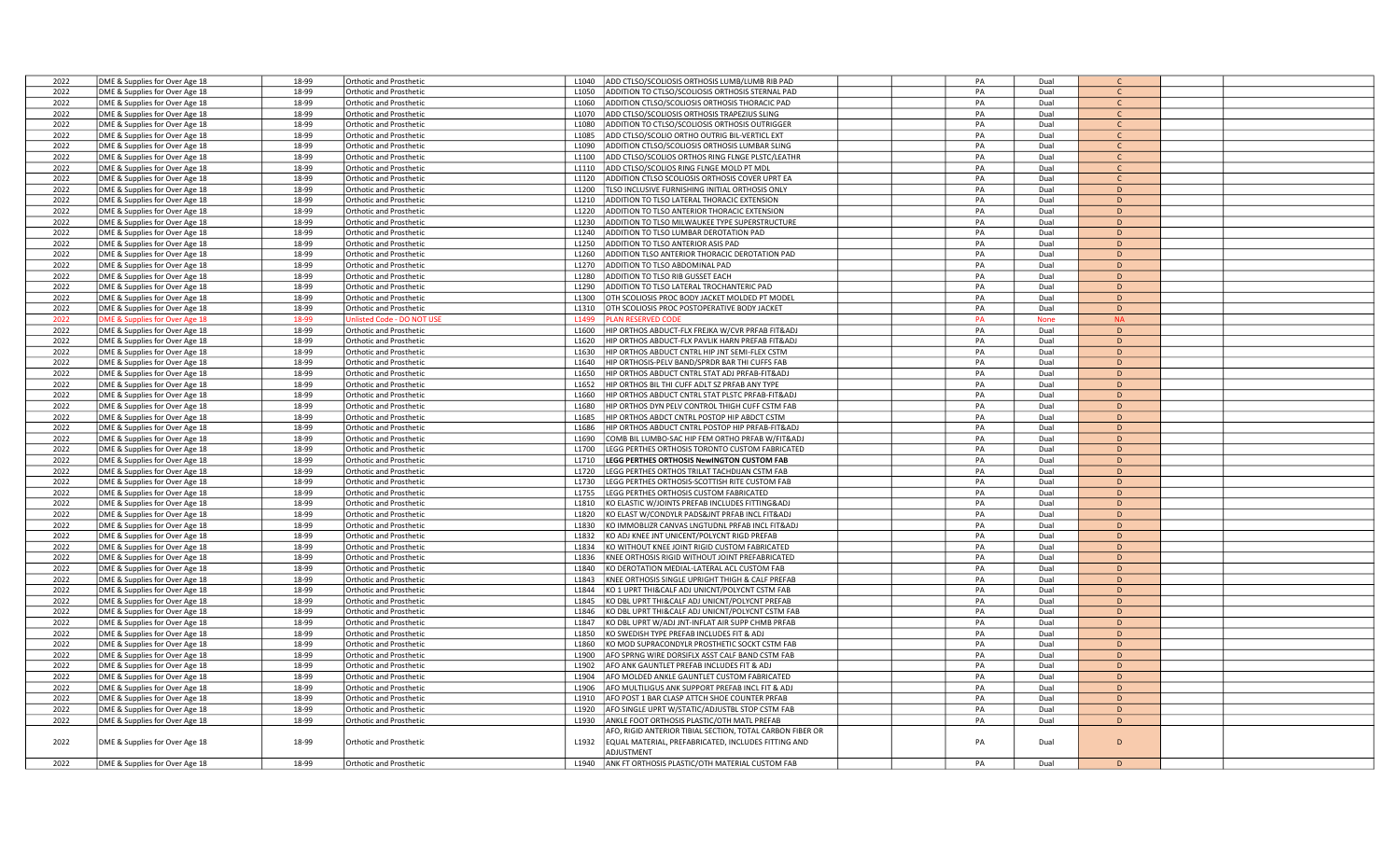| 2022 | DME & Supplies for Over Age 18 | 18-99 | Orthotic and Prosthetic        | L1945<br>AFO MOLD PT MDL PLSTC RIGD ANT TIBL SECT CSTM                                                                                                            | PA | Dual | $\mathsf{D}$  |  |
|------|--------------------------------|-------|--------------------------------|-------------------------------------------------------------------------------------------------------------------------------------------------------------------|----|------|---------------|--|
| 2022 | DME & Supplies for Over Age 18 | 18-99 | Orthotic and Prosthetic        | ANKLE FOOT ORTHOSIS SPIRAL PLASTIC CUSTOM-FAB<br>L1950                                                                                                            | PA | Dual | $\mathsf{D}$  |  |
| 2022 | DME & Supplies for Over Age 18 | 18-99 | Orthotic and Prosthetic        | ANKLE FOOT ORTHOSIS, SPIRAL, (INSTITUTE OF REHABILITATIVE<br>L1951<br>MEDICINE TYPE), PLASTIC OR OTHER MATERIAL, PREFABRICATED,<br>NCLUDES FITTING AND ADJUSTMENT | PA | Dual | D             |  |
| 2022 | DME & Supplies for Over Age 18 | 18-99 | <b>Orthotic and Prosthetic</b> | AFO POSTERIOR SOLID ANK PLASTIC CUSTOM FAB<br>L1960                                                                                                               | PA | Dual | D             |  |
| 2022 | DME & Supplies for Over Age 18 | 18-99 | <b>Orthotic and Prosthetic</b> | AFO PLASTIC WITH ANKLE JOINT CUSTOM FABRICATED<br>L1970                                                                                                           | PA | Dual | D             |  |
| 2022 |                                | 18-99 | Orthotic and Prosthetic        | AFO 1 UPRT FREE PLANTR DORSIFLX SOLID STIRUP FAB<br>L1980                                                                                                         | PA | Dual | D             |  |
|      | DME & Supplies for Over Age 18 |       |                                |                                                                                                                                                                   |    |      |               |  |
| 2022 | DME & Supplies for Over Age 18 | 18-99 | Orthotic and Prosthetic        | L1990<br>AFO DBL UPRT PLANTR DORSIFLX SOLID STIRUP CSTM                                                                                                           | PA | Dual | D             |  |
| 2022 | DME & Supplies for Over Age 18 | 18-99 | Orthotic and Prosthetic        | L2000<br>KAFO 1 UPRT FREE KNEE FREE ANK SOLID STIRUP CSTM                                                                                                         | PA | Dual | D             |  |
| 2022 | DME & Supplies for Over Age 18 | 18-99 | <b>Orthotic and Prosthetic</b> | KAFO 1 UPRT SOLID STIRUP W/O KNEE JNT CSTM FAB<br>L2010                                                                                                           | PA | Dual | D             |  |
| 2022 | DME & Supplies for Over Age 18 | 18-99 | <b>Orthotic and Prosthetic</b> | L2020<br>KAFO DBL UPRT SOLID STIRUP THI&CALF CSTM FAB                                                                                                             | PA | Dual | D             |  |
| 2022 | DME & Supplies for Over Age 18 | 18-99 | <b>Orthotic and Prosthetic</b> | KAFO DBL UPRT SOLID STIRUP W/O KNEE JNT CSTM<br>L2030                                                                                                             | PA | Dual | D             |  |
| 2022 | DME & Supplies for Over Age 18 | 18-99 | Orthotic and Prosthetic        | KAFO PLASTIC MED LAT ROTAT CNTRL CSTM FAB<br>L2034                                                                                                                | PA | Dual | D             |  |
| 2022 | DME & Supplies for Over Age 18 | 18-99 | <b>Orthotic and Prosthetic</b> | L2036<br>KAFO FULL PLASTIC DOUBLE UPRIGHT CSTM FAB                                                                                                                | PA | Dual | D             |  |
| 2022 | DME & Supplies for Over Age 18 | 18-99 | Orthotic and Prosthetic        | L2037<br>KAFO FULL PLASTIC SINGLE UPRIGHT CUSTOM FAB                                                                                                              | PA | Dual | D             |  |
| 2022 | DME & Supplies for Over Age 18 | 18-99 | Orthotic and Prosthetic        | L2038<br>KAFO FULL PLASTIC MX-AXIS ANKLE CUSTOM FAB                                                                                                               | PA | Dual | D             |  |
| 2022 | DME & Supplies for Over Age 18 | 18-99 | Orthotic and Prosthetic        | HKAFO TORSION CNTRL BIL ROTAT STRAPS CSTM<br>L2040                                                                                                                | PA | Dual | D             |  |
| 2022 | DME & Supplies for Over Age 18 | 18-99 |                                | HKAFO TORSION CNTRL BIL TORSION CABLES CSTM FAB                                                                                                                   | PA | Dual | D             |  |
|      |                                |       | Orthotic and Prosthetic        | L2050                                                                                                                                                             |    |      |               |  |
| 2022 | DME & Supplies for Over Age 18 | 18-99 | <b>Orthotic and Prosthetic</b> | HKAFO TORSION CNTRL BIL TORSION BALL BEAR CSTM<br>L2060                                                                                                           | PA | Dual | D             |  |
| 2022 | DME & Supplies for Over Age 18 | 18-99 | <b>Orthotic and Prosthetic</b> | HKAFO TORSION CNTRL UNI ROTAT STRAPS CSTM FAB<br>L2070                                                                                                            | PA | Dual | D             |  |
| 2022 | DME & Supplies for Over Age 18 | 18-99 | Orthotic and Prosthetic        | L2080<br>HKAFO TORSION CNTRL UNI TORSION CABLE CSTM FAB                                                                                                           | PA | Dual | D             |  |
| 2022 | DME & Supplies for Over Age 18 | 18-99 | <b>Orthotic and Prosthetic</b> | HKAFO UNI TORSION CABLE BALL BEAR CSTM<br>L2090                                                                                                                   | PA | Dual | D             |  |
| 2022 | DME & Supplies for Over Age 18 | 18-99 | <b>Orthotic and Prosthetic</b> | L2106<br>AFO FX ORTHOS TIB FX CAST THERMOPLSTC CSTM                                                                                                               | PA | Dual | $\mathsf{C}$  |  |
| 2022 | DME & Supplies for Over Age 18 | 18-99 | Orthotic and Prosthetic        | AFO FX ORTHOSIS TIB FX CAST ORTHOSIS CSTM FAB<br>L2108                                                                                                            | PA | Dual | $\mathcal{C}$ |  |
| 2022 | DME & Supplies for Over Age 18 | 18-99 | Orthotic and Prosthetic        | AFO FX ORTHO TIB FX ORTHOS SFT PRFAB W/FIT & ADJ<br>L2112                                                                                                         | PA | Dual | $\mathsf{C}$  |  |
| 2022 | DME & Supplies for Over Age 18 | 18-99 | Orthotic and Prosthetic        | L2114<br>AFO TIBL FX ORTHOS SEMI-RIGD PRFAB W/FIT & ADJ                                                                                                           | PA | Dual | $\mathsf{C}$  |  |
| 2022 | DME & Supplies for Over Age 18 | 18-99 | <b>Orthotic and Prosthetic</b> | AFO TIB FX ORTHOS RIGID PRFAB W/FIT & ADJ<br>L2116                                                                                                                | PA | Dual | $\mathsf{C}$  |  |
| 2022 | DME & Supplies for Over Age 18 | 18-99 | <b>Orthotic and Prosthetic</b> | L2126<br>KAFO FEM FX CAST ORTHOS THERMOPLSTC CSTM FAB                                                                                                             | PA | Dual | C.            |  |
|      |                                | 18-99 |                                | L2128                                                                                                                                                             | PA |      |               |  |
| 2022 | DME & Supplies for Over Age 18 |       | <b>Orthotic and Prosthetic</b> | KAFO FX ORTHOSIS FEM FX CAST ORTHOSIS CSTM FAB                                                                                                                    |    | Dual | $\mathsf{C}$  |  |
| 2022 | DME & Supplies for Over Age 18 | 18-99 | Orthotic and Prosthetic        | L2132<br>KAFO FEM FX CAST ORTHOS SFT PRFAB W/FIT & ADJ                                                                                                            | PA | Dual | $\mathsf{C}$  |  |
| 2022 | DME & Supplies for Over Age 18 | 18-99 | <b>Orthotic and Prosthetic</b> | KAFO FEM FX CAST ORTHOS SEMI-RIGD PRFAB FIT&ADJ<br>L2134                                                                                                          | PA | Dual | $\mathsf{C}$  |  |
| 2022 | DME & Supplies for Over Age 18 | 18-99 | <b>Orthotic and Prosthetic</b> | L2136<br>KAFO FEM FX CAST ORTHOS RIGD PRFAB W/FIT & ADJ                                                                                                           | PA | Dual | $\mathsf{C}$  |  |
| 2022 | DME & Supplies for Over Age 18 | 18-99 | Orthotic and Prosthetic        | ADD LW EXTRM FX ORTHOS PLSTC SHOE INSRT ANK JNT<br>L2180                                                                                                          | PA | Dual | D             |  |
| 2022 | DME & Supplies for Over Age 18 | 18-99 | <b>Orthotic and Prosthetic</b> | L2182<br>ADD LOW EXTREM FX ORTHOSIS DROP LOCK KNEE JOINT                                                                                                          | PA | Dual | D             |  |
| 2022 | DME & Supplies for Over Age 18 | 18-99 | Orthotic and Prosthetic        | L2184<br>ADD LOW EXTREM FX ORTHOSIS LTD MOTION KNEE JOINT                                                                                                         | PA | Dual | D             |  |
| 2022 | DME & Supplies for Over Age 18 | 18-99 | Orthotic and Prosthetic        | L2186<br>ADD LW EXT FX ORTH ADJ MOT KNEE JNT LERMAN TYPE                                                                                                          | PA | Dual | D             |  |
| 2022 | DME & Supplies for Over Age 18 | 18-99 | <b>Orthotic and Prosthetic</b> | L2188<br>ADD LOW EXTREM FRACTURE ORTHOSIS QUADRILAT BRIM                                                                                                          | PA | Dual | D             |  |
| 2022 | DME & Supplies for Over Age 18 | 18-99 | <b>Orthotic and Prosthetic</b> | ADDITION LOW EXTREM FRACTURE ORTHOSIS WAIST BELT<br>L2190                                                                                                         | PA | Dual | D             |  |
| 2022 | DME & Supplies for Over Age 18 | 18-99 | Orthotic and Prosthetic        | L2192<br>ADD LW EXT ORTH HIP JNT THI FLNGE&PELV BELT                                                                                                              | PA | Dual | D             |  |
| 2022 | DME & Supplies for Over Age 18 | 18-99 | <b>Orthotic and Prosthetic</b> | L2200<br>ADDITION LOWER EXTREMITY LTD ANK MOTION EA JOINT                                                                                                         | PA | Dual | D             |  |
| 2022 | DME & Supplies for Over Age 18 | 18-99 | Orthotic and Prosthetic        | L2210<br>ADDITION LOWER EXTREM DORSIFLEX ASSIST EA JOINT                                                                                                          | PA | Dual | $\mathsf{D}$  |  |
| 2022 | DME & Supplies for Over Age 18 | 18-99 |                                | L2220                                                                                                                                                             | PA | Dual | D             |  |
|      |                                |       | Orthotic and Prosthetic        | ADD LW EXTRM DORSIFLX&PLANTR ASST/RSIST EA JNT                                                                                                                    |    |      |               |  |
| 2022 | DME & Supplies for Over Age 18 | 18-99 | Orthotic and Prosthetic        | ADD LW EXTRM SPLIT FLAT CALIPRR STIRRUPS & PLATE<br>L2230                                                                                                         | PA | Dual | D             |  |
| 2022 | DME & Supplies for Over Age 18 | 18-99 | Orthotic and Prosthetic        | L2240<br>ADD LOW EXTREM ROUND CALIPER&PLATE ATTACHMENT                                                                                                            | PA | Dual | D             |  |
| 2022 | DME & Supplies for Over Age 18 | 18-99 | Orthotic and Prosthetic        | L2250<br>ADD LOW EXTREM FT PLATE MOLD PT MDL STIRUP ATTCH                                                                                                         | PA | Dual | D             |  |
| 2022 | DME & Supplies for Over Age 18 | 18-99 | <b>Orthotic and Prosthetic</b> | ADDITION LOWER EXTREM REINFORCED SOLID STIRRUP<br>L2260                                                                                                           | PA | Dual | D             |  |
| 2022 | DME & Supplies for Over Age 18 | 18-99 | <b>Orthotic and Prosthetic</b> | ADDITION TO LOWER EXTREMITY LONG TONGUE STIRRUP<br>L2265                                                                                                          | PA | Dual | D             |  |
| 2022 | DME & Supplies for Over Age 18 | 18-99 | Orthotic and Prosthetic        | L2270<br>ADD LW EXT VARUS/VALGUS CORR STRAP PAD/LINE PAD                                                                                                          | PA | Dual | D             |  |
| 2022 | DME & Supplies for Over Age 18 | 18-99 | <b>Orthotic and Prosthetic</b> | L2275<br>ADD LW EXTRM VARUS/VULGUS CORR PLSTC MOD PADD/LN                                                                                                         | PA | Dual | D             |  |
| 2022 | DME & Supplies for Over Age 18 | 18-99 | Orthotic and Prosthetic        | L2280<br>ADDITION TO LOWER EXTREMITY MOLDED INNER BOOT                                                                                                            | PA | Dual | D.            |  |
| 2022 | DME & Supplies for Over Age 18 | 18-99 | Orthotic and Prosthetic        | L2300<br>ADDITION LOW EXTREM ABDUCT BAR JOINTED ADJUSTBLE                                                                                                         | PA | Dual | D             |  |
| 2022 | DME & Supplies for Over Age 18 | 18-99 | Orthotic and Prosthetic        | L2310<br>ADDITION LOWER EXTREMITY ABDUCTION BAR STRAIGHT                                                                                                          | PA | Dual | D             |  |
| 2022 | DME & Supplies for Over Age 18 | 18-99 | <b>Orthotic and Prosthetic</b> | L2320<br>ADD LOW EXT NONMOLD LACER CSTM FAB ORTHOS ONLY                                                                                                           | PA | Dual | D             |  |
| 2022 | DME & Supplies for Over Age 18 | 18-99 | Orthotic and Prosthetic        | L2330<br>ADD LOW EXT LACER MOLD PT MDL CSTM ORTHOS ONLY                                                                                                           | PA | Dual | D             |  |
|      |                                |       |                                |                                                                                                                                                                   | PA |      |               |  |
| 2022 | DME & Supplies for Over Age 18 | 18-99 | <b>Orthotic and Prosthetic</b> | ADDITION TO LOWER EXTREMITY ANTERIOR SWING BAND<br>L2335                                                                                                          |    | Dual | D             |  |
| 2022 | DME & Supplies for Over Age 18 | 18-99 | Orthotic and Prosthetic        | L2340<br>ADD LOW EXTREM PRETIBL SHELL MOLDED PT MODEL                                                                                                             | PA | Dual | D             |  |
| 2022 | DME & Supplies for Over Age 18 | 18-99 | <b>Orthotic and Prosthetic</b> | L2350<br>ADD LOW EXTREM PROSTHETIC TYPE SOCKT MOLD PT MDL                                                                                                         | PA | Dual | D             |  |
| 2022 | DME & Supplies for Over Age 18 | 18-99 | Orthotic and Prosthetic        | ADDITION TO LOWER EXTREMITY EXTENDED STEEL SHANK<br>L2360                                                                                                         | PA | Dual | D             |  |
| 2022 | DME & Supplies for Over Age 18 | 18-99 | Orthotic and Prosthetic        | L <sub>2370</sub><br>ADDITION TO LOWER EXTREMITY PATTEN BOTTOM                                                                                                    | PA | Dual | $\mathsf{D}$  |  |
| 2022 | DME & Supplies for Over Age 18 | 18-99 | Orthotic and Prosthetic        | ADD LW EXT TORSION CNTRL ANK JNT&HALF STIRUP<br>L <sub>2375</sub>                                                                                                 | PA | Dual | D             |  |
| 2022 | DME & Supplies for Over Age 18 | 18-99 | <b>Orthotic and Prosthetic</b> | ADD LW EXT TORSION CNTRL STRAIT KNEE JNT EA JNT<br>L2380                                                                                                          | PA | Dual | D             |  |
| 2022 | DME & Supplies for Over Age 18 | 18-99 | <b>Orthotic and Prosthetic</b> | L2385<br>ADD LOW EXTREM STRAIT KNEE JNT HEVY DUTY EA JNT                                                                                                          | PA | Dual | D             |  |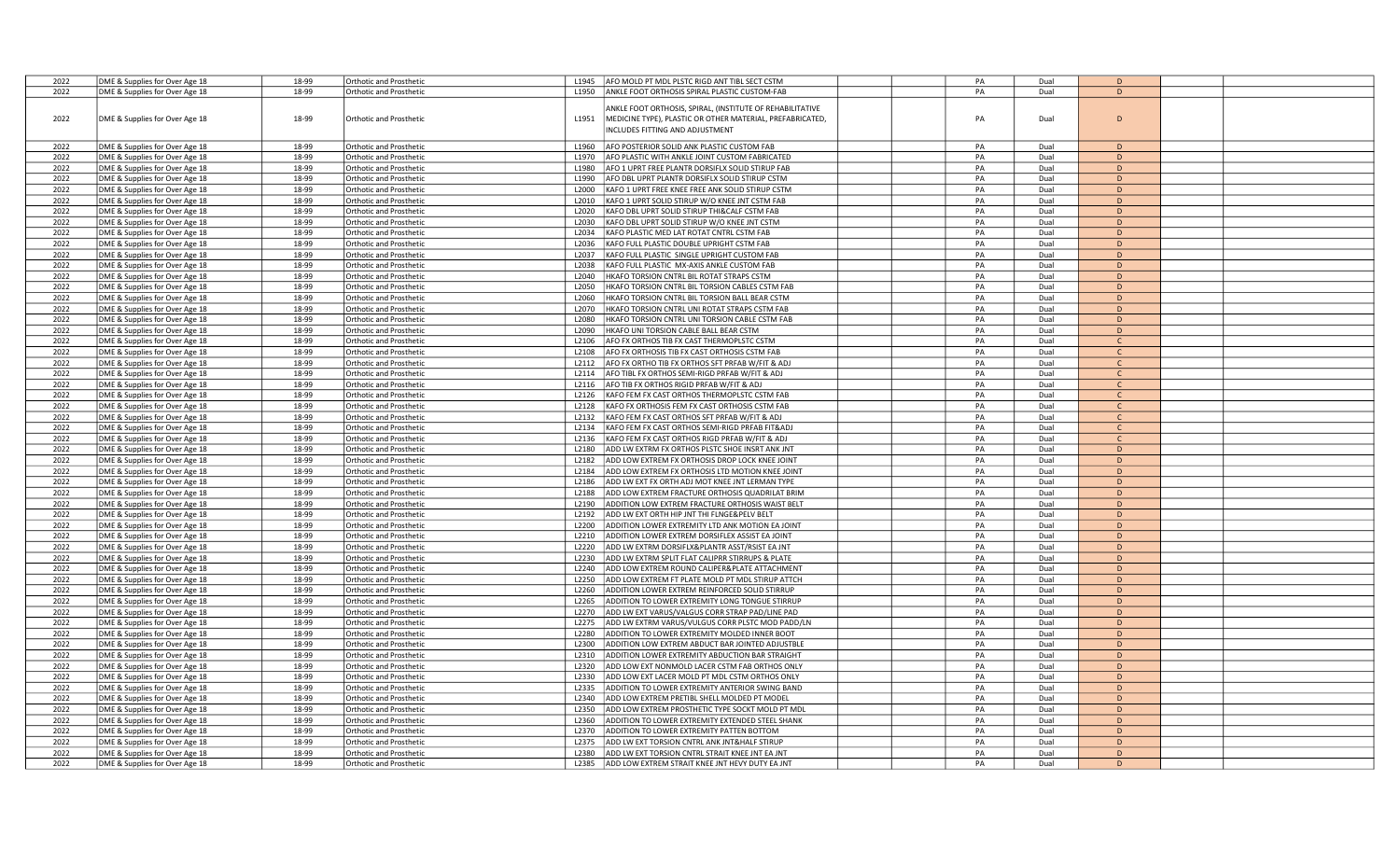|      |                                |       |                                |                                                                      | PA |             | D         |  |
|------|--------------------------------|-------|--------------------------------|----------------------------------------------------------------------|----|-------------|-----------|--|
| 2022 | DME & Supplies for Over Age 18 | 18-99 | Orthotic and Prosthetic        | ADDITION LOWER EXTREM OFFSET KNEE JOINT EA JOINT<br>L2390            |    | Dual        |           |  |
| 2022 | DME & Supplies for Over Age 18 | 18-99 | Orthotic and Prosthetic        | ADD LOW EXTREM OFFSET KNEE JNT HEVY DUTY EA JNT<br>L2395             | PA | Dual        | D         |  |
| 2022 | DME & Supplies for Over Age 18 | 18-99 | Orthotic and Prosthetic        | ADDITION LOWER EXTREM ORTHOSIS SUSPENSION SLEEVE<br>L2397            | PA | Dual        | D         |  |
| 2022 | DME & Supplies for Over Age 18 | 18-99 | Orthotic and Prosthetic        | L2405<br>ADDITION TO KNEE JOINT DROP LOCK EACH                       | PA | Dual        | D         |  |
|      |                                |       |                                |                                                                      |    |             |           |  |
| 2022 | DME & Supplies for Over Age 18 | 18-99 | Orthotic and Prosthetic        | ADD KNEE LOCK W/INTEGRATED RLSE MECH MATL EA JNT<br>L2415            | PA | Dual        | D         |  |
| 2022 | DME & Supplies for Over Age 18 | 18-99 | <b>Orthotic and Prosthetic</b> | ADD KNEE JNT DISC/DIAL LOCK ADJ KNEE FLX EA JNT<br>L2425             | PA | Dual        | D         |  |
| 2022 | DME & Supplies for Over Age 18 | 18-99 | Orthotic and Prosthetic        | ADD KNEE JNT RATCHET LOCK KNEE EXT EA JNT<br>L2430                   | PA | Dual        | D         |  |
| 2022 | DME & Supplies for Over Age 18 | 18-99 | Orthotic and Prosthetic        | ADDITION TO KNEE JOINT LIFT LOOP DROP LOCK RING<br>L2492             | PA | Dual        | D         |  |
|      |                                |       |                                |                                                                      |    |             |           |  |
| 2022 | DME & Supplies for Over Age 18 | 18-99 | Orthotic and Prosthetic        | ADD LW EXTRM THI/WT BEAR GLUTL/ISCH WT BEAR RING<br>L2500            | PA | Dual        | D         |  |
| 2022 | DME & Supplies for Over Age 18 | 18-99 | <b>Orthotic and Prosthetic</b> | L2510<br>ADD LW EXTRM THI/WT BEAR QUADRI-LAT BRIM MOLD PT            | PA | Dual        | D         |  |
| 2022 | DME & Supplies for Over Age 18 | 18-99 | Orthotic and Prosthetic        | ADD LW EXTRM THI/WT BEAR QUADRI-LAT BRIM CSTM<br>L2520               | PA | Dual        | D         |  |
| 2022 |                                | 18-99 |                                | ADD LW EXTRM ISCH M-L BRIM MOLD PT MDL<br>L2525                      | PA | Dual        | D         |  |
|      | DME & Supplies for Over Age 18 |       | Orthotic and Prosthetic        |                                                                      |    |             |           |  |
| 2022 | DME & Supplies for Over Age 18 | 18-99 | Orthotic and Prosthetic        | L2526<br>ADD LW EXTRM ISCH M-L BRIM CSTM FIT                         | PA | Dual        | D         |  |
| 2022 | DME & Supplies for Over Age 18 | 18-99 | Orthotic and Prosthetic        | L2530<br>ADD LOW EXTREM THIGH/WEIGHT BEAR LACER NONMOLDED            | PA | Dual        | D         |  |
| 2022 | DME & Supplies for Over Age 18 | 18-99 | <b>Orthotic and Prosthetic</b> | ADD LOW EXTREM THI/WEIGHT BEAR LACER MOLD PT MDL<br>12540            | PA | Dual        | D         |  |
|      |                                |       |                                |                                                                      |    |             |           |  |
| 2022 | DME & Supplies for Over Age 18 | 18-99 | Orthotic and Prosthetic        | L2550<br>ADD LOW EXTREM THIGH/WEIGHT BEAR HIGH ROLL CUFF             | PA | Dual        | D         |  |
| 2022 | DME & Supplies for Over Age 18 | 18-99 | Orthotic and Prosthetic        | ADD LW EXT PELV HIP JNT CLEVIS TYPE 2 PSTN JNT<br>L2570              | PA | Dual        | D         |  |
| 2022 | DME & Supplies for Over Age 18 | 18-99 | Orthotic and Prosthetic        | L2580<br>ADDITION LOWER EXTREM PELV CONTROL PELV SLING               | PA | Dual        | D         |  |
| 2022 | DME & Supplies for Over Age 18 | 18-99 | Orthotic and Prosthetic        | L2600<br>ADD LW EXT PELV HIP JNT CLEVIS/THRUST BEAR FREE             | PA | Dual        | D         |  |
| 2022 | DME & Supplies for Over Age 18 | 18-99 |                                | L2610<br>ADD LW EXT PELV HIP JNT CLEVIS/THRUST BEAR LOCK             | PA | Dual        | D         |  |
|      |                                |       | <b>Orthotic and Prosthetic</b> |                                                                      |    |             |           |  |
| 2022 | DME & Supplies for Over Age 18 | 18-99 | Orthotic and Prosthetic        | L2620<br>ADD LOW EXTREM PELV CNTRL HIP JOINT HEVY-DUTY EA            | PA | Dual        | D         |  |
| 2022 | DME & Supplies for Over Age 18 | 18-99 | Orthotic and Prosthetic        | L2622<br>ADD LOW EXTRM PELV CNTRL HIP JNT ADJUSTBL FLX EA            | PA | Dual        | D         |  |
| 2022 | DME & Supplies for Over Age 18 | 18-99 | Orthotic and Prosthetic        | ADD LW EXTRM PELV HIP JNT ADJ FLX EXT ABDUCT EA<br>L <sub>2624</sub> | PA | Dual        | D         |  |
| 2022 |                                | 18-99 |                                | ADD LW EXT PELV PLSTC MOLD PT MDL HIP JNT&CABLES                     | PA | Dual        | D         |  |
|      | DME & Supplies for Over Age 18 |       | <b>Orthotic and Prosthetic</b> | L2627                                                                |    |             |           |  |
| 2022 | DME & Supplies for Over Age 18 | 18-99 | <b>Orthotic and Prosthetic</b> | L2628<br>ADD LW EXT PELV METL FRME RECIP HIP JNT&CABLES              | PA | Dual        | D         |  |
| 2022 | DME & Supplies for Over Age 18 | 18-99 | Orthotic and Prosthetic        | L2630<br>ADD LOW EXTREM PELVIC CONTROL BAND & BELT UNI               | PA | Dual        | D         |  |
| 2022 | DME & Supplies for Over Age 18 | 18-99 | Orthotic and Prosthetic        | L2640<br>ADDITION LOW EXTREM PELV CONTROL BAND & BELT BII            | PA | Dual        | D         |  |
| 2022 | DME & Supplies for Over Age 18 | 18-99 | Orthotic and Prosthetic        | ADD LOW EXTREM PELV&THOR CONTROL GLUTEAL PAD EA<br>L2650             | PA | Dual        | D         |  |
|      |                                |       |                                |                                                                      |    |             |           |  |
| 2022 | DME & Supplies for Over Age 18 | 18-99 | Orthotic and Prosthetic        | ADDITION LOWER EXTREM THOR CONTROL THOR BAND<br>L2660                | PA | Dual        | D         |  |
| 2022 | DME & Supplies for Over Age 18 | 18-99 | Orthotic and Prosthetic        | L2670<br>ADD LOW EXTREM THOR CONTROL PARASPINAL UPRIGHTS             | PA | Dual        | D         |  |
| 2022 | DME & Supplies for Over Age 18 | 18-99 | <b>Orthotic and Prosthetic</b> | L2680<br>ADD LOW EXTREM THOR CNTRL LAT SUPPORT UPRIGHTS              | PA | Dual        | D         |  |
| 2022 | DME & Supplies for Over Age 18 | 18-99 | Orthotic and Prosthetic        | ADD LOW EXTREM ORTHOSIS PLATING CHROME/NICKL-BAR<br>L2750            | PA | Dual        | D         |  |
| 2022 |                                | 18-99 |                                | L2755<br>ADD LOW EXT ORTHOS HYBRID COMPOS PER SEG CSTM               | PA | Dual        | D         |  |
|      | DME & Supplies for Over Age 18 |       | Orthotic and Prosthetic        |                                                                      |    |             |           |  |
| 2022 | DME & Supplies for Over Age 18 | 18-99 | <b>Orthotic and Prosthetic</b> | ADDITION LOW EXTREM ORTHOSIS EXT PER EXT PER BAR<br>L2760            | PA | Dual        | D         |  |
| 2022 | DME & Supplies for Over Age 18 | 18-99 | <b>Orthotic and Prosthetic</b> | L2768<br>ORTHOTIC SIDE BAR DISCONNECT DEVICE PER BAR                 | PA | Dual        | D         |  |
| 2022 | DME & Supplies for Over Age 18 | 18-99 | Orthotic and Prosthetic        | ADD LOW EXTREM ORTHOSIS NONCORROSIVE FINISH BAR<br>L2780             | PA | Dual        | D         |  |
| 2022 | DME & Supplies for Over Age 18 | 18-99 | Orthotic and Prosthetic        | L2785<br>ADDITION LOW EXTREM ORTHOSIS DROP LOCK RETAIN EA            | PA | Dual        | D         |  |
| 2022 |                                |       |                                | L2795                                                                |    |             | D         |  |
|      | DME & Supplies for Over Age 18 | 18-99 | <b>Orthotic and Prosthetic</b> | ADD LOW EXTREM ORTHOSIS KNEE CNTRL FULL KNEECAP                      | PA | Dual        |           |  |
| 2022 | DME & Supplies for Over Age 18 | 18-99 | <b>Orthotic and Prosthetic</b> | L2800<br>ADD LOW EXT ORTHOS KNEE CNTRL KNEE CAP CSTM ONLY            | PA | Dual        | D         |  |
| 2022 | DME & Supplies for Over Age 18 | 18-99 | Orthotic and Prosthetic        | ADD LOW EXTREM ORTHOSIS KNEE CONTROL CONDYLR PAD<br>L2810            | PA | Dual        | D         |  |
| 2022 | DME & Supplies for Over Age 18 | 18-99 | Orthotic and Prosthetic        | 12820<br>ADD LW EXT ORTH SFT INTERFCE MOLD BELW KNEE                 | PA | Dual        | D         |  |
| 2022 | DME & Supplies for Over Age 18 | 18-99 | Orthotic and Prosthetic        | L2830<br>ADD LW EXT ORTH SFT INTERFCE MOLD ABVE KNEE                 | PA | Dual        | D         |  |
|      |                                |       |                                |                                                                      |    |             |           |  |
| 2022 | DME & Supplies for Over Age 18 | 18-99 | <b>Orthotic and Prosthetic</b> | L2840<br>ADD LOW EXTREM ORTHOS TIB LENGTH SOCK FX/= EA               | PA | Dual        | D         |  |
| 2022 | DME & Supplies for Over Age 18 | 18-99 | <b>Orthotic and Prosthetic</b> | ADD LOW EXTREM ORTHOS FEM LENGTH SOCK FX/EQUL EA<br>L2850            | PA | Dual        | D         |  |
| 2022 | OME & Supplies for Over Age 18 | 18-99 | hlisted Code - DO NOT US       | LAN RESERVED CODE<br>12999                                           | PA | <b>None</b> | <b>NA</b> |  |
| 2022 | DME & Supplies for Over Age 18 | 18-99 | Orthotic and Prosthetic        | L3000<br>FT INSRT MOLD PT MDL UCB TYPE BERKLY SHELL EA               | PA | Dual        | D         |  |
| 2022 | DME & Supplies for Over Age 18 | 18-99 | Orthotic and Prosthetic        | FOOT INSERT REMOVABLE MOLDED PT MODEL SPENCO EA<br>L3001             | PA | Dual        | D         |  |
|      |                                |       |                                |                                                                      |    |             |           |  |
| 2022 | DME & Supplies for Over Age 18 | 18-99 | Orthotic and Prosthetic        | FOOT INSRT REMV MOLDED PT MDL PLASTAZOTE/EQUL EA<br>L3002            | PA | Dual        | D         |  |
| 2022 | DME & Supplies for Over Age 18 | 18-99 | <b>Orthotic and Prosthetic</b> | FT INSRT REMV MOLD PT MDL LNGTUDNL ARCH SUPP EA<br>L3010             | PA | Dual        | D         |  |
| 2022 | DME & Supplies for Over Age 18 | 18-99 | Orthotic and Prosthetic        | L3020<br>FOOT INSRT REMV MOLD PT MDL LNGTUDNL/MT SUPP EA             | PA | Dual        | D         |  |
| 2022 | DME & Supplies for Over Age 18 | 18-99 | Orthotic and Prosthetic        | FOOT INSERT REMOVABLE FORMED PATIENT FOOT EACH<br>L3030              | PA | Dual        | D         |  |
|      |                                |       |                                |                                                                      |    |             |           |  |
| 2022 | DME & Supplies for Over Age 18 | 18-99 | Orthotic and Prosthetic        | L3040<br>FOOT ARCH SUPPORT REMV PREMOLDED LONGTUDNL EA               | PA | Dual        | D         |  |
| 2022 | DME & Supplies for Over Age 18 | 18-99 | Orthotic and Prosthetic        | FOOT ARCH SUPPORT REMOVABLE PREMOLDED MT EA<br>L3050                 | PA | Dual        | D         |  |
|      |                                |       |                                |                                                                      |    |             |           |  |
| 2022 | DME & Supplies for Over Age 18 | 18-99 | Orthotic and Prosthetic        | L3060<br>OOT ARCH SUPPORT REMV PREMOLDED LONGTUDNL/MT EA             | PA | Dual        | D         |  |
| 2022 | DME & Supplies for Over Age 18 | 18-99 | Orthotic and Prosthetic        | FOOT ARCH SUPPORT NONREMV ATTCH SHOE LNGTUDNL EA<br>L3070            | PA | Dual        | D         |  |
|      |                                |       |                                |                                                                      |    |             |           |  |
| 2022 | DME & Supplies for Over Age 18 | 18-99 | Orthotic and Prosthetic        | FOOT ARCH SUPPORT NONREMOVABLE ATTCH SHOE MT EA<br>L3080             | PA | Dual        | D         |  |
| 2022 | DME & Supplies for Over Age 18 | 18-99 | Orthotic and Prosthetic        | L3100<br>HALLUS-VALGUS NIGHT DYNAMIC SPLINT                          | PA | Dual        | D         |  |
| 2022 | DME & Supplies for Over Age 18 | 18-99 | Orthotic and Prosthetic        | L3140<br>FOOT ABDUCTION ROTATION BAR INCLUDING SHOES                 | PA | Dual        | D         |  |
| 2022 | DME & Supplies for Over Age 18 | 18-99 | Orthotic and Prosthetic        | L3150<br>FOOT ABDUCTION ROTATION BAR WITHOUT SHOES                   | PA | Dual        | D         |  |
| 2022 |                                | 18-99 | Orthotic and Prosthetic        | L3170<br>FOOT PLASTIC SILICONE/EQUAL HEEL STABILIZER EACH            | PA | Dual        | D         |  |
|      | DME & Supplies for Over Age 18 |       |                                |                                                                      |    |             |           |  |
| 2022 | DME & Supplies for Age 18-20   | 18-20 | <b>Orthotic and Prosthetic</b> | ORTHOPEDIC SHOE, OXFORD WITH SUPINATOR OR PRONATOR,<br>L3201         | PA | Dual        | D         |  |
|      |                                |       |                                | <b>INFANT</b>                                                        |    |             |           |  |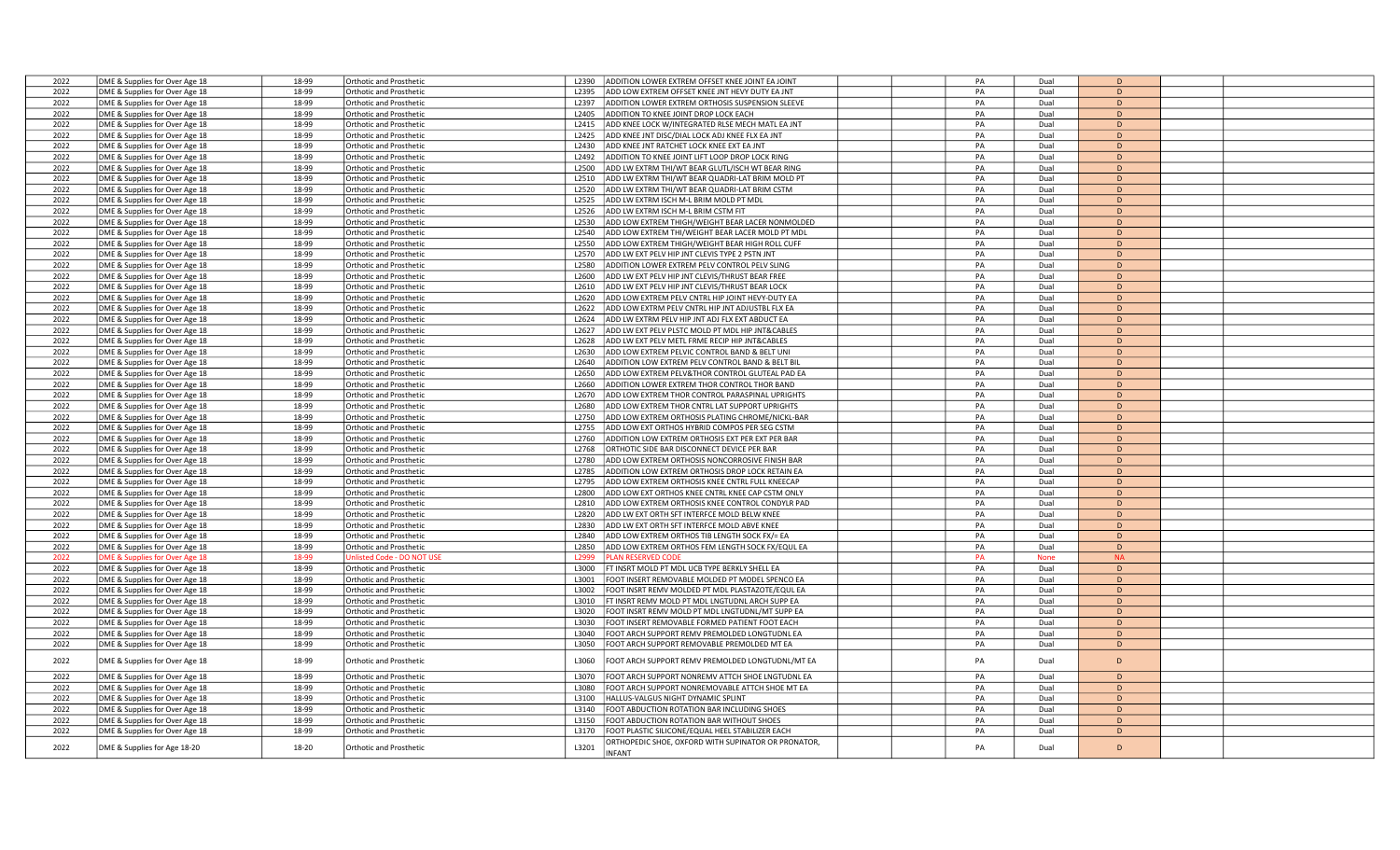| 2022         | DME & Supplies for Age 18-20                                     | 18-20          | <b>Orthotic and Prosthetic</b>                            | L3202          | ORTHOPEDIC SHOE, OXFORD WITH SUPINATOR OR PRONATOR,<br>CHILD                                         | PA       | Dual         | D            |                                                                    |
|--------------|------------------------------------------------------------------|----------------|-----------------------------------------------------------|----------------|------------------------------------------------------------------------------------------------------|----------|--------------|--------------|--------------------------------------------------------------------|
| 2022         | DME & Supplies for Age 18-20                                     | 18-20          | <b>Orthotic and Prosthetic</b>                            | L3203          | ORTHOPEDIC SHOE, OXFORD WITH SUPINATOR OR PRONATOR,<br><b>JUNIOR</b>                                 | PA       | Dual         | D            |                                                                    |
| 2022         | DME & Supplies for Age 18-20                                     | 18-20          | Orthotic and Prosthetic                                   | L3204          | ORTHOPEDIC SHOE, HIGHTOP WITH SUPINATOR OR PRONATOR,<br><b>INFANT</b>                                | PA       | Dual         | D            |                                                                    |
| 2022         | DME & Supplies for Age 18-20                                     | 18-20          | <b>Orthotic and Prosthetic</b>                            | L3206          | ORTHOPEDIC SHOE, HIGHTOP WITH SUPINATOR OR PRONATOR,<br>CHILD                                        | PA       | Dual         | D            |                                                                    |
| 2022         | DME & Supplies for Age 18-20                                     | 18-20          | Orthotic and Prosthetic                                   | L3207          | ORTHOPEDIC SHOE, HIGHTOP WITH SUPINATOR OR PRONATOR,<br><b>JUNIOR</b>                                | PA       | Dual         | D            |                                                                    |
| 2022         | DME & Supplies for Age 18-20                                     | 18-20          | <b>Orthotic and Prosthetic</b>                            | L3208          | SURGICAL BOOT, EACH, INFANT                                                                          | PA       | Dual         | D            |                                                                    |
| 2022         | DME & Supplies for Age 18-20                                     | 18-20          | <b>Orthotic and Prosthetic</b>                            | L3209          | SURGICAL BOOT, EACH, CHILD                                                                           | PA       | Dual         | D            |                                                                    |
| 2022         | DME & Supplies for Age 18-20                                     | 18-20          | Orthotic and Prosthetic                                   | L3211          | SURGICAL BOOT, EACH, JUNIOR                                                                          | PA       | Dual         | D            |                                                                    |
| 2022         | DME & Supplies for Over Age 18                                   | 18-99          | <b>Orthotic and Prosthetic</b>                            | L3215          | ORTHOPEDIC FOOTWEAR LADIES SHOE OXFORD EACH                                                          | PA       | Dual         | D            |                                                                    |
| 2022         | DME & Supplies for Over Age 18                                   | 18-99          | Orthotic and Prosthetic                                   | L3216          | ORTHOPEDIC FOOTWEAR LADIES SHOE DEPTH INLAY EACH                                                     | PA       | Dual         | D            |                                                                    |
| 2022         | DME & Supplies for Over Age 18                                   | 18-99          | Orthotic and Prosthetic                                   | L3217          | ORTHOPED FTWEAR LADIES SHOE HITOP DEPTH INLAY EA                                                     | PA       | Dual         | D            |                                                                    |
| 2022         | DME & Supplies for Over Age 18                                   | 18-99          | Orthotic and Prosthetic                                   | L3219          | ORTHOPEDIC FOOTWEAR MENS SHOE OXFORD EACH                                                            | PA       | Dual         | D            |                                                                    |
| 2022         | DME & Supplies for Over Age 18                                   | 18-99          | Orthotic and Prosthetic                                   | L3221          | ORTHOPEDIC FOOTWEAR MENS SHOE DEPTH INLAY EACH                                                       | PA       | Dual         | D            |                                                                    |
| 2022         | DME & Supplies for Over Age 18                                   | 18-99          | Orthotic and Prosthetic                                   | L3222          | ORTHOPED FOOTWEAR MENS SHOE HITOP DEPTH INLAY EA                                                     | PA       | Dual         | $\mathsf{D}$ |                                                                    |
| 2022         | DME & Supplies for Over Age 18                                   | 18-99          | Orthotic and Prosthetic                                   | L3230          | ORTHOPEDIC FOOTWEAR CUSTOM SHOE DEPTH INLAY EACH                                                     | PA       | Dual         | D            |                                                                    |
| 2022         | DME & Supplies for Over Age 18                                   | 18-99          | <b>Orthotic and Prosthetic</b>                            | L3251          | FOOT SHOE MOLDED PATIENT MODEL SILICONE SHOE EA                                                      | PA       | Dual         | D            |                                                                    |
| 2022         | DME & Supplies for Over Age 18                                   | 18-99          | Orthotic and Prosthetic                                   | L3253          | FOOT MOLDED SHOE PLASTAZOTE CUSTOM FITTED EACH                                                       | PA       | Dual         | D            |                                                                    |
| 2022         | DME & Supplies for Over Age 18                                   | 18-99          | <b>Orthotic and Prosthetic</b>                            | L3254          | NONSTANDARD SIZE OR WIDTH                                                                            | PA       | Dual         | D            |                                                                    |
| 2022         | DME & Supplies for Over Age 18                                   | 18-99          | Orthotic and Prosthetic                                   | L3255          | NONSTANDARD SIZE OR LENGTH                                                                           | PA       | Dual         | D            |                                                                    |
| 2022         | DME & Supplies for Over Age 18                                   | 18-99          | Orthotic and Prosthetic                                   | L3257          | ORTHOPEDIC FOOTWEAR ADDITIONAL CHARGE SPLIT SIZE                                                     | PA       | Dual         | D            | MP=Manual Price. No AHCA Fee Available;<br>Plan must based on AWP. |
| 2022         | DME & Supplies for Over Age 18                                   | 18-99          | Orthotic and Prosthetic                                   | L3300          | LIFT ELEVATION HEEL TAPERED METATARSALS PER INCH                                                     | PA       | Dual         | D            |                                                                    |
| 2022         | DME & Supplies for Over Age 18                                   | 18-99          | Orthotic and Prosthetic                                   | L3310          | LIFT ELEVATION HEEL AND SOLE NEOPRENE PER INCH                                                       | PA       | Dual         | D            |                                                                    |
| 2022         | DME & Supplies for Over Age 18                                   | 18-99          | Orthotic and Prosthetic                                   | L3320          | LIFT ELEVATION HEEL AND SOLE CORK PER INCH                                                           | PA       | Dual         | D            |                                                                    |
| 2022         | DME & Supplies for Over Age 18                                   | 18-99          | Orthotic and Prosthetic                                   | L3330          | LIFT ELEVATION METAL EXTENSION                                                                       | PA       | Dual         | D            |                                                                    |
| 2022         | DME & Supplies for Over Age 18                                   | 18-99          | Orthotic and Prosthetic                                   | L3332          | LIFT ELEV INSIDE SHOE TAPERED UP ONE-HALF INCH                                                       | PA       | Dual         | D            |                                                                    |
| 2022         | DME & Supplies for Over Age 18                                   | 18-99          | Orthotic and Prosthetic                                   | L3334          | LIFT ELEVATION HEEL PER INCH                                                                         | PA       | Dual         | D            |                                                                    |
| 2022         | DME & Supplies for Over Age 18                                   | 18-99          | Orthotic and Prosthetic                                   | L3340          | HEEL WEDGE SACH                                                                                      | PA       | Dual         | D            |                                                                    |
| 2022         | DME & Supplies for Over Age 18                                   | 18-99          | Orthotic and Prosthetic                                   | L3350          | <b>HEEL WEDGE</b>                                                                                    | PA       | Dual         | D            |                                                                    |
| 2022         | DME & Supplies for Over Age 18                                   | 18-99          | Orthotic and Prosthetic                                   | L3360          | SOLE WEDGE OUTSIDE SOLE                                                                              | PA       | Dual         | D            |                                                                    |
| 2022         | DME & Supplies for Over Age 18                                   | 18-99          | <b>Orthotic and Prosthetic</b>                            | L3370          | SOLE WEDGE BETWEEN SOLE                                                                              | PA       | Dual         | D            |                                                                    |
| 2022         | DME & Supplies for Over Age 18                                   | 18-99          | <b>Orthotic and Prosthetic</b>                            | L3380          | <b>CLUBFOOT WEDGE</b>                                                                                | PA       | Dual         | D            |                                                                    |
| 2022         | DME & Supplies for Over Age 18                                   | 18-99          | Orthotic and Prosthetic                                   | L3390          | <b>OUTFLARE WEDGE</b>                                                                                | PA       | Dual         | D            |                                                                    |
| 2022         | DME & Supplies for Over Age 18                                   | 18-99          | Orthotic and Prosthetic                                   | 13400          | METATARSAL BAR WEDGE ROCKER                                                                          | PA       | Dual         | D            |                                                                    |
| 2022         | DME & Supplies for Over Age 18                                   | 18-99          | Orthotic and Prosthetic                                   | L3410          | METATARSAL BAR WEDGE BETWEEN SOLE                                                                    | PA       | Dual         | D            |                                                                    |
| 2022         | DME & Supplies for Over Age 18                                   | 18-99          | Orthotic and Prosthetic                                   | L3420          | FULL SOLE AND HEEL WEDGE BETWEEN SOLE                                                                | PA       | Dual         | D            |                                                                    |
| 2022         | DME & Supplies for Over Age 18                                   | 18-99          | Orthotic and Prosthetic                                   | L3430          | HEEL COUNTER PLASTIC REINFORCED                                                                      | PA       | Dual         | D            |                                                                    |
| 2022         | DME & Supplies for Over Age 18                                   | 18-99          | <b>Orthotic and Prosthetic</b>                            | L3440          | HEEL COUNTER LEATHER REINFORCED                                                                      | PA       | Dual         | D            |                                                                    |
| 2022         | DME & Supplies for Over Age 18                                   | 18-99          | Orthotic and Prosthetic                                   | L3450          | HEEL SACH CUSHION TYPE                                                                               | PA       | Dual         | D            |                                                                    |
| 2022         | DME & Supplies for Over Age 18                                   | 18-99          | <b>Orthotic and Prosthetic</b>                            | L3460          | <b>HEEL New RUBBER STANDARD</b>                                                                      | PA       | Dual         | D            |                                                                    |
| 2022         | DME & Supplies for Over Age 18                                   | 18-99          | <b>Orthotic and Prosthetic</b>                            | L3465          | HEEL THOMAS WITH WEDGE                                                                               | PA       | Dual         | D            |                                                                    |
| 2022         | DME & Supplies for Over Age 18                                   | 18-99          | <b>Orthotic and Prosthetic</b>                            | L3470          | HEEL THOMAS EXTENDED TO BALL                                                                         | PA       | Dual         | D            |                                                                    |
| 2022         | DME & Supplies for Over Age 18                                   | 18-99          | Orthotic and Prosthetic                                   | L3480          | HEEL PAD AND DEPRESSION FOR SPUR                                                                     | PA       | Dual         | D            |                                                                    |
| 2022         | DME & Supplies for Over Age 18                                   | 18-99          | Orthotic and Prosthetic                                   | L3570          | ORTHOPEDIC SHOE ADDITION SPECIAL EXT INSTEP                                                          | PA       | Dual         | D            |                                                                    |
| 2022         | DME & Supplies for Over Age 18                                   | 18-99          | Orthotic and Prosthetic                                   | L3580          | ORTHOPED SHOE ADD CONVERT INSTEP VELCRO CLOS                                                         | PA       | Dual         | D            |                                                                    |
| 2022         | DME & Supplies for Over Age 18                                   | 18-99          | <b>Orthotic and Prosthetic</b>                            | L3590          | ORTHO SHOE ADD CONVRT FIRM COUNTER SFT COUNTER                                                       | PA       | Dual         | D            |                                                                    |
| 2022         | DME & Supplies for Over Age 18                                   | 18-99          | Orthotic and Prosthetic                                   | L3595          | ORTHOPEDIC SHOE ADDITION MARCH BAR                                                                   | PA       | Dual         | D            |                                                                    |
| 2022         | DME & Supplies for Over Age 18                                   | 18-99          | Orthotic and Prosthetic                                   | L3600          | TRNSF ORTHOS SHOE TO SHOE CALIPR PLAT XST                                                            | PA       | Dual         | D            |                                                                    |
| 2022         | DME & Supplies for Over Age 18                                   | 18-99          | Orthotic and Prosthetic                                   | L3610          | TRNSF ORTHOS SHOE TO SHOE CALIPR PLAT New                                                            | PA       | Dual         | D            |                                                                    |
| 2022         | DME & Supplies for Over Age 18                                   | 18-99          | Orthotic and Prosthetic                                   | L3620          | TRNSF ORTHOS SHOE TO SHOE SOLID STIRUP XST                                                           | PA       | Dual         | D            |                                                                    |
| 2022         | DME & Supplies for Over Age 18                                   | 18-99          | Orthotic and Prosthetic                                   | L3630          | TRNSF ORTHOS SHOE TO SHOE SOLID STIRUP New                                                           | PA       | Dual         | D            |                                                                    |
| 2022         | DME & Supplies for Over Age 18                                   | 18-99          | Orthotic and Prosthetic                                   | L3640          | TRNSF ORTHOS SHOE TO SHOE DENNIS BROWNE SPLNT                                                        | PA       | Dual         | D            | MP=Manual Price. No AHCA Fee Available;                            |
| 2022<br>2022 | DME & Supplies for Over Age 18<br>DME & Supplies for Over Age 18 | 18-99<br>18-99 | Orthotic and Prosthetic<br><b>Orthotic and Prosthetic</b> | L3649<br>L3650 | ORTHOPED SHOE MODIFICATION ADDITION/TRANSFER NOS<br>SO FIGURE 8 DESN ABDUCT RESTRNER PRFAB W/FIT&ADJ | PA<br>PA | Dual<br>Dual | D<br>D       | Plan must based on AWP                                             |
| 2022         | DME & Supplies for Over Age 18                                   | 18-99          | <b>Orthotic and Prosthetic</b>                            | L3660          | SO FIG 8 DESN ABDUCT RESTRNER CANVAS&WEB PRFAB                                                       | PA       | Dual         | D            |                                                                    |
| 2022         | DME & Supplies for Over Age 18                                   | 18-99          | Orthotic and Prosthetic                                   | L3670          | SO ACROMIO/CLAVICULAR PREFAB INCLUDES FIT&ADJ                                                        | PA       | Dual         | D            |                                                                    |
| 2022         | DME & Supplies for Over Age 18                                   | 18-99          | <b>Orthotic and Prosthetic</b>                            | 13675          | SO VEST ABDUCT RESTRNER CANVAS WEB TYPE/=PRFAB                                                       | PA       | Dual         | D            |                                                                    |
| 2022         | DME & Supplies for Over Age 18                                   | 18-99          | Orthotic and Prosthetic                                   | L3677          | SHLDR ORTHOS HARD PLSTC SHLDR STABILIZER PRE-FAB                                                     | PA       | Dual         | D            |                                                                    |
|              |                                                                  |                |                                                           |                |                                                                                                      |          |              |              |                                                                    |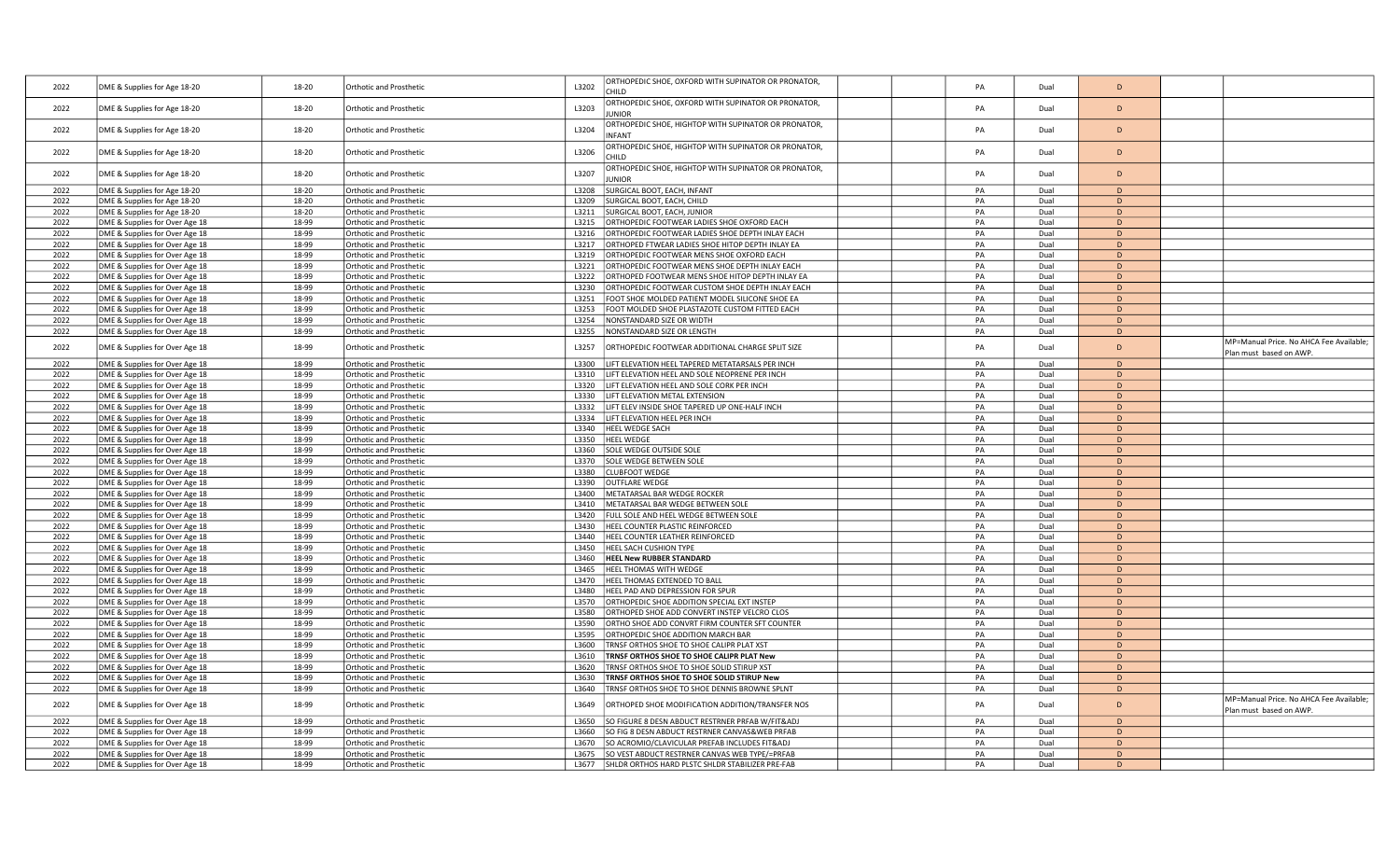| 2022 | DME & Supplies for Over Age 18 | 18-99 | <b>Orthotic and Prosthetic</b>   | L3710        | EO ELASTIC W/METAL JOINTS PREFAB INCL FIT&ADJ                                                   | PA         | Dual        | D              |                                                                   |
|------|--------------------------------|-------|----------------------------------|--------------|-------------------------------------------------------------------------------------------------|------------|-------------|----------------|-------------------------------------------------------------------|
| 2022 | DME & Supplies for Over Age 18 | 18-99 | <b>Orthotic and Prosthetic</b>   | L3720        | EO DBL UPRT W/FORARM/ARM CUFF FREE MOT CSTM FAB                                                 | PA         | Dual        | D              |                                                                   |
| 2022 | DME & Supplies for Over Age 18 | 18-99 | <b>Orthotic and Prosthetic</b>   | L3730        | EO DBL UPRT W/CUFF EXT/FLX ASST CSTM FAB                                                        | PA         | Dual        | D              |                                                                   |
| 2022 | DME & Supplies for Over Age 18 | 18-99 | <b>Orthotic and Prosthetic</b>   | L3740        | EO DBL UPRT W/CUFF ADJ LOCK W/ACTV CNTRL CSTM                                                   | PA         | Dual        | D              |                                                                   |
| 2022 | DME & Supplies for Over Age 18 | 18-99 | Orthotic and Prosthetic          | L3760        | ELB ORTH W/ADJ LOCK JNT PRFAB W/FIT&ADJ TYPE                                                    | PXA        | Dual        | D              |                                                                   |
| 2022 | DME & Supplies for Over Age 18 | 18-99 | Orthotic and Prosthetic          | L3761        | ELBOW ORTHOSIS (EO), WITH ADJUSTABLE POSITION LOCKING<br>JOINT(S), PREFABRICATED, OFF-THE-SHELF | PA         | Dual        | D              |                                                                   |
| 2022 | DME & Supplies for Over Age 18 | 18-99 | Orthotic and Prosthetic          | L3762        | ELB ORTHOS RIGD W/O JNT W/SFT INTRFCE MATL PRFAB                                                | PA         | Dual        | D              |                                                                   |
| 2022 | DME & Supplies for Over Age 18 | 18-99 | <b>Orthotic and Prosthetic</b>   | L3763        | EWHO RIGID W/O JOINTS CUSTOM FABRICATED                                                         | PA         | Dual        | D              |                                                                   |
| 2022 | DME & Supplies for Over Age 18 | 18-99 | <b>Orthotic and Prosthetic</b>   | L3764        | EWHO INCL 1/MORE NONTORSION JOINTS CSTM FAB                                                     | PA         | Dual        | D              |                                                                   |
| 2022 | DME & Supplies for Over Age 18 | 18-99 | Orthotic and Prosthetic          | <b>L3808</b> | WRIST HAND FINGER ORTHOSIS RIGID W/O JNT; CUSTOM                                                | PA         | Dual        | D              |                                                                   |
| 2022 |                                | 18-99 | Orthotic and Prosthetic          | L3900        | WHFO DYN FLEXOR HINGE WRST/FNGR DRIVEN CSTM FAB                                                 | PA         | Dual        | $\mathsf{D}$   |                                                                   |
|      | DME & Supplies for Over Age 18 |       |                                  |              |                                                                                                 |            |             |                |                                                                   |
| 2022 | DME & Supplies for Over Age 18 | 18-99 | Orthotic and Prosthetic          | L3901        | WHFO DYN FLEXOR HINGE CABLE DRIVEN CSTM FAB                                                     | PA         | Dual        | D<br>D         |                                                                   |
| 2022 | DME & Supplies for Over Age 18 | 18-99 | Orthotic and Prosthetic          | L3904        | WHFO EXTERNAL POWERED ELECTRIC CUSTOM FABRICATED                                                | PA         | Dual        |                |                                                                   |
| 2022 | DME & Supplies for Over Age 18 | 18-99 | <b>Orthotic and Prosthetic</b>   | L3906        | WHO W/O JNT MAY INCL SFT INTRFCE STRAPS CSTM FAB                                                | PA         | Dual        | D              |                                                                   |
| 2022 | DME & Supplies for Over Age 18 | 18-99 | <b>Orthotic and Prosthetic</b>   | L3908        | WHO EXT CNTRL COCK-UP NONMOLD PRFAB W/FIT&ADJ                                                   | PA         | Dual        | D              |                                                                   |
| 2022 | DME & Supplies for Over Age 18 | 18-99 | Orthotic and Prosthetic          | L3912        | HFO FLX GLOV W/ELAST FNGR CNTRL PRFAB W/FIT&ADJ                                                 | PA         | Dual        | D              |                                                                   |
| 2022 | DME & Supplies for Over Age 18 | 18-99 | Orthotic and Prosthetic          | L3923        | HFO W/O JNT MAY INCL SFT INTERFCE STRAPS PRFAB                                                  | <b>PXA</b> | Dual        | D              |                                                                   |
| 2022 | DME & Supplies for Over Age 18 | 18-99 | <b>Orthotic and Prosthetic</b>   | L3925        | FO PIP/DIP NONTORSION JOINT/SPRING PREFABRICATED                                                | PA         | Dual        | D              |                                                                   |
| 2022 | DME & Supplies for Over Age 18 | 18-99 | Orthotic and Prosthetic          | L3929        | HFO PREFABRICATED INCL FITTING AND ADJUSTMENT                                                   | PA         | Dual        | $\overline{D}$ |                                                                   |
| 2022 | DME & Supplies for Over Age 18 | 18-99 | Orthotic and Prosthetic          | L3931        | WHFO PREFABRICATED INCL FITTING & ADJUSTMENT                                                    | PA         | Dual        | D              |                                                                   |
| 2022 | DME & Supplies for Over Age 18 | 18-99 | <b>Orthotic and Prosthetic</b>   | L3960        | SEWHO ABDUCT PSTN AIRPLANE DESN PREFAB W/FIT&ADJ                                                | PA         | Dual        | D              |                                                                   |
| 2022 | DME & Supplies for Over Age 18 | 18-99 | <b>Orthotic and Prosthetic</b>   | L3962        | SEWHO ABDUCT PSTN ERBS PALS DESN PRFAB W/FIT&ADJ                                                | PA         | Dual        | D              |                                                                   |
| 2022 | DME & Supplies for Over Age 18 | 18-99 | <b>Orthotic and Prosthetic</b>   | L3980        | UP EXTREM FX ORTHOSIS HUM PREFABR INCL FIT&ADJ                                                  | PA         | Dual        | D              |                                                                   |
| 2022 | DME & Supplies for Over Age 18 | 18-99 | <b>Orthotic and Prosthetic</b>   | L3982        | UP EXTRM FX ORTHOS RADUS/ULNAR PREFAB W/FIT&ADJ                                                 | PA         | Dual        | D              |                                                                   |
| 2022 | DME & Supplies for Over Age 18 | 18-99 | Orthotic and Prosthetic          | L3984        | UP EXTREM FX ORTHOSIS WRST PREFAB INCL FIT&ADJ                                                  | PA         | Dual        | $\mathsf{D}$   |                                                                   |
| 2022 | DME & Supplies for Over Age 18 | 18-99 | Orthotic and Prosthetic          | L3995        | ADD UPPER EXTREM ORTHOSIS SOCK FRACTURE/EQUAL EA                                                | PA         | Dual        | D              |                                                                   |
| 2022 | OME & Supplies for Over Age 18 | 18-99 | <b>Jnlisted Code - DO NOT US</b> | L3999        | LAN RESERVED COD                                                                                | PA         | <b>None</b> | <b>NA</b>      |                                                                   |
| 2022 | DME & Supplies for Over Age 18 | 18-99 | Orthotic and Prosthetic          | L4000        | <b>REPLACE GIRDLE FOR SPINAL ORTHOSIS</b>                                                       | PA         | Dual        | D              |                                                                   |
| 2022 | DME & Supplies for Over Age 18 | 18-99 | <b>Orthotic and Prosthetic</b>   | L4010        | REPLACE TRILATERAL SOCKET BRIM                                                                  | PA         | Dual        | D              |                                                                   |
| 2022 | DME & Supplies for Over Age 18 | 18-99 | <b>Orthotic and Prosthetic</b>   | L4020        | REPLACE QUADRILAT SOCKET BRIM MOLDED PT MODEL                                                   | PA         | Dual        | D              |                                                                   |
| 2022 | DME & Supplies for Over Age 18 | 18-99 | Orthotic and Prosthetic          | L4030        | REPLACE QUADRILATERAL SOCKET BRIM CUSTOM FITTED                                                 | PA         | Dual        | D              |                                                                   |
| 2022 | DME & Supplies for Over Age 18 | 18-99 | Orthotic and Prosthetic          | 14040        | REPLACE MOLDED THI LACER CSTM FAB ORTHOSIS ONLY                                                 | PA         | Dual        | D              |                                                                   |
| 2022 | DME & Supplies for Over Age 18 | 18-99 |                                  | L4045        | REPLACE NONMOLD THI LACER CSTM FAB ORTHOSIS ONLY                                                | PA         | Dual        | D              |                                                                   |
| 2022 |                                | 18-99 | <b>Orthotic and Prosthetic</b>   | L4050        |                                                                                                 | PA         | Dual        | D              |                                                                   |
|      | DME & Supplies for Over Age 18 |       | Orthotic and Prosthetic          |              | REPLACE MOLDED CALF LACER CSTM FAB ORTHOSIS ONLY                                                |            |             |                |                                                                   |
| 2022 | DME & Supplies for Over Age 18 | 18-99 | <b>Orthotic and Prosthetic</b>   | L4055        | REPLACE NONMOLD CALF LACER CSTM FAB ORTHOS ONLY                                                 | PA         | Dual        | D              |                                                                   |
| 2022 | DME & Supplies for Over Age 18 | 18-99 | <b>Orthotic and Prosthetic</b>   | L4060        | <b>REPLACE HIGH ROLL CUFF</b>                                                                   | PA         | Dual        | D              |                                                                   |
| 2022 | DME & Supplies for Over Age 18 | 18-99 | Orthotic and Prosthetic          | L4070        | REPLACE PROXIMAL AND DISTAL UPRIGHT FOR KAFO                                                    | PA         | Dual        | D              |                                                                   |
| 2022 | DME & Supplies for Over Age 18 | 18-99 | <b>Orthotic and Prosthetic</b>   | L4080        | REPLACE METAL BANDS KAFO PROXIMAL THIGH                                                         | PA         | Dual        | D              |                                                                   |
| 2022 | DME & Supplies for Over Age 18 | 18-99 | Orthotic and Prosthetic          | L4090        | REPLACE METAL BANDS KAFO-AFO CALF/DISTAL THIGH                                                  | PA         | Dual        | D              |                                                                   |
| 2022 | DME & Supplies for Over Age 18 | 18-99 | Orthotic and Prosthetic          | L4100        | REPLACE LEATHER CUFF KAFO PROXIMAL THIGH                                                        | PA         | Dual        | $\mathsf{D}$   |                                                                   |
| 2022 | DME & Supplies for Over Age 18 | 18-99 | <b>Orthotic and Prosthetic</b>   | L4110        | REPLACE LEATHER CUFF KAFO-AFO CALF/DISTAL THIGH                                                 | PA         | Dual        | D              |                                                                   |
| 2022 | DME & Supplies for Over Age 18 | 18-99 | <b>Orthotic and Prosthetic</b>   | L4130        | REPLACE PRETIBIAL SHELL                                                                         | PA         | Dual        | D              |                                                                   |
| 2022 | DME & Supplies for Over Age 18 | 18-99 | Orthotic and Prosthetic          | L4205        | REPAIR ORTHOTIC DEVC LABOR COMPONENT PER 15 MIN                                                 | PA         | Dual        | D              |                                                                   |
| 2022 | DME & Supplies for Over Age 18 | 18-99 | Orthotic and Prosthetic          | L4210        | REPAIR ORTHOTIC DEVC REPAIR/REPLACE MINOR PARTS                                                 | PA         | Dual        | D              | MP=Manual Price. No AHCA Fee Available;<br>Plan must based on AWP |
| 2022 | DME & Supplies for Over Age 18 | 18-99 | Orthotic and Prosthetic          | L4350        | ANKLE CNTRL ORTHOSIS STIRRUP RIGID PRFAB FIT&ADJ                                                | PA         | Dual        | D              |                                                                   |
| 2022 | DME & Supplies for Over Age 18 | 18-99 | Orthotic and Prosthetic          | L4360        | WALKING BOOT PNEUMATC W/WO JNTS PREFAB W/FIT&ADJ                                                | PA         | Dual        | D              |                                                                   |
| 2022 | DME & Supplies for Over Age 18 | 18-99 | <b>Orthotic and Prosthetic</b>   | L4370        | PNEUMATIC FULL LEG SPLINT PREFAB INCL FIT&ADJ                                                   | PA         | Dual        | D              |                                                                   |
| 2022 | DME & Supplies for Over Age 18 | 18-99 | <b>Orthotic and Prosthetic</b>   | L4386        | WALKING BOOT NON-PNEUMATC PREFAB W/FIT&ADJ                                                      | PA         | Dual        | D              |                                                                   |
| 2022 | DME & Supplies for Over Age 18 | 18-99 | <b>Orthotic and Prosthetic</b>   | L4392        | REPLACEMENT SOFT INTERFACE MATERIAL STATIC AFO                                                  | PA         | Dual        | D              |                                                                   |
| 2022 | DME & Supplies for Over Age 18 | 18-99 | Orthotic and Prosthetic          | 14394        | REPLACE SOFT INTERFACE MATERIAL FOOT DROP SPLINT                                                | PA         | Dual        | $\overline{D}$ |                                                                   |
| 2022 | DME & Supplies for Over Age 18 | 18-99 | Orthotic and Prosthetic          | L4396        | STAT ANK FT ORTHOS W/SFT INTERFCE MATL ADJ FIT                                                  | PA         | Dual        | $\mathsf{D}$   |                                                                   |
| 2022 | DME & Supplies for Over Age 18 | 18-99 | <b>Orthotic and Prosthetic</b>   | L4398        | FT DROP SPLNT RECUMBNT PSTN DEVC PRFAB W/FIT&ADJ                                                | PA         | Dual        | D              |                                                                   |
| 2022 | DME & Supplies for Over Age 18 | 18-99 | Orthotic and Prosthetic          | L5000        | PART FT SHOE INSERT W/LONGTUDNL ARCH TOE FILLER                                                 | PA         | Dual        | D              |                                                                   |
| 2022 | DME & Supplies for Over Age 18 | 18-99 | <b>Orthotic and Prosthetic</b>   | L5010        | PARTIAL FT MOLDED SOCKET ANK HEIGHT W/TOE FILLER                                                | PA         | Dual        | D              |                                                                   |
| 2022 | DME & Supplies for Over Age 18 | 18-99 | <b>Orthotic and Prosthetic</b>   | L5020        | PART FT MOLDED SOCKET TIB TUBERCLE HT W/TOE FIL                                                 | PA         | Dual        | D              |                                                                   |
| 2022 | DME & Supplies for Over Age 18 | 18-99 | <b>Orthotic and Prosthetic</b>   | L5050        | ANKLE SYMES MOLDED SOCKET SACH FOOT                                                             | PA         | Dual        | D              |                                                                   |
| 2022 | DME & Supplies for Over Age 18 | 18-99 | Orthotic and Prosthetic          | L5060        | ANK SYMES METL FRME MOLD LEATHR SOCKT ARTIC ANK                                                 | PA         | Dual        | D              |                                                                   |
| 2022 | DME & Supplies for Over Age 18 | 18-99 | <b>Orthotic and Prosthetic</b>   | L5100        | BELOW KNEE MOLDED SOCKET SHIN SACH FOOT                                                         | PA         | Dual        | D              |                                                                   |
| 2022 | DME & Supplies for Over Age 18 | 18-99 | <b>Orthotic and Prosthetic</b>   | 15105        | BELOW KNEE PLSTC SOCKT JNT&THIGH LACER SACH FOOT                                                | PA         | Dual        | D              |                                                                   |
| 2022 | DME & Supplies for Over Age 18 | 18-99 | <b>Orthotic and Prosthetic</b>   | L5150        | KNEE DISRTC MOLD SOCKT EXT KNEE JNT SHIN SACH FT                                                | PA         | Dual        | D              |                                                                   |
| 2022 | DME & Supplies for Over Age 18 | 18-99 | Orthotic and Prosthetic          | L5160        | KNEE DISARTIC MOLD SOCKT BENT KNEE EXT KNEE JNT                                                 | PA         | Dual        | D              |                                                                   |
|      |                                |       |                                  |              |                                                                                                 |            |             |                |                                                                   |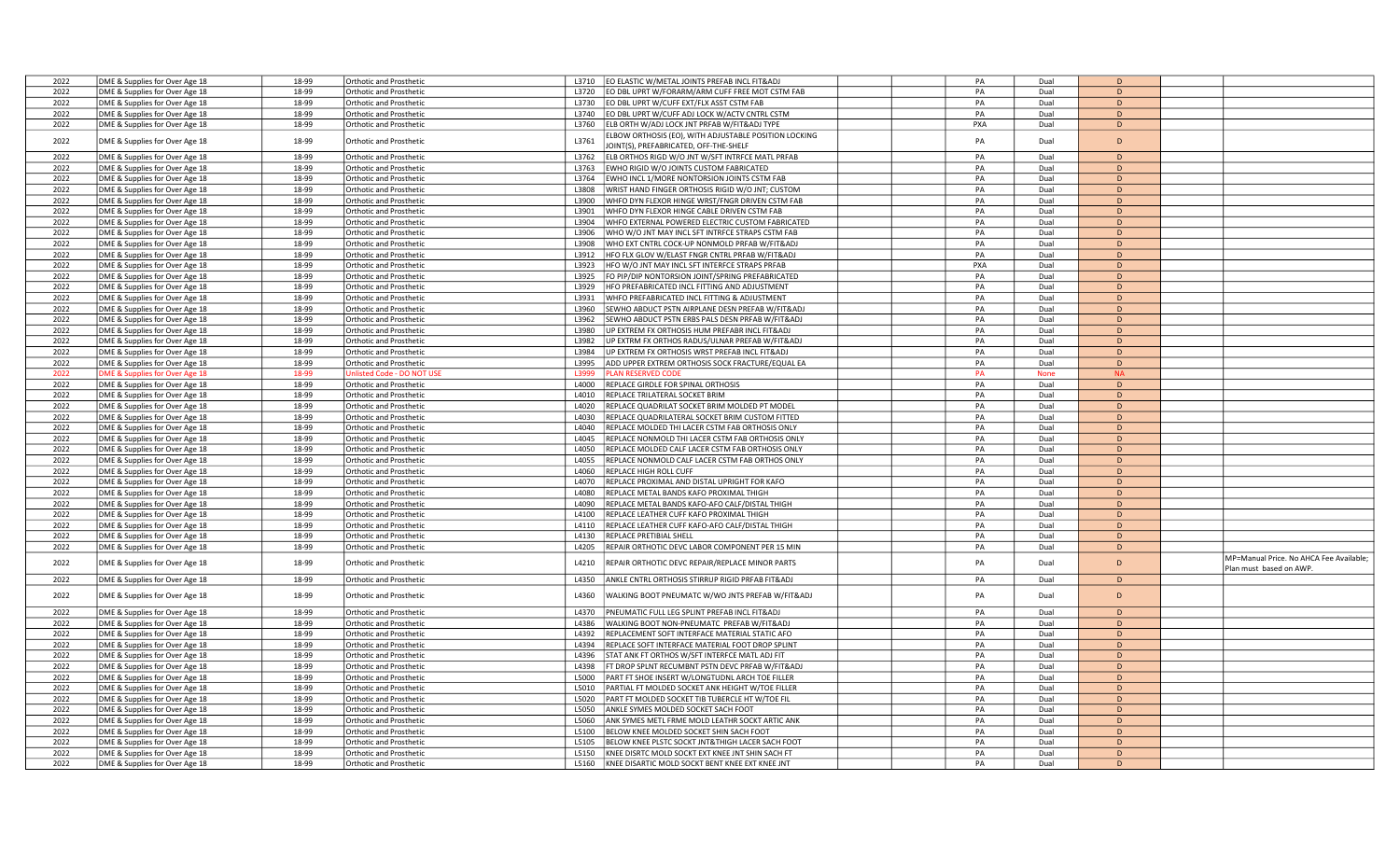| 2022 | DME & Supplies for Over Age 18 | 18-99          | <b>Orthotic and Prosthetio</b> | L5200          | ABVE KNEE MOLD SOCKT 1 AXIS CONSTANT FRICTION                                                       | PA | Dual         | $\mathsf{D}$   |  |
|------|--------------------------------|----------------|--------------------------------|----------------|-----------------------------------------------------------------------------------------------------|----|--------------|----------------|--|
| 2022 | DME & Supplies for Over Age 18 | 18-99          | Orthotic and Prosthetic        | L5210          | ABVE KNEE SHRT PROSTH NO KNEE JNT NO ANK JNT EA                                                     | PA | Dual         | D              |  |
| 2022 | DME & Supplies for Over Age 18 | 18-99          | <b>Orthotic and Prosthetic</b> | L5220          | ABVE KNEE SHRT PROSTH W/ARTIC ANK/FOOT DYN                                                          | PA | Dual         | D              |  |
| 2022 | DME & Supplies for Over Age 18 | 18-99          | <b>Orthotic and Prosthetic</b> | L5230          | ABVE KNEE PROX FEM FOCAL DEFIC SACH FOOT                                                            | PA | Dual         | D              |  |
| 2022 | DME & Supplies for Over Age 18 | 18-99          | <b>Orthotic and Prosthetic</b> | L5250          | HIP DISARTIC CANADIAN TYPE: MOLD SOCKT HIP JNT                                                      | PA | Dual         | D              |  |
| 2022 | DME & Supplies for Over Age 18 | 18-99          | <b>Orthotic and Prosthetic</b> | L5280          | HEMIPELVECT CANADIAN TYPE; MOLD SOCKT HIP JNT                                                       | PA | Dual         | D              |  |
| 2022 | DME & Supplies for Over Age 18 | 18-99          | <b>Orthotic and Prosthetic</b> | L5301          | BELW KNEE MOLD SOCKT SHIN SACH FT ENDOSKEL SYS                                                      | PA | Dual         | D.             |  |
| 2022 | DME & Supplies for Over Age 18 | 18-99          | <b>Orthotic and Prosthetic</b> | L5312          | KNEE DISARTIC MOLD SOCKET 1 AXIS KNEE SACH FOOT                                                     | PA | Dual         | D              |  |
| 2022 | DME & Supplies for Over Age 18 | 18-99          | Orthotic and Prosthetic        | L5321          | ABOVE KNEE OPEN END SACH FT ENDO SYS 1 AXIS KNEE                                                    | PA | Dual         | D              |  |
| 2022 | DME & Supplies for Over Age 18 | 18-99          | <b>Orthotic and Prosthetic</b> | L5331          | JOINT SINGLE AXIS KNEE SACH FOOT                                                                    | PA | Dual         | D              |  |
| 2022 | DME & Supplies for Over Age 18 | 18-99          | <b>Orthotic and Prosthetic</b> | L5341          | SINGLE AXIS KNEE SACH FOOT                                                                          | PA | Dual         | D              |  |
| 2022 | DME & Supplies for Over Age 18 | 18-99          | Orthotic and Prosthetic        | L5400          | MMED POSTSURG/ERLY FIT APPLY RIGD DRESS W/1 CHG                                                     | PA | Dual         | D              |  |
| 2022 | DME & Supplies for Over Age 18 | 18-99          | <b>Orthotic and Prosthetic</b> | L5410          | MMED POSTSURG APPL RIGD DRESS W/EA ADD CAST CHG                                                     | PA | Dual         | $\mathsf{D}$   |  |
| 2022 | DME & Supplies for Over Age 18 | 18-99          | <b>Orthotic and Prosthetic</b> | L5420          | MMED POSTSURG INIT RIGD DRESS 1 CHG AK/KNEE                                                         | PA | Dual         | $\mathsf{D}$   |  |
| 2022 | DME & Supplies for Over Age 18 | 18-99          | <b>Drthotic and Prosthetic</b> | L5430          | IMMED POSTSURG INIT RIGD DRSG AK EA ADD CAST CHG                                                    | PA | Dual         | D              |  |
| 2022 | DME & Supplies for Over Age 18 | 18-99          | <b>Drthotic and Prosthetic</b> | L5450          | MMED POSTSURG APPLIC NONWT BEAR RIGD BELW KNEE                                                      | PA | Dual         | D              |  |
| 2022 | DME & Supplies for Over Age 18 | 18-99          | <b>Drthotic and Prosthetic</b> | L5460          | MMED POSTSURG APPLIC NONWT BEAR RIGD ABVE KNEE                                                      | PA | Dual         | D              |  |
| 2022 | DME & Supplies for Over Age 18 | 18-99          | Orthotic and Prosthetic        | L5530          | PREP BK PTB SCKT NON-ALIGN THERMOPLSTC/=MOLD MDL                                                    | PA | Dual         | D              |  |
| 2022 |                                | 18-99          |                                | L5535          |                                                                                                     | PA | Dual         | D.             |  |
|      | DME & Supplies for Over Age 18 |                | Orthotic and Prosthetic        |                | PREP BELW KNEE PTB NON-ALIGN PRFAB ADJ OPN END                                                      |    |              | D              |  |
| 2022 | DME & Supplies for Over Age 18 | 18-99          | <b>Orthotic and Prosthetic</b> | L5540          | PREP BK PTB SCKT NON-ALIGN LAMNATD SCKT MOLD MDL                                                    | PA | Dual         |                |  |
| 2022 | DME & Supplies for Over Age 18 | 18-99          | <b>Orthotic and Prosthetic</b> | L5560          | REP AK-DISRTC ISCH LEVL PLASTER SOCKET MOLD MDL                                                     | PA | Dual         | D              |  |
| 2022 | DME & Supplies for Over Age 18 | 18-99          | Orthotic and Prosthetic        | L5580          | REP AK DISARTIC NON-ALIGN THERMOPLSTC/=MOLD MDL                                                     | PA | Dual         | D              |  |
| 2022 | DME & Supplies for Over Age 18 | 18-99          | <b>Drthotic and Prosthetic</b> | L5585          | REP AK-DISARTC NON-ALIGN PRFAB ADJ OPN END SCKT                                                     | PA | Dual         | D              |  |
| 2022 | DME & Supplies for Over Age 18 | 18-99          | Orthotic and Prosthetic        | L5590          | PREP AK-DISARTIC NON-ALIGN LAMINATED SCKT MOLD                                                      | PA | Dual         | D              |  |
| 2022 | DME & Supplies for Over Age 18 | 18-99          | <b>Orthotic and Prosthetio</b> | L5595          | PREP HIP DISARTIC-HEMIPELVECT THERMOPLSTC/=MOLD                                                     | PA | Dual         | $\mathsf{D}$   |  |
| 2022 | DME & Supplies for Over Age 18 | 18-99          | Orthotic and Prosthetic        | L5600          | REP HIP DISARTIC-HEMIPELVECT LAMINATD SCKT MOLD                                                     | PA | Dual         | $\mathsf{D}$   |  |
| 2022 | DME & Supplies for Over Age 18 | 18-99          | <b>Orthotic and Prosthetic</b> | L5610          | ADD LW EXTRM ENDO SYS ABVE KNEE HYDRACADENCE SYS                                                    | PA | Dual         | D              |  |
| 2022 | DME & Supplies for Over Age 18 | 18-99          | <b>Orthotic and Prosthetic</b> | L5611          | ADD LW EXTRM ENDO AK-DISRTC 4-BAR LINK W/FRICT                                                      | PA | Dual         | D              |  |
| 2022 | DME & Supplies for Over Age 18 | 18-99          | <b>Drthotic and Prosthetic</b> | L5613          | ADD LW EXTRM ENDO AK-DISARTIC 4-BAR W/HYDRAULIC                                                     | PA | Dual         | D              |  |
| 2022 | DME & Supplies for Over Age 18 | 18-99          | Orthotic and Prosthetic        | L5616          | ADD LW EXTRM ENDO AK UNIVERSAL MXPLX SYS FRICT                                                      | PA | Dual         | D              |  |
| 2022 | DME & Supplies for Over Age 18 | 18-99          | <b>Orthotic and Prosthetic</b> | L5617          | ADD LW EXTRM QUICK CHG SLF-ALIGN U AK/BK EA                                                         | PA | Dual         | $\mathsf{D}$   |  |
| 2022 | DME & Supplies for Over Age 18 | 18-99          | Orthotic and Prosthetic        | L5618          | ADDITION TO LOWER EXTREMITY TEST SOCKET SYMES                                                       | PA | Dual         | D              |  |
| 2022 | DME & Supplies for Over Age 18 | 18-99          | <b>Orthotic and Prosthetic</b> | L5620          | ADDITION LOWER EXTREMITY TEST SOCKET BELOW KNEE                                                     | PA | Dual         | D              |  |
| 2022 | DME & Supplies for Over Age 18 | 18-99          | <b>Orthotic and Prosthetic</b> | L5622          | ADDITION LOWER EXTREM TEST SOCKET KNEE DISARTIC                                                     | PA | Dual         | D.             |  |
| 2022 | DME & Supplies for Over Age 18 | 18-99          | Orthotic and Prosthetic        | L5624          | ADDITION LOWER EXTREMITY TEST SOCKET ABOVE KNEE                                                     | PA | Dual         | $\mathsf{D}$   |  |
| 2022 | DME & Supplies for Over Age 18 | 18-99          | Orthotic and Prosthetic        | L5626          | ADDITION LOWER EXTREM TEST SOCKET HIP DISARTIC                                                      | PA | Dual         | D              |  |
| 2022 | DME & Supplies for Over Age 18 | 18-99          | Orthotic and Prosthetic        | L5628          | ADDITION LOWER EXTREM TEST SOCKET HEMIPELVECTOMY                                                    | PA | Dual         | D              |  |
| 2022 | DME & Supplies for Over Age 18 | 18-99          | Orthotic and Prosthetic        | 15629          | ADDITION LOWER EXTREM BELOW KNEE ACRYLIC SOCKET                                                     | PA | Dual         | D              |  |
| 2022 | DME & Supplies for Over Age 18 | 18-99          | Orthotic and Prosthetic        | L5630          | ADD LOW EXTREM SYMES TYPE EXPANDABLE WALL SOCKT                                                     | PA | Dual         | D              |  |
| 2022 | DME & Supplies for Over Age 18 | 18-99          | <b>Orthotic and Prosthetic</b> | L5631          | ADD LW EXT ABVE KNEE/KNEE DISARTIC ACRYLC SOCKT                                                     | PA | Dual         | D.             |  |
| 2022 | DME & Supplies for Over Age 18 | 18-99          | <b>Orthotic and Prosthetic</b> | L5632          | ADD LOW EXTREM SYMES TYPE PTB BRIM DESIGN SOCKT                                                     | PA | Dual         | D              |  |
| 2022 | DME & Supplies for Over Age 18 | 18-99          | Orthotic and Prosthetic        | L5634          | ADD LOW EXTREM SYMES TYPE POST OPENING SOCKT                                                        | PA | Dual         | D.             |  |
| 2022 | DME & Supplies for Over Age 18 | 18-99          | <b>Orthotic and Prosthetio</b> | L5636          | ADDITION LOW EXTREM SYMES TYPE MED OPENING SOCKT                                                    | PA | Dual         | D              |  |
| 2022 | DME & Supplies for Over Age 18 | 18-99          | Orthotic and Prosthetic        | L5637          | ADDITION LOWER EXTREMITY BELOW KNEE TOTAL CNTC                                                      | PA | Dual         | D              |  |
| 2022 |                                | 18-99          |                                | L5638          | ADDITION LOWER EXTREM BELOW KNEE LEATHER SOCKET                                                     | PA | Dual         | D              |  |
| 2022 | DME & Supplies for Over Age 18 |                | Orthotic and Prosthetic        |                |                                                                                                     | PA |              | $\mathsf{D}$   |  |
| 2022 | DME & Supplies for Over Age 18 | 18-99<br>18-99 | Orthotic and Prosthetic        | L5639<br>L5640 | ADDITION LOWER EXTREMITY BELOW KNEE WOOD SOCKET<br>ADDITION LOWER EXTREM KNEE DISARTIC LEATHR SOCKT | PA | Dual<br>Dual | D              |  |
|      | DME & Supplies for Over Age 18 |                | <b>Drthotic and Prosthetic</b> |                |                                                                                                     |    |              |                |  |
| 2022 | DME & Supplies for Over Age 18 | 18-99          | <b>Orthotic and Prosthetic</b> | L5642          | ADDITION LOWER EXTREM ABOVE KNEE LEATHER SOCKET                                                     | PA | Dual         | D              |  |
| 2022 | DME & Supplies for Over Age 18 | 18-99          | Orthotic and Prosthetic        | L5643          | ADD LW EXT HIP DISARTIC FLX INNR SOCKT EXT FRAME                                                    | PA | Dual         | D              |  |
| 2022 | DME & Supplies for Over Age 18 | 18-99          | <b>Drthotic and Prosthetic</b> | 15644          | ADDITION LOWER EXTREMITY ABOVE KNEE WOOD SOCKET                                                     | PA | Dual         | D              |  |
| 2022 | DME & Supplies for Over Age 18 | 18-99          | <b>Drthotic and Prosthetic</b> | L5645          | ADD LW EXT BELW KNEE FLXIBLE INNR SOCKT EXT FRME                                                    | PA | Dual         | D              |  |
| 2022 | DME & Supplies for Over Age 18 | 18-99          | <b>Orthotic and Prosthetic</b> | L5646          | ADD LOW EXT BELOW KNEE AIR FL GEL/= CUSHN SOCKT                                                     | PA | Dual         | D              |  |
| 2022 | DME & Supplies for Over Age 18 | 18-99          | Orthotic and Prosthetic        | L5647          | ADDITION LOWER EXTREM BELOW KNEE SUCTION SOCKET                                                     | PA | Dual         | D              |  |
| 2022 | DME & Supplies for Over Age 18 | 18-99          | <b>Orthotic and Prosthetic</b> | L5648          | ADD LOW EXT ABOVE KNEE AIR FL GEL/= CUSHN SOCKT                                                     | PA | Dual         | D              |  |
| 2022 | DME & Supplies for Over Age 18 | 18-99          | <b>Orthotic and Prosthetic</b> | L5649          | ADD LW EXT ISCHIAL CONTAINMENT/NARROW M-L SOCKET                                                    | PA | Dual         | $\overline{D}$ |  |
| 2022 | DME & Supplies for Over Age 18 | 18-99          | Orthotic and Prosthetic        | L5650          | ADD LW EXT TOTAL CONTACT ABVE KNEE/KNEE DISARTO                                                     | PA | Dual         | D              |  |
| 2022 | DME & Supplies for Over Age 18 | 18-99          | <b>Orthotic and Prosthetic</b> | L5651          | ADD LW EXT ABVE KNEE FLXIBLE INNR SOCKT EXT FRME                                                    | PA | Dual         | D              |  |
| 2022 | DME & Supplies for Over Age 18 | 18-99          | <b>Orthotic and Prosthetic</b> | L5652          | ADD LW EXT SUCTN SUSP ABVE KNEE/KNEE DISARTIC                                                       | PA | Dual         | D              |  |
| 2022 | DME & Supplies for Over Age 18 | 18-99          | <b>Drthotic and Prosthetic</b> | L5653          | ADD LOW EXTREM KNEE DISARTIC XPNDABLE WALL SOCKT                                                    | PA | Dual         | D              |  |
| 2022 | DME & Supplies for Over Age 18 | 18-99          | Orthotic and Prosthetic        | L5654          | ADDITION TO LOWER EXTREMITY SOCKET INSERT SYMES                                                     | PA | Dual         | D              |  |
| 2022 | DME & Supplies for Over Age 18 | 18-99          | <b>Orthotic and Prosthetic</b> | L5655          | ADDITION LOWER EXTREM SOCKET INSERT BELOW KNEE                                                      | PA | Dual         | $\mathsf{D}$   |  |
| 2022 | DME & Supplies for Over Age 18 | 18-99          | <b>Irthotic and Prosthetic</b> | 15656          | ADDITION LOWER EXTREM SOCKT INSERT KNEE DISARTIC                                                    | PA | Dual         | D              |  |
| 2022 | DME & Supplies for Over Age 18 | 18-99          | <b>Orthotic and Prosthetic</b> | L5658          | ADDITION LOWER EXTREM SOCKET INSERT ABOVE KNEE                                                      | PA | Dual         | D              |  |
| 2022 | DME & Supplies for Over Age 18 | 18-99          | <b>Orthotic and Prosthetic</b> | L5661          | ADD LOW EXTREM SOCKT INSERT MULTIDUROMETER SYMES                                                    | PA | Dual         | $\mathsf{D}$   |  |
|      |                                |                |                                |                |                                                                                                     |    |              |                |  |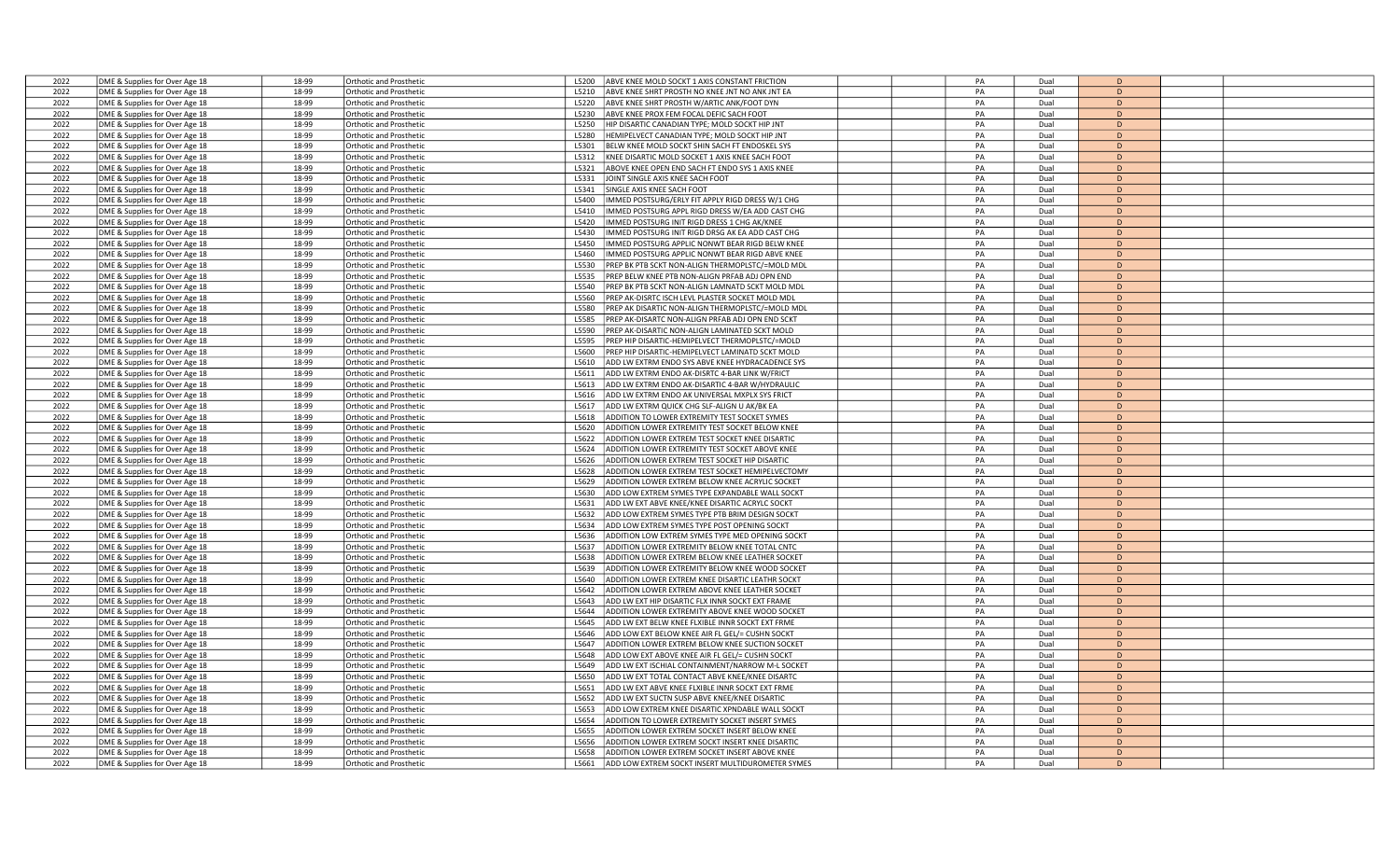| 2022 | DME & Supplies for Over Age 18                                   | 18-99          | Orthotic and Prosthetic        | L5665          | ADD LW EXTRM SOCKT INSRT MXIDUROMETER BELW KNEE  | PA | Dual | D                   |  |
|------|------------------------------------------------------------------|----------------|--------------------------------|----------------|--------------------------------------------------|----|------|---------------------|--|
| 2022 | DME & Supplies for Over Age 18                                   | 18-99          | <b>Orthotic and Prosthetic</b> | 15666          | ADDITION LOWER EXTREM BELOW KNEE CUFF SUSPENSION | PA | Dual | D                   |  |
| 2022 | DME & Supplies for Over Age 18                                   | 18-99          | Orthotic and Prosthetic        | L5668          | ADDITION LOW EXTREM BELOW KNEE MOLDED DIST CUSHN | PA | Dual | D                   |  |
| 2022 | DME & Supplies for Over Age 18                                   | 18-99          | Orthotic and Prosthetic        | L5670          | ADD LOW EXTREM BELW KNEE MOLD SUPRACONDYLR SUSP  | PA | Dual | D                   |  |
| 2022 | DME & Supplies for Over Age 18                                   | 18-99          | <b>Orthotic and Prosthetic</b> | L5671          | ADD LW EXTRM BELW/ABVE KNEE SUSP LOCK MECH       | PA | Dual | D                   |  |
| 2022 | DME & Supplies for Over Age 18                                   | 18-99          | Orthotic and Prosthetic        | L5672          | ADD LOW EXTREM BELOW KNEE REMV MED BRIM SUSP     | PA | Dual | D                   |  |
| 2022 | DME & Supplies for Over Age 18                                   | 18-99          | <b>Orthotic and Prosthetic</b> | L5673          | ADD LW EXT CSTM MOLD/PRFAB FOR USE W/LOCK MECH   | PA | Dual | D.                  |  |
| 2022 | DME & Supplies for Over Age 18                                   | 18-99          | <b>Orthotic and Prosthetic</b> | L5676          | ADD LOW EXTREM BELW KNEE KNEE JNT 1 AXIS PAIR    | PA | Dual | D                   |  |
| 2022 | DME & Supplies for Over Age 18                                   | 18-99          | Orthotic and Prosthetic        | L5677          | ADD LOW EXTREM BELW KNEE KNEE JNT POLYCNTRC PAIR | PA | Dual | D                   |  |
| 2022 | DME & Supplies for Over Age 18                                   | 18-99          | Orthotic and Prosthetic        | L5678          | ADDITION LOW EXTREM BELOW KNEE JOINT COVERS PAIR | PA | Dual | D                   |  |
| 2022 | DME & Supplies for Over Age 18                                   | 18-99          | <b>Orthotic and Prosthetic</b> | L5679          | ADD LW EXT BK/AK CSTM MOLD/PRFAB NOT W/LOCK MECH | PA | Dual | D                   |  |
| 2022 | DME & Supplies for Over Age 18                                   | 18-99          | Orthotic and Prosthetic        | <b>L5680</b>   | ADD LOW EXTREM BELOW KNEE THIGH LACER NONMOLDED  | PA | Dual | D                   |  |
| 2022 | DME & Supplies for Over Age 18                                   | 18-99          | Orthotic and Prosthetic        | L5681          | ADD LW EXT CSTM INSRT CNGN/ATYP TRAUMAT AMP INIT | PA | Dual | D.                  |  |
| 2022 | DME & Supplies for Over Age 18                                   | 18-99          | <b>Orthotic and Prosthetic</b> | 15682          | ADD LW EXTRM BELW KNEE THI LACER GLUTL/ISCH MOLD | PA | Dual | D                   |  |
| 2022 |                                                                  |                |                                |                | ADDITION LOWER EXTREMITY BELOW KNEE FORK STRAP   | PA |      |                     |  |
| 2022 | DME & Supplies for Over Age 18                                   | 18-99<br>18-99 | Orthotic and Prosthetic        | L5684          |                                                  | PA | Dual | D<br>D              |  |
|      | DME & Supplies for Over Age 18                                   |                | Orthotic and Prosthetic        | L5685<br>L5686 | ADD LOW EXT PROS BELW KNEE SUSP/SEAL SLEEVE EA   |    | Dual | D                   |  |
| 2022 | DME & Supplies for Over Age 18                                   | 18-99          | <b>Orthotic and Prosthetic</b> |                | ADDITION LOWER EXTREMITY BELOW KNEE BACK CHECK   | PA | Dual |                     |  |
| 2022 | DME & Supplies for Over Age 18                                   | 18-99          | Orthotic and Prosthetic        | L5688          | ADD LOW EXTREM BELOW KNEE WAIST BELT WEBBING     | PA | Dual | D                   |  |
| 2022 | DME & Supplies for Over Age 18                                   | 18-99          | Orthotic and Prosthetic        | L5690          | ADD LOW EXTREM BELOW KNEE WAIST BELT PADD&LINED  | PA | Dual | $\mathsf{D}$        |  |
| 2022 | DME & Supplies for Over Age 18                                   | 18-99          | <b>Orthotic and Prosthetic</b> | L5692          | ADD LOW EXTREM ABVE KNEE PELV CONTROL BELT LIGHT | PA | Dual | D                   |  |
| 2022 | DME & Supplies for Over Age 18                                   | 18-99          | Orthotic and Prosthetic        | L5694          | ADD LOW EXTREM ABVE KNEE PELV CNTRL BELT PADD&LN | PA | Dual | D                   |  |
| 2022 | DME & Supplies for Over Age 18                                   | 18-99          | Orthotic and Prosthetic        | L5695          | ADD LW EXTRM ABVE KNEE PELV CNTRL SLV NEOPRENE   | PA | Dual | D                   |  |
| 2022 | DME & Supplies for Over Age 18                                   | 18-99          | <b>Orthotic and Prosthetic</b> | L5696          | ADD LOW EXTREM ABVE KNEE/KNEE DISARTIC PELV JNT  | PA | Dual | D                   |  |
| 2022 | DME & Supplies for Over Age 18                                   | 18-99          | Orthotic and Prosthetic        | L5697          | ADD LOW EXTREM ABVE KNEE/KNEE DISARTIC PELV BAND | PA | Dual | D                   |  |
| 2022 | DME & Supplies for Over Age 18                                   | 18-99          | Orthotic and Prosthetic        | L5698          | ADD LW EXTRM AK/KNEE DISRTC SILESIAN BANDGE      | PA | Dual | D.                  |  |
| 2022 | DME & Supplies for Over Age 18                                   | 18-99          | Orthotic and Prosthetic        | L5699          | ALL LOWER EXTREMITY PROSTHESES SHOULDER HARNESS  | PA | Dual | D                   |  |
| 2022 | DME & Supplies for Over Age 18                                   | 18-99          | Orthotic and Prosthetic        | L5700          | REPLACEMENT SOCKET BELOW KNEE MOLDED PT MODEL    | PA | Dual | $\mathsf{D}$        |  |
| 2022 | DME & Supplies for Over Age 18                                   | 18-99          | Orthotic and Prosthetic        | L5701          | REPL SOCKT ABVE KNEE/KNEE DISARTIC W/ATTCH PLAT  | PA | Dual | D                   |  |
| 2022 | DME & Supplies for Over Age 18                                   | 18-99          | <b>Orthotic and Prosthetic</b> | L5702          | EPLCMT SOCKT HIP DISARTIC W/HIP JNT MOLD PT MDL  | PA | Dual | D                   |  |
| 2022 | DME & Supplies for Over Age 18                                   | 18-99          | Orthotic and Prosthetic        | L5704          | USTOM SHAPED PROTECTIVE COVER BELOW KNEE         | PA | Dual | D                   |  |
| 2022 | DME & Supplies for Over Age 18                                   | 18-99          | Orthotic and Prosthetic        | L5705          | USTOM SHAPED PROTECTIVE COVER ABOVE KNEE         | PA | Dual | $\mathsf{D}$        |  |
| 2022 | DME & Supplies for Over Age 18                                   | 18-99          | <b>Orthotic and Prosthetic</b> | 15706          | USTOM SHAPED PROTECTIVE COVER KNEE DISARTIC      | PA | Dual | D                   |  |
| 2022 | DME & Supplies for Over Age 18                                   | 18-99          | Orthotic and Prosthetic        | L5707          | USTOM SHAPED PROTECTIVE COVER HIP DISARTIC       | PA | Dual | D                   |  |
| 2022 | DME & Supplies for Over Age 18                                   | 18-99          | Orthotic and Prosthetic        | L5710          | ADD EXOSKEL KNEE-SHIN SYSTEM 1 AXIS MANUAL LOCK  | PA | Dual | D.                  |  |
| 2022 | DME & Supplies for Over Age 18                                   | 18-99          | <b>Orthotic and Prosthetic</b> | L5711          | ADD EXOSKEL KNEE-SHIN 1 AXIS MNL LOCK ULTRA-LGHT | PA | Dual | D                   |  |
| 2022 | DME & Supplies for Over Age 18                                   | 18-99          | <b>Orthotic and Prosthetic</b> | L5712          | ADD EXOSKEL KNEE-SHIN 1 AXIS FRICT SWING CNTRL   | PA | Dual | D                   |  |
| 2022 | DME & Supplies for Over Age 18                                   | 18-99          | <b>Orthotic and Prosthetic</b> | L5714          | ADD EXOSKEL KNEE-SHIN VARIBL FRICT SWING CNTRL   | PA | Dual | D                   |  |
| 2022 | DME & Supplies for Over Age 18                                   | 18-99          | <b>Orthotic and Prosthetic</b> | L5716          | ADD EXOSKEL KNEE-SHIN POLYCNTRC MECH STANCE LOCK | PA | Dual | D                   |  |
| 2022 | DME & Supplies for Over Age 18                                   | 18-99          | Orthotic and Prosthetic        | L5718          | ADD EXOSKL KNEE-SHIN POLYCNTRC FRICT SWING CNTRL | PA | Dual | D                   |  |
| 2022 | DME & Supplies for Over Age 18                                   | 18-99          | Orthotic and Prosthetic        | L5722          | ADD EXOSKEL KNEE-SHIN PNEUMAT SWING FRICT CNTRL  | PA | Dual | D.                  |  |
| 2022 | DME & Supplies for Over Age 18                                   | 18-99          | <b>Orthotic and Prosthetic</b> | 15724          | ADD EXOSKEL KNEE-SHIN FLUID SWING PHASE CNTRL    | PA | Dual | D                   |  |
| 2022 | DME & Supplies for Over Age 18                                   | 18-99          | Orthotic and Prosthetic        | L5726          | ADD EXOSKEL KNEE-SHIN EXT JOINT FL SWING CNTRL   | PA | Dual | D.                  |  |
| 2022 | DME & Supplies for Over Age 18                                   | 18-99          | <b>Orthotic and Prosthetic</b> | L5728          | ADD EXOSKEL KNEE-SHIN FLUID SWING&STANCE CNTRL   | PA | Dual | D                   |  |
| 2022 | DME & Supplies for Over Age 18                                   | 18-99          | <b>Orthotic and Prosthetic</b> | L5780          | ADD EXOSKL KNEE-SHIN PNEUMAT/HYDRA PNEUMAT CNTRL | PA | Dual | D                   |  |
| 2022 | DME & Supplies for Over Age 18                                   | 18-99          | Orthotic and Prosthetic        | L5785          | ADD EXOSKEL SYSTEM BELW KNEE ULTRA-LGHT MATERIAL | PA | Dual | D                   |  |
| 2022 | DME & Supplies for Over Age 18                                   | 18-99          | Orthotic and Prosthetic        | L5790          | ADD EXOSKEL SYSTEM ABVE KNEE ULTRA-LGHT MATERIAL | PA | Dual | D.                  |  |
| 2022 | DME & Supplies for Over Age 18                                   | 18-99          | <b>Orthotic and Prosthetic</b> | L5795          | ADD EXOSKEL SYSTEM HIP DISARTIC ULTRA-LGHT MATL  | PA | Dual | D                   |  |
| 2022 | DME & Supplies for Over Age 18                                   | 18-99          | Orthotic and Prosthetic        | L5810          | ADD ENDOSKEL KNEE-SHIN SYSTEM 1 AXIS MANUAL LOCK | PA | Dual | D                   |  |
| 2022 | DME & Supplies for Over Age 18                                   | 18-99          | Orthotic and Prosthetic        | L5811          | ADD ENDOSKEL KNEE-SHIN MNL LOCK ULTRA-LGHT MATL  | PA | Dual | $\overline{D}$      |  |
| 2022 | DME & Supplies for Over Age 18                                   | 18-99          | <b>Orthotic and Prosthetic</b> | L5812          | ADD ENDOSKEL KNEE-SHIN FRICT SWING&STANCE CNTRL  | PA | Dual | D                   |  |
| 2022 |                                                                  | 18-99          | Orthotic and Prosthetic        | L5814          | ADD ENDOSKEL KNEE-SHIN HYDRAULIC SWING MECH LOCK | PA | Dual | D                   |  |
| 2022 | DME & Supplies for Over Age 18<br>DME & Supplies for Over Age 18 | 18-99          | Orthotic and Prosthetic        | L5816          | ADD ENDOSKEL KNEE-SHIN MECH STANCE PHASE LOCK    | PA | Dual | D                   |  |
|      |                                                                  |                |                                |                |                                                  |    |      | D                   |  |
| 2022 | DME & Supplies for Over Age 18                                   | 18-99          | <b>Orthotic and Prosthetic</b> | L5818          | ADD ENDOSKEL KNEE-SHIN FRICT SWING&STANCE CNTRL  | PA | Dual |                     |  |
| 2022 | DME & Supplies for Over Age 18                                   | 18-99          | Orthotic and Prosthetic        | L5822          | ADD ENDOSKEL KNEE-SHIN PNEUMAT SWING FRICT CNTRL | PA | Dual | D<br>$\overline{D}$ |  |
| 2022 | DME & Supplies for Over Age 18                                   | 18-99          | Orthotic and Prosthetic        | L5824          | ADD ENDOSKEL KNEE-SHIN FLUID SWING PHASE CNTRL   | PA | Dual |                     |  |
| 2022 | DME & Supplies for Over Age 18                                   | 18-99          | <b>Orthotic and Prosthetic</b> | L5828          | ADD ENDO KNEE-SHIN FL SWING&STANCE PHASE CNTRL   | PA | Dual | D                   |  |
| 2022 | DME & Supplies for Over Age 18                                   | 18-99          | Orthotic and Prosthetic        | L5830          | ADD ENDOSKEL KNEE-SHIN PNEUMAT/SWING PHASE CNTRL | PA | Dual | D                   |  |
| 2022 | DME & Supplies for Over Age 18                                   | 18-99          | Orthotic and Prosthetic        | L5840          | ADD ENDO KNEE-SHIN 4-BAR LINK/MX-AXIAL PNEUMAT   | PA | Dual | D                   |  |
| 2022 | DME & Supplies for Over Age 18                                   | 18-99          | <b>Orthotic and Prosthetic</b> | L5845          | ADD ENDOSKEL KNEE-SHIN STANCE FLX FEATUR ADJ     | PA | Dual | D                   |  |
| 2022 | DME & Supplies for Over Age 18                                   | 18-99          | Orthotic and Prosthetic        | L5850          | ADD ENDOSKEL SYS AK/HIP DISARTIC KNEE EXT ASST   | PA | Dual | D                   |  |
| 2022 | DME & Supplies for Over Age 18                                   | 18-99          | Orthotic and Prosthetic        | L5855          | ADD ENDOSKEL SYS HIP DISARTIC MECH HIP EXT ASST  | PA | Dual | $\mathsf{D}$        |  |
| 2022 | DME & Supplies for Over Age 18                                   | 18-99          | <b>Orthotic and Prosthetic</b> | L5910          | OD ENDOSKEL SYSTEM BELOW KNEE ALIGNABLE SYSTEM   | PA | Dual | D                   |  |
| 2022 | DME & Supplies for Over Age 18                                   | 18-99          | Orthotic and Prosthetic        | L5920          | ADD ENDOSKEL SYS AK/HIP DISARTIC ALIGNABLE SYS   | PA | Dual | D                   |  |
| 2022 | DME & Supplies for Over Age 18                                   | 18-99          | <b>Orthotic and Prosthetic</b> | L5940          | ADD ENDOSKEL SYSTEM BELW KNEE ULTRA-LGHT MATL    | PA | Dual | <sub>D</sub>        |  |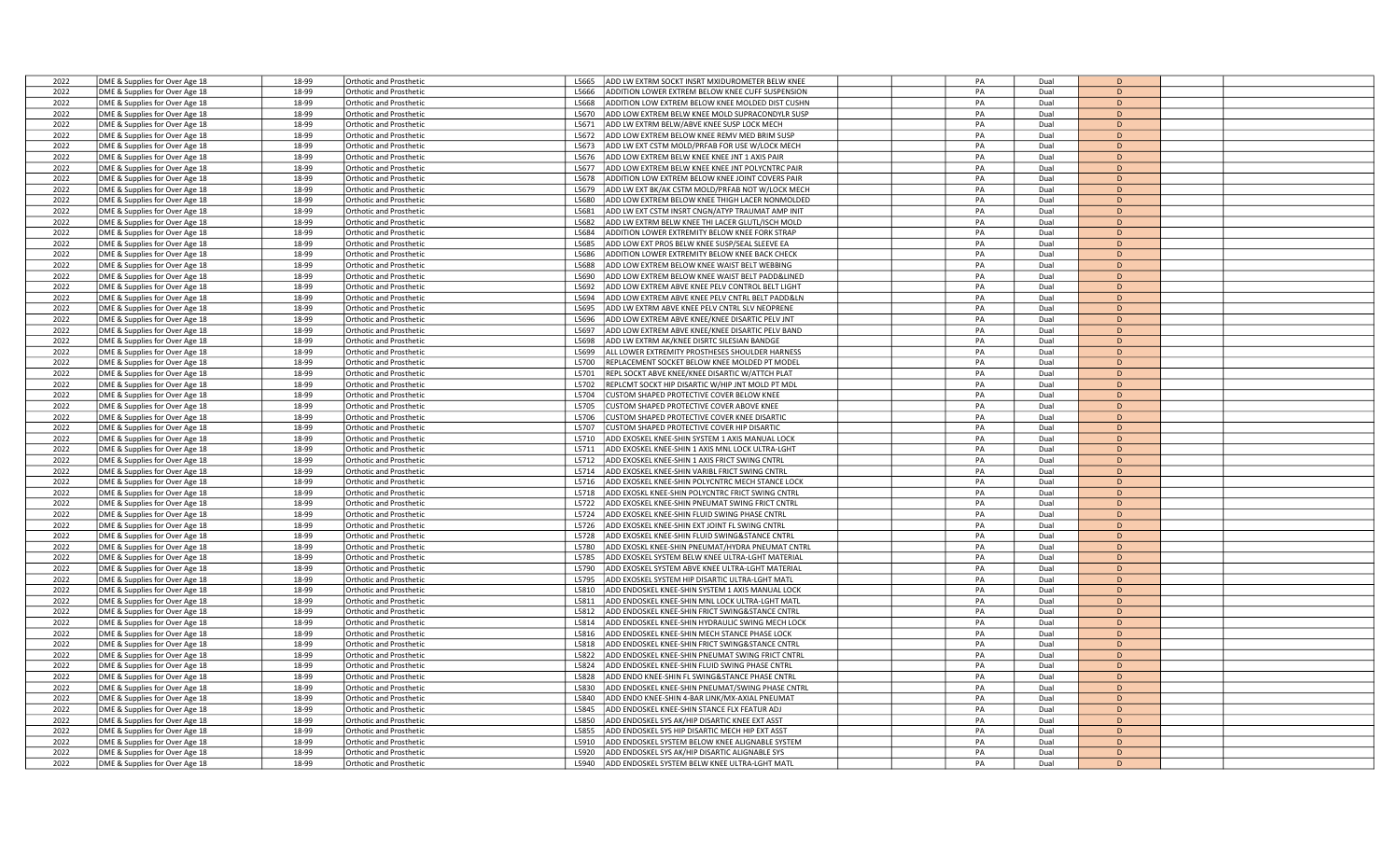| 2022 | DME & Supplies for Over Age 18 | 18-99 | <b>Orthotic and Prosthetic</b> | ADD ENDOSKEL SYSTEM ABVE KNEE ULTRA-LGHT MATI<br>L5950    | PA | Dual        | D            |  |
|------|--------------------------------|-------|--------------------------------|-----------------------------------------------------------|----|-------------|--------------|--|
| 2022 | DME & Supplies for Over Age 18 | 18-99 | Orthotic and Prosthetic        | ADD ENDOSKEL SYSTEM HIP DISARTIC ULTRA-LGHT MATL<br>15960 | PA | Dual        | D            |  |
| 2022 | DME & Supplies for Over Age 18 | 18-99 | <b>Orthotic and Prosthetic</b> | ADD ENDOSKEL BK FLXIBLE PROTVE OUTR SURF COVRING<br>L5962 | PA | Dual        | D            |  |
| 2022 | DME & Supplies for Over Age 18 | 18-99 | <b>Orthotic and Prosthetic</b> | ADD ENDOSKEL AK FLXIBLE PROTVE OUTR SURF COVR<br>L5964    | PA | Dual        | D            |  |
| 2022 | DME & Supplies for Over Age 18 | 18-99 | <b>Orthotic and Prosthetic</b> | L5966<br>ADD ENDO HIP DISRTC FLXIBL PROTVE OUTR SURF COVR | PA | Dual        | D            |  |
| 2022 | DME & Supplies for Over Age 18 | 18-99 | <b>Orthotic and Prosthetic</b> | L5968<br>ADD LW LIMB PROSTH MX-AXIAL ANK W/SWING PHASE    | PA | Dual        | D            |  |
| 2022 | DME & Supplies for Over Age 18 | 18-99 | Orthotic and Prosthetic        | ALL LOW EXTREM PROSTH FT EXTERNAL KEEL SACH FOOT<br>L5970 | PA | Dual        | D            |  |
| 2022 | DME & Supplies for Over Age 18 | 18-99 | <b>Orthotic and Prosthetic</b> | L5972<br>ALL LOWER EXTREM PROSTHESES FLEXIBLE KEEL FOOT   | PA | Dual        | D            |  |
| 2022 | DME & Supplies for Over Age 18 | 18-99 | <b>Orthotic and Prosthetic</b> | L5974<br>ALL LOWER EXTREM PROSTH FT SINGLE AXIS ANK/FOOT  | PA | Dual        | D            |  |
| 2022 | DME & Supplies for Over Age 18 | 18-99 | <b>Orthotic and Prosthetic</b> | L5975<br>ALL LW EXTRM PRSTH COMB 1 AXIS ANK&FLXBL KEEL FT | PA | Dual        | D            |  |
| 2022 | DME & Supplies for Over Age 18 | 18-99 | <b>Orthotic and Prosthetic</b> | L5976<br>ALL LOWER EXTREM PROSTHESES ENERGY STORING FOOT  | PA | Dual        | D            |  |
| 2022 | DME & Supplies for Over Age 18 | 18-99 | Orthotic and Prosthetic        | ALL LOWER EXTREM PROSTH FT MULTI-AXIAL ANK/FOOT<br>L5978  | PA | Dual        | D            |  |
| 2022 | DME & Supplies for Over Age 18 | 18-99 | <b>Orthotic and Prosthetic</b> | ALL LW EXTRM PRSTH MX-AXL ANK DYN RSPN FT 1 PECE<br>L5979 | PA | Dual        | D            |  |
| 2022 | DME & Supplies for Over Age 18 | 18-99 | <b>Orthotic and Prosthetic</b> | ALL LOWER EXTREMITY PROSTHESES FLEX-FOOT SYSTEM<br>L5980  | PA | Dual        | D            |  |
| 2022 | DME & Supplies for Over Age 18 | 18-99 | <b>Orthotic and Prosthetic</b> | ALL LOWER EXTREM PROSTH FLEX-WALK SYSTEM/EQUAI<br>L5981   | PA | Dual        | D            |  |
| 2022 | DME & Supplies for Over Age 18 | 18-99 | Orthotic and Prosthetic        | L5982<br>ALL EXOSKEL LOW EXTREM PROSTH AXIAL ROTAT UNIT   | PA | Dual        | D            |  |
| 2022 | DME & Supplies for Over Age 18 | 18-99 | <b>Orthotic and Prosthetic</b> | L5984<br>ALL ENDOSKEL LOW EXT PROSTH AXIAL ROTAT UNIT ADJ | PA | Dual        | D            |  |
| 2022 | DME & Supplies for Over Age 18 | 18-99 | <b>Orthotic and Prosthetic</b> | L5985<br>ALL ENDOSKEL LOW EXTREM PROSTH DYN PROSTH PYLN   | PA | Dual        | D            |  |
| 2022 | DME & Supplies for Over Age 18 | 18-99 | <b>Orthotic and Prosthetic</b> | ALL LOW EXTREM PROSTH MULTI-AXIAL ROTATION UNIT<br>L5986  | PA | Dual        | D            |  |
| 2022 | DME & Supplies for Over Age 18 | 18-99 | Orthotic and Prosthetic        | ALL LW XTRM PRSTH SHNK FT SYS W/VRTCL LOAD PYLN<br>L5987  | PA | Dual        | D            |  |
| 2022 | DME & Supplies for Over Age 18 | 18-99 | <b>Orthotic and Prosthetic</b> | L5988<br>ADD LW LIMB PROSTH VERTCL SHOCK RDUC PYLN FEATUR | PA | Dual        | D            |  |
| 2022 | DME & Supplies for Over Age 18 | 18-99 | <b>Orthotic and Prosthetic</b> | L5990<br>ADD LOW EXTREM PROSTH USER ADJUSTBLE HEEL HT     | PA | Dual        | D            |  |
| 2022 | DME & Supplies for Over Age 18 | 18-99 | nlisted Code - DO NOT US       | L5999<br>LAN RESERVED CODE                                | PA | <b>None</b> | <b>NA</b>    |  |
| 2022 | DME & Supplies for Over Age 18 | 18-99 | <b>Orthotic and Prosthetic</b> | L6000<br>PARTIAL HAND ROBIN-AIDS THUMB REMAINING          | PA | Dual        | D            |  |
| 2022 | DME & Supplies for Over Age 18 | 18-99 | Orthotic and Prosthetic        | PART HAND ROBIN-AIDS LITTLE &OR RING FNGR REMAIN<br>L6010 | PA | Dual        | $\mathsf{D}$ |  |
| 2022 | DME & Supplies for Over Age 18 | 18-99 | <b>Orthotic and Prosthetic</b> | L6020<br>PARTIAL HAND ROBIN-AIDS NO FINGER REMAINING      | PA | Dual        | $\mathsf{D}$ |  |
| 2022 | DME & Supplies for Over Age 18 | 18-99 | <b>Orthotic and Prosthetic</b> | L6050<br>WRST DISARTIC MOLD SOCKET FLEX ELB HNG TRICP PAD | PA | Dual        | D            |  |
| 2022 | DME & Supplies for Over Age 18 | 18-99 | <b>Orthotic and Prosthetic</b> | L6055<br>WRST DISARTIC MOLD SOCKT W/XPNDABLE INTERFCE     | PA | Dual        | D            |  |
| 2022 | DME & Supplies for Over Age 18 | 18-99 | <b>Orthotic and Prosthetic</b> | L6100<br>BELW ELB MOLD SOCKT FLXIBLE ELB HINGE TRICP PAD  | PA | Dual        | D            |  |
| 2022 | DME & Supplies for Over Age 18 | 18-99 | Orthotic and Prosthetic        | L6110<br>BELOW ELBOW MOLDED SOCKET                        | PA | Dual        | D            |  |
| 2022 | DME & Supplies for Over Age 18 | 18-99 | Orthotic and Prosthetic        | BELW ELB MOLD DBL WALL SCKT STEP-UP HNG 1/2 CUFF<br>L6120 | PA | Dual        | D            |  |
| 2022 | DME & Supplies for Over Age 18 | 18-99 | <b>Orthotic and Prosthetic</b> | L6130<br>BELW ELB STUMP ACTVATD LOCK HINGE HALF CUFF      | PA | Dual        | D            |  |
| 2022 | DME & Supplies for Over Age 18 | 18-99 | <b>Orthotic and Prosthetic</b> | L6200<br>ELB DISARTC MOLD SOCKT OUTSIDE LOCK HINGE FORARM | PA | Dual        | D            |  |
| 2022 | DME & Supplies for Over Age 18 | 18-99 | <b>Orthotic and Prosthetic</b> | ELB DISARTC MOLD SCKT W/XPND INTRFCE LOCK FORARM<br>L6205 | PA | Dual        | D            |  |
| 2022 | DME & Supplies for Over Age 18 | 18-99 | <b>Orthotic and Prosthetic</b> | L6250<br>ABVE ELB MOLD DBL WALL SCKT INTRL LCK ELB FORARM | PA | Dual        | D            |  |
| 2022 | DME & Supplies for Over Age 18 | 18-99 | Orthotic and Prosthetic        | L6300<br>SHLDR DISARTIC MOLD SOCKET INTRL LOCK ELB FORARM | PA | Dual        | D            |  |
| 2022 | DME & Supplies for Over Age 18 | 18-99 | <b>Orthotic and Prosthetic</b> | SHOULDER DISARTIC PASSIVE REST COMPLETE PROSTH<br>L6310   | PA | Dual        | D            |  |
| 2022 | DME & Supplies for Over Age 18 | 18-99 | <b>Orthotic and Prosthetic</b> | L6320<br>SHOULDER DISART PASSIVE REST SHOULDER CAP ONLY   | PA | Dual        | D            |  |
| 2022 | DME & Supplies for Over Age 18 | 18-99 | <b>Orthotic and Prosthetic</b> | L6350<br>NTERSCAP THOR HUM SECT INTRL LOCK ELB FORARM     | PA | Dual        | D            |  |
| 2022 | DME & Supplies for Over Age 18 | 18-99 | <b>Orthotic and Prosthetic</b> | L6360<br>NTERSCAPULAR THOR PASSIVE REST CMPL PROSTH       | PA | Dual        | D            |  |
| 2022 | DME & Supplies for Over Age 18 | 18-99 | <b>Orthotic and Prosthetic</b> | INTERSCAPULAR THOR PASSIVE REST SHLDR CAP ONLY<br>L6370   | PA | Dual        | D            |  |
| 2022 | DME & Supplies for Over Age 18 | 18-99 | <b>Orthotic and Prosthetic</b> | L6380<br>MMED POSTSURG RIGD DRSG 1 CAST CHG WRST DISRTC   | PA | Dual        | $\mathsf{C}$ |  |
| 2022 | DME & Supplies for Over Age 18 | 18-99 | <b>Orthotic and Prosthetic</b> | IMMED POSTSURG RIGD DRSG 1 CAST CHG ELB DISARTIC<br>L6382 | PA | Dual        | $\mathsf{C}$ |  |
| 2022 | DME & Supplies for Over Age 18 | 18-99 | <b>Orthotic and Prosthetic</b> | L6384<br>MMED POSTSURG RIGD DRSG 1 CAST CHG SHLDR DISRTC  | PA | Dual        | $\mathsf{C}$ |  |
| 2022 | DME & Supplies for Over Age 18 | 18-99 | <b>Orthotic and Prosthetic</b> | L6386<br>MMED POSTSURG/EARLY FIT EA ADD CAST CHG&REALIGN  | PA | Dual        | $\mathsf{C}$ |  |
| 2022 | DME & Supplies for Over Age 18 | 18-99 | Orthotic and Prosthetic        | L6388<br>MMED POSTSURG/EARLY FIT APPLIC RIGID DRESS ONLY  | PA | Dual        | $\mathsf{C}$ |  |
| 2022 | DME & Supplies for Over Age 18 | 18-99 | <b>Orthotic and Prosthetic</b> | L6400<br>BE MOLD SCKT ENDOSKEL SYS W/SFT PROSTH TISS SHAP | PA | Dual        | D            |  |
| 2022 | DME & Supplies for Over Age 18 | 18-99 | <b>Orthotic and Prosthetic</b> | L6450<br>ELB DISRTC MOLD SCKT ENDOSKEL W/SFT PROSTH TISS  | PA | Dual        | D            |  |
| 2022 | DME & Supplies for Over Age 18 | 18-99 | <b>Orthotic and Prosthetic</b> | ABVE ELB MOLD SCKT ENDOSKEL W/SFT PROSTH TISS<br>L6500    | PA | Dual        | D            |  |
| 2022 | DME & Supplies for Over Age 18 | 18-99 | <b>Orthotic and Prosthetic</b> | SHLDR DISRTC MOLD SCKT ENDOSKEL W/SFT PROS TISS<br>L6550  | PA | Dual        | D            |  |
| 2022 | DME & Supplies for Over Age 18 | 18-99 | <b>Orthotic and Prosthetic</b> | NTRSCAP THOR MOLD SCKT ENDOSKEL W/SFT PROS TISS<br>L6570  | PA | Dual        | D            |  |
| 2022 | DME & Supplies for Over Age 18 | 18-99 | Orthotic and Prosthetic        | L6580<br>PREP WRST DISRTC/BELW ELB 1 WALL PLSTC SCKT MOLD | PA | Dual        | D            |  |
| 2022 | DME & Supplies for Over Age 18 | 18-99 | Orthotic and Prosthetic        | L6582<br>PREP WRST DISRTC/BELW ELB 1 WALL SCKT DIR FORMED | PA | Dual        | D            |  |
| 2022 | DME & Supplies for Over Age 18 | 18-99 | <b>Orthotic and Prosthetic</b> | L6584<br>PREP ELB DISRTC/ABVE ELB 1 WALL PLSTC SOCKT MOLD | PA | Dual        | D            |  |
| 2022 | DME & Supplies for Over Age 18 | 18-99 | Orthotic and Prosthetic        | PREP ELB DISRTC/ABVE ELB 1 WALL SOCKT DIR FORMED<br>L6586 | PA | Dual        | D            |  |
| 2022 | DME & Supplies for Over Age 18 | 18-99 | <b>Orthotic and Prosthetic</b> | PREP SHLDR DISRTC THOR 1 WALL PLSTC SCKT MOLD<br>L6588    | PA | Dual        | D            |  |
| 2022 | DME & Supplies for Over Age 18 | 18-99 | <b>Orthotic and Prosthetic</b> | PREP SHLDR DISRTC THOR 1 WALL SOCKET DIR FORM<br>L6590    | PA | Dual        | D            |  |
| 2022 | DME & Supplies for Over Age 18 | 18-99 | <b>Orthotic and Prosthetic</b> | JPPER EXTREMITY ADDITIONS POLYCENTRIC HINGE PAIF<br>L6600 | PA | Dual        | D            |  |
| 2022 | DME & Supplies for Over Age 18 | 18-99 | <b>Orthotic and Prosthetic</b> | L6605<br>JPPER EXTREMITY ADD SINGLE PIVOT HINGE PAIR      | PA | Dual        | D            |  |
| 2022 | DME & Supplies for Over Age 18 | 18-99 | <b>Orthotic and Prosthetic</b> | IPPER EXTREMITY ADD FLEXIBLE METAL HINGE PAIR<br>L6610    | PA | Dual        | D            |  |
| 2022 | DME & Supplies for Over Age 18 | 18-99 | Orthotic and Prosthetic        | JPPER EXTREM ADD DISCONNECT LOCKING WRST UNIT<br>L6615    | PA | Dual        | D            |  |
| 2022 | DME & Supplies for Over Age 18 | 18-99 | <b>Orthotic and Prosthetic</b> | JP EXTREM ADD DISCNCT INSERT LOCK WRST U EA<br>L6616      | PA | Dual        | D            |  |
| 2022 | DME & Supplies for Over Age 18 | 18-99 | Orthotic and Prosthetic        | JPPER EXT ADD FLEX/EXT WRIST UNIT W/WO FRICTION<br>L6620  | PA | Dual        | D            |  |
| 2022 | DME & Supplies for Over Age 18 | 18-99 | Orthotic and Prosthetic        | UPPER EXTREMITY ADD FLX/EXT ROTATION WRIST UNIT<br>L6624  | PA | Dual        | D            |  |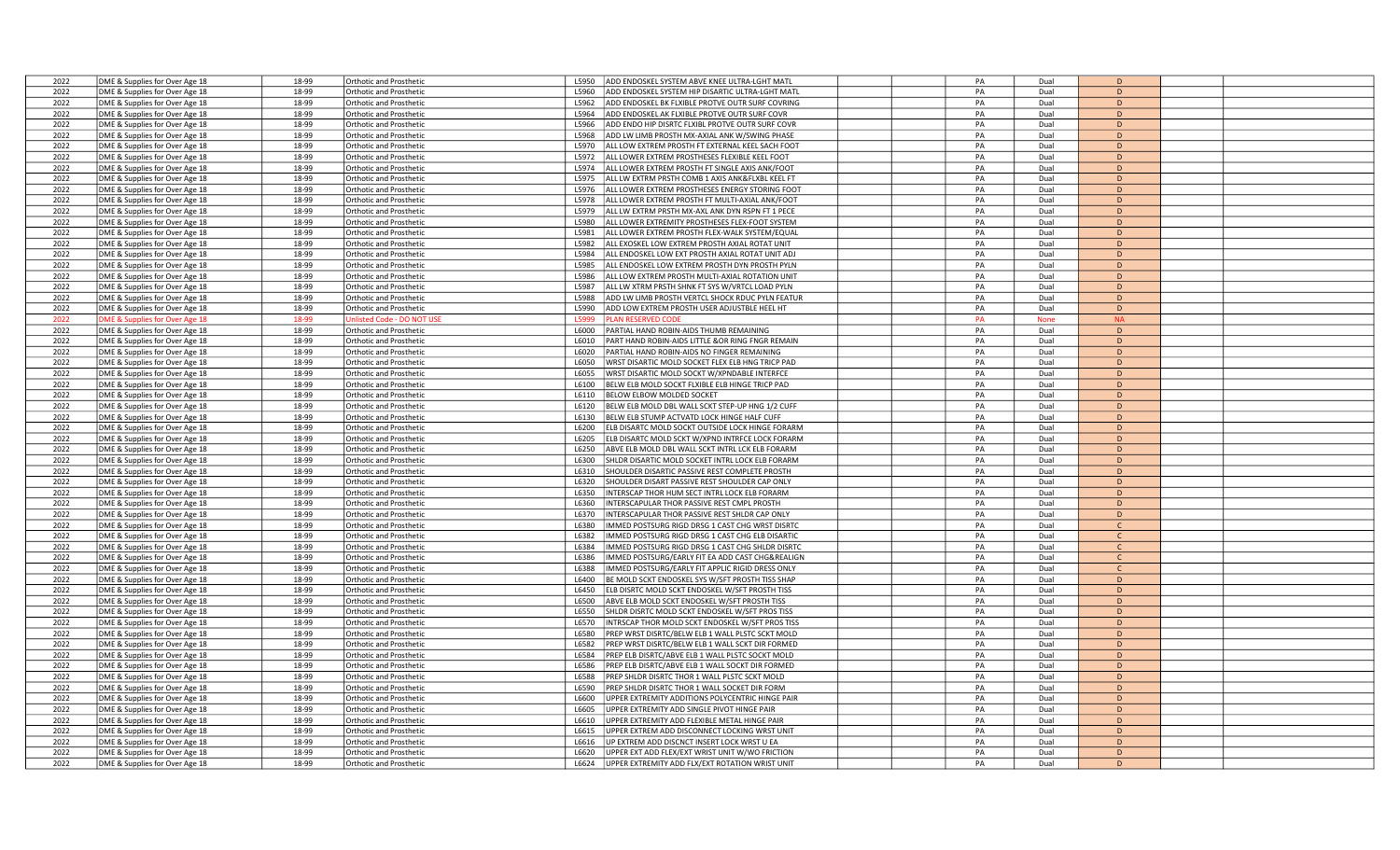| 2022 | DME & Supplies for Over Age 18 | 18-99 | <b>Orthotic and Prosthetic</b> | UPPER EXTREM ADD ROTATION WRST UNIT W/CABLE LOCK<br>L6625   | PA | Dual | D              |  |
|------|--------------------------------|-------|--------------------------------|-------------------------------------------------------------|----|------|----------------|--|
| 2022 | DME & Supplies for Over Age 18 | 18-99 | Orthotic and Prosthetic        | UP EXTRM ADD QUICK DISCNCT HOOK OTTO BOCK/=<br>16628        | PA | Dual | D              |  |
| 2022 | DME & Supplies for Over Age 18 | 18-99 | <b>Orthotic and Prosthetic</b> | UP EXTRM ADD QUICK DISCNCT LAMINATION COLLR<br>L6629        | PA | Dual | D              |  |
| 2022 | DME & Supplies for Over Age 18 | 18-99 | Orthotic and Prosthetic        | JPPER EXTREM ADDITION STAINLESS STEEL ANY WRIST<br>L6630    | PA | Dual | D              |  |
| 2022 | DME & Supplies for Over Age 18 | 18-99 | <b>Orthotic and Prosthetic</b> | L6632<br>JPPER EXTREM ADDITION LATEX SUSPENSION SLEEVE EA   | PA | Dual | D              |  |
| 2022 |                                | 18-99 |                                | L6635                                                       | PA | Dual | D              |  |
|      | DME & Supplies for Over Age 18 |       | <b>Orthotic and Prosthetic</b> | JPPER EXTREMITY ADDITION LIFT ASSIST FOR ELBOW              |    |      |                |  |
| 2022 | DME & Supplies for Over Age 18 | 18-99 | Orthotic and Prosthetic        | JPPER EXTREMITY ADDITION NUDGE CONTROL ELB LOCK<br>L6637    | PA | Dual | D              |  |
| 2022 | DME & Supplies for Over Age 18 | 18-99 | Orthotic and Prosthetic        | JPPER EXTREMITY ADD SHOULDER ABDUCT JOINT PAIR<br>L6640     | PA | Dual | D              |  |
| 2022 | DME & Supplies for Over Age 18 | 18-99 | Orthotic and Prosthetic        | L6641<br>JPPER EXTREM ADD EXCURSIONUPPER EXTREM ADD EXCUR   | PA | Dual | D              |  |
| 2022 | DME & Supplies for Over Age 18 | 18-99 | <b>Orthotic and Prosthetic</b> | L6642<br>JPPER EXTREM ADD EXCURSION AMPLIFIER LEVER TYPE    | PA | Dual | D              |  |
| 2022 | DME & Supplies for Over Age 18 | 18-99 | Orthotic and Prosthetic        | L6645<br>JPPER EXTREM ADDITION SHLDR FLEX-ABDUCT JOINT EA   | PA | Dual | D              |  |
| 2022 | DME & Supplies for Over Age 18 | 18-99 | Orthotic and Prosthetic        | L6650<br>JPPER EXTREM ADDITION SHLDR UNIVERSAL JOINT EA     | PA | Dual | D              |  |
| 2022 | DME & Supplies for Over Age 18 | 18-99 | <b>Orthotic and Prosthetic</b> | JPPER EXTREM ADD STANDARD CONTROL CABLE EXTRA<br>L6655      | PA | Dual | D              |  |
| 2022 | DME & Supplies for Over Age 18 | 18-99 | Orthotic and Prosthetic        | JPPER EXTREM ADDITION HEAVY DUTY CONTROL CABLE<br>L6660     | PA | Dual | D              |  |
| 2022 | DME & Supplies for Over Age 18 | 18-99 | Orthotic and Prosthetic        | JPPER EXTREM ADDITION TEFLON/EQUAL CABLE LINING<br>L6665    | PA | Dual | D              |  |
| 2022 | DME & Supplies for Over Age 18 | 18-99 | Orthotic and Prosthetic        | JPPER EXTREMITY ADDITION HOOK HAND CABLE ADAPTER<br>L6670   | PA | Dual | D              |  |
| 2022 | DME & Supplies for Over Age 18 | 18-99 | Orthotic and Prosthetic        | JPPER EXTREM ADD HARNESS CHST/SHLUPPER EXTREM AD<br>L6672   | PA | Dual | D              |  |
| 2022 | DME & Supplies for Over Age 18 | 18-99 | Orthotic and Prosthetic        | L6675<br>JPPER EXTREMITY ADD HARNESS SINGLE CABLE DESIGN    | PA | Dual | D              |  |
| 2022 | DME & Supplies for Over Age 18 | 18-99 | Orthotic and Prosthetic        | JPPER EXTREMITY ADD HARNESS DUAL CABLE DESIGN<br>L6676      | PA | Dual | $\overline{D}$ |  |
| 2022 | DME & Supplies for Over Age 18 | 18-99 | Orthotic and Prosthetic        | JP EXTREM ADD TST SOCKT WRST DISARTIC/BELW ELB<br>L6680     | PA | Dual | D              |  |
| 2022 | DME & Supplies for Over Age 18 | 18-99 | Orthotic and Prosthetic        | JPPER EXTREM ADD TST SOCKT ELB DISARTIC/ABVE ELB<br>L6682   | PA | Dual | D              |  |
| 2022 | DME & Supplies for Over Age 18 | 18-99 | <b>Orthotic and Prosthetic</b> | L6684<br>JP EXTRM ADD TST SCKT SHLDR DISRTC/INTRSCAP THOR   | PA | Dual | D              |  |
|      |                                | 18-99 |                                |                                                             |    |      | D              |  |
| 2022 | DME & Supplies for Over Age 18 |       | Orthotic and Prosthetic        | JPPER EXTREMITY ADDITION SUCTION SOCKET<br>L6686            | PA | Dual |                |  |
| 2022 | DME & Supplies for Over Age 18 | 18-99 | Orthotic and Prosthetic        | JP EXTRM ADD FRME TYPE SCKT BELW ELB/WRST DISRTC<br>L6687   | PA | Dual | D              |  |
| 2022 | DME & Supplies for Over Age 18 | 18-99 | <b>Orthotic and Prosthetic</b> | JP EXTRM ADD FRME TYPE SOCKT ABVE ELB/ELB DISRTC<br>L6688   | PA | Dual | D              |  |
| 2022 | DME & Supplies for Over Age 18 | 18-99 | Orthotic and Prosthetic        | L6689<br>UPPER EXTREM ADD FRAME TYPE SOCKT SHLDR DISARTIC   | PA | Dual | D              |  |
| 2022 | DME & Supplies for Over Age 18 | 18-99 | <b>Orthotic and Prosthetic</b> | L6690<br>JPPER EXTREM ADD FRAME TYPE SOCKT INTERSCAP-THOR   | PA | Dual | D              |  |
| 2022 | DME & Supplies for Over Age 18 | 18-99 | <b>Orthotic and Prosthetic</b> | JPPER EXTREMITY ADDITION REMOVABLE INSERT EACH<br>L6691     | PA | Dual | D              |  |
| 2022 | DME & Supplies for Over Age 18 | 18-99 | Orthotic and Prosthetic        | JPPER EXTREM ADDITION SILCON GEL INSERT/EQUAL EA<br>L6692   | PA | Dual | D              |  |
| 2022 | DME & Supplies for Over Age 18 | 18-99 | Orthotic and Prosthetic        | L6693<br>JPPER EXTREM ADD LOCK ELB FORARM COUNTERBALANCE    | PA | Dual | D              |  |
| 2022 | DME & Supplies for Over Age 18 | 18-99 | <b>Orthotic and Prosthetic</b> | TERMINAL DEVICE PASSIVE HND/MITT ANY MATERIAL SZ<br>L6703   | PA | Dual | D              |  |
| 2022 | DME & Supplies for Over Age 18 | 18-99 | Orthotic and Prosthetic        | TERMINAL DEVICE HOOK MECH VOLUNTARY OPENING<br>L6706        | PA | Dual | D              |  |
| 2022 | DME & Supplies for Over Age 18 | 18-99 | Orthotic and Prosthetic        | <b>FERMINAL DEVICE HOOK MECH VOLUNTARY CLOSING</b><br>L6707 | PA | Dual | D              |  |
| 2022 | DME & Supplies for Over Age 18 | 18-99 | <b>Orthotic and Prosthetic</b> | L6708<br>FERMINAL DEVICE HAND MECH VOLUNTARY OPENING        | PA | Dual | D              |  |
| 2022 | DME & Supplies for Over Age 18 | 18-99 | Orthotic and Prosthetic        | L6709<br>FERMINAL DEVICE HAND MECH VOLUNTARY CLOSING        | PA | Dual | D              |  |
| 2022 | DME & Supplies for Over Age 18 | 18-99 | Orthotic and Prosthetic        | ADDITION TERMINAL DEVICE MODIFIER WRIST UNIT<br>L6805       | PA | Dual | D              |  |
| 2022 | DME & Supplies for Over Age 18 | 18-99 | <b>Orthotic and Prosthetio</b> | ADDITION TERMINAL DEVICE PRECISION PINCH DEVICE<br>16810    | PA | Dual | D              |  |
| 2022 | DME & Supplies for Over Age 18 | 18-99 | Orthotic and Prosthetic        | AUTOMATIC GRASP ADD UPPER LIMB ELEC PROSTH DEVC<br>L6881    | PA | Dual | D              |  |
| 2022 | DME & Supplies for Over Age 18 | 18-99 | Orthotic and Prosthetic        | MICRPRROCSS CNTRL FEATUR ADD UP LIMB PROSTH DEVC<br>L6882   | PA | Dual | D              |  |
| 2022 |                                | 18-99 |                                | ADD UP EXT PROSTH GLOV TERM DEVC PRFAB W/FIT&ADJ<br>L6890   | PA | Dual | D              |  |
| 2022 | DME & Supplies for Over Age 18 | 18-99 | <b>Orthotic and Prosthetic</b> | 16900                                                       | PA | Dual | $\overline{D}$ |  |
|      | DME & Supplies for Over Age 18 |       | Orthotic and Prosthetic        | HAND REST PART HAND W/GLOVE THUMB/1 FNGR REMAIN             |    |      |                |  |
| 2022 | DME & Supplies for Over Age 18 | 18-99 | Orthotic and Prosthetic        | L6905<br>HAND REST PART HAND W/GLOVE MX FNGR REMAIN         | PA | Dual | D              |  |
| 2022 | DME & Supplies for Over Age 18 | 18-99 | Orthotic and Prosthetic        | L6910<br>HAND REST PART HAND W/GLOVE NO FNGR REMAIN         | PA | Dual | D              |  |
| 2022 | DME & Supplies for Over Age 18 | 18-99 | Orthotic and Prosthetic        | HAND RESTORATION REPLACEMENT GLOVE FOR ABOVE<br>L6915       | PA | Dual | D              |  |
| 2022 | DME & Supplies for Over Age 18 | 18-99 | Orthotic and Prosthetic        | L6920<br>WRST DISARTIC OTTO BOCK/=SWTCH CNTRL TERM DEVC     | PA | Dual | D              |  |
| 2022 | DME & Supplies for Over Age 18 | 18-99 | <b>Orthotic and Prosthetic</b> | WRST DISARTIC OTTO BOCK/=MYOELEC CNTRL TERM DEVC<br>L6925   | PA | Dual | D              |  |
| 2022 | DME & Supplies for Over Age 18 | 18-99 | Orthotic and Prosthetic        | L6930<br>BELW ELB OTTO BOCK/=SWITCH CNTRL TERM DEVC         | PA | Dual | D              |  |
| 2022 | DME & Supplies for Over Age 18 | 18-99 | <b>Orthotic and Prosthetic</b> | L6935<br>BELW ELB OTTO BOCK/=MYOELEC CNTRL TERM DEVC        | PA | Dual | D              |  |
| 2022 | DME & Supplies for Over Age 18 | 18-99 | <b>Orthotic and Prosthetic</b> | ELB DISARTIC OTTO BOCK/=SWITCH CNTRL TERM DEVC<br>16940     | PA | Dual | $\overline{D}$ |  |
| 2022 | DME & Supplies for Over Age 18 | 18-99 | Orthotic and Prosthetic        | ELB DISARTIC OTTO BOCK/=MYOELEC CNTRL TERM DEVC<br>L6945    | PA | Dual | D              |  |
| 2022 | DME & Supplies for Over Age 18 | 18-99 | Orthotic and Prosthetic        | ABVE ELB OTTO BOCK/=SWITCH CNTRL TERM DEVC<br>L6950         | PA | Dual | D              |  |
| 2022 | DME & Supplies for Over Age 18 | 18-99 | <b>Orthotic and Prosthetic</b> | L6955<br>ABVE ELB OTTO BOCK/=MYOELEC CNTRL TERM DEVC        | PA | Dual | D              |  |
| 2022 | DME & Supplies for Over Age 18 | 18-99 | Orthotic and Prosthetic        | L6960<br>SHLDR DISARTIC OTTO BOCK/=SWTCH CNTRL TERM DEVC    | PA | Dual | D              |  |
| 2022 | DME & Supplies for Over Age 18 | 18-99 | <b>Orthotic and Prosthetic</b> | L6965<br>SHLDR DISARTIC OTTO BOCK/=MYOELEC CNTRL TERM       | PA | Dual | D              |  |
| 2022 | DME & Supplies for Over Age 18 | 18-99 | <b>Orthotic and Prosthetic</b> | INTERSCAP-THOR OTTO BOCK/=SWTCH CNTRL TERM DEVC<br>L6970    | PA | Dual | $\overline{D}$ |  |
| 2022 | DME & Supplies for Over Age 18 | 18-99 | Orthotic and Prosthetic        | INTERSCAP-THOR OTTO BOCK/=MYOELEC CNTRL TERM DVC<br>L6975   | PA | Dual | D              |  |
| 2022 | DME & Supplies for Over Age 18 | 18-99 | <b>Orthotic and Prosthetic</b> | ELECTRIC HAND SWITCH/MYOELECTRIC CONTROL ADULT<br>L7007     | PA | Dual | D              |  |
| 2022 | DME & Supplies for Over Age 18 | 18-99 | <b>Orthotic and Prosthetic</b> | L7008<br>LECTRIC HAND SWITCH/MYOELECTRIC CNTRL PEDIATRIC    | PA | Dual | D              |  |
| 2022 | DME & Supplies for Over Age 18 | 18-99 | Orthotic and Prosthetic        | L7009<br>ELECTRIC HOOK SWITCH/MYOELECTRIC CONTROL ADULT     | PA | Dual | D              |  |
|      |                                |       |                                |                                                             |    |      |                |  |
| 2022 | DME & Supplies for Over Age 18 | 18-99 | Orthotic and Prosthetic        | L7040<br>PREHENSILE ACTUATOR SWITCH CONTROLLED              | PA | Dual | D              |  |
| 2022 | DME & Supplies for Over Age 18 | 18-99 | <b>Orthotic and Prosthetic</b> | LEC HOOK SWITCH/MYOELECTRIC CONTOL PEDIATRIC<br>17045       | PA | Dual | $\overline{D}$ |  |
| 2022 | DME & Supplies for Over Age 18 | 18-99 | rthotic and Prosthetic         | ELECTRONIC ELBOW HOSMER/EQUAL SWITCH CONTROLLED<br>L7170    | PA | Dual | D              |  |
| 2022 | DME & Supplies for Over Age 18 | 18-99 | <b>Orthotic and Prosthetic</b> | ELEC ELB ADOLES VRITY VILLAGE/EQUAL SWITCH CNTRL<br>L7185   | PA | Dual | D              |  |
| 2022 | DME & Supplies for Over Age 18 | 18-99 | <b>Orthotic and Prosthetic</b> | L7186<br>ELEC ELB CHILD VRITY VILLAGE/EQUAL SWITCH CNTRL    | PA | Dual | D              |  |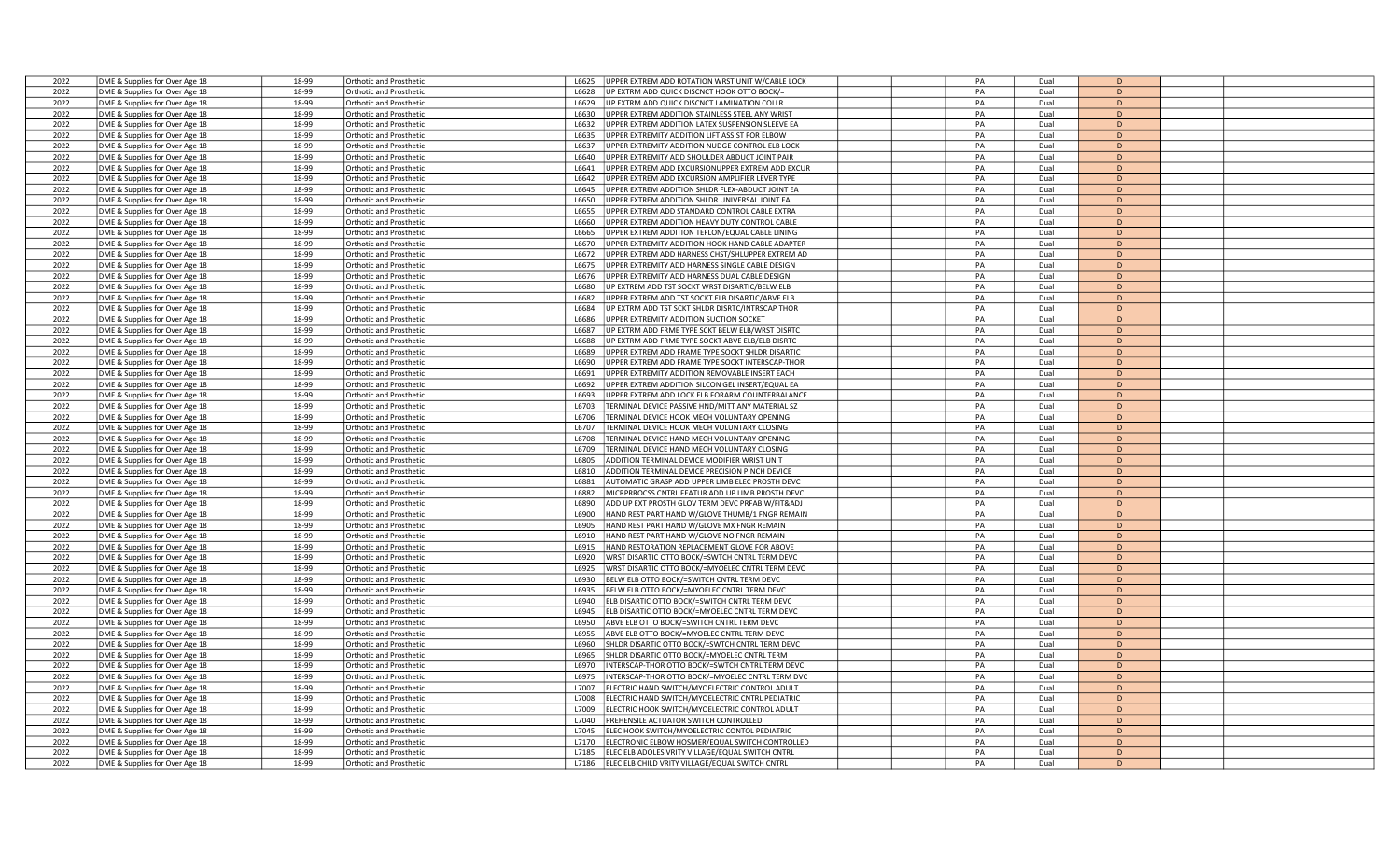| 2022 | DME & Supplies for Over Age 18 | 18-99 | <b>Orthotic and Prosthetic</b>     | L7360<br>SIX VOLT BATTERY EACH                                                                                                                         |               | PA | Dual        | D            |                                                                    |
|------|--------------------------------|-------|------------------------------------|--------------------------------------------------------------------------------------------------------------------------------------------------------|---------------|----|-------------|--------------|--------------------------------------------------------------------|
| 2022 | DME & Supplies for Over Age 18 | 18-99 | Orthotic and Prosthetic            | BATTERY CHARGER 6 VOLT EACH<br>L7362                                                                                                                   |               | PA | Dual        | D            |                                                                    |
| 2022 | DME & Supplies for Over Age 18 | 18-99 | Orthotic and Prosthetic            | L7364<br>TWELVE VOLT BATTERY EACH                                                                                                                      |               | PA | Dual        | D            |                                                                    |
| 2022 | DME & Supplies for Over Age 18 | 18-99 | Orthotic and Prosthetic            | L7366<br>BATTERY CHARGER TWELVE VOLT EACH                                                                                                              |               | PA | Dual        | D            |                                                                    |
| 2022 | DME & Supplies for Over Age 18 | 18-99 | Unlisted Code - DO NOT USI         | <b>LAN RESERVED CODE</b><br>L7499                                                                                                                      |               | PA | <b>None</b> | <b>NA</b>    |                                                                    |
| 2022 | DME & Supplies for Over Age 18 | 18-99 | Orthotic and Prosthetic            | REPAIR PROSTHETIC DEVICE LABOR CMPNT PER 15 MIN<br>L7520                                                                                               |               | PA | Dual        | D            | MP=Manual Price. No AHCA Fee Available;<br>Plan must based on AWP. |
| 2022 | DME & Supplies for Over Age 18 | 18-99 | <b>Orthotic and Prosthetic</b>     | BREAST PROSTHESIS MASTECTOMY BRA<br>L8000                                                                                                              |               | PA | Dual        | D            |                                                                    |
| 2022 | DME & Supplies for Over Age 18 | 18-99 | Orthotic and Prosthetic            | L8001<br>BREAST PROSTH MASTECT BRA W/BRST PROSTH FORM UNI                                                                                              |               | PA | Dual        | D            |                                                                    |
| 2022 | DME & Supplies for Over Age 18 | 18-99 | Orthotic and Prosthetic            | L8002<br>BREAST PROSTHESIS MASTECTOMY BRA BILATERAL                                                                                                    |               | PA | Dual        | D            |                                                                    |
| 2022 | DME & Supplies for Over Age 18 | 18-99 | Orthotic and Prosthetic            | L8010<br>BREAST PROSTHESIS MASTECTOMY SLEEVE                                                                                                           |               | PA | Dual        | D            |                                                                    |
| 2022 | DME & Supplies for Over Age 18 | 18-99 | Orthotic and Prosthetic            | L8015<br>EXT BRST PROS GARMNT W/MASTECT FORM POST-MASTECT                                                                                              |               | PA | Dual        | D            |                                                                    |
| 2022 | DME & Supplies for Over Age 18 | 18-99 | Orthotic and Prosthetic            | L8020<br>BREAST PROSTHESIS MASTECTOMY FORM                                                                                                             |               | PA | Dual        | D            |                                                                    |
| 2022 |                                | 18-99 | Orthotic and Prosthetic            | BREAST PROSTHESIS SILICONE OR EQUAL<br>L8030                                                                                                           |               | PA | Dual        | $\mathsf D$  |                                                                    |
|      | DME & Supplies for Over Age 18 |       |                                    |                                                                                                                                                        |               |    |             |              |                                                                    |
| 2022 | DME & Supplies for Over Age 18 | 18-99 | Orthotic and Prosthetic            | L8300<br>TRUSS SINGLE WITH STANDARD PAD                                                                                                                |               | PA | Dual        | D            |                                                                    |
| 2022 | DME & Supplies for Over Age 18 | 18-99 | <b>Orthotic and Prosthetic</b>     | L8310<br>RUSS DOUBLE WITH STANDARD PADS                                                                                                                |               | PA | Dual        | D            |                                                                    |
| 2022 | DME & Supplies for Over Age 18 | 18-99 | Orthotic and Prosthetic            | L8400<br>PROSTHETIC SHEATH BELOW KNEE EACH                                                                                                             |               | PA | Dual        | D            |                                                                    |
| 2022 | DME & Supplies for Over Age 18 | 18-99 | Orthotic and Prosthetic            | PROSTHETIC SHEATH ABOVE KNEE EACH<br>L8410                                                                                                             |               | PA | Dual        | D            |                                                                    |
| 2022 | DME & Supplies for Over Age 18 | 18-99 | Orthotic and Prosthetic            | L8415<br>PROSTHETIC SHEATH UPPER LIMB EACH                                                                                                             |               | PA | Dual        | D            |                                                                    |
| 2022 | DME & Supplies for Over Age 18 | 18-99 | Orthotic and Prosthetic            | L8417<br>PROSTH SHEATH/SOCK W/GEL CUSHN LAY BK/AK EA                                                                                                   |               | PA | Dual        | D            |                                                                    |
| 2022 | DME & Supplies for Over Age 18 | 18-99 | <b>Orthotic and Prosthetic</b>     | PROSTHETIC SOCK MULTIPLE PLY BELOW KNEE EACH<br>L8420                                                                                                  |               | PA | Dual        | $\mathsf D$  |                                                                    |
| 2022 | DME & Supplies for Over Age 18 | 18-99 | Orthotic and Prosthetic            | L8430<br>PROSTHETIC SOCK MULTIPLE PLY ABOVE KNEE EACH                                                                                                  |               | PA | Dual        | D            |                                                                    |
| 2022 | DME & Supplies for Over Age 18 | 18-99 | Orthotic and Prosthetic            | L8435<br>PROSTHETIC SOCK MULTIPLE PLY UPPER LIMB EACH                                                                                                  |               | PA | Dual        | D            |                                                                    |
| 2022 | DME & Supplies for Over Age 18 | 18-99 | Orthotic and Prosthetic            | L8440<br>PROSTHETIC SHRINKER BELOW KNEE EACH                                                                                                           |               | PA | Dual        | D            |                                                                    |
| 2022 | DME & Supplies for Over Age 18 | 18-99 | Orthotic and Prosthetic            | PROSTHETIC SHRINKER ABOVE KNEE EACH<br>L8460                                                                                                           |               | PA | Dual        | D            |                                                                    |
| 2022 | DME & Supplies for Over Age 18 | 18-99 | Orthotic and Prosthetic            | L8465<br>PROSTHETIC SHRINKER UPPER LIMB EACH                                                                                                           |               | PA | Dual        | D            |                                                                    |
| 2022 |                                | 18-99 |                                    | L8470                                                                                                                                                  |               |    |             | D            |                                                                    |
|      | DME & Supplies for Over Age 18 |       | <b>Orthotic and Prosthetic</b>     | PROSTHETIC SOCK SINGLE PLY FITTING BELOW KNEE EA                                                                                                       |               | PA | Dual        |              |                                                                    |
| 2022 | DME & Supplies for Over Age 18 | 18-99 | Orthotic and Prosthetic            | L8480<br>PROSTHETIC SOCK SINGLE PLY FITTING ABOVE KNEE EA                                                                                              |               | PA | Dual        | D            |                                                                    |
| 2022 | DME & Supplies for Over Age 18 | 18-99 | Orthotic and Prosthetic            | L8485<br>PROSTHETIC SOCK SINGLE PLY FITTING UPPER LIMB EA                                                                                              |               | PA | Dual        | D            |                                                                    |
| 2022 | DME & Supplies for Over Age 18 | 18-99 | Jnlisted Code - DO NOT USI         | L8499<br><b>LAN RESERVED CODE</b>                                                                                                                      |               | PA | <b>None</b> | <b>NA</b>    |                                                                    |
| 2022 | DME & Supplies for Over Age 18 | 18-99 | Orthotic and Prosthetic            | L8500<br>ARTIFICIAL LARYNX ANY TYPE                                                                                                                    |               | PA | Dual        | D            |                                                                    |
| 2022 | DME & Supplies for Over Age 18 | 18-99 | Orthotic and Prosthetic            | L8501<br>TRACHEOSTOMY SPEAKING VALVE                                                                                                                   |               | PA | Dual        | D            |                                                                    |
| 2022 | DME & Supplies for Over Age 18 | 18-99 | Orthotic and Prosthetic            | L8507<br>TRACHEO-ESOPH VOICE PROSTH PT INSRT ANY TYPE EA                                                                                               |               | PA | Dual        | D            |                                                                    |
| 2022 | All Age LTC Plus DME Supply    | 18-99 | Respiratory                        | LOPROST, INHALATION SOLUTION, FDA-APPROVED FINAL<br>Q4074<br>PRODUCT, NON-COMPOUNDED, ADMINISTERED THROUGH DME,<br>UNIT DOSE FORM, UP TO 20 MICROGRAMS |               | PA | Dual        | D            |                                                                    |
| 2022 | DME & Supplies for Age 18-20   | 18-20 | Specialized                        | CRANIAL REMOLDING ORTHOSIS, PEDIATRIC, RIGID, WITH SOFT<br>INTERFACE MATERIAL, CUSTOM FABRICATED, INCLUDES FITTING<br>S1040<br>AND ADJUSTMENT(S)       |               | PA | Dual        | D            |                                                                    |
| 2022 | DME & Supplies for Over Age 18 | 18-99 | Continence, Ostomy, and Wound Care | S5560<br>INSULIN DELIVERY DEVICE REUSABLE PEN; 1.5 ML SZ                                                                                               |               | PA | Dual        | D            |                                                                    |
| 2022 | DME & Supplies for Over Age 18 | 18-99 | Continence, Ostomy, and Wound Care | INSULIN DELIVERY DEVICE REUSABLE PEN; 3 ML SIZE<br>S5561                                                                                               |               | PA | Dual        | D            |                                                                    |
| 2022 | DME & Supplies for Over Age 18 | 18-99 | Continence, Ostomy, and Wound Care | S8490<br><b>INSULIN SYRINGES</b>                                                                                                                       |               | PA | Dual        | D            |                                                                    |
|      |                                |       |                                    | ADULT SIZED DISPOSABLE INCONTINENCE PRODUCT, BRIEF/DIAPER,                                                                                             |               |    |             |              |                                                                    |
| 2022 | All Age LTC Plus DME Supply    | 18-99 | Continence, Ostomy, and Wound Care | T4521<br>SMALL, EACH                                                                                                                                   | All Modifiers | SA | None        | $\mathsf{C}$ |                                                                    |
| 2022 | All Age LTC Plus DME Supply    | 18-99 | Continence, Ostomy, and Wound Care | ADULT SIZED DISPOSABLE INCONTINENCE PRODUCT, BRIEF/DIAPER,<br>T4522<br>MEDIUM, EACH                                                                    | All Modifiers | SA | None        | $\mathsf{C}$ |                                                                    |
| 2022 | All Age LTC Plus DME Supply    | 18-99 | Continence, Ostomy, and Wound Care | ADULT SIZED DISPOSABLE INCONTINENCE PRODUCT, BRIEF/DIAPER,<br>T4523<br>LARGE, EACH                                                                     | All Modifiers | SA | None        | $\mathsf{C}$ |                                                                    |
| 2022 | All Age LTC Plus DME Supply    | 18-99 | Continence, Ostomy, and Wound Care | ADULT SIZED DISPOSABLE INCONTINENCE PRODUCT, BRIEF/DIAPER,<br>T4524<br>EXTRA LARGE, EACH                                                               | All Modifiers | SA | None        | $\mathsf{C}$ |                                                                    |
| 2022 | All Age LTC Plus DME Supply    | 18-99 | Continence, Ostomy, and Wound Care | ADULT SIZED DISPOSABLE INCONTINENCE PRODUCT, PROTECTIVE<br>T4525<br>JNDERWEAR/PULL-ON, SMALL SIZE, EACH                                                | All Modifiers | SA | None        | $\mathsf{C}$ |                                                                    |
| 2022 | All Age LTC Plus DME Supply    | 18-99 | Continence, Ostomy, and Wound Care | ADULT SIZED DISPOSABLE INCONTINENCE PRODUCT, PROTECTIVE<br>T4526<br>UNDERWEAR/PULL-ON, MEDIUM SIZE, EACH                                               | All Modifiers | SA | None        | $\mathsf{C}$ |                                                                    |
| 2022 | All Age LTC Plus DME Supply    | 18-99 | Continence, Ostomy, and Wound Care | ADULT SIZED DISPOSABLE INCONTINENCE PRODUCT, PROTECTIVE<br>T4527<br>UNDERWEAR/PULL-ON, LARGE SIZE, EACH                                                | All Modifiers | SA | None        | $\mathsf{C}$ |                                                                    |
| 2022 | All Age LTC Plus DME Supply    | 18-99 | Continence, Ostomy, and Wound Care | ADULT SIZED DISPOSABLE INCONTINENCE PRODUCT, PROTECTIVE<br>T4528<br>UNDERWEAR/PULL-ON, EXTRA LARGE SIZE, EACH                                          | All Modifiers | SA | None        | $\mathsf{C}$ |                                                                    |
| 2022 | All Age LTC Plus DME Supply    | 18-99 | Continence, Ostomy, and Wound Care | PEDIATRIC SIZED DISPOSABLE INCONTINENCE PRODUCT,<br>T4529<br>BRIEF/DIAPER, SMALL/MEDIUM SIZE, EACH                                                     | All Modifiers | SA | None        | $\mathsf{C}$ |                                                                    |
| 2022 | All Age LTC Plus DME Supply    | 18-99 | Continence, Ostomy, and Wound Care | PEDIATRIC SIZED DISPOSABLE INCONTINENCE PRODUCT,<br>T4530<br>BRIEF/DIAPER, LARGE SIZE, EACH                                                            | All Modifiers | SA | None        | $\mathsf{C}$ |                                                                    |
|      |                                |       |                                    |                                                                                                                                                        |               |    |             |              |                                                                    |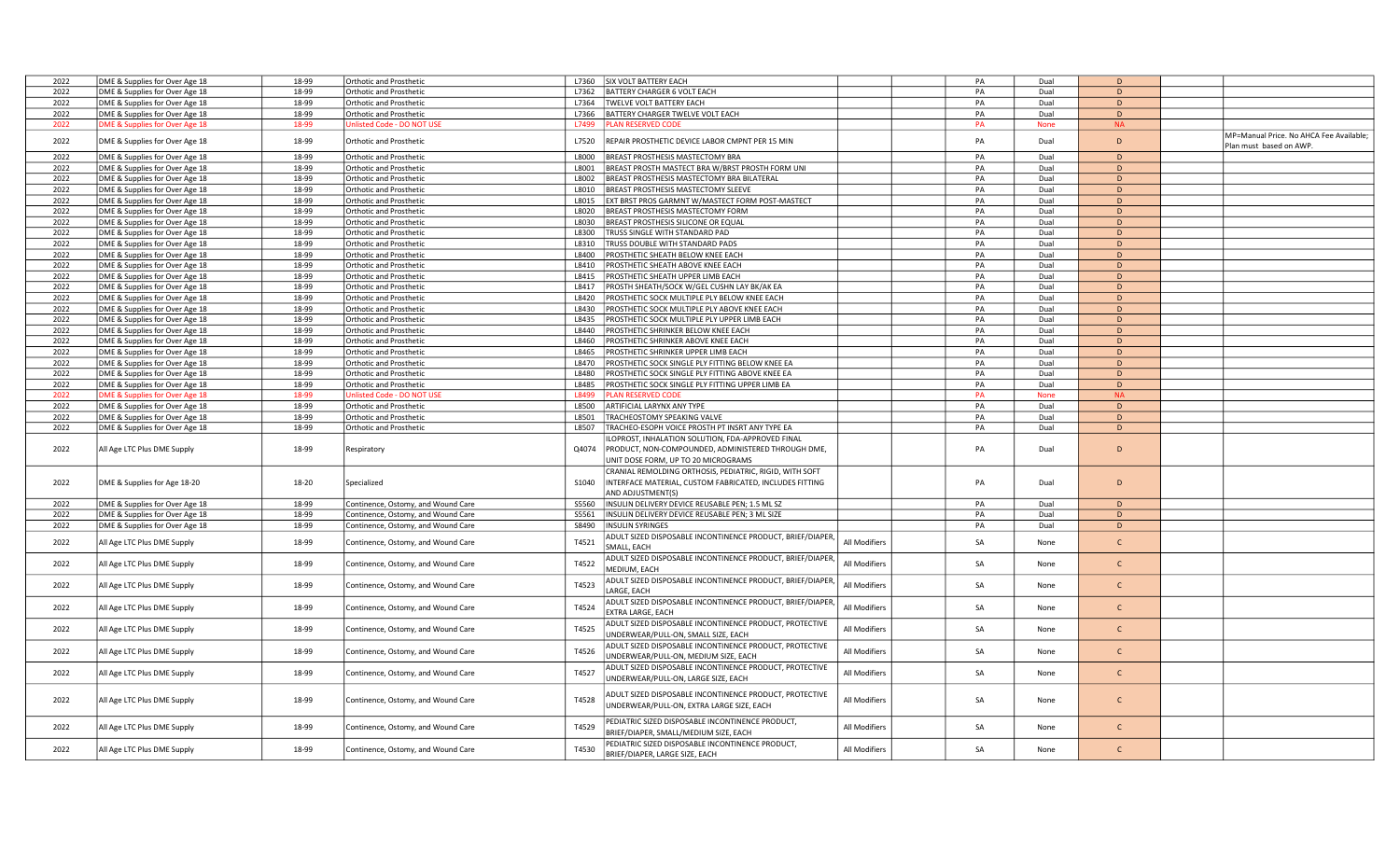| 2022 | All Age LTC Plus DME Supply       | 18-99    | Continence, Ostomy, and Wound Care      | T4531 | PEDIATRIC SIZED DISPOSABLE INCONTINENCE PRODUCT,<br>PROTECTIVE UNDERWEAR/PULL-ON, SMALL/MEDIUM SIZE, EACH                                                                                                                                                                                                                                                                                                                                            | All Modifiers | SA  | None | $\mathsf{C}$ |                                                                    |
|------|-----------------------------------|----------|-----------------------------------------|-------|------------------------------------------------------------------------------------------------------------------------------------------------------------------------------------------------------------------------------------------------------------------------------------------------------------------------------------------------------------------------------------------------------------------------------------------------------|---------------|-----|------|--------------|--------------------------------------------------------------------|
| 2022 | All Age LTC Plus DME Supply       | 18-99    | Continence, Ostomy, and Wound Care      | T4532 | PEDIATRIC SIZED DISPOSABLE INCONTINENCE PRODUCT,<br>PROTECTIVE UNDERWEAR/PULL-ON, LARGE SIZE, EACH                                                                                                                                                                                                                                                                                                                                                   | All Modifiers | SA  | None | $\mathsf{C}$ |                                                                    |
| 2022 | All Age LTC Plus DME Supply       | 18-99    | Continence, Ostomy, and Wound Care      | T4533 | YOUTH SIZED DISPOSABLE INCONTINENCE PRODUCT, BRIEF/DIAPER,<br>EACH                                                                                                                                                                                                                                                                                                                                                                                   | All Modifiers | SA  | None | $\mathsf{C}$ |                                                                    |
| 2022 | All Age LTC Plus DME Supply       | 18-99    | Continence, Ostomy, and Wound Care      | T4534 | YOUTH SIZED DISPOSABLE INCONTINENCE PRODUCT, PROTECTIVE<br>UNDERWEAR/PULL-ON, EACH                                                                                                                                                                                                                                                                                                                                                                   | All Modifiers | SA  | None | $\mathsf{C}$ |                                                                    |
| 2022 | All Age LTC Plus DME Supply       | 18-99    | Continence, Ostomy, and Wound Care      | T4535 | DISPOSABLE LINER/SHIELD/GUARD/PAD/UNDERGARMENT, FOR<br>INCONTINENCE, EACH                                                                                                                                                                                                                                                                                                                                                                            | All Modifiers | SA  | None | $\mathsf{C}$ |                                                                    |
| 2022 | All Age LTC Plus DME Supply       | 18-99    | Continence, Ostomy, and Wound Care      | T4543 | ADULT SIZED DISPOSABLE INCONTINENCE PRODUCT, PROTECTIVE<br>BRIEF/DIAPER, ABOVE EXTRA LARGE, EACH                                                                                                                                                                                                                                                                                                                                                     | All Modifiers | SA  | None | $\mathsf{C}$ |                                                                    |
| 2022 | All Age LTC Plus DME Supply       | 18-99    | Continence, Ostomy, and Wound Care      | T4544 | ADULT SIZED DISPOSABLE INCONTINENCE PRODUCT, PROTECTIVE<br>UNDERWEAR/PULL-ON, ABOVE EXTRA LARGE, EACH                                                                                                                                                                                                                                                                                                                                                | All Modifiers | SA  | None | $\mathsf{C}$ |                                                                    |
| 2022 | DME & Supplies for Over Age 18    | 18-99    | <b>Orthotic and Prosthetic</b>          |       | V2623 PROSTHETIC EYE PLASTIC CUSTOM                                                                                                                                                                                                                                                                                                                                                                                                                  |               | PXA | Dual | D            |                                                                    |
| 2022 | DME & Supplies for Over Age 18    | 18-99    | <b>Orthotic and Prosthetic</b>          | V2624 | POLISHING/RESURFACING OF OCULAR PROSTHESIS                                                                                                                                                                                                                                                                                                                                                                                                           |               | PA  | Dual | D            |                                                                    |
| 2022 | DME & Supplies for Over Age 18    | 18-99    | <b>Orthotic and Prosthetic</b>          | V2625 | <b>ENLARGEMENT OF OCULAR PROSTHESIS</b>                                                                                                                                                                                                                                                                                                                                                                                                              |               | PA  | Dual | D            |                                                                    |
| 2022 | DME & Supplies for Over Age 18    | 18-99    | Orthotic and Prosthetic                 | V2626 | REDUCTION OF OCULAR PROSTHESIS                                                                                                                                                                                                                                                                                                                                                                                                                       |               | PA  | Dual | D            |                                                                    |
| 2022 | DME & Supplies for Over Age 18    | 18-99    | <b>Orthotic and Prosthetic</b>          | V2627 | <b>SCLERAL COVER SHELL</b>                                                                                                                                                                                                                                                                                                                                                                                                                           |               | PXA | Dual | D            |                                                                    |
| 2022 | DME & Supplies for Over Age 18    | 18-99    | <b>Orthotic and Prosthetic</b>          |       | V2628   FABRICATION AND FITTING OF OCULAR CONFORMER                                                                                                                                                                                                                                                                                                                                                                                                  |               | PXA | Dual | D            |                                                                    |
| 2022 | DME & Supplies for Over Age 18    | 18-99    | Specialized                             | V5336 | REPAIR/MOD AUGMENTATIV COMMUNICAT SYSTEM/DEVICE                                                                                                                                                                                                                                                                                                                                                                                                      |               | PA  | Dual | $\mathsf{C}$ | MP=Manual Price. No AHCA Fee Available;<br>Plan must based on AWP. |
| 2022 | DME & Supplies for Age 18-20      | 18-20    | <b>Enteral and Parenteral Nutrition</b> | B4150 | GENERIC FORMULA - Any other nutritional supplement not<br>specifically listed                                                                                                                                                                                                                                                                                                                                                                        | SC            |     |      |              |                                                                    |
| 2022 | DME & Supplies for All Age Groups | $0 - 99$ | <b>Enteral and Parenteral Nutrition</b> | B4160 | GENERIC FORMULA - Any other nutritional supplement not<br>specifically listed                                                                                                                                                                                                                                                                                                                                                                        | SC            |     |      |              |                                                                    |
| 2022 | DME & Supplies for All Age Groups | $0 - 99$ | <b>Enteral and Parenteral Nutrition</b> | B4161 | GENERIC FORMULA - Any other nutritional supplement not<br>specifically listed                                                                                                                                                                                                                                                                                                                                                                        | SC            |     |      |              |                                                                    |
| 2022 | DME & Supplies for All Age Groups | $0 - 99$ | <b>Enteral and Parenteral Nutrition</b> | B4162 | GENERIC FORMULA - Any other nutritional supplement not<br>specifically listed                                                                                                                                                                                                                                                                                                                                                                        | SC            |     |      |              |                                                                    |
| 2022 | DME & Supplies for All Age Groups | $0 - 99$ | Orthotic and Prosthetic                 | L0455 | Thoracic-lumbar-sacral orthosis (TLSO), flexible, provides trunk<br>support, extends from sacrococcygeal junction to above T-9<br>vertebra, restricts gross trunk motion in the sagittal plane, produces<br>intracavitary pressure to reduce load on the intervertebral disks<br>with rigid stays or panel(s), includes shoulder straps and closures,<br>prefabricated, off-the-shelf                                                                |               |     |      |              |                                                                    |
| 2022 | DME & Supplies for All Age Groups | $0 - 99$ | <b>Orthotic and Prosthetic</b>          | L0457 | Thoracic-lumbar-sacral orthosis (TLSO), flexible, provides trunk<br>support, thoracic region, rigid posterior panel and soft anterior<br>apron, extends from the sacrococcygeal junction and terminates<br>just inferior to the scapular spine, restricts gross trunk motion in the<br>sagittal plane, produces intracavitary pressure to reduce load on the<br>intervertebral disks, includes straps and closures, prefabricated, off-<br>the-shelf |               |     |      |              |                                                                    |
| 2022 | DME & Supplies for All Age Groups | $0 - 99$ | <b>Orthotic and Prosthetic</b>          | L0467 | Thoracic-lumbar-sacral orthosis (TLSO), sagittal control, rigid<br>posterior frame and flexible soft anterior apron with straps, closures<br>and padding, restricts gross trunk motion in sagittal plane, produces<br>intracavitary pressure to reduce load on intervertebral disks,<br>prefabricated, off-the-shelf                                                                                                                                 |               |     |      |              |                                                                    |
| 2022 | DME & Supplies for All Age Groups | $0 - 99$ | <b>Orthotic and Prosthetic</b>          | L0641 | Lumbar orthosis, sagittal control, with rigid posterior panel(s),<br>posterior extends from L-1 to below L-5 vertebra, produces<br>intracavitary pressure to reduce load on the intervertebral discs,<br>includes straps, closures, may include padding, stays, shoulder<br>straps, pendulous abdomen design, prefabricated, off-the-shelf                                                                                                           |               |     |      |              |                                                                    |